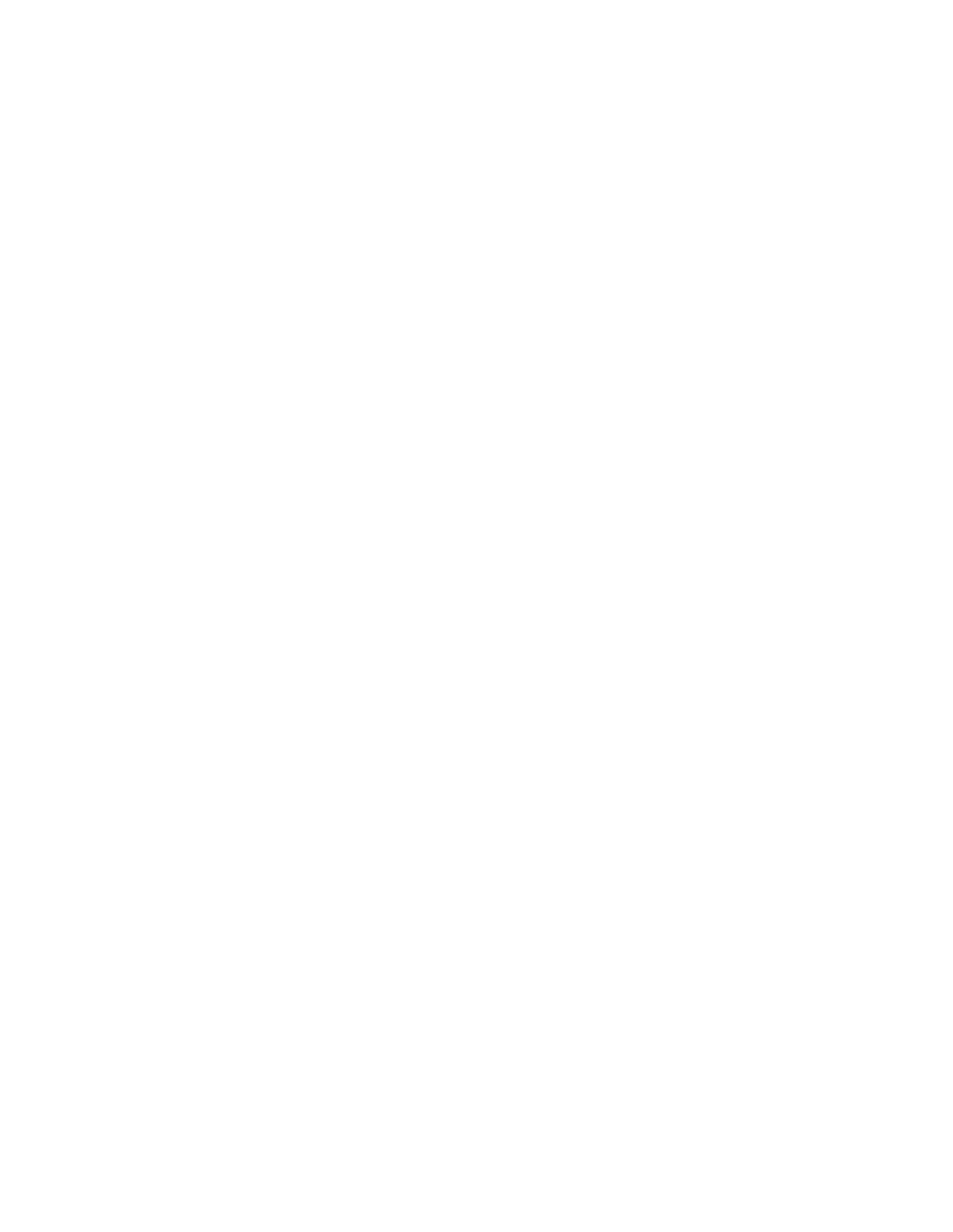**U.S. Department of Homeland Security United States Coast Guard** 

Commandant United States Coast Guard US Coast Guard Stop 7907 2703 Martin Luther King Jr Ave SE Washington, DC 20593-7907 Staff Symbol: CG-1333 Phone: (202) 475-5407 Fax: (202) 475-5927

 COMDTINST M11101.13G MAY 19 2016

# COMMANDANT INSTRUCTION M11101.13G

#### Subj: COAST GUARD HOUSING MANUAL

- Ref: (a) Office of Management and Budget Circular No. A-45
	- (b) Personnel and Pay Procedures Manual, PPCINST M1000.2 (series)
	- (c) Coast Guard Claims and Litigation Manual, COMDTINST M5890.9 (series)
	- (d) Safety and Environmental Health Manual COMDTINST M5100.47 (series)
	- (e) Coast Guard Pay Manual, COMDTINST M7220.29 (series)
	- (f) U.S. Coast Guard Personal Property Management Manual, COMDTINST M4500.5 (series)
	- (g) Coast Guard Personal Property Transportation Manual, COMDTINST M4050.6 (series)
	- (h) Civil Engineering Manual, COMDTINST M11000.11 (series)
	- (i) Financial Resource Management Manual (FRMM), COMDTINST M7100.3 (series)
	- (j) U. S. Coast Guard Finance Center Standard Operating Procedures (SOP) Manual, FINCENINST M7000.1 (series)
	- (k) Coast Guard Leased Housing Procedural Guide, COMDTPUB P11101.14 (series)
- 1. PURPOSE. This Manual establishes Coast Guard policy and procedures for administration of the Coast Guard housing program.
- 2. ACTION. All Coast Guard unit commanders, commanding officers, officers-in-charge, deputy/assistant commandants, and chiefs of headquarters staff elements shall comply with the provisions of this Manual. Internet release is authorized.
- 3. DIRECTIVES AFFECTED. Coast Guard Housing Manual, COMDTINST M11101.13F is hereby cancelled.
- 4. DISCUSSION. This Manual is a revision; however, the scope and intent of this Manual remains the same.

|   | a                 | ,,,,,,,,,,,,,,<br>D    |                | --------         | е         |                           |   |                       |                          |                          | n. |   | m              |                        | Ο                 |   |   |                                      | s                         |                              |                           |                | w                | $\lambda$ |                |                |
|---|-------------------|------------------------|----------------|------------------|-----------|---------------------------|---|-----------------------|--------------------------|--------------------------|----|---|----------------|------------------------|-------------------|---|---|--------------------------------------|---------------------------|------------------------------|---------------------------|----------------|------------------|-----------|----------------|----------------|
| A |                   | <b>TT</b>              | v<br>A         | v<br>$\Lambda$   |           | v<br>$\Lambda$            | X | v<br>Λ                | $\Lambda$                | ∡                        | X  | X | v<br>∡         |                        | △                 | X | Х |                                      | $\mathbf{v}$<br>$\Lambda$ |                              | $\mathbf{v}$              | v<br>$\Lambda$ |                  |           |                |                |
| B |                   | X                      | X              | X                | $\Lambda$ | $\mathbf{v}$<br>$\Lambda$ | X | v<br>$\Lambda$        | $\mathbf v$<br>$\Lambda$ | $\mathbf v$<br>$\Lambda$ | X  | X | v<br>△         | $\lambda$              | $\mathbf{v}$<br>△ | Χ | X | $\mathbf{v}$<br>$\Lambda$            |                           | $\overline{\mathbf{x}}$<br>Δ | X                         | X              | T 7<br>$\Lambda$ | $\Lambda$ | v<br>$\Lambda$ | v<br>$\Lambda$ |
| C |                   | T T<br>$\Lambda$       | v<br>$\Lambda$ | v<br>$\Lambda$   | $\Lambda$ | $\mathbf{v}$<br>$\Lambda$ | X | <b>T</b><br>$\Lambda$ | <b>TT</b><br>$\Lambda$   | $\Lambda$                |    | X | v<br>$\Lambda$ | <b>TT</b><br>$\Lambda$ | $\mathbf{v}$<br>△ | X | X | ٦z<br>$\Lambda$                      | $\mathbf v$<br>$\Lambda$  | ٦z<br>∡                      | $\mathbf{v}$<br>$\Lambda$ |                | τy<br>$\Lambda$  | $\Lambda$ | $\Lambda$      | $\Lambda$      |
| D | $\mathbf{v}$<br>∡ | $\Lambda$              |                | TT.<br>$\Lambda$ |           |                           |   |                       |                          |                          |    |   |                |                        |                   |   |   |                                      | <b>TT</b><br>$\lambda$    |                              |                           |                |                  |           |                | X1             |
| Е |                   | <b>TT</b><br>$\Lambda$ |                |                  |           |                           |   |                       |                          |                          |    |   |                | <b>TT</b><br>$\Lambda$ |                   |   | X | $\overline{\mathbf{x}}$<br>$\Lambda$ | $\Lambda$                 |                              |                           |                |                  |           |                |                |
|   |                   |                        |                |                  |           |                           |   |                       |                          |                          |    |   |                |                        |                   |   |   |                                      |                           |                              |                           |                |                  |           |                |                |
| G |                   |                        |                |                  |           |                           |   |                       |                          |                          |    |   |                |                        |                   |   |   |                                      |                           |                              |                           |                |                  |           |                |                |
| н |                   |                        |                |                  |           |                           |   |                       |                          |                          |    |   |                |                        |                   |   |   |                                      |                           |                              |                           |                |                  |           |                |                |

#### DISTRIBUTION – SDL No. 167

NON-STANDARD DISTRIBUTION: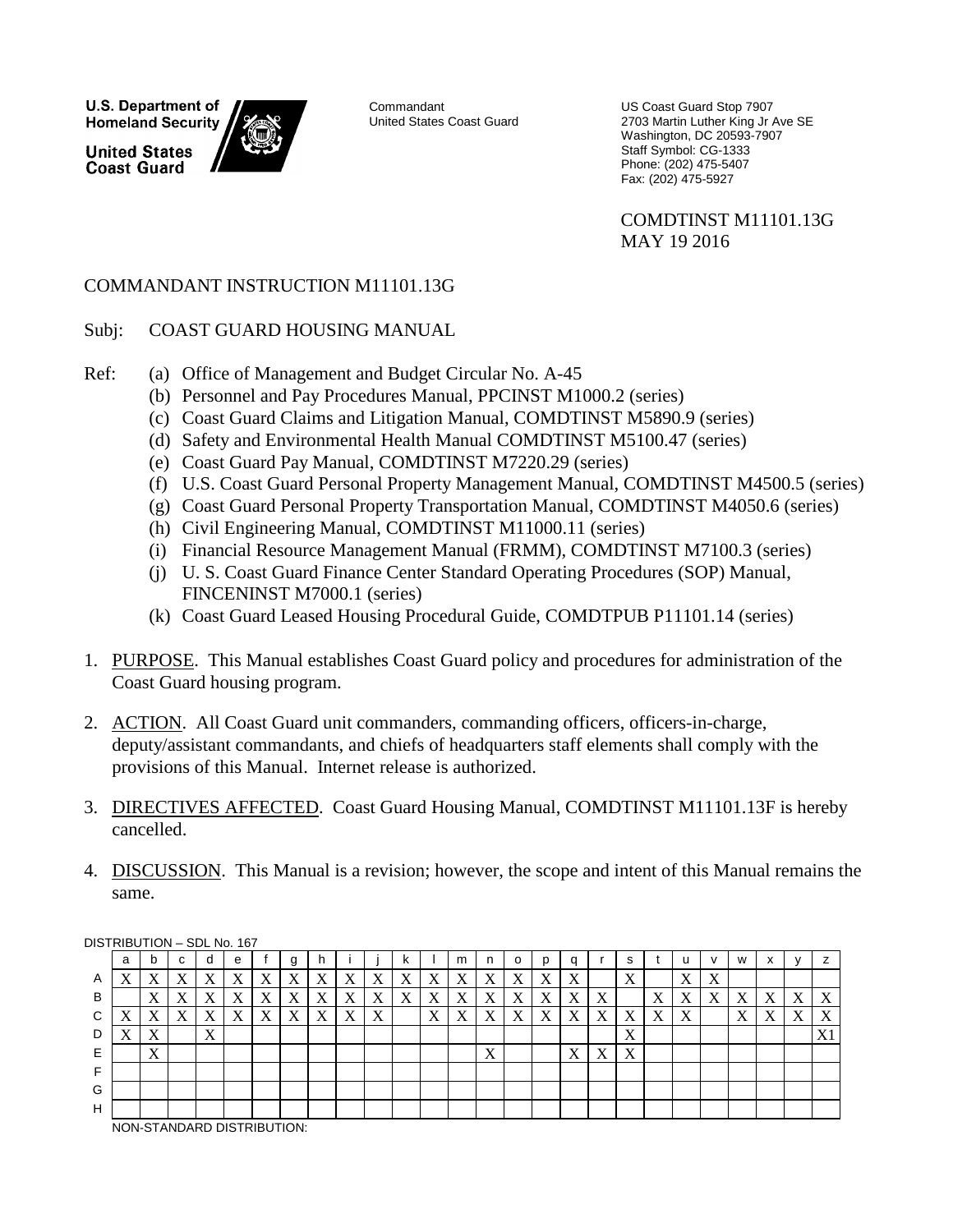5. DISCLAIMER. This guidance is not a substitute for applicable legal requirements, nor is it itself a rule. It is intended to provide operational guidance for Coast Guard personnel and is not intended to nor does it impose legally-binding requirements on any party outside the Coast Guard.

# 6. MAJOR CHANGES.

- a. Chapter one changes align Coast Guard with DoD policy imposing registered sex offender residency restrictions.
- b. Chapter three changes:
	- (1) Form used for housing applications has been changed to Application for Assignment to Housing, DD Form 1746;
	- (2) Update to comments required on the Status of Housing Availability, DD Form 1747;
	- (3) Responsibilities at various housing management levels in housing assignment process are clarified;
	- (4) Electronic cigarettes and devices have been added to the smoking policy;
	- (5) Update to form used by civilian housing applicants;
	- (6) Federal restrictions of controlled substance possession in Coast Guard housing is clarified;
	- (7) Updates to Guest Visitation Privileges;
	- (8) Clarification of checkout inspection requirements; and
	- (9) Update to community fire pit policy.
- c. Chapter four changes clarify what documents are used to verify housing eligibility and establishes policy regarding outdoor signage in family housing.
- d. Chapter five changes update training requirements for area housing officers, members of their staffs designated as leased housing contracting officers and all housing officers who negotiate residential lease agreements.
- e. Chapter seven changes update assignment priority of single members to government quarters and the unaccompanied personnel housing service fee.

# 7. ENVIRONMENTAL ASPECT AND IMPACT CONSIDERATIONS.

a. The development of this Manual and the general policies contained within it have been thoroughly reviewed by the originating office in conjunction with the Office of Environmental Management, and are categorically excluded (CE) under current USCG CE # 33 from further environmental analysis, in accordance with Section 2.B.2. and Figure 2-1 of the National Environmental Policy Act Implementing Procedures and Policy for Considering Environmental Impacts, COMDTINST M16475.1 (series).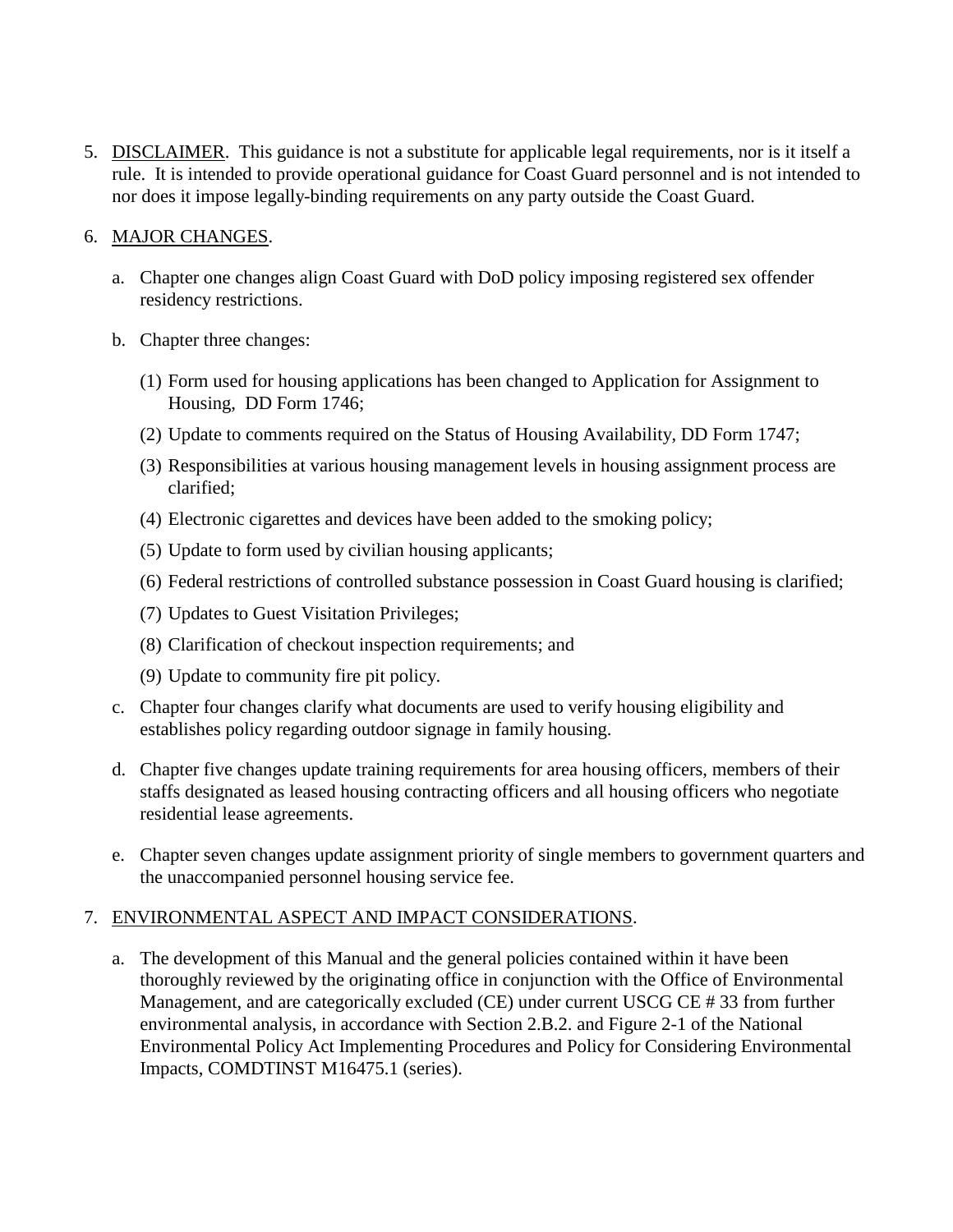- b. This directive will not have any of the following: significant cumulative impacts on the human environment; substantial controversy or substantial change to existing environmental conditions; or inconsistencies with any Federal, State, or local laws or administrative determinations relating to the environment. All future specific actions resulting from the general policies in this Manual must be individually evaluated for compliance with the National Environmental Policy Act (NEPA), Council on Environmental Policy NEPA regulations at 40 CFR Parts 1500-1508, DHS and Coast Guard NEPA policy, and compliance with all other environmental mandates.
- 8. DISTRIBUTION. No paper distribution will be made of this Manual. An electronic version will be located on the following Commandant (CG-612) web sites. Internet: [http://www.uscg.mil/directives/,](http://www.uscg.mil/directives/) and CGPortal: [https://cgportal2.uscg.mil/library/SitePages/home.aspx.](https://cgportal2.uscg.mil/library/SitePages/home.aspx)
- 9. RECORDS MANAGEMENT CONSIDERATIONS. This Manual has been evaluated for potential records management impacts. The development of this Manual has been thoroughly reviewed during the directives clearance process and it has been determined there are no further records scheduling requirements, in accordance with Federal Records Act, 44 U.S.C. 3101 et seq., National Archives and Records Administration (NARA) requirements, and the Information and Life Cycle Management Manual, COMDTINST M5212.12 (series). This policy does not have any significant or substantial change to existing records management requirements.
- 10. FORMS/REPORTS. The forms listed in this Manual are available in USCG Electronic Forms on the Standard Workstation or on the Internet: [http://www.uscg.mil/forms/;](http://www.uscg.mil/forms/) CG Portal at [https://cgportal2.uscg.mil/library/SitePages/Home.aspx;](https://cgportal2.uscg.mil/library/SitePages/Home.aspx) and Intranet at [http://cgweb.comdt.uscg.mil/CGForms.](http://cgweb.comdt.uscg.mil/CGForms) BAH/Dependency/Emergency Data and SGLI Validation Form, CG-4170A, is available through Direct Access only.
- 11. REQUEST FOR CHANGES. Units and individuals may recommend changes via the chain of command to Commandant (CG-1333).

Kurt B. Hinrichs /s/ Rear Admiral, U.S. Coast Guard, Director of Reserve and Military Personnel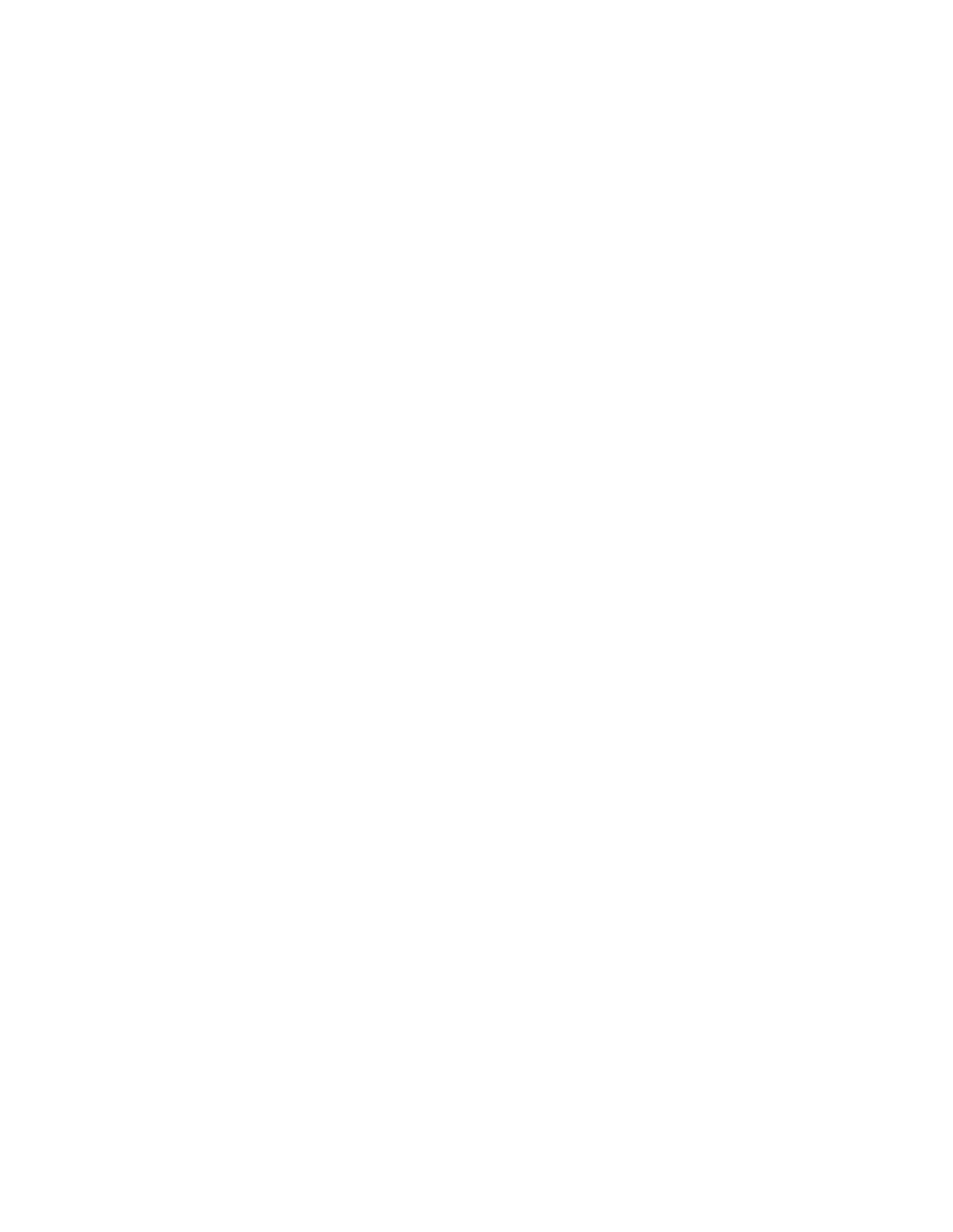|                                | <b>RECORD OF CHANGES</b>        |                               |                                  |  |  |  |  |  |  |  |  |  |
|--------------------------------|---------------------------------|-------------------------------|----------------------------------|--|--|--|--|--|--|--|--|--|
| <b>CHANGE</b><br><b>NUMBER</b> | <b>DATE OF</b><br><b>CHANGE</b> | <b>DATE</b><br><b>ENTERED</b> | <b>BY WHOM</b><br><b>ENTERED</b> |  |  |  |  |  |  |  |  |  |
|                                |                                 |                               |                                  |  |  |  |  |  |  |  |  |  |
|                                |                                 |                               |                                  |  |  |  |  |  |  |  |  |  |
|                                |                                 |                               |                                  |  |  |  |  |  |  |  |  |  |
|                                |                                 |                               |                                  |  |  |  |  |  |  |  |  |  |
|                                |                                 |                               |                                  |  |  |  |  |  |  |  |  |  |
|                                |                                 |                               |                                  |  |  |  |  |  |  |  |  |  |
|                                |                                 |                               |                                  |  |  |  |  |  |  |  |  |  |
|                                |                                 |                               |                                  |  |  |  |  |  |  |  |  |  |
|                                |                                 |                               |                                  |  |  |  |  |  |  |  |  |  |
|                                |                                 |                               |                                  |  |  |  |  |  |  |  |  |  |
|                                |                                 |                               |                                  |  |  |  |  |  |  |  |  |  |
|                                |                                 |                               |                                  |  |  |  |  |  |  |  |  |  |
|                                |                                 |                               |                                  |  |  |  |  |  |  |  |  |  |
|                                |                                 |                               |                                  |  |  |  |  |  |  |  |  |  |
|                                |                                 |                               |                                  |  |  |  |  |  |  |  |  |  |
|                                |                                 |                               |                                  |  |  |  |  |  |  |  |  |  |
|                                |                                 |                               |                                  |  |  |  |  |  |  |  |  |  |
|                                |                                 |                               |                                  |  |  |  |  |  |  |  |  |  |
|                                |                                 |                               |                                  |  |  |  |  |  |  |  |  |  |
|                                |                                 |                               |                                  |  |  |  |  |  |  |  |  |  |
|                                |                                 |                               |                                  |  |  |  |  |  |  |  |  |  |
|                                |                                 |                               |                                  |  |  |  |  |  |  |  |  |  |
|                                |                                 |                               |                                  |  |  |  |  |  |  |  |  |  |
|                                |                                 |                               |                                  |  |  |  |  |  |  |  |  |  |
|                                |                                 |                               |                                  |  |  |  |  |  |  |  |  |  |
|                                |                                 |                               |                                  |  |  |  |  |  |  |  |  |  |
|                                |                                 |                               |                                  |  |  |  |  |  |  |  |  |  |
|                                |                                 |                               |                                  |  |  |  |  |  |  |  |  |  |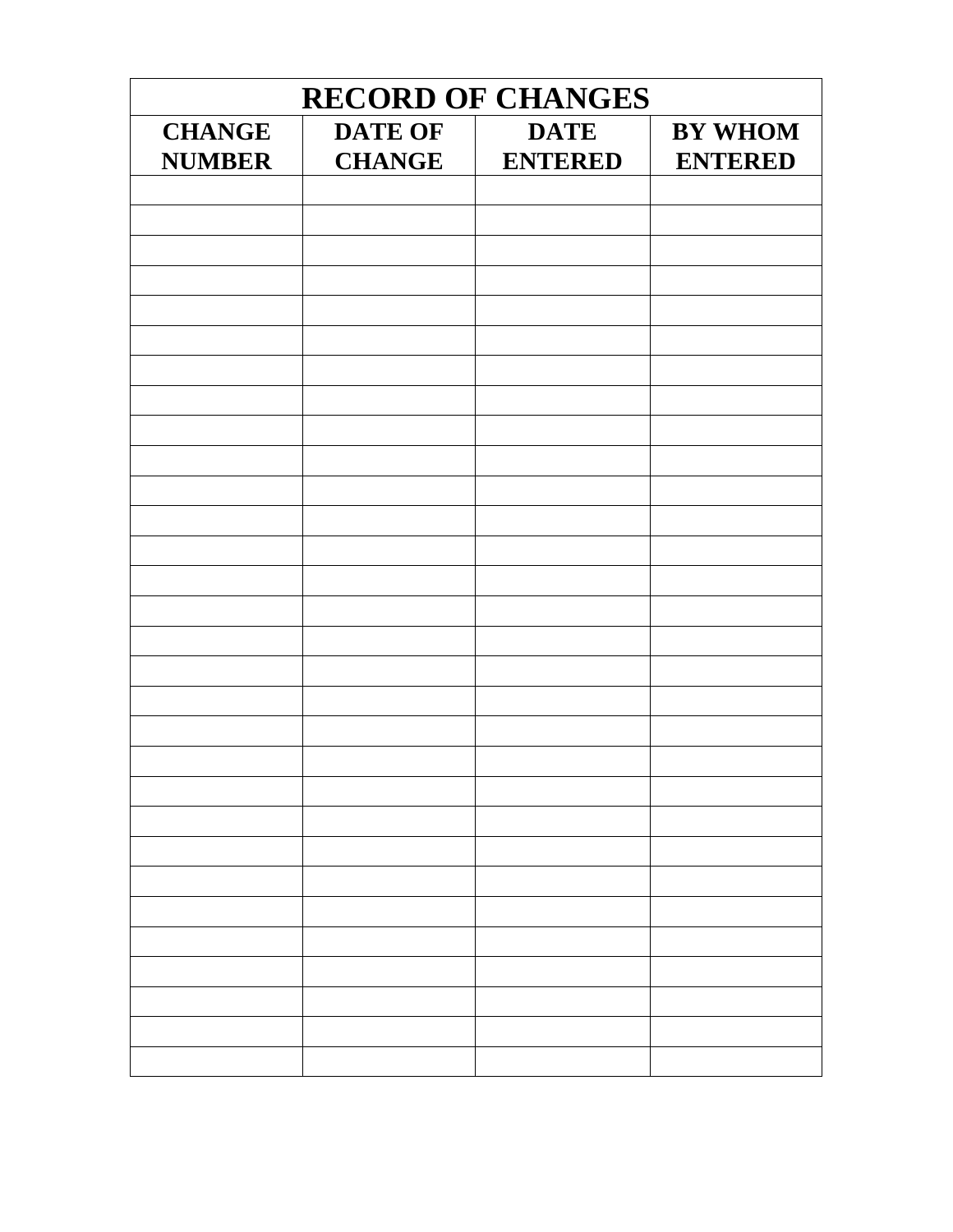■ This page intentionally left blank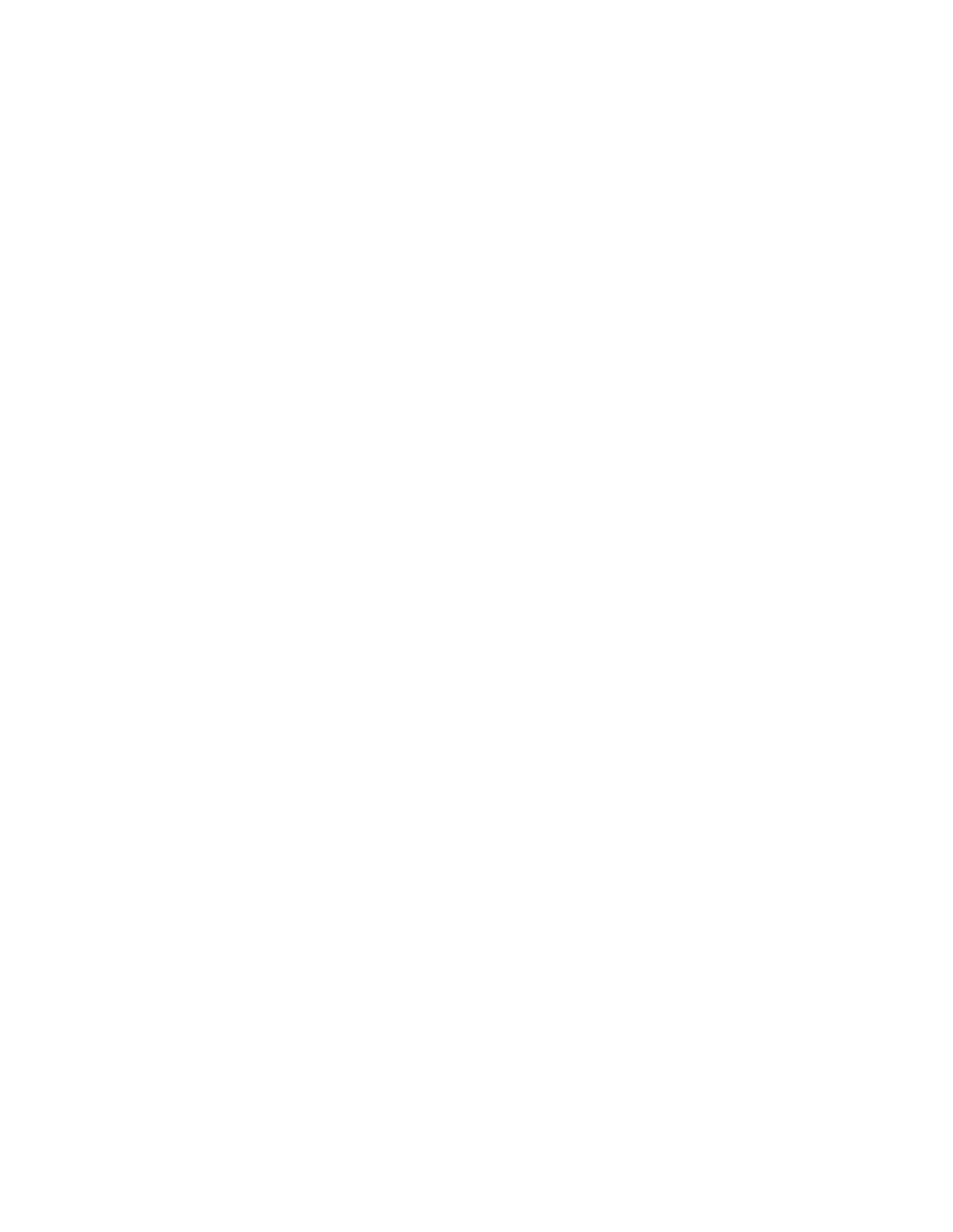# **TABLE OF CONTENTS**

| <b>Chapter 1</b> | <b>Organization, Responsibilities and Staffing</b>                 | $1 - 1$  |
|------------------|--------------------------------------------------------------------|----------|
| A.               | General                                                            | $1 - 1$  |
| <b>B.</b>        | The Housing Program                                                | $1 - 1$  |
| $C$ .            | Housing Organization                                               | $1-1$    |
| <b>Chapter 2</b> | <b>Community Based Housing</b>                                     | $2 - 1$  |
| A.               | General                                                            | $2 - 1$  |
| <b>B.</b>        | <b>Housing Allowance</b>                                           | $2 - 1$  |
| C.               | <b>Housing Referral</b>                                            | $2 - 1$  |
| D.               | <b>Housing Assistance Programs</b>                                 | $2 - 2$  |
| Ε.               | <b>Fair Housing</b>                                                | $2 - 2$  |
| F.               | Critical Housing Areas (CHA)                                       | $2 - 3$  |
| G.               | Base Realignment and Closure - Homeowners Assistance Program (HAP) | $2 - 3$  |
| <b>Chapter 3</b> | <b>General Administration</b>                                      | $3-1$    |
| A.               | General                                                            | $3-1$    |
| <b>B.</b>        | <b>Housing Assignment</b>                                          | $3-1$    |
| C.               | <b>Rental Rates</b>                                                | $3 - 3$  |
| D.               | Waivers                                                            | $3 - 3$  |
| Ε.               | Tenant Occupancy Agreement (TOA)                                   | $3-4$    |
| F.               | Inspections                                                        | $3 - 7$  |
| G.               | <b>Utility Conservation</b>                                        | $3 - 8$  |
| H.               | Safety and Health Considerations                                   | $3 - 8$  |
| I.               | Fire Extinguishers                                                 | $3-9$    |
| J.               | <b>Smoke Detectors</b>                                             | $3-9$    |
| Κ.               | Carbon Monoxide (CO) Detectors                                     | $3-9$    |
| L.               | Personal Property and Equipment                                    | $3-9$    |
| M.               | <b>Terminating Assignment</b>                                      | $3-10$   |
| N.               | <b>Government Directed Local Moves</b>                             | $3 - 12$ |
| O.               | <b>Disasters</b>                                                   | $3 - 12$ |
| P.               | Housing Management Information System (HMIS)                       | $3 - 13$ |
| <b>Chapter 4</b> | <b>Owned Family Housing</b>                                        | $4 - 1$  |
| A.               | General                                                            | $4 - 1$  |
| <b>B.</b>        | <b>Occupancy Standard</b>                                          | $4 - 1$  |
| $\mathcal{C}$ .  | <b>Eligibility for Family Housing</b>                              | $4 - 1$  |
| D.               | <b>Command Housing Designation</b>                                 | $4 - 2$  |
| Ε.               | <b>Adequacy Standards</b>                                          | $4 - 2$  |
| F.               | <b>Declaring Housing Excess</b>                                    | $4 - 2$  |
| G.               | <b>Inventory Management</b>                                        | $4 - 2$  |
| H.               | Conversion of Family Housing for Use by Unaccompanied Personnel    | $4 - 3$  |
| I.               | Diversion of Family Housing to Non-Housing Use                     | $4 - 3$  |
| J.               | Family Housing Planning Criteria                                   | $4 - 4$  |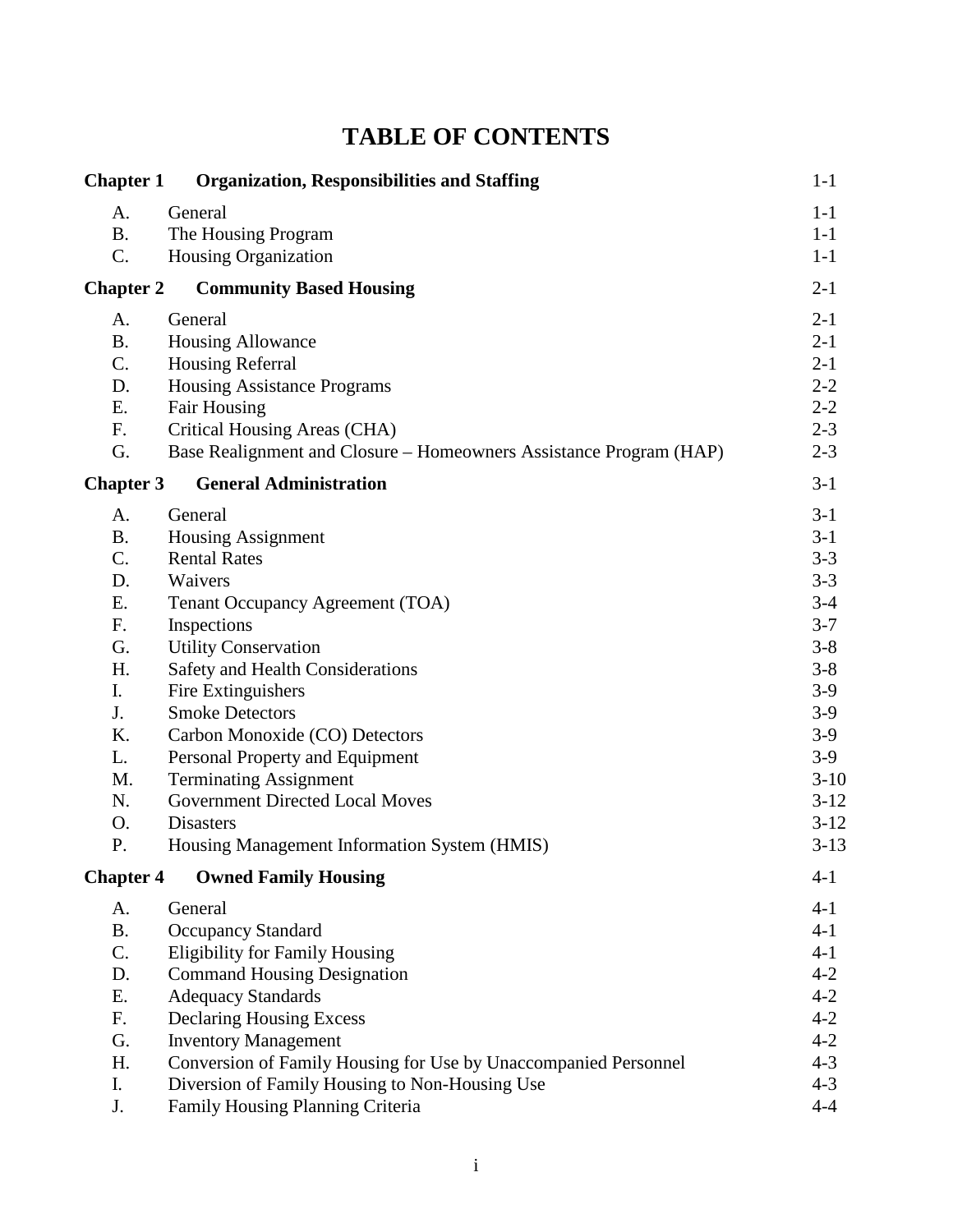| K.<br>L.         | <b>Funds Management</b><br><b>Outdoor Occupant Identification Signage</b> | $4 - 4$<br>$4 - 5$ |
|------------------|---------------------------------------------------------------------------|--------------------|
| <b>Chapter 5</b> | <b>Leased Housing</b>                                                     | $5-1$              |
|                  |                                                                           | $5 - 1$            |
| А.<br><b>B.</b>  | General<br>Eligibility                                                    | $5-1$              |
| C.               | <b>Acquiring Leased Housing</b>                                           | $5 - 2$            |
| D.               | <b>Lease Administration</b>                                               | $5 - 3$            |
| E.               | <b>Leased Housing Management</b>                                          | $5 - 4$            |
| F.               | <b>Funding Procedures</b>                                                 | $5 - 5$            |
| <b>Chapter 6</b> | <b>Inter-Service Support Agreement (ISSA)</b>                             | $6 - 1$            |
| А.               | General                                                                   | $6 - 1$            |
| <b>B.</b>        | Funding                                                                   | $6 - 1$            |
| C.               | <b>ISSA Management Reports and Files</b>                                  | $6 - 1$            |
| D.               | <b>Funds Management</b>                                                   | $6 - 2$            |
| <b>Chapter 7</b> | <b>Unaccompanied Personnel Housing (UPH)</b>                              | $7-1$              |
| А.               | General                                                                   | $7-1$              |
| <b>B.</b>        | <b>Assignment Priority</b>                                                | $7 - 2$            |
| C.               | Notification                                                              | $7 - 3$            |
| D.               | <b>Berthing Mixed Genders</b>                                             | $7 - 3$            |
| E.               | Members Experiencing Marital Discord                                      | $7 - 3$            |
| F.               | Members with Dependents                                                   | $7 - 3$            |
| G.               | Civilian Intern                                                           | $7 - 4$            |
| H.               | Minimum Assignment Duration                                               | $7 - 4$            |
| I.               | Termination                                                               | $7 - 4$            |
| J.               | <b>Unaccompanied Personnel Housing Funding</b>                            | $7 - 4$            |
| K.               | <b>Service Fees</b>                                                       | $7 - 4$            |
| L.               | Unaccompanied Personnel Housing Planning and Programming                  | $7 - 5$            |
| <b>Chapter 8</b> | <b>Furnishings and Equipment</b>                                          | $8 - 1$            |
| A.               | General                                                                   | $8 - 1$            |
| <b>B.</b>        | Furnishings and Equipment Policy                                          | $8 - 1$            |
| C.               | Outfitting and Replacement of Furnishings and Equipment                   | $8 - 2$            |
| D.               | <b>Inventory Management</b>                                               | $8 - 2$            |
| E.               | Maintenance and Repair                                                    | $8 - 2$            |
| <b>Chapter 9</b> | <b>Damage Claims</b>                                                      | $9-1$              |
| A.               | General                                                                   | $9-1$              |
| <b>B.</b>        | Owned Housing and UPH                                                     | $9 - 2$            |
| C.               | <b>Leased Housing</b>                                                     | $9-4$              |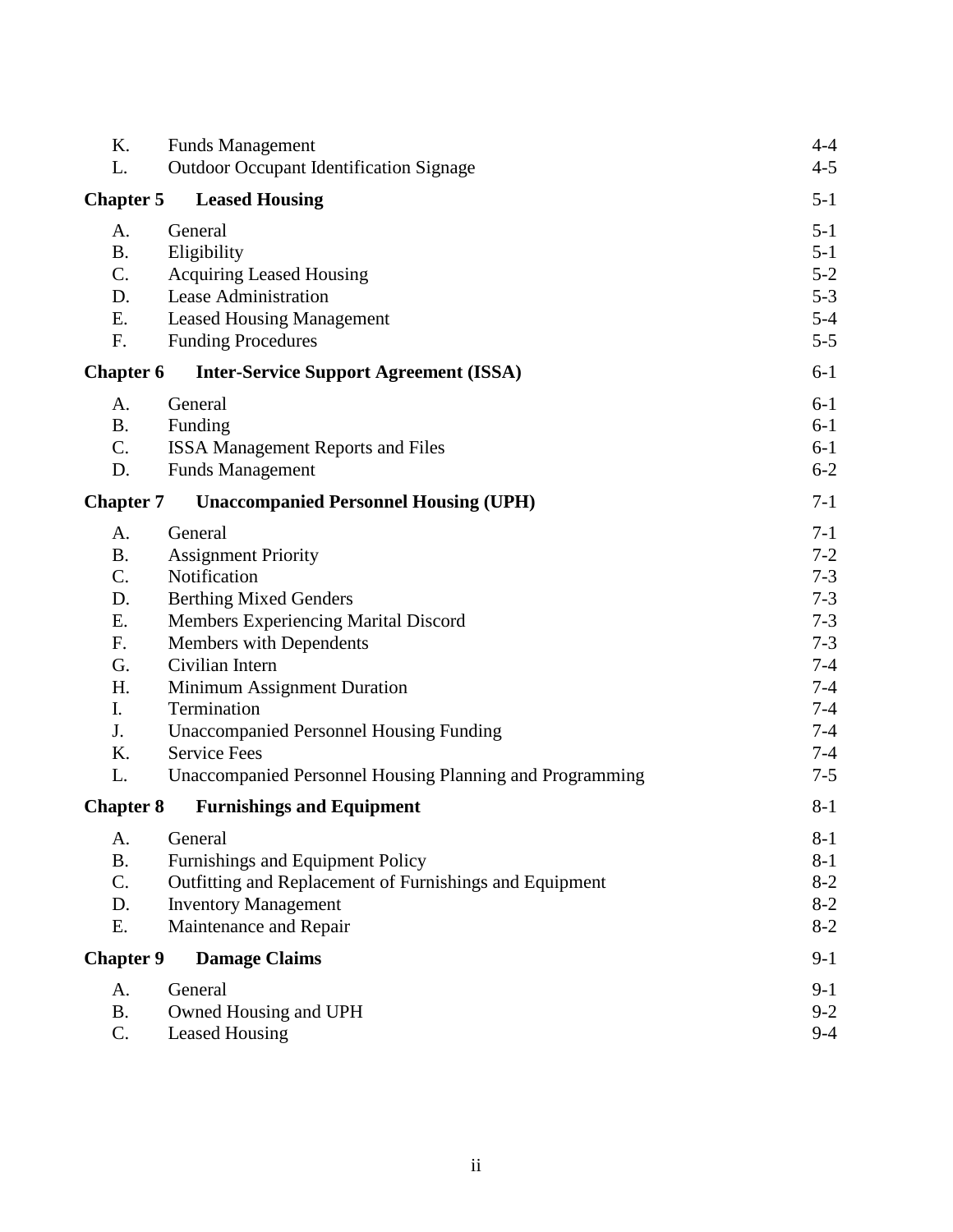| <b>Tables</b> |         |                                                                 | Page     |
|---------------|---------|-----------------------------------------------------------------|----------|
| Table         | $1 - 1$ | Area Housing Authority Areas of Responsibility                  | $1 - 7$  |
| Table         | $1 - 2$ | Area Housing Authority Staffing                                 | $1-8$    |
| Table         | $1-3$   | <b>Local Housing Authority Staffing</b>                         | $1-9$    |
| Table         | $1 - 4$ | <b>Operation and Maintenance Staffing</b>                       | $1-9$    |
| Table         | $1 - 5$ | <b>Unaccompanied Personnel Housing Staffing</b>                 | $1 - 10$ |
| Table         | $1-6$   | <b>Owned Housing Maintenance Coordinator Staffing</b>           | $1 - 10$ |
| Table         | $4 - 1$ | <b>Owned Housing Bedroom Eligibility</b>                        | $4 - 6$  |
| Table         | $4 - 2$ | <b>Coast Guard Command Housing</b>                              | $4 - 7$  |
| Table         | $4 - 3$ | <b>Housing Dependency Planning Percentages</b>                  | $4 - 8$  |
| Table         | $4 - 4$ | <b>Family Housing Requirement Analysis</b>                      | $4-9$    |
| Table         | $4 - 5$ | AFC-30M Expenditures                                            | $4 - 11$ |
| Table         | $5 - 1$ | <b>Leased Housing Eligibility Matrix</b>                        | $5 - 6$  |
| Table         | $5 - 2$ | <b>Leased Housing Bedroom Eligibility</b>                       | $5 - 7$  |
| Table         | $5 - 3$ | Administrative Lease Cap BAH Profiles                           | $5 - 8$  |
| Table         | $6 - 1$ | ISSA Process for Coast Guard Personnel Living in DoD Housing    | $6 - 3$  |
| Table         | $6 - 2$ | ISSA Process for DoD Personnel Living in Coast Guard Housing    | $6 - 4$  |
| Table         | $7-1$   | Minimum Standards for Unaccompanied Personnel Housing           | $7-6$    |
| Table         | $8-1$   | Allowances for Family Household Equipment                       | $8-4$    |
| Table         | $8 - 2$ | Minimum Standard Allowances for Unaccompanied Personnel Housing |          |
|               |         | Furnishings and Equipment                                       | $8 - 5$  |
| Table         | $8-3$   | Equipment Service Life (in years)                               | 8-6      |
| Figures       |         |                                                                 | Page     |
|               |         |                                                                 | $1\,$    |

| Figure $1-1$ | <b>Housing Organization</b>                           | $1-6$ |
|--------------|-------------------------------------------------------|-------|
| Figure 8-1   | <b>Equipment Repair or Replacement Decision Guide</b> | $8-3$ |
| Figure 9-1   | Procedural Flow Chart of Formal Damage Claim Process  | $9-6$ |

Front Cover Photo: Family housing, Charleston, Oregon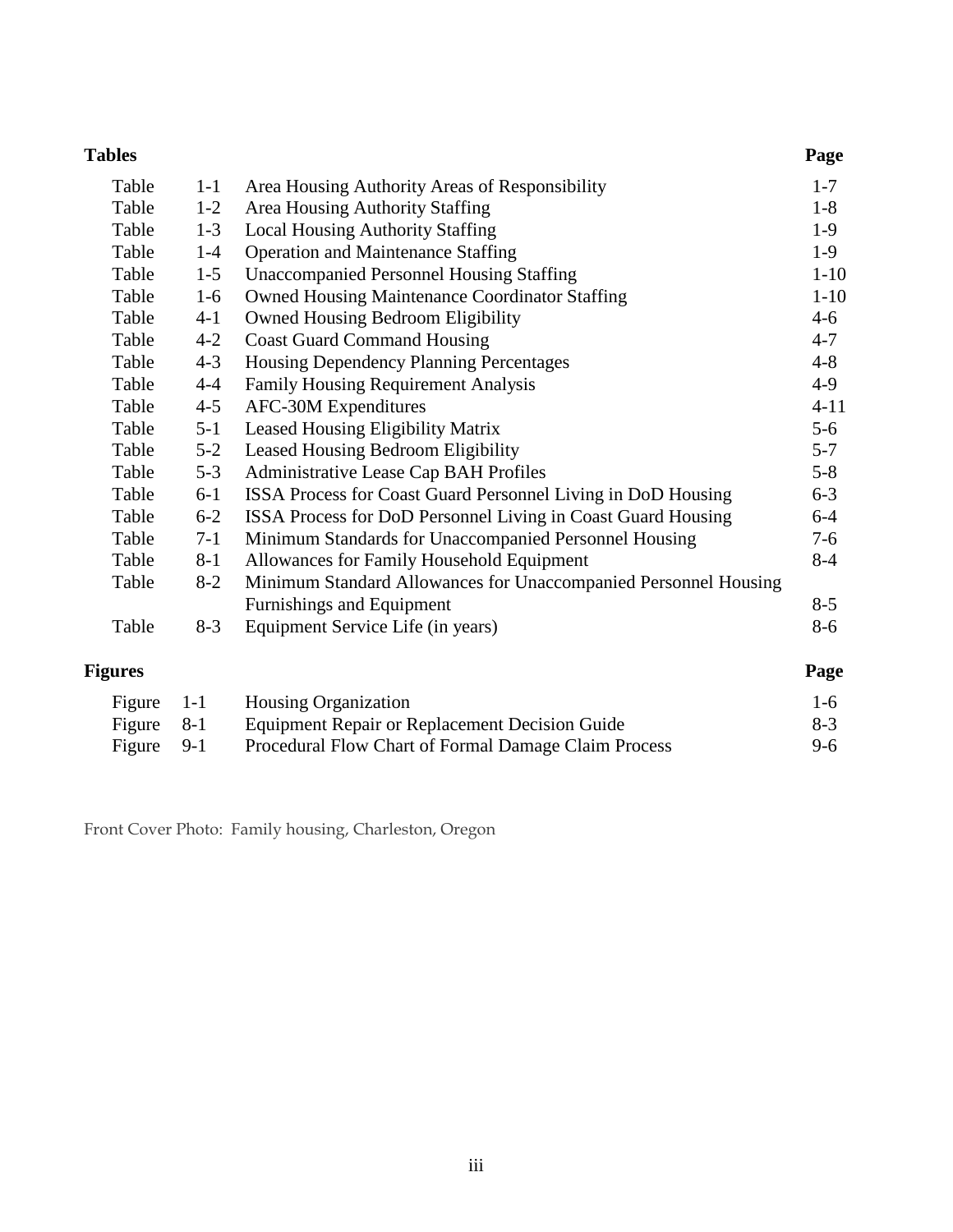# **CHAPTER 1 ORGANIZATION, RESPONSIBILITIES AND STAFFING**

- A. General. This chapter provides general information on the organization, responsibilities, and staffing of the housing program.
- B. The Housing Program.
	- 1. Objective. The objective of the housing program is to ensure all members and their families have access to adequate housing reflecting community living standards that is within a reasonable commuting distance (RCD) of their permanent duty station. **RCD is defined as round trip travel time of two hours or less during peak commute times.**
	- 2. Program Management. Commandant (CG-1333) oversees a service wide housing organization.
- C. Housing Organization.
	- 1. Headquarters.
		- a. Commandant (CG-00). Overall responsibility for the housing program.
		- b. Vice Commandant (CG-09). Support Commandant responsibilities for the housing program.
		- c. Deputy Commandant for Mission Support (DCMS). **Responsible for sustained and adaptable readiness for all facets of life-cycle management for Coast Guard housing assets.**
		- d. Assistant Commandant for Human Resources (CG-1). Responsible for oversight of the housing program.
		- e. Director of Reserve and Military Personnel (CG-13). Establishes Area Housing Authority (AHA) areas of responsibility (AOR), designates command housing, determines and validates housing requirements for new housing, approves housing excess to Coast Guard requirements, and declares owned housing inadequate. The AHA AORs are listed in Table 1-1.
		- f. Chief, Office of Military Personnel (CG-133). Responsible for housing program administration.
		- g. Chief, Housing Program Division (CG-1333). Responsible for military housing policy and management of the housing program. Commandant (CG-1333) will:
			- (1) Develop and maintain housing program directives;
			- (2) Sponsor legislation and budget requests for housing operating expenses;
			- (3) Approve annual budget requests for leases and Inter-Service Support Agreements (ISSAs);
			- (4) Support and provide assistance to Compensation Division (CG-1332) and Commander (CG PSC) in the annual Basic Allowance for Housing (BAH) data collection process;
			- (5) Develop policy for designation of critical housing areas (CHA);
			- (6) Approve individual waivers to housing program policy, with the exception of those delegated specifically to Commander (CG PSC);
			- (7) Approve blanket waivers;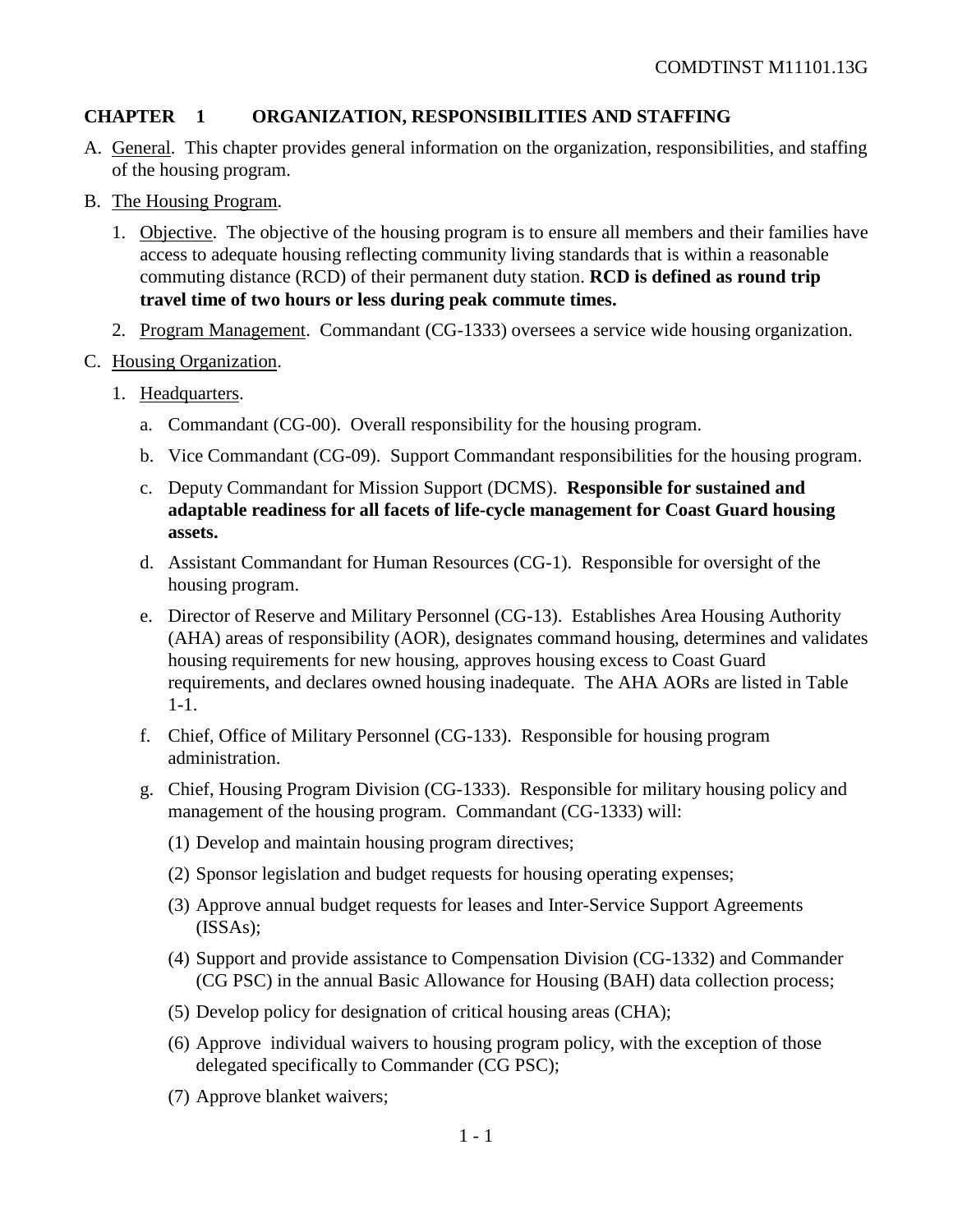- (8) Serve as the program manager for the Housing Management Information System (HMIS) database;
- (9) Develop housing training course content;
- (10)Sponsor Environmental Risk Assessment (ERA) training;
- (11)Provide input to Commandant (CG-43) on housing acquisition and maintenance requirements;
- (12)Convene housing management meetings and conduct site visits to ensure program oversight and familiarization;
- (13)Review proposals regarding home port changes, unit changes, billet reprogramming, and other resource initiatives affecting housing;
- (14)Chair the Coast Guard Housing Management Council (HMC) in accordance with Coast Guard Housing Management Council, COMDTINST 11101.23 (series); and
- (15)Assist Commandant (CG-43) in Representational Facilities (REPFAC) and Flag Quarters management.
- h. Chief, Office of Civil Engineering (CG-43). Commandant (CG-43) is responsible for housing and representational facility maintenance, acquisition, construction, improvements, and divestiture.
- 2. Commanding Officer, Finance Center (FINCEN). The FINCEN is responsible for establishing and maintaining accounts for housing operations and preparing reports covering rent collection, utility and management expenses, and other management information summarized from cost account data.
- 3. Commander Personnel Service Center (CG PSC). Commander (CG PSC) is the technical authority responsible for program execution of Commandant (CG-1333) housing policy. Commander (CG PSC) will:
	- a. Review and submit annual budget requests for leases and ISSAs;
	- b. Review and approve all ISSAs for execution by Area Housing Officers (AHOs);
	- c. **Consider** individual waivers delegated by Commandant (CG-1333);
	- d. Coordinate the annual BAH data collection process with AHA;
	- e. Monitor HMIS data entry for timeliness and accuracy;
	- f. Develop and execute **field level** housing program training;
	- g. Represent program interests in field planning, including project development and review;
	- h. Provide input on proposed home port changes, unit changes, billet reprogramming, and other resource initiatives affecting housing;
	- i. Validate CHAs annually;
	- j. Ensure that appropriate action is taken regarding ERA, including disclosure notification for affected housing units, submission of Shore Station Maintenance Reports (SSMRs),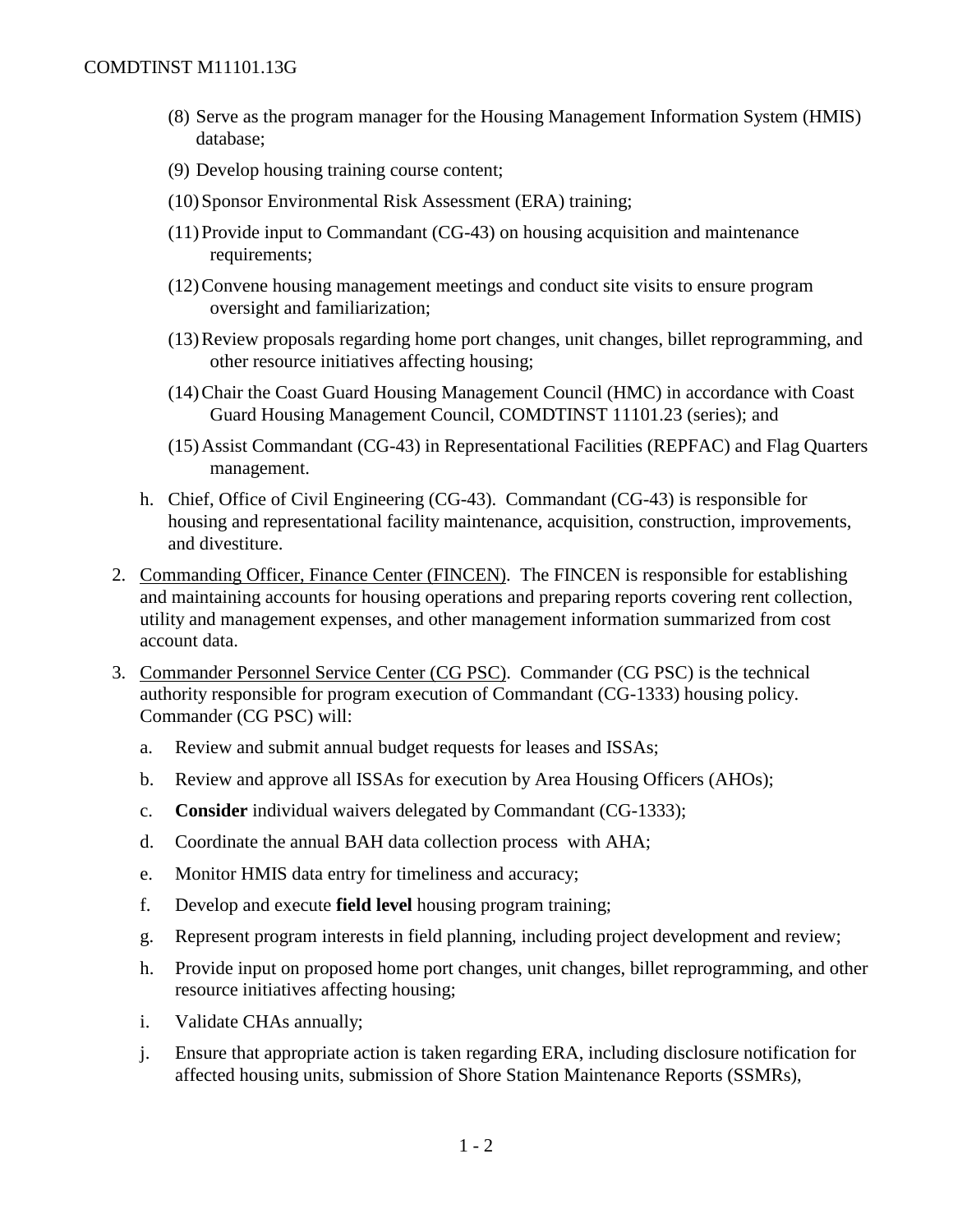validation of Planned Obligations Priority (POP) board reports, and updating the ERA database;

- k. Conduct site visits to ensure uniform application of Commandant (CG-1333) policy;
- l. Provide oversight and assistance to field level Owned Housing Maintenance Coordinators (OHMC), and
- m. **Manage Housing Market Survey Analysis for locations approved by Commandant (CG-1333).**
- 4. Field Level.
	- a. Area Housing Authorities (AHA). The commanding officers of Bases, Training Center Cape May, and Training Center Petaluma listed in Table 1-1 are responsible for administering the housing program within their AOR. AHA staffing standards are shown in Table 1-2. AHAs will:
		- (1) Provide guidance and support to manage the housing program;
		- (2) Establish and determine Local Housing Authority (LHA) unit jurisdiction;
		- (3) Sign ISSAs and monitor allocations and cost limitations;
		- (4) Assist in development and oversight of AFC-30 spend plans;
		- (5) Submit individual and blanket waivers;
		- (6) Provide training to Local Housing Officers (LHOs);
		- (7) Manage a housing referral program;
		- (8) Monitor and maintain HMIS data entry for timeliness and accuracy;
		- (9) Assist Commandant (CG-43) in REPFACs and Flag Quarters management; and
		- (10)Coordinate annual BAH data collection **process** with the LHA.
	- b. Area Housing Officer (AHO). The person on the AHA staff delegated to perform housing administration duties. Responsibilities include signing leases and providing guidance to and assisting LHOs within their AOR.
	- c. Local Housing Authority (LHA). The commanding officer or officer-in-charge is responsible for the management, operations, and maintenance of all housing programs at the field level. LHA staffing standards are listed in Table 1-3. Operation and maintenance  $(O\&M)$  staffing standards are listed in Table 1-4. Unaccompanied Personnel Housing (UPH) staffing standards are listed in Table 1-5. LHAs will:
		- (1) Manage the housing program in accordance with policies, directives, and instructions;
		- (2) Budget, supervise and direct the use of O&M funds **for housing**;
		- (3) Collect rent from civilians living in Coast Guard housing;
		- (4) Identify available Department of Defense (DoD) housing and initiate ISSAs;
		- (5) Monitor and maintain HMIS data entry for timeliness and accuracy;
		- (6) Manage a housing referral program;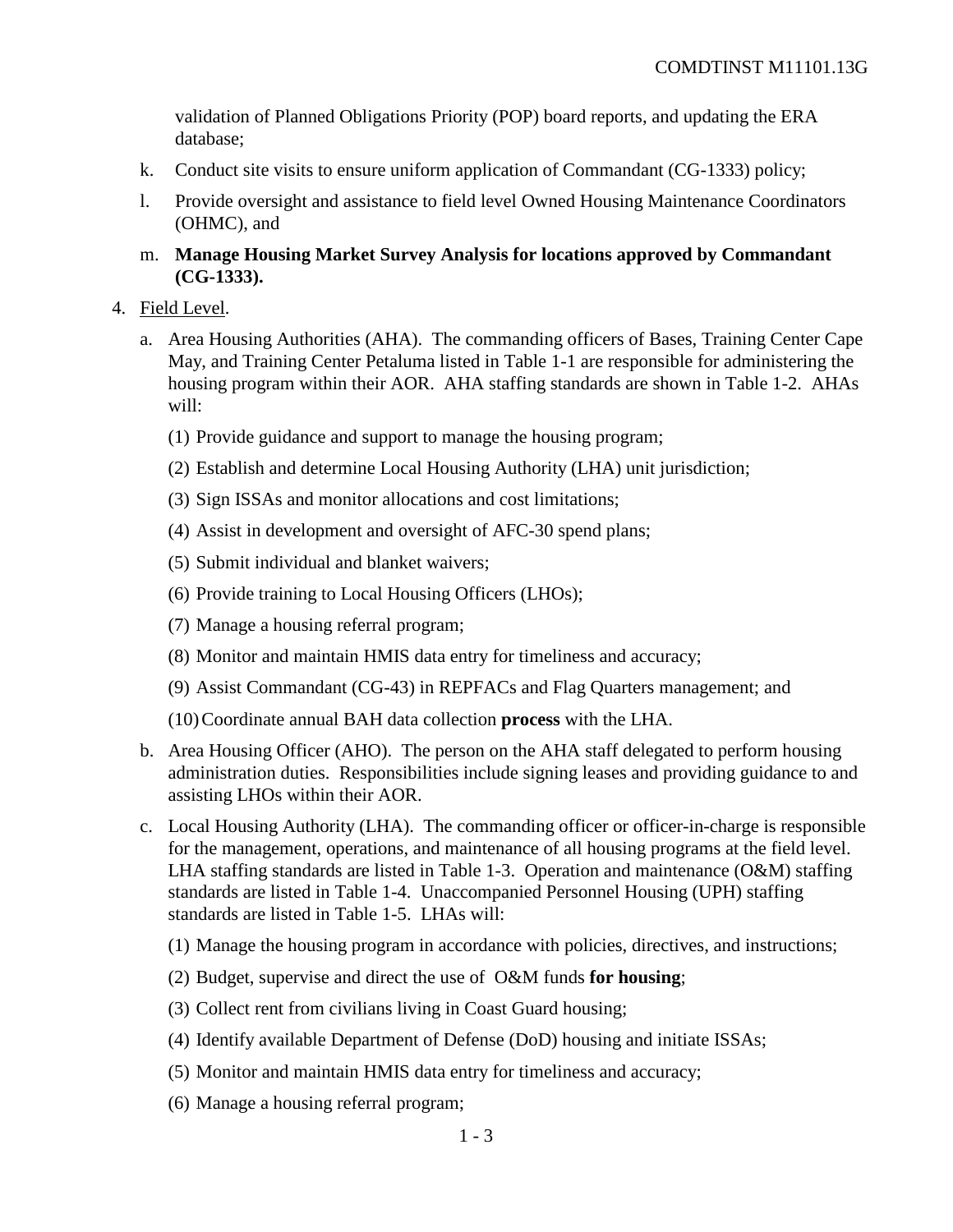- (7) Participate in the BAH data collection process; and
- (8) **Comply with federal and state laws to impose registered sex offender residency restrictions.**
- d. Local Housing Officer (LHO). The person on the staff of the LHA delegated to perform housing administration duties.
- e. Housing Representative (HR). The HR manages the housing program in their assigned AOR.
- f. Unaccompanied Personnel Housing (UPH) Manager or Master at Arms (MAA). The fulltime or collateral duty position at the local unit responsible for the management of the UPH facility.
- g. Owned Housing Maintenance Coordinator (OHMC). OHMCs assigned to AHA staffs will:
	- (1) Conduct site visits;
	- (2) Assist housing maintenance staff;
	- (3) Advocate and liaison with civil engineering community for housing maintenance;
	- (4) Provide recommendations for potential housing projects;
	- (5) Review Civil Engineering Unit (CEU) and Facilities Engineering (FE) housing inspection reports;
	- (6) Coordinate ERA training for members monitoring environmental health hazards;
	- (7) Ensure abatement actions or findings are recorded in HMIS;
	- (8) Advocate housing projects to the district POP board;
	- (9) Liaison with Health Safety and Work-Life (HSWL) Service Center for housing environmental health hazards; and
	- (10)Assist FE staff in developing annual spend plans for housing maintenance.
- h. Shore Infrastructure Logistics Center (SILC) **and Housing Asset Line (HAL)** will:
	- (1) Establish maintenance standards for all Coast Guard owned family and unaccompanied housing units;
	- (2) Allocate AFC-30Maintenance (AFC-30M) funds as outlined in Chapter 4 to support routine repair and recurring maintenance requirements based on maintenance standards;
	- (3) **Identify, document and prioritize housing maintenance, repair and acquisition projects for family and unaccompanied housing; and**
	- (4) Through Facilities Design and Construction Center (FD&CC) and Civil Engineering Units (CEUs), provide design, construction, acquisition and major maintenance of housing. The FD&CC and CEUs are tasked with contracting, negotiation, and contract administration services in support of such activities.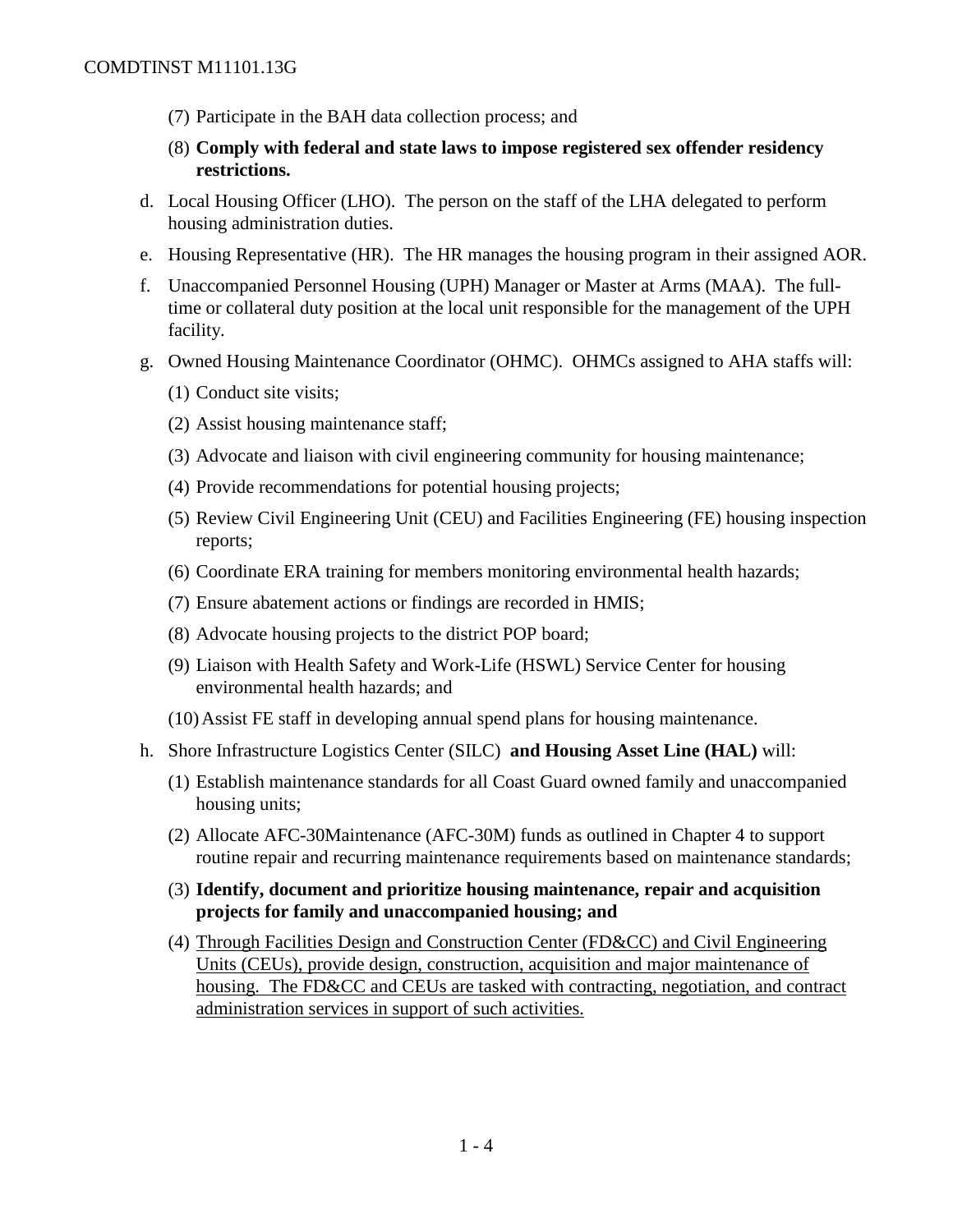- 5. Standards of Conduct.
	- a. Ethics. All personnel assigned to the housing program are cautioned to refrain from any business association or financial interest that might be perceived as or create the appearance of a conflict of interest. The following are expressly prohibited:
		- (1) Using the housing office for private gain;
		- (2) Giving preferential treatment to any person, realty company, or other organization supplying listings or other services;
		- (3) Making a government decision outside official channels; and
		- (4) Adversely affecting public confidence in the government's integrity.
	- b. Equal Opportunity. All housing program personnel are expected to perform their duties without prejudice and without regard to race, color, religion, **sex,** national origin, **disability**, or **familial status**.
- 6. Housing Program Organization. Figure 1-1 shows the relationship of the housing program organization.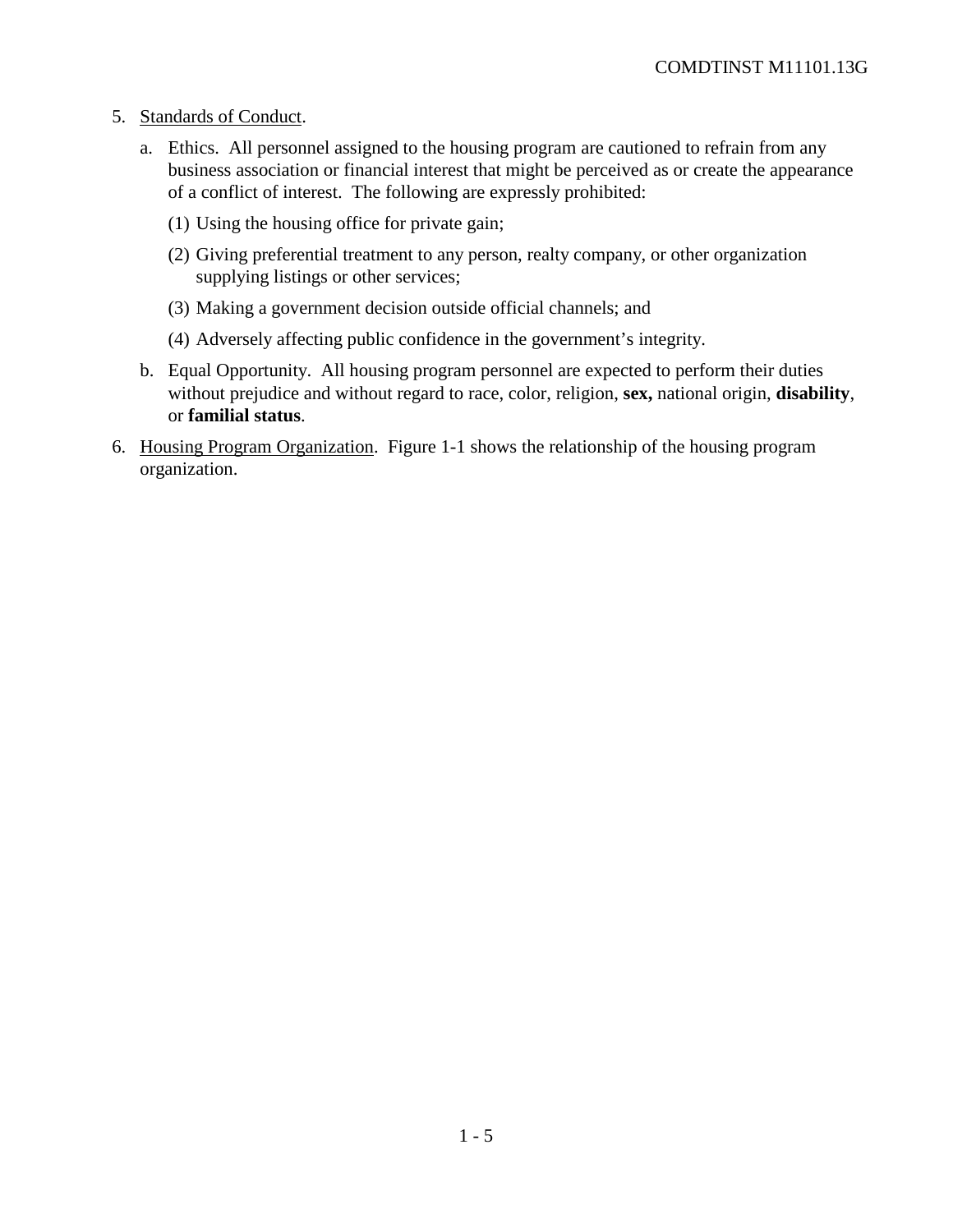**Figure 1-1 Housing Organization**



**111** Administrative Line of Organization  **Maintenance Line of Organization**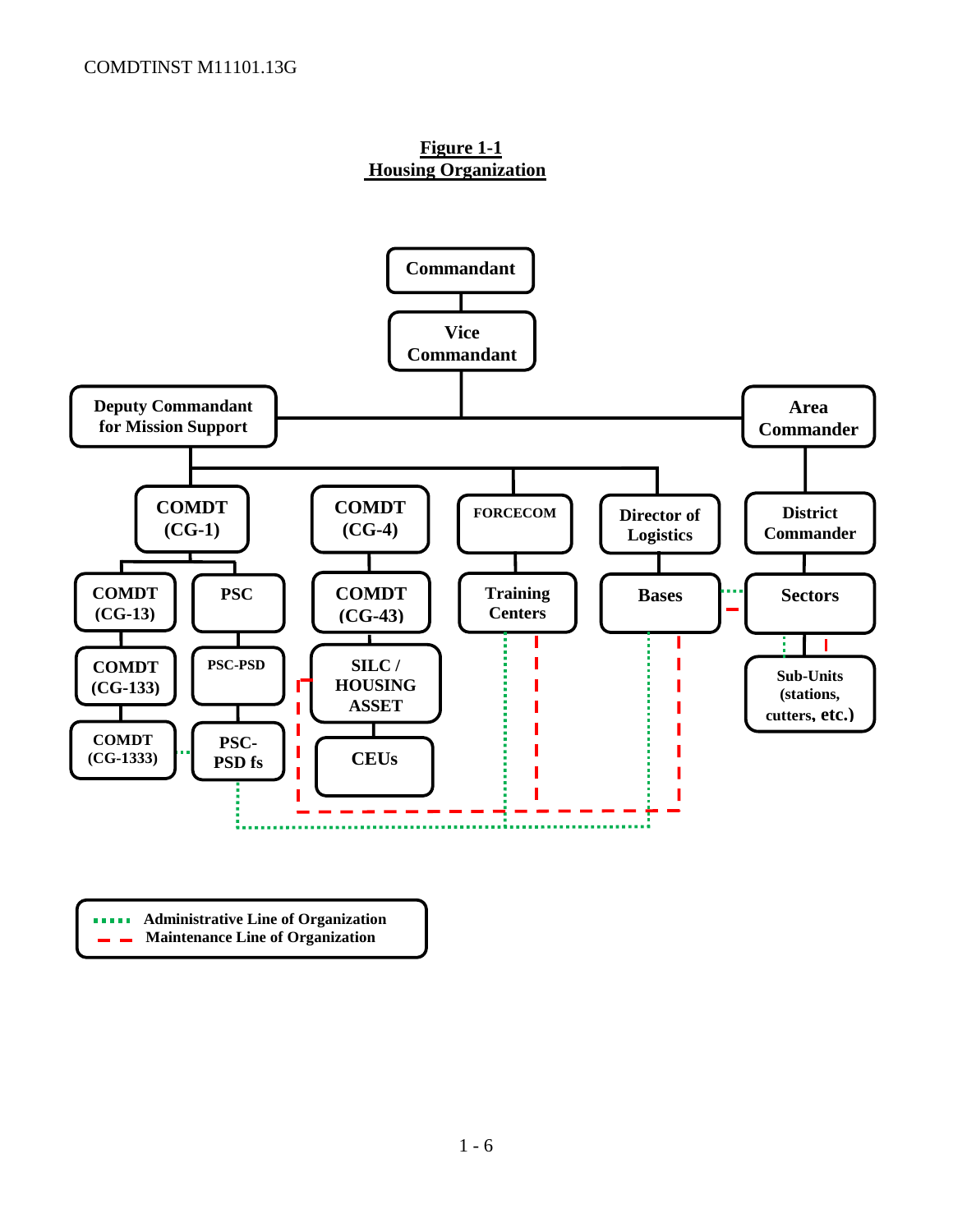| Table 1-1                                             |  |
|-------------------------------------------------------|--|
| <b>Area Housing Authority Areas of Responsibility</b> |  |

| <b>Area Housing Authority</b>   | <b>Area Of Responsibility</b>                                                                                                                                                                     |
|---------------------------------|---------------------------------------------------------------------------------------------------------------------------------------------------------------------------------------------------|
| <b>Base Cape Cod</b>            | All units within First District geographic boundaries<br>including the Coast Guard Academy.                                                                                                       |
| Training Center Cape May        | All tenant commands.                                                                                                                                                                              |
| <b>Base Portsmouth</b>          | All units within Fifth District geographic boundaries<br>including Training Center Yorktown, the Coast Guard<br>Yard, and Base National Capital Region but excluding<br>Training Center Cape May. |
| <b>Base Miami Beach</b>         | All units within Seventh District geographic boundaries.                                                                                                                                          |
| <b>Base New Orleans</b>         | All units within Eighth District geographic boundaries.                                                                                                                                           |
| <b>Base Cleveland</b>           | All units within Ninth District geographic boundaries.                                                                                                                                            |
| <b>Base Alameda</b>             | All units within Eleventh District geographic boundaries,<br>except Training Center Petaluma.                                                                                                     |
| <b>Training Center Petaluma</b> | All tenant commands.                                                                                                                                                                              |
| <b>Base Seattle</b>             | All units within Thirteenth District geographic<br>boundaries.                                                                                                                                    |
| <b>Base Honolulu</b>            | All units within Fourteenth District geographic<br>boundaries, including Naval Station Guam, Singapore,<br>Yokota Air Force Base, American Samoa and Saipan.                                      |
| <b>Base Ketchikan</b>           | All units within Seventeenth District geographic<br>boundaries east of Cordova.                                                                                                                   |
| <b>Base Kodiak</b>              | All units within Seventeenth District geographic<br>boundaries west of and including Cordova, AK.                                                                                                 |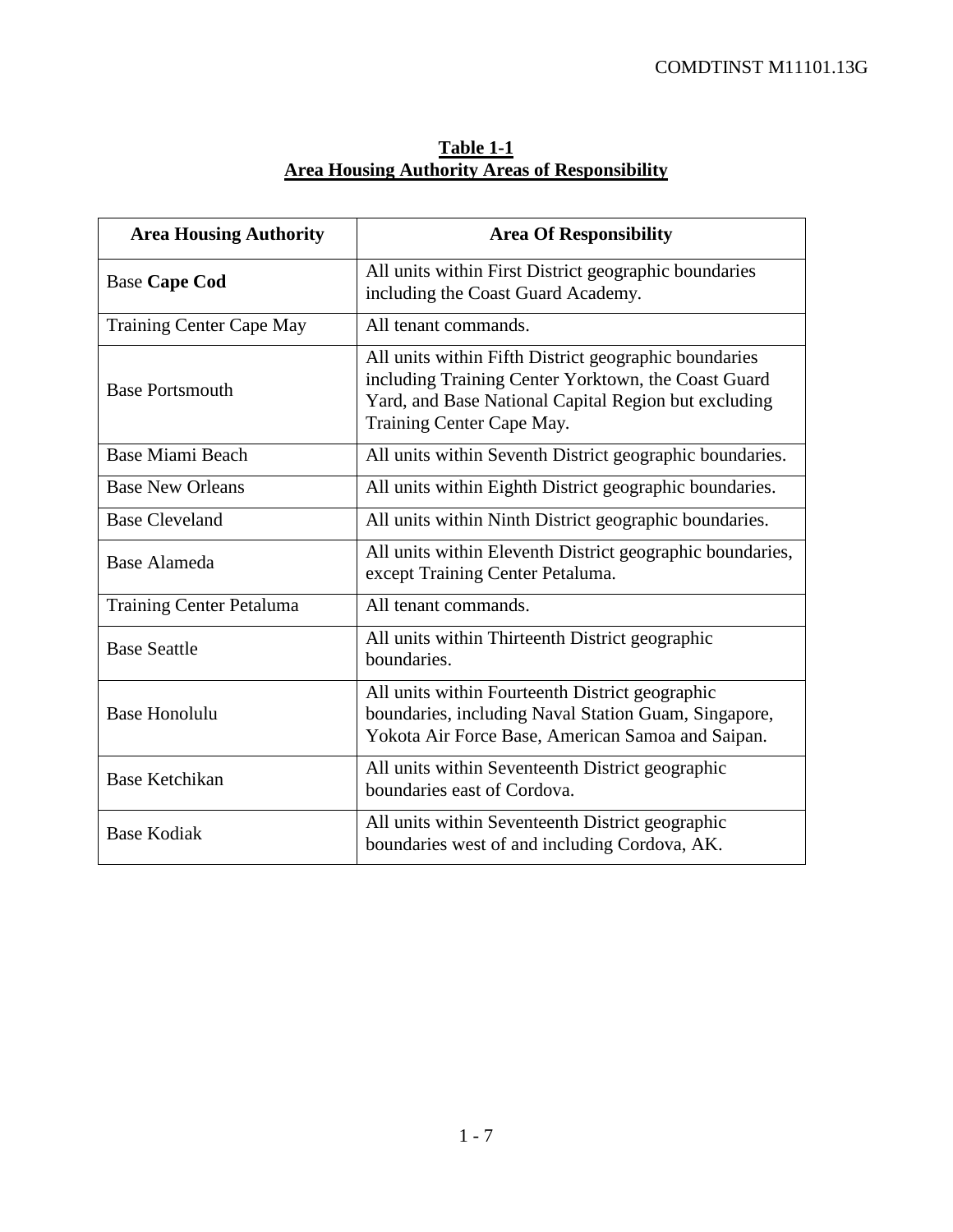**Table 1-2 Area Housing Authority Staffing**

|                                  | <b>Officer</b> | <b>Enlisted</b> | <b>Civilian</b> |        | Number of Houses <sup>1</sup> |                |                |                |                 |  |  |
|----------------------------------|----------------|-----------------|-----------------|--------|-------------------------------|----------------|----------------|----------------|-----------------|--|--|
| Billet/<br>Position <sup>2</sup> | Grade          | Rate            | Schedule        | Series | $0 - 250$                     | $251 -$<br>450 | $451 -$<br>675 | 676-<br>900    | $901 -$<br>1200 |  |  |
| Area Housing<br>Officer          | PERS4          |                 | $GS-12$         | 1173   | $\mathbf{1}$                  | $\mathbf{1}$   | $\mathbf{1}$   | $\mathbf{1}$   | $\mathbf{1}$    |  |  |
| Housing<br>Representative        |                | PO1             | $GS-9$          | 1173   |                               | $\mathbf{1}$   | $\mathbf{1}$   | $\mathbf{1}$   | $\overline{2}$  |  |  |
| Housing<br>Representative        |                | PO2/3           | $GS-7$          | 1173   |                               |                | $\mathbf{1}$   | $\overline{2}$ | $\overline{2}$  |  |  |
| Housing<br>Representative        |                | PO <sub>2</sub> | $GS-5$          | 1173   | $\mathbf{1}$                  | $\mathbf{1}$   | $\mathbf{1}$   | $\mathbf{1}$   | $\mathbf{1}$    |  |  |
| <b>Total Staffing</b>            |                |                 |                 |        | $\overline{2}$                | $\overline{3}$ | $\overline{4}$ | 5              | 6               |  |  |

**Notes:** (1) Number of houses reflects both owned and leased housing.

(2) Equivalent civilian positions may be used instead of military billets.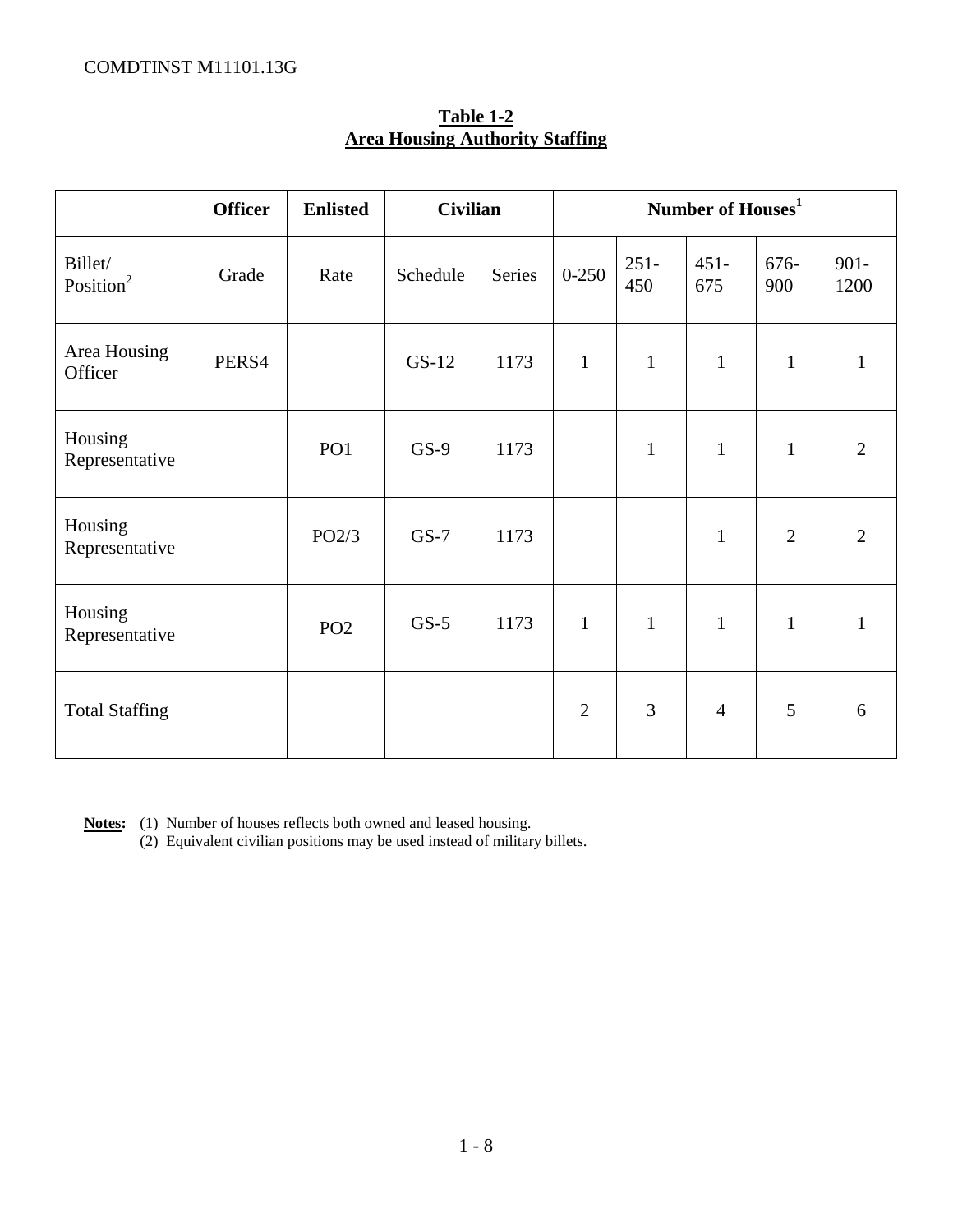| Number of Houses | <b>CWO</b>                   | <b>CPO</b> | PO <sub>1</sub> | PO <sub>2</sub>              | PO <sub>3</sub> | Total <sup>2</sup> |
|------------------|------------------------------|------------|-----------------|------------------------------|-----------------|--------------------|
| $0 - 50$         |                              |            |                 | $\qquad \qquad \blacksquare$ |                 |                    |
| 51-150           | $\qquad \qquad \blacksquare$ |            |                 | $\qquad \qquad \blacksquare$ |                 |                    |
| 151-300          |                              |            |                 |                              |                 |                    |
| 301-450          |                              |            |                 |                              |                 |                    |
| 451-600          |                              |            | 3               |                              | ◠               | ⇁                  |

### **Table 1-3 Local Housing Authority Staffing**

**Notes:** (1) Number of houses reflects both owned and leased housing.

(2) Equivalent civilian positions may be used instead of military billets.

#### **Table 1-4**

#### **Operation and Maintenance Staffing**

| Number of<br>Houses | Ratings <sup>3</sup> : MK, DC, or EM |                |                |                |                |                           |  |  |  |
|---------------------|--------------------------------------|----------------|----------------|----------------|----------------|---------------------------|--|--|--|
|                     | E7                                   | E <sub>6</sub> | E <sub>5</sub> | E4             | E3/E2          | Total $\overline{^{2,4}}$ |  |  |  |
| $0 - 10$            |                                      |                |                |                |                | $\boldsymbol{0}$          |  |  |  |
| $11 - 20$           |                                      |                | $\mathbf{1}$   |                |                | $\mathbf{1}$              |  |  |  |
| $21 - 40$           |                                      |                | $\mathbf{1}$   |                | $\mathbf{1}$   | $\overline{2}$            |  |  |  |
| $41 - 60$           |                                      | $\mathbf{1}$   |                | $\mathbf{1}$   | $\mathbf{1}$   | 3                         |  |  |  |
| 61-80               |                                      | $\mathbf{1}$   | $\mathbf{1}$   | $\mathbf{1}$   | $\mathbf{1}$   | $\overline{4}$            |  |  |  |
| 81-100              |                                      | $\mathbf{1}$   | 1              | $\overline{2}$ | $\mathbf{1}$   | 5                         |  |  |  |
| 101-120             |                                      | $\mathbf{1}$   | $\mathbf{1}$   | $\overline{2}$ | $\overline{2}$ | 6                         |  |  |  |
| 121-140             |                                      | $\mathbf{1}$   | $\mathbf{1}$   | $\overline{2}$ | 3              | 7                         |  |  |  |
| 141-160             |                                      | $\mathbf{1}$   | $\overline{2}$ | $\overline{2}$ | 3              | 8                         |  |  |  |
| 161-180             | $\mathbf{1}$                         |                | $\overline{2}$ | 3              | 3              | 9                         |  |  |  |
| $181 - 200^1$       | $\mathbf{1}$                         |                | 3              | 3              | 3              | 10                        |  |  |  |

**Notes:** (1) Staffing for housing **sites** of more than 200 houses will be determined on an individual basis.

(2) Civilian (Wage Grade) positions may be used instead of an equal number of comparable military billets. (3) The standards above assume that specialized maintenance services are available under contract or purchase order.

(4) Units with no authorized billets must assign collateral duty support staff.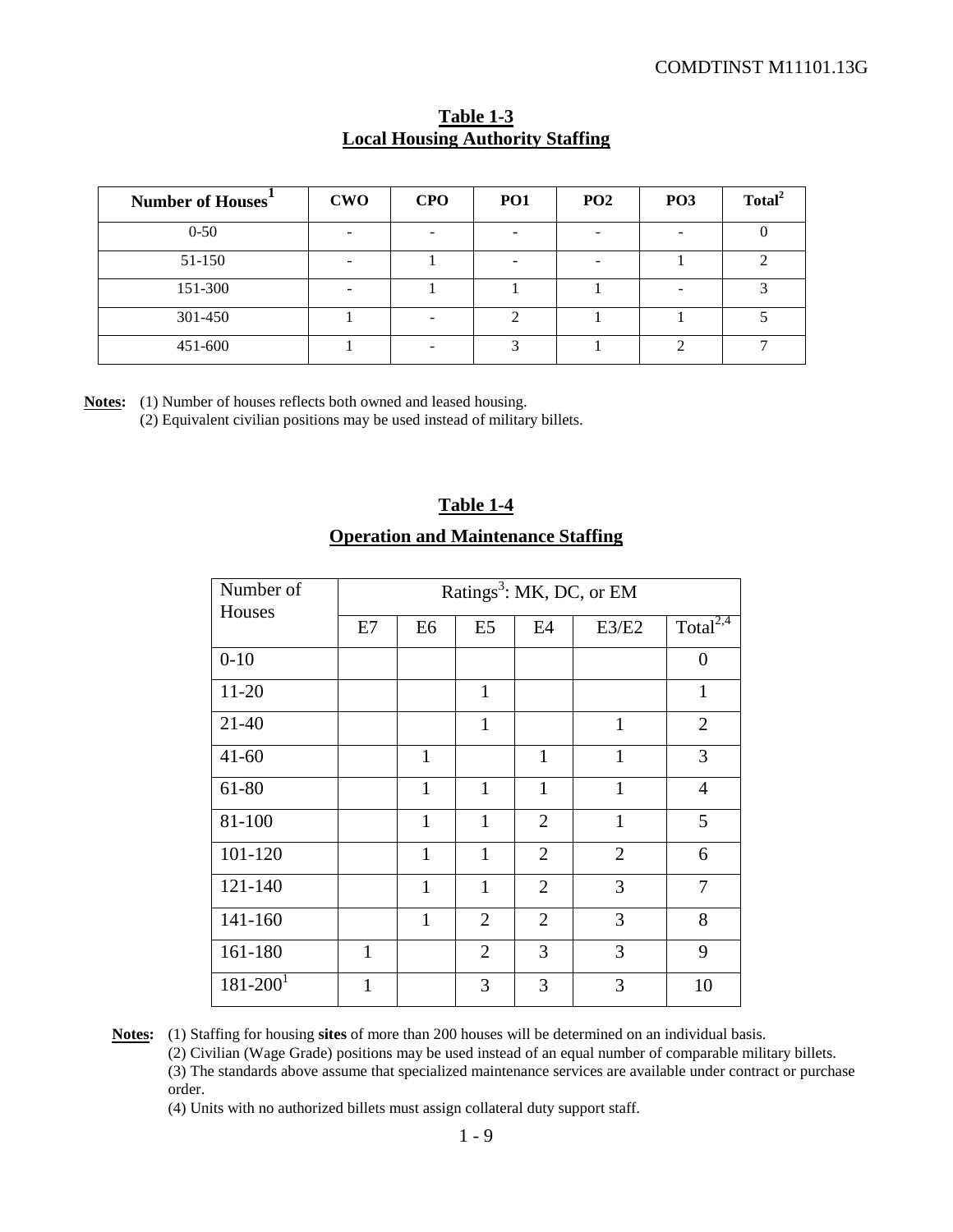| Number of |                |                |    |                | Paygrade <sup>1</sup> |                |                |                |  |  |
|-----------|----------------|----------------|----|----------------|-----------------------|----------------|----------------|----------------|--|--|
| Rooms     | E <sub>9</sub> | E <sub>8</sub> | E7 | E <sub>6</sub> | E <sub>5</sub>        | E <sub>4</sub> | $E3/E2^{2,3}$  | Total          |  |  |
| $0 - 30$  |                |                |    |                |                       |                |                |                |  |  |
| $30 - 50$ |                |                |    |                |                       |                |                | $\overline{2}$ |  |  |
| 51-100    |                |                |    |                |                       |                | $\overline{2}$ | 4              |  |  |
| 101-150   |                |                |    |                |                       |                | 3              |                |  |  |
| 151-200   |                |                |    |                |                       |                | 4              | 6              |  |  |
| 201-300   |                |                |    |                |                       |                | 5              | 8              |  |  |
| 301-400   |                |                |    |                |                       | ◠              | 6              | 10             |  |  |
| 401-500   |                |                |    |                |                       | 3              |                | 12             |  |  |

# **Table 1-5**

# **Unaccompanied Personnel Housing Staffing**

**Notes:** (1) Equivalent civilian positions may be used instead of military billets.

(2) For commands requiring 24-hour front desk support, an additional three non-rate billets may be warranted.

(3) Non-rated personnel are not required where full contract housekeeping services provided.

# **Table 1-6**

# **Owned Housing Maintenance Coordinator Staffing**

| <b>UNIT</b>               | <b>GRADE</b>    |
|---------------------------|-----------------|
| <b>PSC-PSD</b> fs Norfolk | CWO (MAT)       |
| PSC-PSD fs Alameda        | CWO (MAT)       |
| Base Cape Cod             | CWO (MAT)       |
| <b>Base Portsmouth</b>    | DC1             |
| Base Miami Beach          | <b>DCC</b>      |
| <b>Base New Orleans</b>   | DC <sub>1</sub> |
| Base Cleveland            | <b>DCC</b>      |
| Base Alameda              | CWO (MAT)       |
| <b>Base Honolulu</b>      | DC <sub>1</sub> |
| Base Ketchikan            | <b>DCC</b>      |
| <b>Base Kodiak</b>        | <b>DCC</b>      |
| <b>Base Seattle</b>       | DCC             |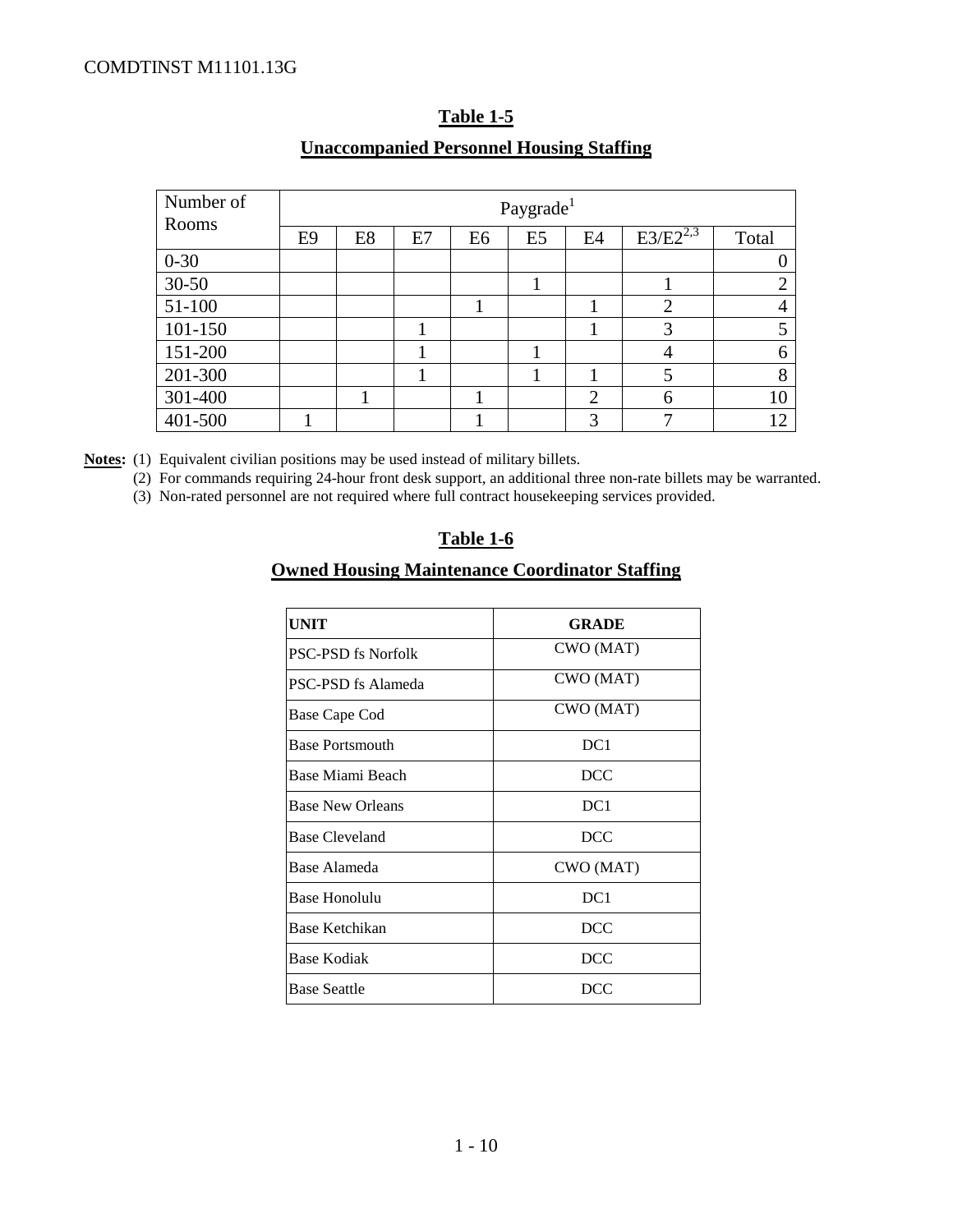# **CHAPTER 2 COMMUNITY BASED HOUSING**

- A. General. The Coast Guard relies on the private sector as the primary source to house **military** members. The housing program assists members with finding housing in the private sector.
- B. Housing Allowance. Military members that are entitled to a housing allowance are compensated with Basic Allowance for Housing (BAH) or Overseas Housing Allowance (OHA). BAH and OHA are market-based housing allowances.
	- 1. Basic Allowance for Housing (BAH) Data Collection. The Uniformed Services coordinate annually in the collection of housing market rental data. Each service has the opportunity to provide rental housing referral lists, apartment complex lists, and real estate contacts that will be used in the calculation of BAH rates. Services also use census tract screening to identify and exclude unsuitable neighborhoods. Throughout the process, DoD will conduct on-site evaluations at various locations to confirm the adequacy of housing and the accuracy of local rental price data. Since the majority of members reside in private sector housing using their BAH, it is important that the housing program understand and participate in the annual BAH survey to maximize the accuracy of BAH rates. Training on the BAH **data collection** process is provided annually by DoD. This training is highly recommended for the housing officer designated as the primary data collector and all other members involved in the data collection process. Coast Guard participation is required and is coordinated between Commandant (CG-1332), Commandant (CG-1333), and Commander (CG PSC).
	- 2. Military Housing Area (MHA).MHAs are a collection of zip codes surrounding a military installation. MHAs are established by DoD. Requests to change boundaries of a MHA must be submitted to Commandant (CG-1332).
	- 3. County Cost Groups (CCG). CCGs are locations that do not have a sizable military population and are defined separately from a MHA.
- C. Housing Referral.
	- 1. Purpose. A housing referral program brings members seeking private housing and prospective landlords together as quickly and efficiently as possible. An effective referral program saves the member money by reducing out of pocket expenses during the house hunting period.
	- 2. Operation of a Housing Referral Program. Each housing officer will:
		- a. Accept listings from any source, including **home owners, landlords and** realtors, provided the listed house meets adequacy standards and is available on an equal opportunity basis. See Reference (e) and Chapter 4.E. for adequacy standards and Chapter 2.E. for fair housing guidance;
		- b. Verify the availability of properties offered for rent or sale; and
		- c. Assist members in selecting from the listings and inform them of additional properties as they become available.
	- 3. **HOMES.mil. HOMES.mil is the official DoD website dedicated to helping service members and their families find a home. The site connects service members, their families, and military housing offices with landlords and property managers to facilitate sharing of nondiscriminatory rental listings in the vicinity of Coast Guard and DoD duty stations.**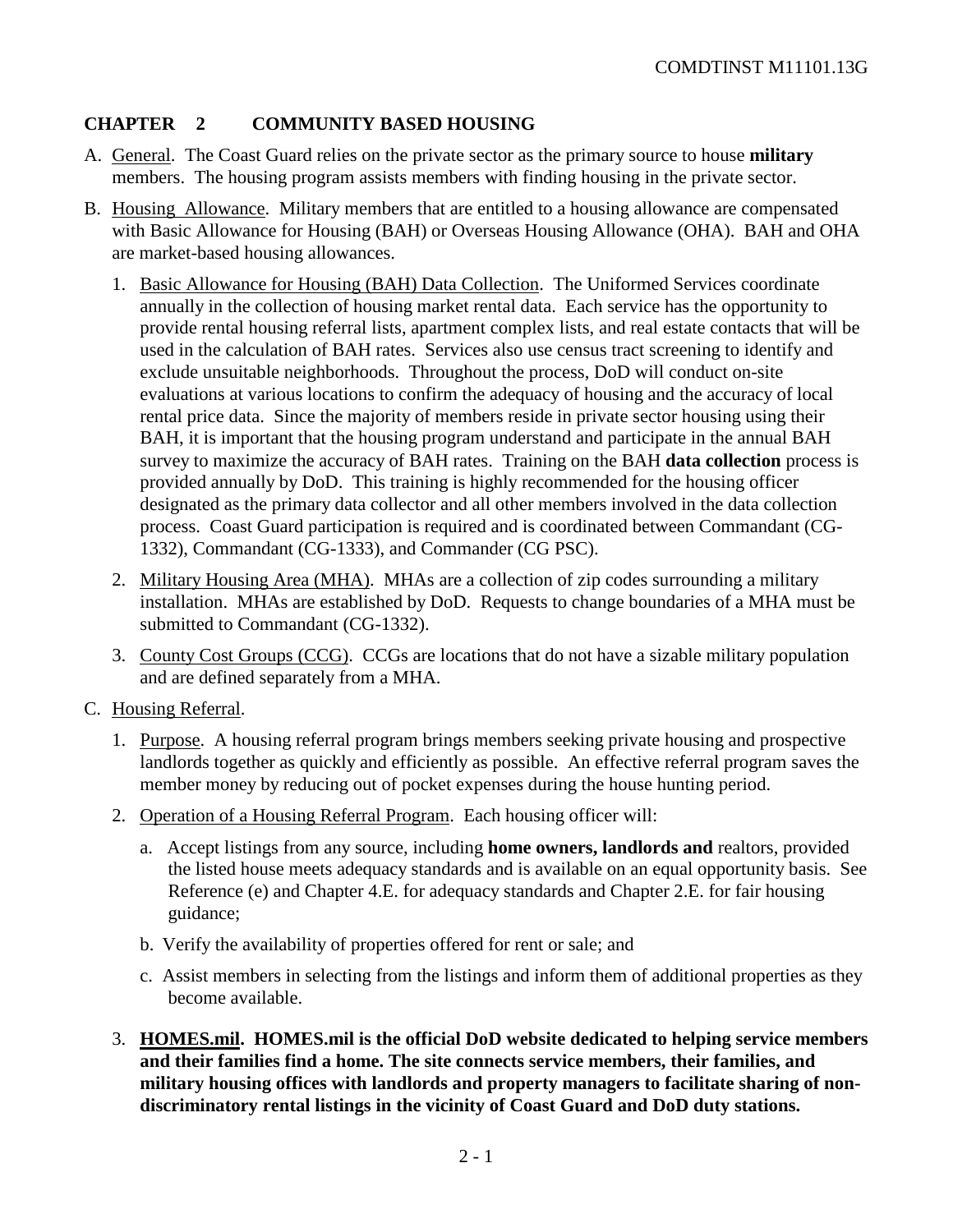- 4. Noncompetitive Services. A referral program is not designed to compete with or replace civilian real estate offices. Housing officers must not intrude on normal business relations between members and real estate brokers and rental or sales agents.
- 5. Charges and Commissions. Housing officers may not levy fees or other charges for housing listings or referrals or accept commissions from referrals or sales.
- 6. Volunteer Services. Housing officers may accept assistance in operating a referral or listing program from volunteers such as spouses clubs and community service organizations.
- 7. Community Awareness. Housing officers should be familiar with local communities, including school, medical, shopping, services, etc.
- D. Housing Assistance Programs.
	- 1. Rental Partnership Program (RPP). RPP is a program that assists members with private sector housing. Through an agreement between housing officers and property owners or managers, a number of community-based rental units may be offered at a fixed rent to provide affordable, adequate community-based housing to military members. Depending on the agreement, security deposits, application fees, and credit check fees may be waived and rental costs reduced, generally at or below established BAH rates. Typically, monthly rent is paid through **members payroll** allotment.
	- 2. Coast Guard Mutual Assistance (CGMA). CGMA has housing assistance programs available for active duty Coast Guard personnel. The unit mutual assistance representative or CGMA-Headquarters can provide specific information.
- E. Fair Housing.
	- 1. Policy. In assigning, referring, and managing housing, commands must ensure all members receive equal treatment and opportunity without regard to race, color, national origin, **religion,** sex, **disability** or **familial** status.
	- 2. Housing Discrimination. The 1968 Fair Housing Law, as amended by the Housing and Community Development Act of 1974 **and Title II of the Americans with Disabilities Act of 1990**, sets a national policy of providing fair housing. This law makes housing discrimination based on race, color, national origin, **religion, sex, disability or familial status** illegal. It extends to all real estate services, including advertising, multiple listing services, broker organizations, commercial lenders, or other services involved in buying or renting housing.
	- 3. Fair Housing Complaints. The Coast Guard will assist the member in reporting a housing discrimination complaint to the Department of Housing and Urban Development (HUD). Members should make complaints about discrimination in purchasing or renting housing to the housing officer as soon as possible after the incident occurs so the housing officer may document and assist reporting the incident to HUD.
	- 4. Local Housing Authority (LHA). Upon receipt of a complaint from a member, the LHA must:
		- a. Brief the member about his or her rights under the Fair Housing Law. HUD's booklet, *Fair Housing, Equal Opportunity for All* (HUD-1686-1-FHEO), contains necessary information for the member. This booklet is available free of charge from **HUD.**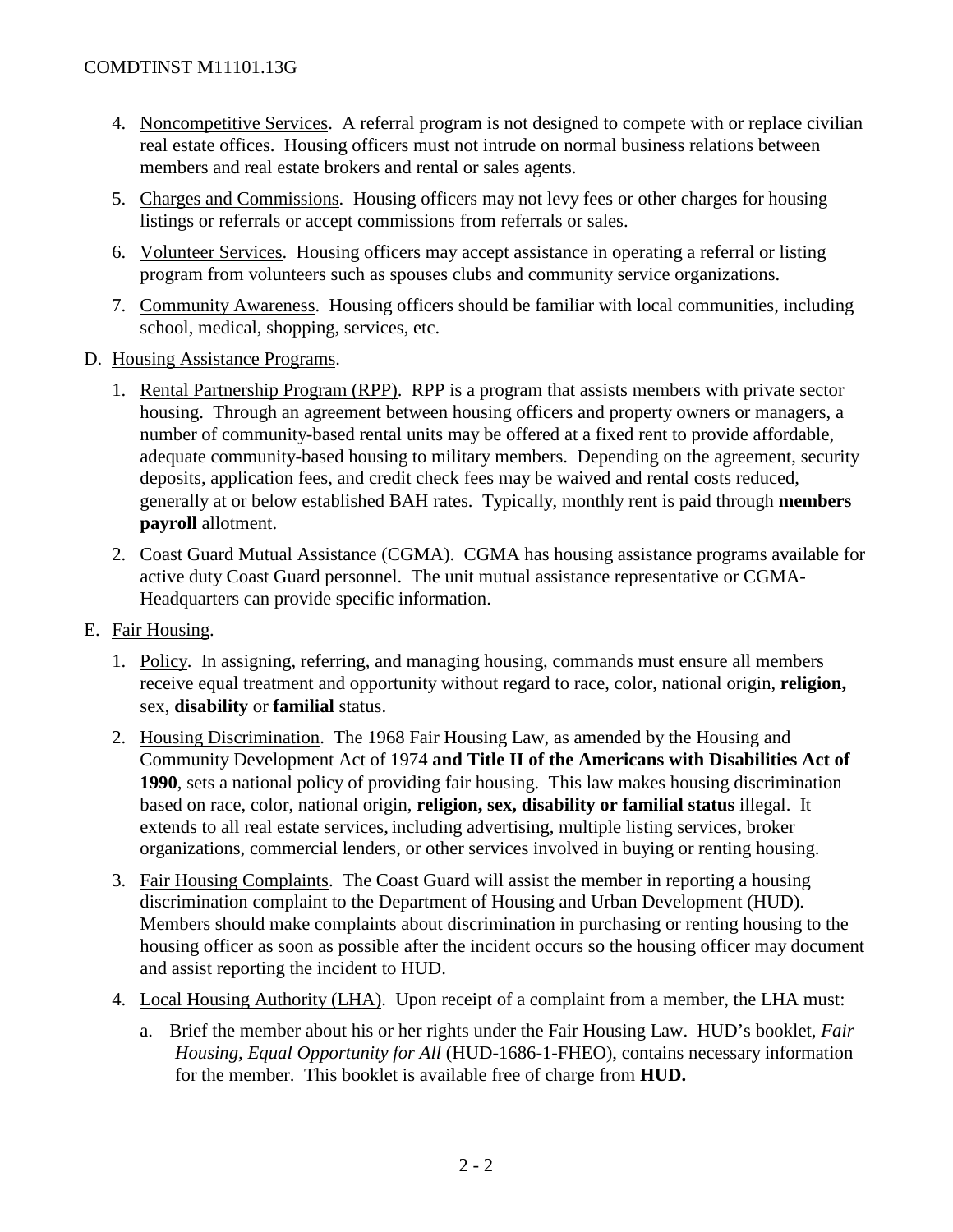- b. Assist members who believe they have a legitimate complaint and desire to report it to HUD, using one of several methods;
	- (1) Electronically submit a HUD Form 903 Online Complaint from HUD's Internet homepage.
	- (2) Complete an Are You a Victim of Housing Discrimination, Form HUD-903.1. Deliver it to the nearest local HUD office or mail it to the Office of Fair Housing and Equal Opportunity.
	- (3) Write a letter and mail it to the nearest HUD Regional Office; see Are you a Victim of Housing Discrimination, Form HUD-903.1 for addresses. The letter must include this information:
		- (a) Member's name and address;
		- (b) Name and address of the alleged offender;
		- (c) Address of the house or apartment considered for rental or purchase;
		- (d) Date when incident occurred; and
		- (e) Short description of what happened.
- c. The LHA must submit a copy of the complaint and subsequent correspondence to the appropriate AHA.
- d. The AHA will maintain a file containing all housing discrimination complaints.
- e. LHAs and AHAs will inform the Civil Rights Officer at their respective commands of housing discrimination incidents.
- F. Critical Housing Areas (CHA). CHAs may be designated in locations where government and community based housing is limited. This designation allows the member to request BAH and Cost of Living Allowance (COLA) for the location of their dependents. See Critical Housing Areas (CHA), COMDTINST 11101.15 (series) for further guidance.
- G. Base Realignment and Closure Homeowners Assistance Program (HAP). The HAP provides financial assistance to eligible homeowners serving or employed at or near military installations ordered closed, partially closed, realigned, or to reduce the scope of operations, resulting in loss of home marketability and value. The Office of the Chief of Engineers, U.S. Army Corps of Engineers (USACE) manages the program.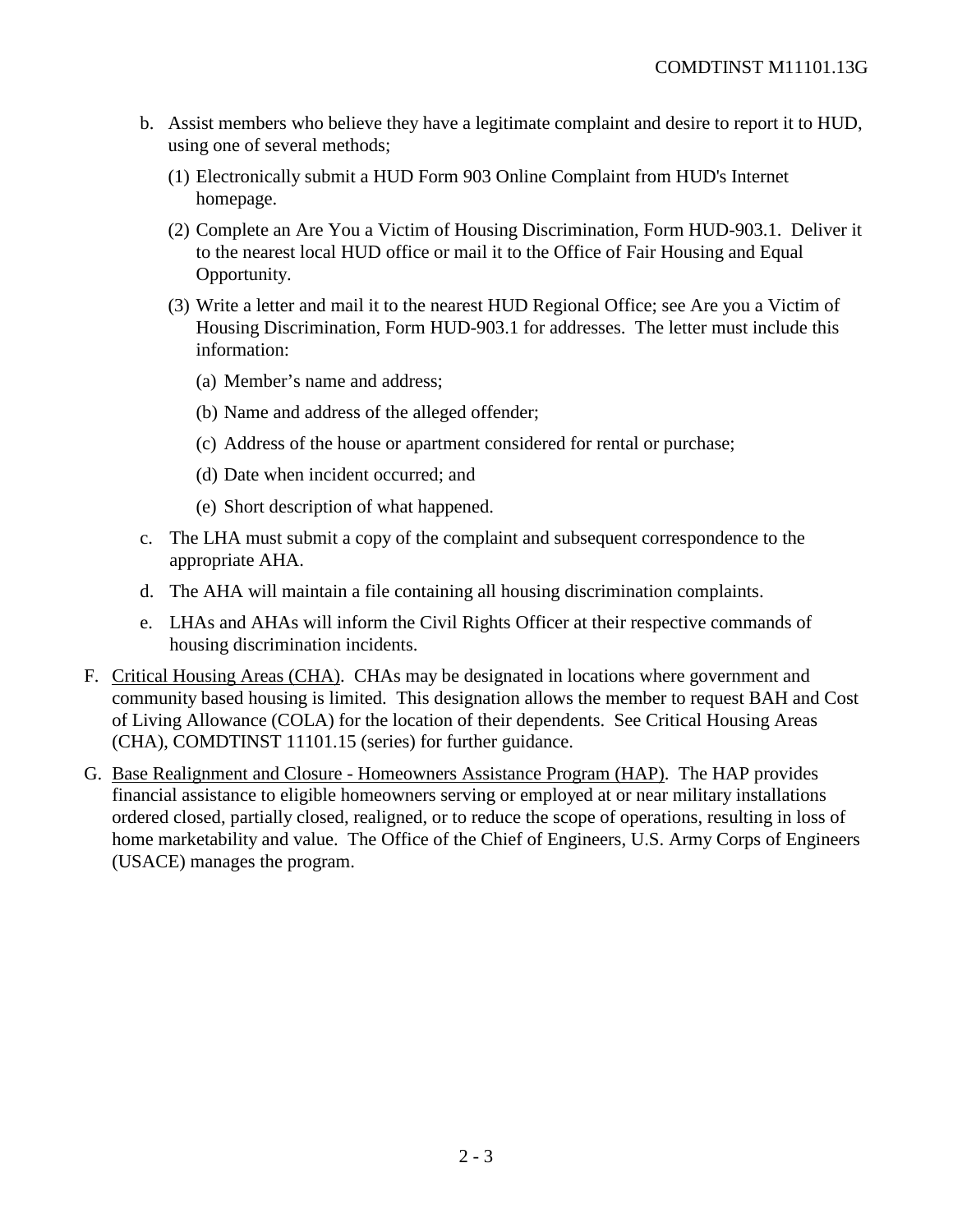# COMDTINST M11101.13G

• This page intentionally left blank.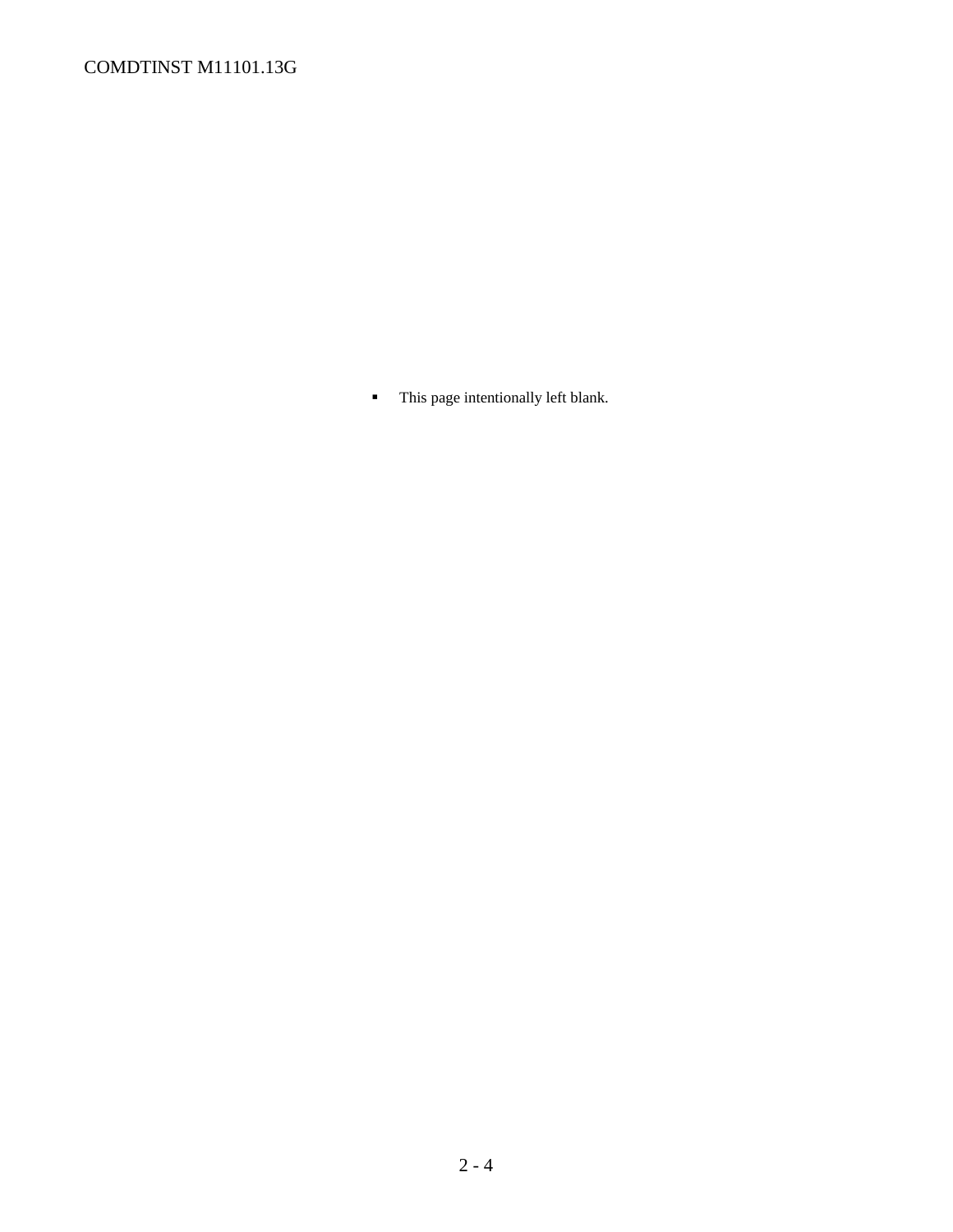# **CHAPTER 3 GENERAL ADMINISTRATION**

- A. General. This chapter provides administration and management policy for Coast Guard housing.
- B. Housing Assignment.
	- 1. Policy. Assignment to Coast Guard owned family **housing** and UPH is mandatory when it is available and adequate. Assignment to leased housing is not mandatory. For outside the Continental United States (OCONUS) locations where Coast Guard owned family housing or UPH is not available, housing officers must refer members to DoD, Department of State (DoS) or other sponsoring agencies housing office. Members must vacate government housing at their previous permanent duty station (PDS) before occupying government housing at their new PDS.
	- 2. **Application Procedures. Members in receipt of permanent change of station (PCS) orders must submit an Application for Assignment to Housing, DD Form 1746, and a copy of their PCS orders to the housing officer at their new duty station. Housing officers must actively track PCS orders for incoming personnel to ensure that all members are considered for assignment to quarters. Housing officers will verify the application and dependent status to determine eligibility and bedroom requirements. Status of Housing Availability, DD Form 1747, must be completed by the housing office as soon as practical to allow time for the housing office to manage housing inventory and to allow members time to prepare for their move. The comments section of the Status of Housing Availability, DD Form 1747 must include the statement, "Member (is/is not) released from mandatory assignment and (is/is not) eligible to collect housing allowance." If the member will be assigned housing, information about the type of housing (family/unaccompanied; owned, DoD, or leased; 2BR, 3BR or 4BR), location (housing site, address) and date of anticipated availability is also entered into the comment section.**
	- 3. Exceptions to Mandatory Assignment.
		- a. **LHOs may grant a release from mandatory housing assignment only when government housing is not available or is fully occupied and when members already rent or own housing in the same geographic area or within a RCD of the new PDS.**
		- b. **All other exceptions to mandatory assignment must be approved by the AHA on a caseby-case basis.**
		- c. Commander (CG PSC) is the approval authority for appeals. Members who refuse assignment to housing are not entitled to receive a housing allowance and are not eligible for the leased housing program.
	- 4. Waiting List Procedures. Assignments to housing will be made from the top of the waiting list. A member's position on a waiting list is determined by **need** and estimated date of arrival. A separate waiting list must be maintained for each bedroom category.
		- a. Posting Waiting Lists. Current waiting lists will be posted or made available during office hours for members to view. Posted waiting list must contain only last name, first initial and position sorted by bedroom type.
		- b. Hardships. LHAs may hold a member's position at the top of the waiting list for up to 60 days for documented hardships.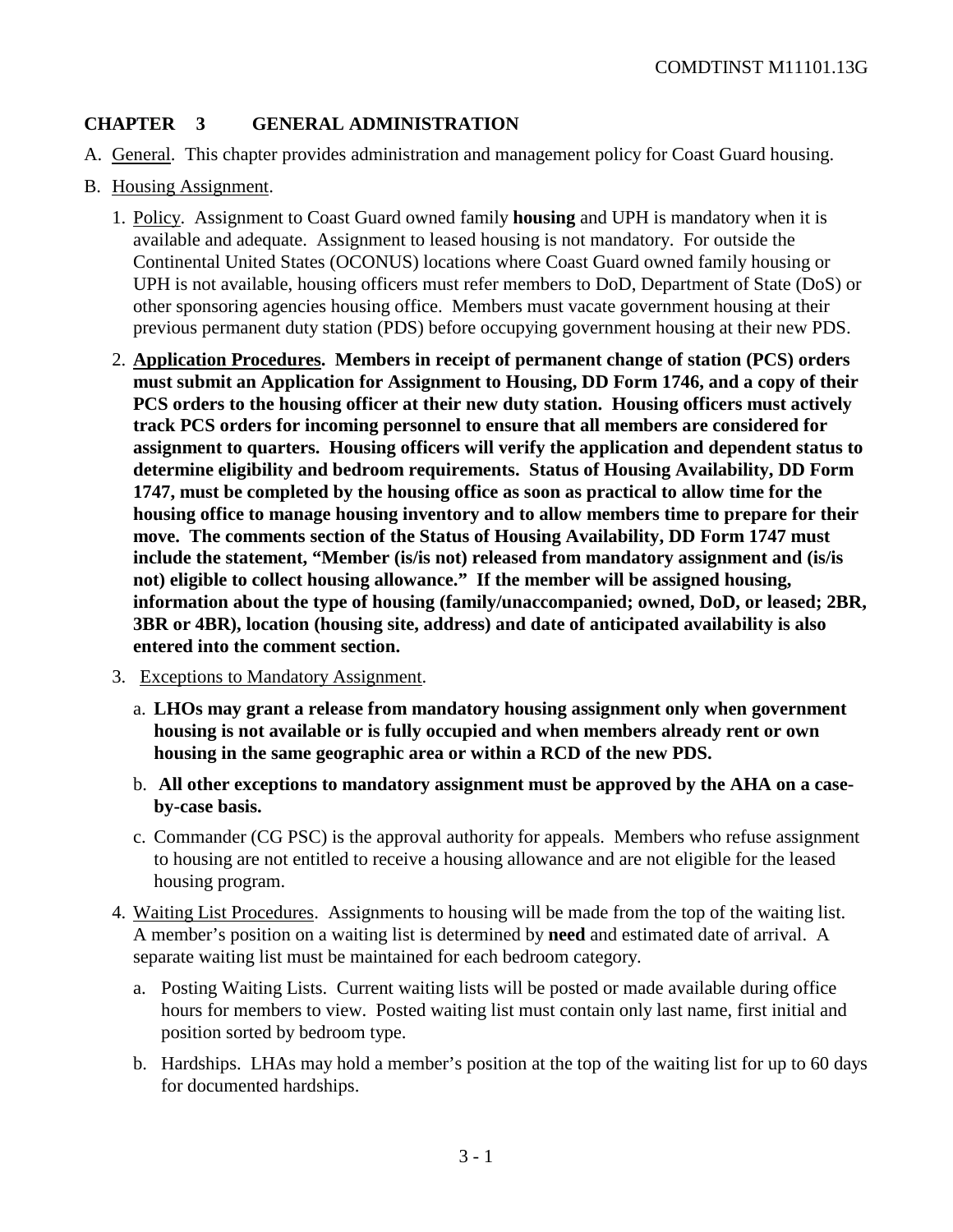- c. Transfer to Another Waiting List. If the number of dependents changes or other circumstances justify it, a member may request to be placed on a list for a house with a different number of bedrooms. Placement on the new waiting list is based on the **estimated date of arrival**. A member may hold a position on only one waiting list at a time.
- d. DoD Member Waiting List. DoD members may be assigned on a space available basis unless otherwise stated in the terms of an ISSA.
- 5. Servicing Personnel Office (SPO) Notification. When assigning a member to or terminating a member from housing, the LHO will notify the member's SPO by e-mail within 24 hours in accordance with Reference (b), Section 5.D.9. E-mail must be sent return-receipt and a copy maintained by the LHO. If e-mail is unavailable, the LHO must use the most efficient means available (fax, memorandum, letter, or message).
- 6. Assigning Persons Not On Active Duty in the Coast Guard.
	- a. Foreign Military. **Assignment to military housing must be in accordance with an approved agreement or contract.**
	- b. Civilians. **Pursuant to Title 14 U.S.C. §685 civilians may lease Coast Guard housing.** Commandant (CG-1333) must approve each request for civilian employee occupancy of government housing and any government contract guaranteeing housing. Dependents who are also civilian employees may not occupy government housing under a civilian occupancy agreement.
		- (1) **Family Housing. All civilian occupants will be assigned housing based on the same bedroom qualifications as military members. Civilians requesting to reside in government owned housing must submit an Application for Assignment to Housing, DD Form 1746, to the local housing office. The housing officer will verify the application and dependent information and determine the bedroom requirement for housing. Civilians are required to sign an Agreement for Civilian Occupancy of Coast Guard Family Housing, Form CG-6088. All agreements automatically terminate on February 28th of each year. Civilians who desire to continue occupancy must submit a new Application for Assignment to Housing, Form DD-1746 by February 1st of each year. Commandant (CG-1333) approval is not required for continued occupancy.**
		- (2) **UPH. Commandant (CG-1333) must approve each request for civilian occupancy of more than 30 days. Civilians residing in an UPH for less than 30 days are not required to submit an Application for Assignment to Housing, DD Form 1746.**
	- c. Bachelor Chaplains. Commandant (CG-1333) must approve assignments to family housing for bachelor Chaplains to perform professional and pastoral duties.
- 7. Limited Government Compensation. Pursuant to the Military Personnel and Civilian Employees Claims Act, Title 31 U.S.C. §3721, members assigned to government controlled housing may claim any loss or damage affecting their personal property, provided their own negligence did not cause the loss or damage. See Reference (c) for more information. Members occupying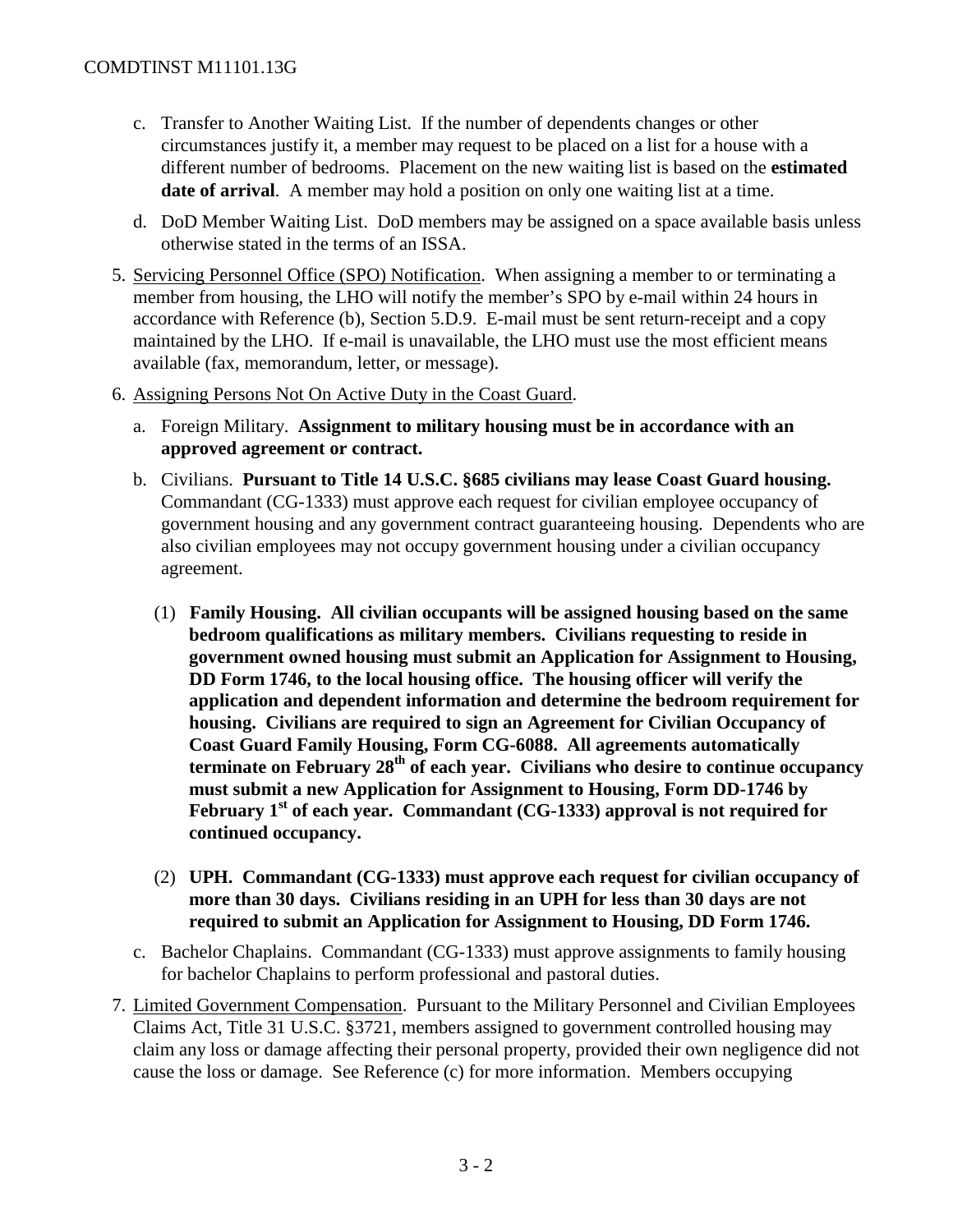government controlled housing are encouraged to maintain appropriate rental or content insurance coverage against possible losses.

- C. Rental Rates. Members occupying housing that has been declared inadequate and civilians occupying Coast Guard owned housing will pay rent and charges based on local market studies. Studies must include a review of nearby comparable properties to determine base rental amounts. Actual cost of utilities and services (water, sewer, household energy and trash collection) should be used when they are available. AHAs will monitor monthly rents and other charges for all civilians occupying government housing to ensure timely and accurate payments.
	- 1. New studies, with review of new comparable properties and recalculation of utilities and services, must be completed at least every three years. Base rental rates and cost of utilities and services will be updated between studies with national Consumer Price Index adjustments. New rental rates will be effective at the beginning of the first federal civilian pay period that starts on or after 1 March of each year.
	- 2. All income received from civilian employees must be made payable to "U.S. Coast Guard". AHOs must submit all rental income to the Headquarters AFC-01 account. Use the following accounting data:  $2 / K / X01 / 299 / 12 / 0 / XX / 78655 / 2322$  (Replace the single X with the last digit of the fiscal year and the double XX with the appropriate program element).
- D. Waivers.
	- 1. Individual. An individual waiver involves only one house, member, or incident. Individual waiver requests must be the exception rather than the rule.
	- 2. Blanket. A blanket waiver involves more than one house, member, or incident. Commandant (CG-1333) approval is required for all blanket waivers.
	- 3. Requesting an Individual or Blanket Waiver. The request must provide detailed information, and include member and housing information as appropriate. Commands must review waiver requests to evaluate the actual need. Requests must be sent to the appropriate approval authority via the chain of command. Waiver requests must include, at a minimum:
		- a. A statement explaining the request;
		- b. The member's name and paygrade;
		- c. List of dependents, including age and gender;
		- d. Rent and utility costs;
		- e. Size (sq. ft.), number of bedrooms, and address of prospective housing unit; and
		- f. Special requirements.
- E. Tenant Occupancy Agreement (TOA). AHAs must develop local guidance and policy for occupancy of owned family housing, UPH, and leased housing. Local guidance and policy must be in accordance with this Manual and formalized in the TOA. Prior to occupying government housing, members must be counseled and sign a statement acknowledging receipt of the TOA. At a minimum, the TOA must address the following: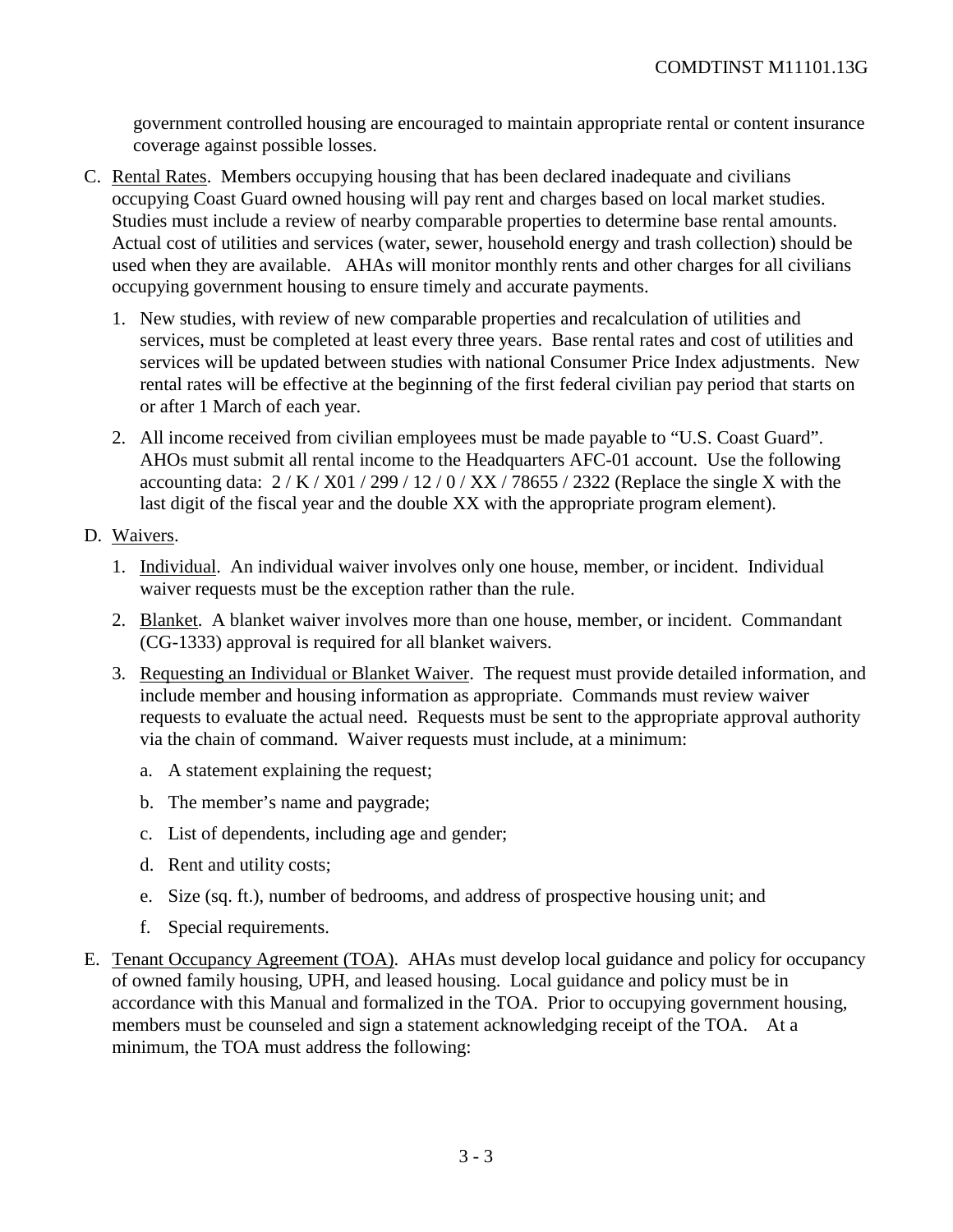- 1. Signed Receipt Statement. A signed statement that the member has read and will comply with the occupancy agreement. Both the local housing office and the member must keep a copy of the signed receipt statement.
- 2. Maintenance. The member's maintenance responsibilities, including yard care.
- 3. Change in Dependency Status. The requirement to notify the housing office immediately of any change in dependency status that may affect eligibility for housing.
- 4. Intent to Vacate. Members are required to give written notice of intent to vacate housing to the housing office no less than 45 days prior to departure. The notice must include name, address, reason for vacating, departure date, and forwarding address.
- 5. Temporary Vacancy. Members temporarily away from home for 14 or more days must inform the housing office of the vacancy dates.
- 6. Community Services and Regulated Items.
	- a. Regulations governing police and fire protection;
	- b. Garbage and recycling collections;
	- c. **Housing and storage of combustibles, explosives, toxic or dangerous materials;**
	- d. **Proper use of portable or electric baseboard heaters;**
	- e. Storing boats, trailers, or similar items;
	- f. Minor housing alterations or installation of member-owned equipment;
	- g. Traffic and parking;
	- h. **Ammunition-related explosive materials;**
	- i. Carrying and using BB or air pellet guns or similar items;
	- j. **Disaster preparedness** and actions during **local** emergencies; and
	- k. Requirement to obtain written authorization from the AHA prior to operating a business, including child care, from government controlled housing.

# 7. Prohibited Items and Activities**. Using premises for prohibited items or activities may result in termination of occupancy. The following are prohibited items and activities:**

- a. Portable, unventilated fuel-fired heaters;
- b. Portable or electric baseboard heaters must be operated in accordance with manufactures instructions and never place near flammable objects;
- c. **Personal, tenant-owned or tenant-constructed outdoor wood and gas burning fire pits or chimineas**;
- d. Explosive materials;
- e. Melting, casting, machining, soldering, and buffing of lead;
- **f. Placing political signs or business advertisement on government property;**
- **g. Above ground pools (excluding "kiddy pools" that are emptied and stored nightly);**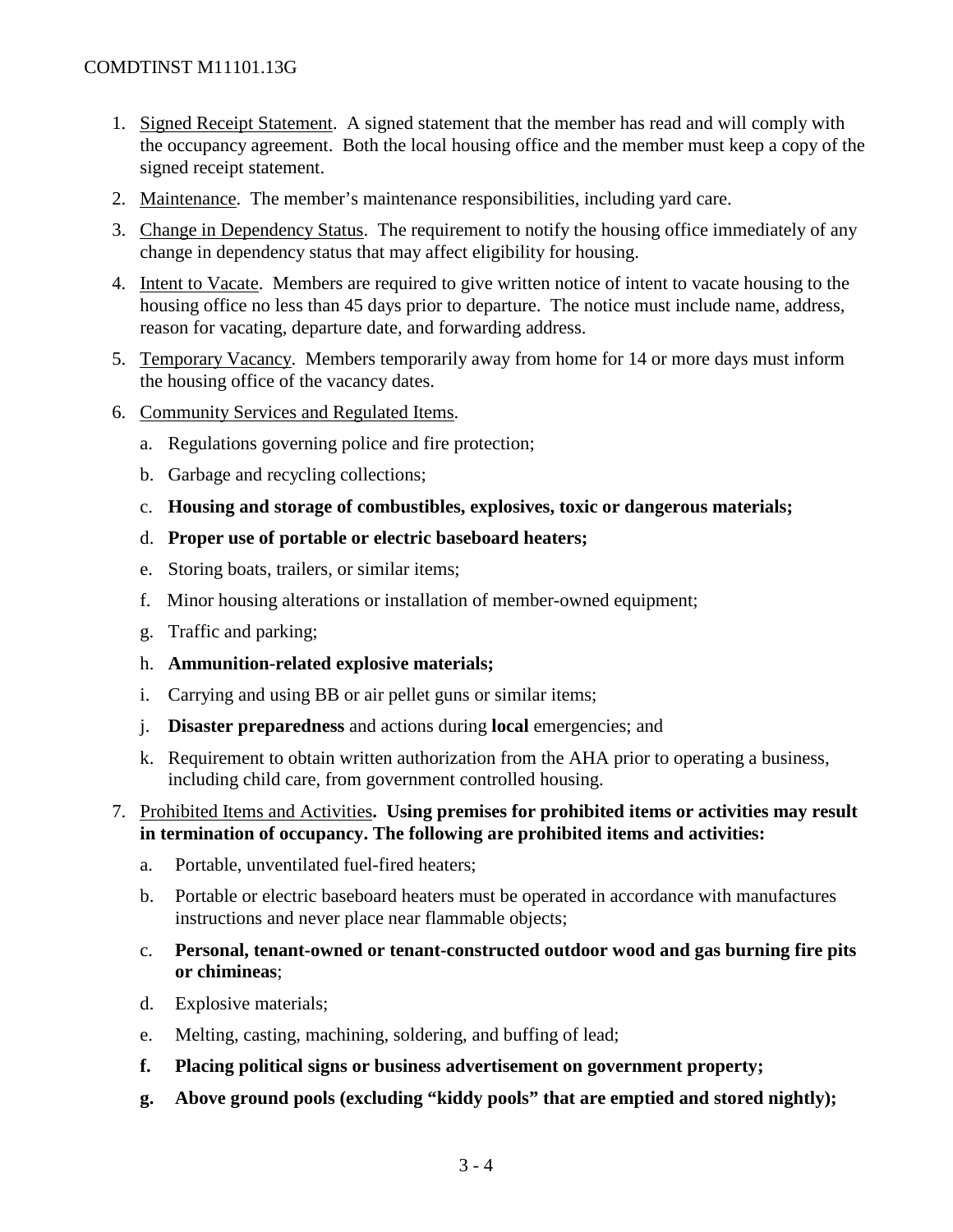# **h. Hot tubs;**

- **i. Trampolines;**
- **j. Use of government provided utilities to charge personal vehicles;**
- k. **Grills and smokers may only be used on open and uncovered decks and patios, but may be stored in covered areas; and**
- **l. Use, possession, distribution, or cultivation of any Schedule I drugs listed in The Controlled Substances Act, 21 U.S.C. §, et seq., even with a prescription, in Coast Guard housing is illegal. Residents are subject to all applicable federal laws regardless of state laws to the contrary.**
- 8. Standards of Conduct. **Residents** are responsible for conduct of dependents, guests, and pets. Any use of premises, **facilities, or grounds** for illegal purposes will result in eviction, **prosecution under the UCMJ, adverse administrative action, including discharge and/or termination and referral to civilian law enforcement authorities.**
- 9. Government Property. **Residents** are responsible for proper care and use of government property including repair or replacement of lost, damaged, or destroyed government owned or controlled property. Members must restore housing to initial condition, less normal wear and tear, prior to vacating.
- 10. Insurance. Members assigned to government housing are strongly encouraged to obtain personal property and liability insurance coverage.
- 11. Inspections. Inspections are conducted upon assignment, annually, upon termination, and for cause at any time. A pre-checkout inspection must be conducted at least 30 days before the actual vacating date to inform the member of any conditions requiring restoration. On the day the house is to be vacated, the housing officer and the vacating member or designated representative (with power of attorney), must jointly inspect and inventory the house and all government owned furnishings and equipment for any conditions requiring restoration not identified at the time of the pre-check out inspection.
- 12. Energy Conservation. Members must make every effort to conserve **utility consumption**.
- 13. Recreational Equipment. Members are required to follow all manufacturers' safety instructions for correctly using and stowing approved privately owned outdoor recreational equipment.
- 14. Cleaning. Members must return housing in a condition suitable for immediate reassignment. Housing left in an unsatisfactory condition may result in the housing officer charging the member for commercial cleaning. If major maintenance or renovation is scheduled for the house immediately following termination, the local housing office will determine the extent of cleaning required.
- 15. Smoking. Smoking is permitted in individually assigned family housing as long as the housing of smokers do not share a common heating/ventilation/air conditioning (HVAC) system with the housing of non-smokers. Tobacco use (smoking, smokeless, **electronic cigarettes, electronic pipes, and electronic cigars**) is prohibited in all common areas. Common area is defined as any space within a building that is common to occupants and visitors. These areas include, but are not limited to, corridors, laundry rooms, lounges, stairways, elevators, lobbies, storage areas, and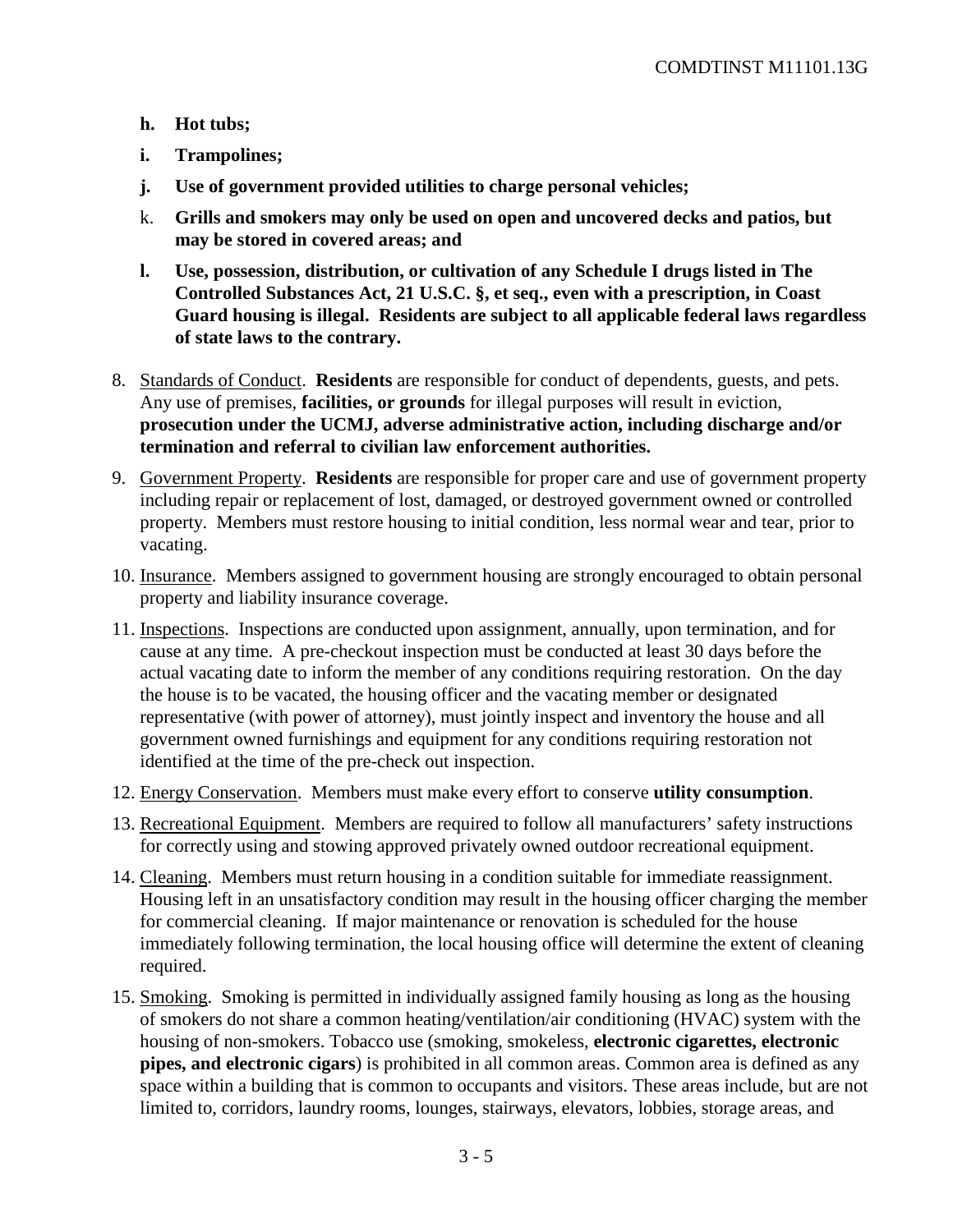restrooms. **Outdoor smoking at multi-unit government-owned housing sites is restricted to command designated outdoor areas. Designated smoking areas must be located at least 50 feet from building entrances, exits, windows, HVAC intakes and combustible materials such as wood decks attached to buildings and wood mulched and grassed areas as well as 50 feet from areas where organized activities take place or people congregate. Areas not specifically designated as tobacco use areas, by default, are to be considered tobacco free.** Tobacco use is not allowed in UPH or Unaccompanied Personnel Leased Housing (UPLH).

- 16. Housing Allowance Overpayments. If overpayment occurs the member is responsible for repayment. If a member knowingly accepts payment of a housing allowance when not authorized, the member may be subject to administrative and disciplinary action.
- 17. Pets. Pets are normally defined as small, domesticated animals such as dogs or cats. Pets are not permitted in UPH facilities, including converted family housing and UPLH. Certified military working dogs and service animals as provided for by Title 40 U.S.C. §291 may be exempt from some of these regulations, but will generally be considered acceptable pets. Members are responsible for ensuring that pets are in compliance with all applicable state, federal and local laws and ordinances associated with ownership, registration, control, and vaccination. Breeding and raising animals of any species is prohibited. Members are highly encouraged to have their animals spayed or neutered in order to reduce the possibility of destructive or nuisance behavior. Dogs will not be prohibited from housing based on breed, but may be removed for demonstrated instances of aggressive behavior such as unprovoked barking, growling, or snarling at people approaching the animal, aggressively running along fence line when people are present, biting or scratching people, and escaping confinement or restriction to chase people. Exotic animals such as, but not limited to, reptiles, rodents (other than hamsters and guinea pigs), ferrets, hedgehogs, skunks, rats, raccoons, squirrels, pot bellied pigs, monkeys, arachnids, or any farm animal are prohibited in all government owned and leased family and unaccompanied housing. The LHA has the final determination for allowing pets in government owned family housing. For family leased housing, pets are permitted in accordance with the terms of the lease agreement. In all cases, damage caused by pets is the responsibility of the member.
- 18. Firearms. All firearms must be stored in a safe manner. Firearms must either be stored in a locked gun safe or with a trigger or cable lock. Ammunition must be stored in a locked location separate from the firearm.
- 19. Guest Visitation Privileges.
	- a. **Family Housing and Leased Family Housing:** Guests of members who live in government housing are authorized. Members assigned to housing must obtain the housing officer's written approval for individual visits of more than 21 consecutive days. Guest visitation beyond 30 days or exceeding 45 cumulative days requires AHA approval. If other active duty members and/or their dependents reside as guests for more than 30 consecutive days in housing assigned to another person, the housing officer must report this fact to the servicing SPO to determine the visiting member's housing allowance and entitlements.
	- **b. UPH, UPLH and Family Housing Converted to Unaccompanied use: Guests under the age of 18 are not permitted unless accompanied by their parent/guardian. Guests will be accompanied at all times. All members are responsible for the conduct of their guests and will ensure they abide by all regulations and/or policies. Unit Commanders**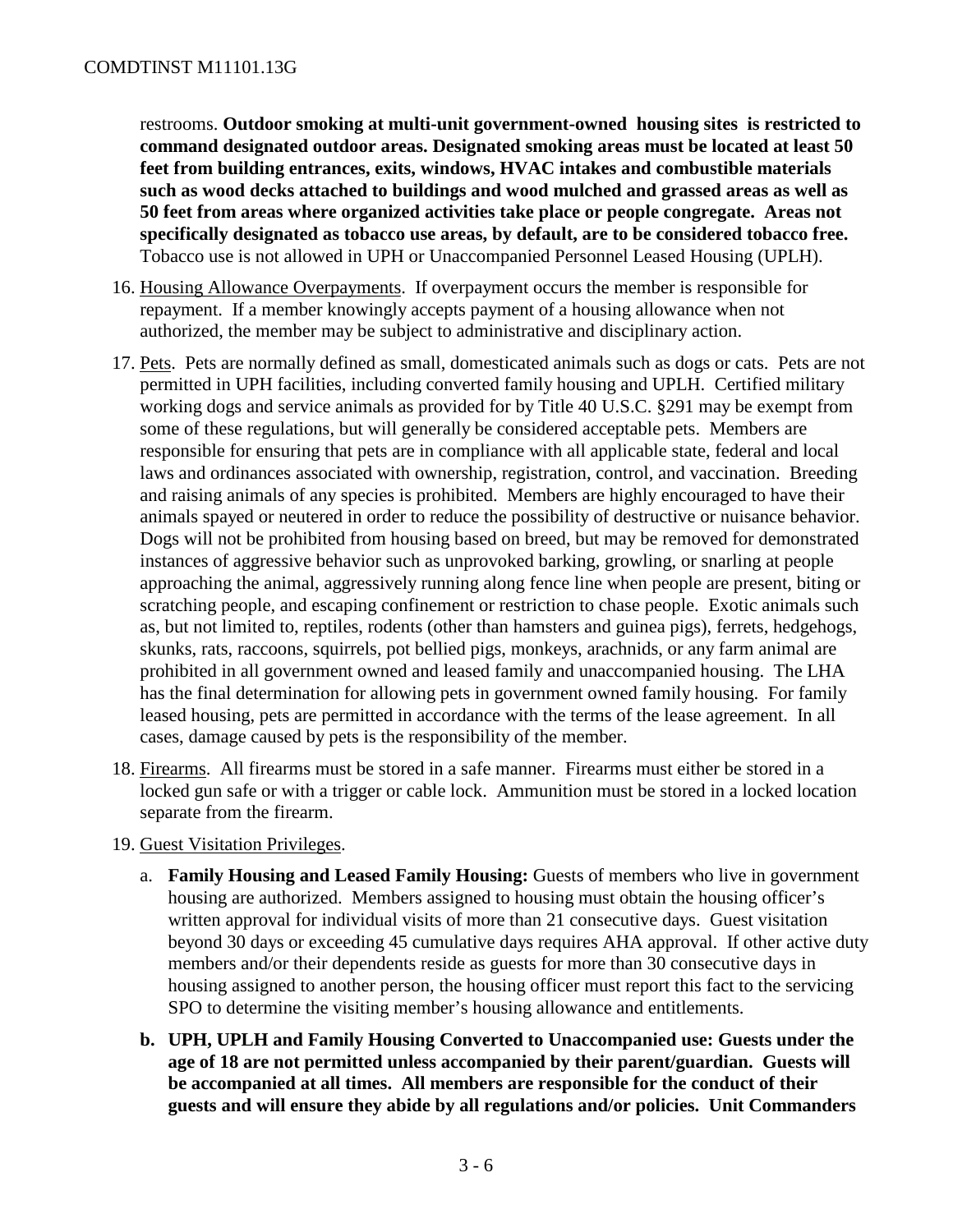**retain their responsibility and authority to restrict or withdraw visitation privileges when there is evidence of abuse or non-compliance with regulations and policies. Overnight guests are not authorized.**

- 20. Subletting. Members assigned to government housing will not sublet or receive rent or other compensation under any circumstance.
- F. Inspections.
	- 1. Authority.
		- a. Government Owned Housing. Title 10 U.S.C. §2775 and Title 14 U.S.C. §93(e) contain authority to inspect government owned housing.
		- b. Coast Guard Leased Housing. Title 14 U.S.C. §475, Title 10 U.S.C. §2775, Title 14 U.S.C. §93(e), and 49 CFR 1.46(o) contain authority to inspect Coast Guard leased housing.
	- 2. Purpose. Inspections are conducted to ensure the house and surrounding areas are safe and in good condition.
	- 3. Policy. Housing officers have the authority to conduct regular inspections and for cause inspections to ensure members are in compliance with housing regulations. Use of visual media (photos, video, etc.) to document condition of the house is highly recommended. Housing officers who, during their inspection, observe or suspect neglect or abuse of a dependent must report such instances to the unit commanding officer and Family Advocacy Specialist (FAS). All housing personnel must seek training from their local FAS to help identify and respond to abuse or neglect situations. At a minimum, all housing personnel will be familiar with the Family Advocacy Program (FAP), COMDTINST 1752.1 (series). All inspections must be recorded in HMIS.
	- 4. Types of Inspections.
		- a. Pre-lease Inspection (Leased Housing Only). A pre-lease inspection will be conducted to determine the material condition before negotiating a residential lease. The lessor must attend the inspection, sign the inspection form, and receive a copy. Condition Inspection Report, Form CG-5571B, is used for this inspection.
		- b. Pre-Environmental Risk Assessment Inspection (Owned Housing Only). A pre-ERA inspection to validate potential environmental risks must be performed in conjunction with the check-in inspection or annual housing inspection. **Quarters Inspection Checklist, Form CG-6089**, is used for this inspection.
		- c. Checkin Inspection. An inspection must be conducted with the member upon check in. The member will sign the inspection report and has 5 days to notify the housing office in writing of any additional discrepancies. **Quarters Inspection Checklist, Form CG-6089**, is used for this inspection.
		- d. Annual Inspection. An annual inspection must be conducted with the member within 12 months of initial occupancy and at least every 12 months thereafter. When possible, schedule annual inspections so they do not conflict with the peak transfer season. If applicable, include visual inspections of environmental health hazards and re-educate residents on precautionary safeguards. **Quarters Inspection Checklist, Form CG-6089**, is used for this inspection.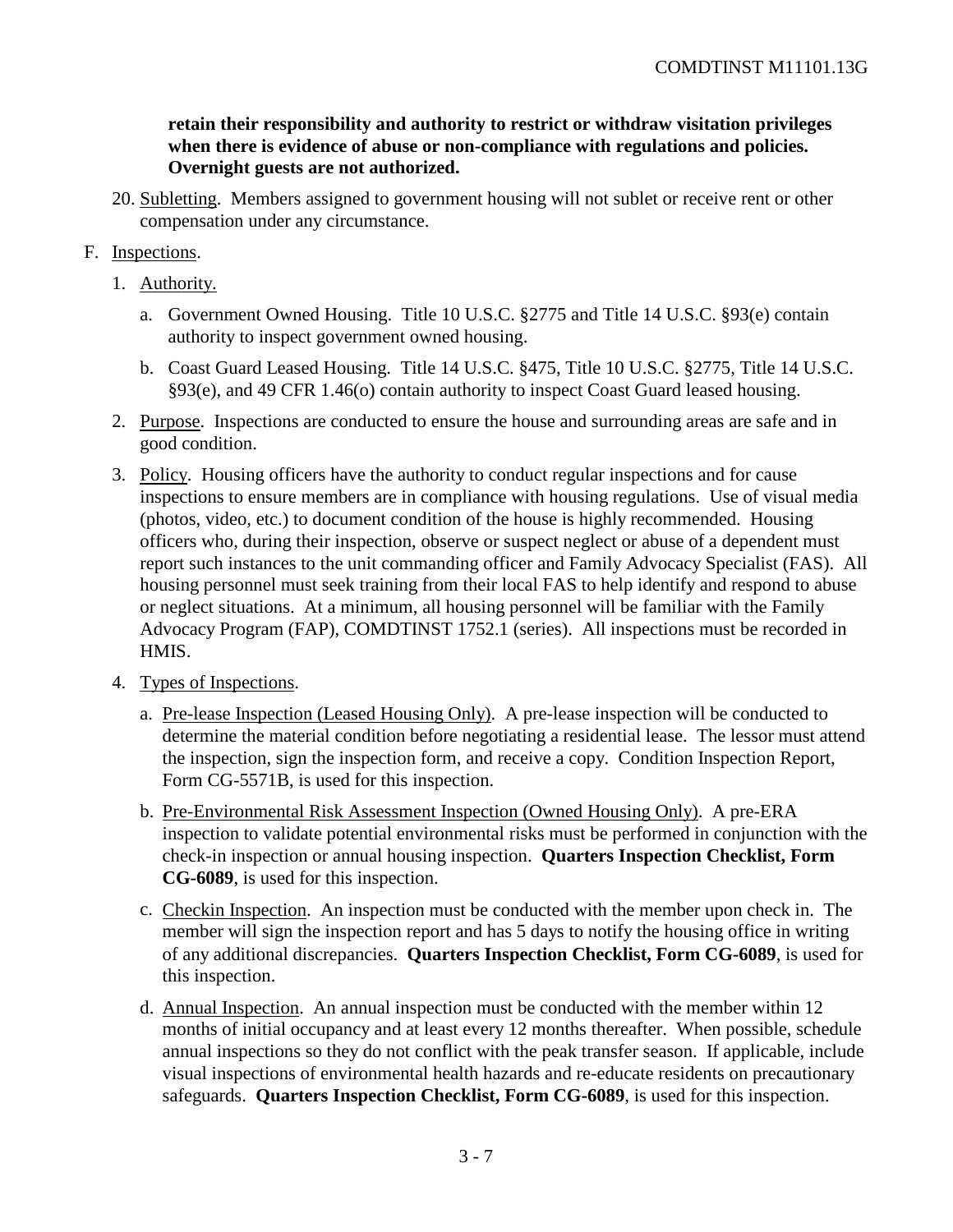- e. Pre-Checkout Inspection. A pre-checkout inspection must be conducted at least 30 days before the member's departure date. Members must attend the inspection. Housing officers must inform members of any visible conditions requiring repair or replacement. **Quarters Inspection Checklist, Form CG-6089**, is used for this inspection.
- f. Checkout Inspection. A checkout inspection must be conducted on the member's departure date. The member or designated representative (with power of attorney) must attend the inspection. Housing officers must ensure that discrepancies that were noted at the precheckout inspection and all other discrepancies have been corrected. The member must be informed of any additional conditions requiring repair or replacement not noted during the pre-checkout inspection. **The Quarters Inspection Checklist, Form CG-6089, is used for this inspection. Assignment will be considered terminated only after all household goods (HHG) have been removed, member has passed a checkout inspection, and Quarters Inspection Checklist, Form CG-6089 has been signed by the member and the housing inspector.**
- g. Termination Inspection (Leased Housing Only). A termination inspection will be conducted when terminating a lease. The Condition Inspection Report, Form CG-5571B, is used for this inspection. The lessor or lessor's agent must attend the inspection, sign the inspection form and receive a copy.
- h. For-Cause Inspections. A for-cause inspection may be conducted when the housing officer suspects conditions which adversely affect housing condition or resident's safety, health, and welfare. For suspected or reported damage, the housing officer must promptly conduct a for cause inspection. For-cause inspections may occur without notice to the member if the circumstances require. **Quarters Inspection Checklist, Form CG-6089**, is used for this inspection.
- i. Unaccompanied Personnel Housing Inspections. All UPH inspections will be conducted with the member with the exception of routine walk through inspections. Unaccompanied Personnel Housing Inspection Form, Form CG-6091, is used for this inspection.
- G. Utility Conservation.
	- 1. Responsibility. Housing officers must monitor utility usage and are responsible for education and enforcement of energy conservation in housing. Members must be briefed on ways to conserve energy.
	- 2. Enforcing Utility Conservation in Cases of Abuse or Neglect.
		- a. Any member whose utility use is determined excessive must be notified in writing and warned that they may be held financially responsible or evicted if excessive use continues. Housing officers must counsel members on utility conservation.
		- b. A file documenting all telephone calls, visits, counseling sessions, and copies of letters to the member must be maintained.
		- c. If excessive use continues, an eviction letter terminating occupancy must be sent. The letter should state that after reasonable notice the member continued to abuse utilities.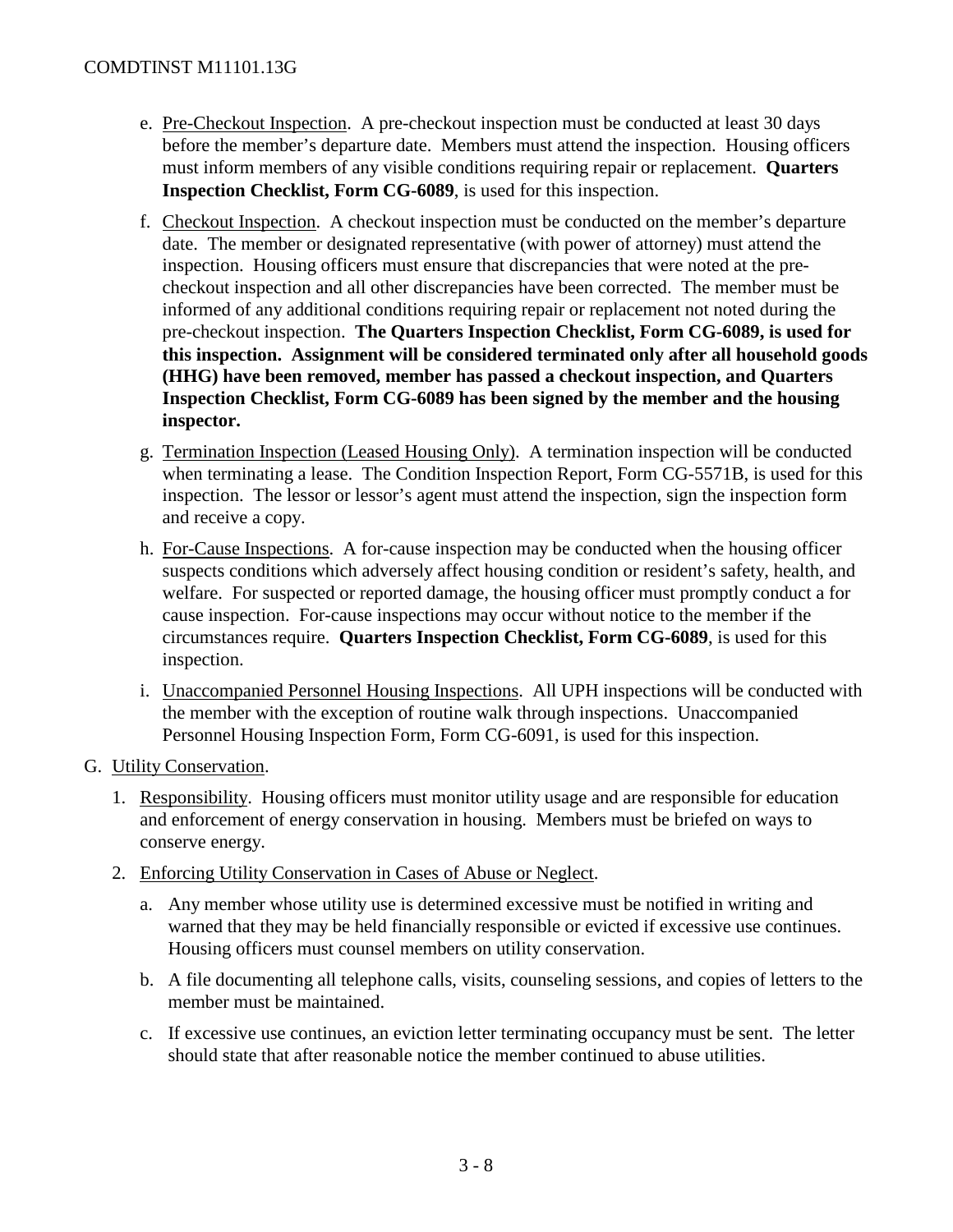- H. Safety and Health Considerations. Information on present or potential hazards must be furnished upon assignment to housing. HSWL Service Center **can** be contacted for assistance with safety hazards. The following are examples of hazards:
	- 1. Storing Dangerous Materials. Housing and storage areas must be free of excessive combustibles, explosives, toxic, or other dangerous materials;
	- 2. Pesticide Control. Only licensed personnel can perform whole house pesticide applications;
	- 3. Fireplaces and Wood Stoves. Housing officers must annually inspect housing equipped with operating fireplaces or wood burning stoves to ensure safe operation. For those fireplaces or wood burning stoves used regularly, housing officers must contract for annual inspection and cleaning;
	- 4. **Community Fire Pits. At the commanding officer's discretion, outdoor fire pits and fire rings may be installed and used in housing common areas accessible by all residents. Fire pits must be designed, installed and managed to contain the fire and minimize risk of wildfire and structural damage**;
	- 5. Clothes Dryer Vents. Housing officers must inspect dryer vents annually to ensure they are cleaned as necessary to prevent build up of lint; and
	- 6. Environmental Risk Assessment (ERA). Reference (d) establishes a safety and health risk assessment standard and specifies responsibilities for identifying, evaluating, and managing asbestos, radon, and lead risks in owned housing.
- I. Fire Extinguishers. AHAs must ensure portable fire extinguishing equipment is provided in all kitchen and garage areas of Coast Guard housing. Extinguishers must be **installed,** inspected, tested and serviced in accordance with the Standard for Portable Fire Extinguishers, NFPA 10.
- **J.** Smoke Detectors. Housing officers must ensure houses are equipped with smoke detectors. Smoke detectors must be installed in each bedroom, outside sleeping areas, and on each living floor, including basements with gas hot water heaters or furnaces. Hard-wired, interconnected, with battery backup, **smoke detectors are preferred. When not available a battery operated smoke detector is allowed.**
- K. Carbon Monoxide (CO) Detectors. Housing officers must ensure CO detectors are installed on each floor if any of the following conditions are present:
	- 1. Appliances using fossil fuels such as natural gases, fuel oil, propane, etc;
	- 2. Wood burning fireplaces or stoves;
	- 3. Utility rooms that contain fossil fuel burning appliances including utility rooms in multiplex units; and
	- 4. Attached garages with direct entry into living areas.
- L. Personal Property and Equipment.
	- 1. Installing and Removing Personal Property. Members are responsible for installing and removing personal property from the house at their own expense, subject to housing officer approval.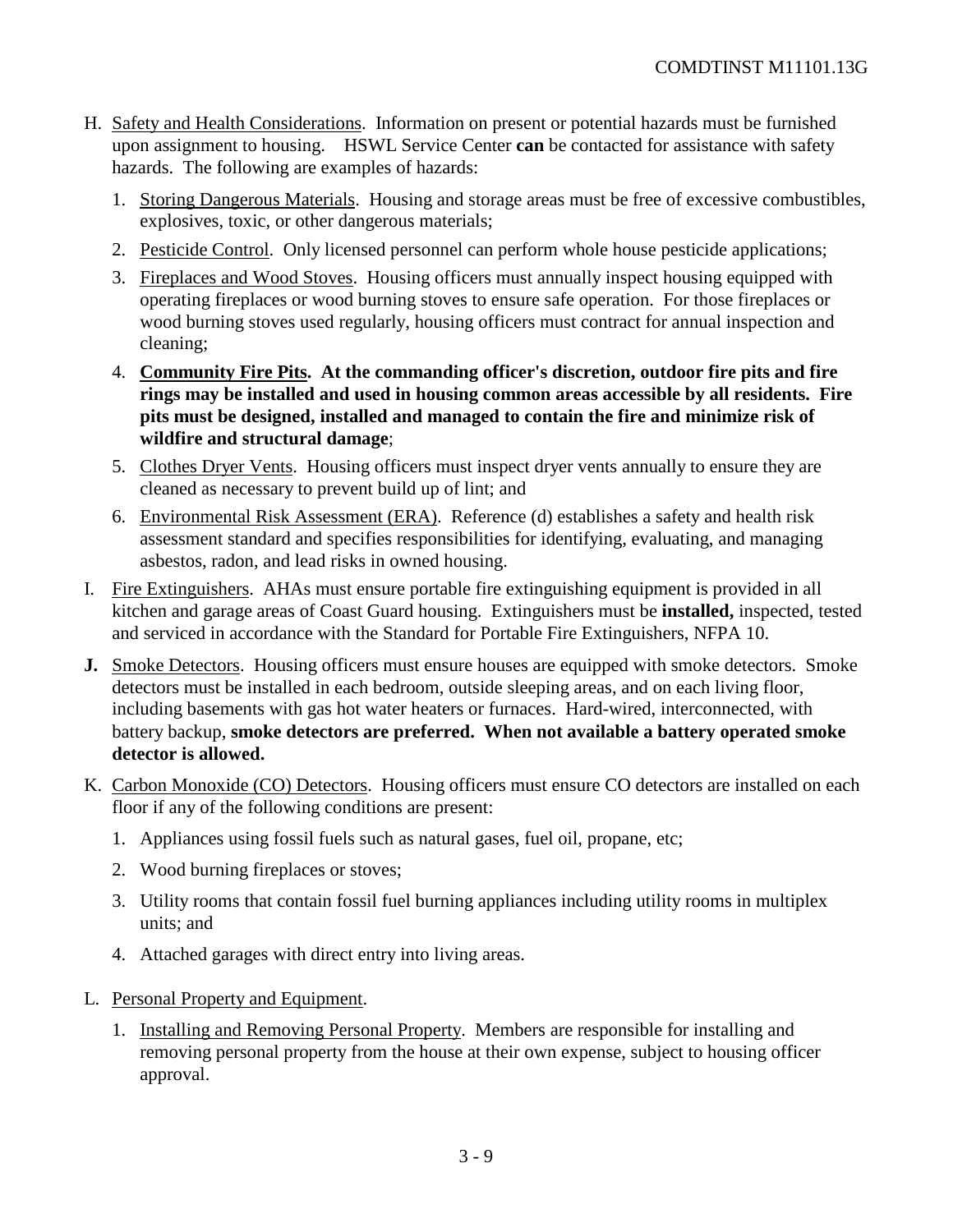- 2. Utility Service. Existing utility systems, transformer capacity and service lines must not be altered to support personal equipment.
- 3. Altering Housing. Members may not alter housing without written approval from the housing officer. Unless otherwise approved, the home must be returned to its previous condition, less reasonable wear and tear, when the member departs.
- M. Terminating Assignment. Members remain assigned to housing until they receive a PCS transfer, retire, or until their occupancy terminates for other reasons. When assignment is terminated for the convenience of the government, members are entitled to a local government funded move and partial dislocation allowance (DLA) in accordance with Joint Travel Regulations(JTR).
	- 1. Policy. The LHA will terminate military and civilian occupancy for the following reasons:
		- a. PCS Orders. The member receives PCS orders authorizing dependent travel and **HHG** shipment. The LHA must ensure that dependents vacate housing on the effective date of orders or detachment.
		- b. Medical. The member transfers to a hospital for special treatment with authorized movement of HHG and dependents. Members may request to remain assigned to housing at their previous PDS. Requests must include a doctor's recommendation for retention in the service.
		- c. Member's Death. Dependents are allowed to remain in housing for up to 365 days after the member's death without charge. See Reference (e) for additional guidelines.
		- d. Retirement or Release from Active Duty. The member may remain in housing up to 30 days beyond the effective date of release or retirement only if an emergency condition exists and if approved by the LHA. Members permitted to remain in housing will be charged a rental fee outlined in Chapter 3.C.
		- e. Unauthorized Absence (UA). LHAs must notify dependents in writing within 10 days of the member being placed in UA status that they may remain in housing for up to 60 days following the date the member is placed in UA status.
		- f. Separation or Divorce.
			- (1) **Separation or Divorce Initiated by Member or Spouse. Members must provide written notice to their command within 30 days after actual physical separations. The command must then provide and document counseling to the member regarding housing eligibility status options, the date eligibility ceases, and entitlement to local movement or storage of HHG. For continued eligibility to housing, a member must provide a final divorce decree, certified separation agreement, or other legal separation documentation within 90 days of separation. The certified separation agreement, final divorce decree, or other legal separation documentation must state that the member has physical custody of a dependent for more than 50 percent of the year (183 days or more, not necessarily consecutive). Members must also amend their Application for Assignment to Housing, DD Form 1746, stating that dependents listed will reside with the member for more than 50 percent of the time.**
			- (2) **Separation Resulting from a Court or Military Protective Order. In cases where the member and dependents are restricted from having any physical contact with each**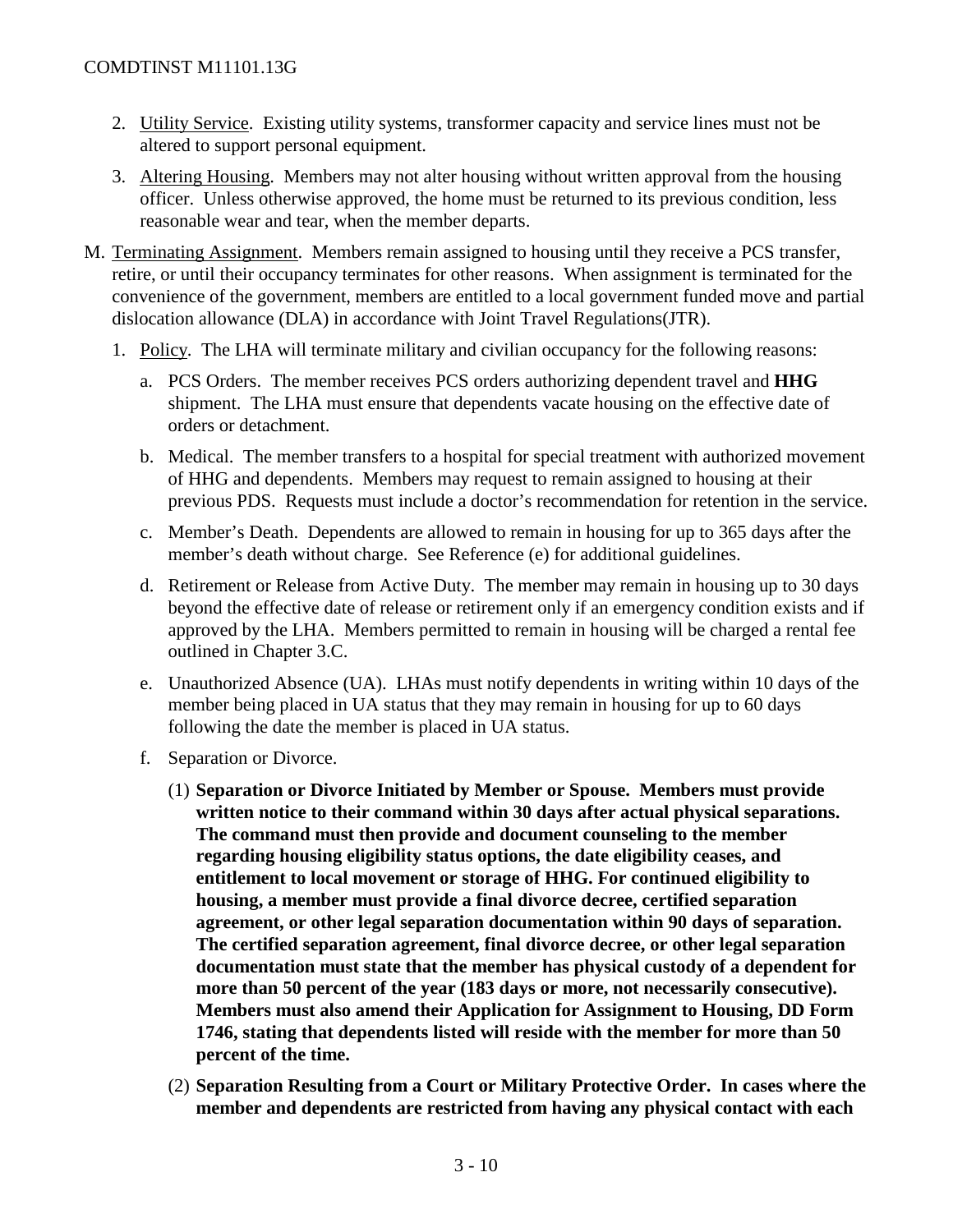**other or from accessing the home, assignment will be terminated not later than 120 days after the physical separation or the date of the protective order, whichever is earlier. While a protective order is in place, a member may occupy transient quarters, if available, at no cost until the effective day of assignment termination.**

- g. Personal Conduct. The member's dependent's or guest's personal conduct so warrants.
- h. Energy Abuse. Repeated excessive use of utilities.
- i. Upon Death of Member's Sole Dependent. Upon the death of the member's sole dependent, the LHA may permit the member to remain in housing for 30 days after the death and may extend occupancy in the case of hardship. Member will continue to forfeit housing allowances until termination of assignment.
- j. Needs of the Service. Occupancy may be terminated based upon the needs of the service. Housing officers will assist members in finding alternate housing.
- k. Confinement. Members who are entitled to pay and allowances during a period of confinement may remain assigned to government housing until they are no longer authorized pay and allowances or are discharged.
- 2. Termination Notice. Members must be provided at least 45 days written notice to vacate housing, except in cases in which the AHA determines fewer than 45 days notice is justified for extenuating circumstances.
- 3. Disposing of Personal Household Effects. Reference (f), Enclosure (18), contains guidelines for disposing of members' household furnishings and effects left on the premises.
- 4. Postponement of Termination. Requests to postpone termination to prevent a hardship will be considered on a case-by-case basis. Postponement in excess of 90 days requires Commander (CG PSC) approval. Examples of hardship conditions that may be considered are:

#### **a. Hardship conditions that can be approved by the LHA are:**

- (1) Transfers outside the continental United States (OCONUS). When members are transferring to an OCONUS location and dependent travel is denied because housing is currently not available. Before authorizing a postponement, ensure a request for concurrent travel of dependents was processed;
- (2) School-Age Children. When termination would result in disruption of current year school term;
- (3) Permanent Change of Station (PCS) Orders to Dependent Restricted Overseas Tour. Dependents (including military spouses) of members transferred to an dependent restricted overseas tour who occupy Coast Guard family housing at the time of departure of the member will be assured continued occupancy until the member returns or reports to the next permanent station on an accompanied tour. Members whose dependents reside in housing on the local economy may request their dependents be assigned to military family housing at their designated location. Assignment to and continued occupancy of family housing must be formally requested as soon as possible after receipt of orders, normally not later than 30 days prior to departure. Dependents who remain in housing during such assignment will be required to terminate and clear quarters within 30 days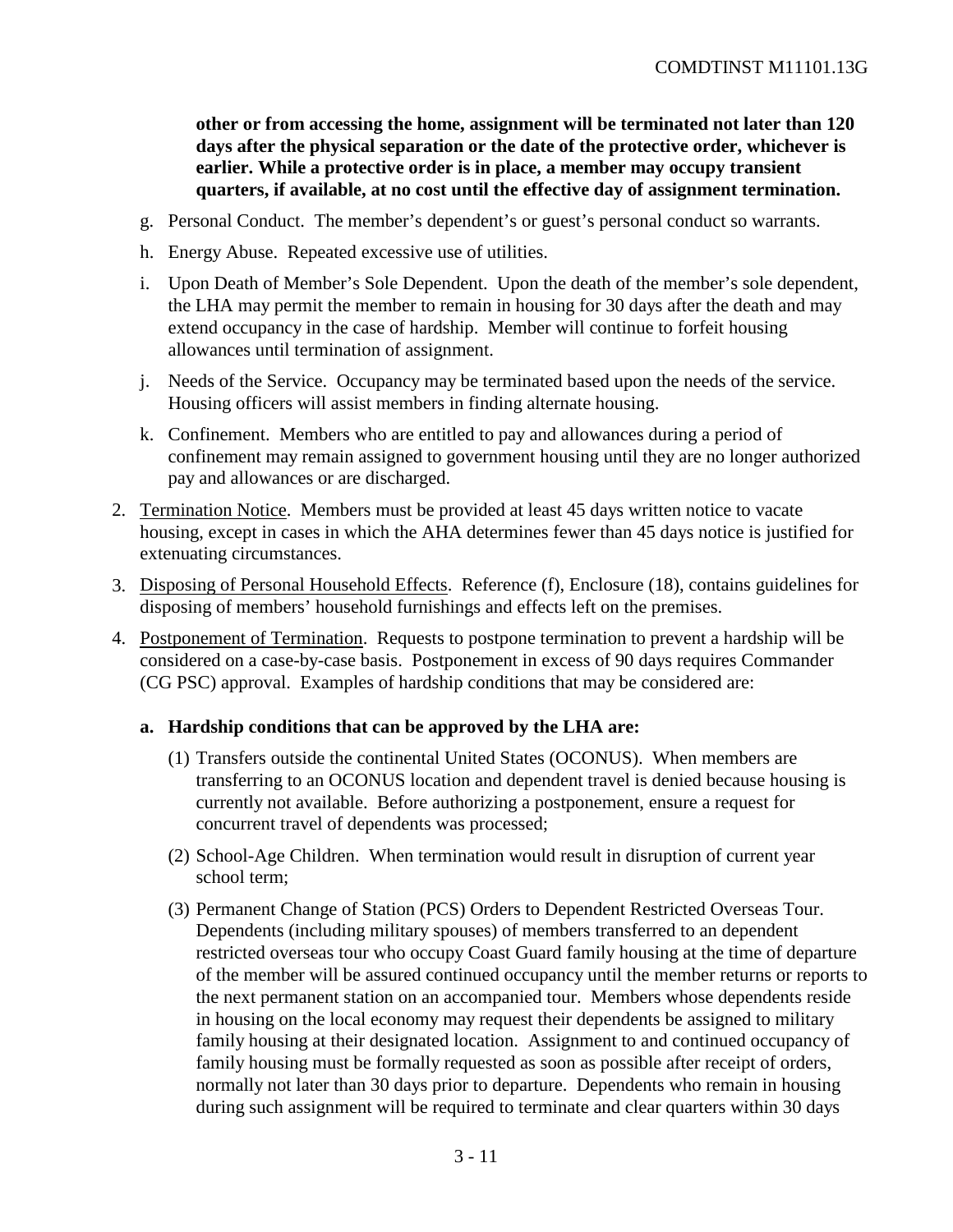after the member's detachment date to an accompanied tour. Housing assignments may be terminated by the LHA 30 days after expiration of the unaccompanied overseas tour as reflected in the individual's orders unless the LHA has received a copy of orders extending the individual's tour, or subsequent orders indicating a reassignment to the same geographic area; and

- (4) Temporary Duty Under Instruction fewer than 20 Weeks, with Subsequent Permanent Change of Station (PCS). LHAs may allow the member's dependents to remain in housing until they receive authority to travel to the member's new PDS.
- b. Other Conditions. Hardship conditions other than the above examples may be approved by the AHA. Current and projected waiting lists for housing should be considered before granting approval.
- 5. Failure to Vacate and Eviction from Government Owned Housing. If a member refuses to vacate housing, the housing officer must contact their servicing legal office for assistance. Before requesting legal eviction, the AHA must be prepared to demonstrate:
	- a. Reason for eviction;
	- b. The member was given the TOA;
	- c. Housing authorities made reasonable efforts to secure possession without referral to a U.S. Attorney; and
	- d. Housing authorities have duly considered hardship cases.
- N. Government Directed Local Moves.
	- 1. General. Reference (g) provides guidance on government directed local moves or storage of HHG.
	- 2. Funding. Government directed local moves are funded with local AFC-30 funds and should be included in unit spend plans. **AFC-30M cannot be used to fund government directed local moves.** AHAs must issue travel order numbers (TONOs) and accounting strings. Entitlement to partial Dislocation Allowance (DLA) is governed by the JTR.
	- 3. Restrictions. Government funded local moves or storage solely for members' convenience is not authorized. Members moving between government owned or leased housing because of an increase in bedroom eligibility are not entitled to a government funded move.
- O. Disasters. During a disaster that affects a large area (e.g., hurricane, tornadoes, floods, and terrorist attack) the inclination to acquire any available leases before heavy market demand makes them unaffordable or unavailable may not be the best solution. Looking for quarters in the middle of a disaster area before disaster relief programs take hold may not be cost effective and may not provide the appropriate long term solution. The focus should be to negotiate the return of members to existing homes when possible, even if the short term solution (e.g., Federal Emergency Management Agency (FEMA) trailers or contract berthing) is less than ideal. If members residing on the economy request assignment to Coast Guard leased or owned quarters, they should be screened using existing criteria.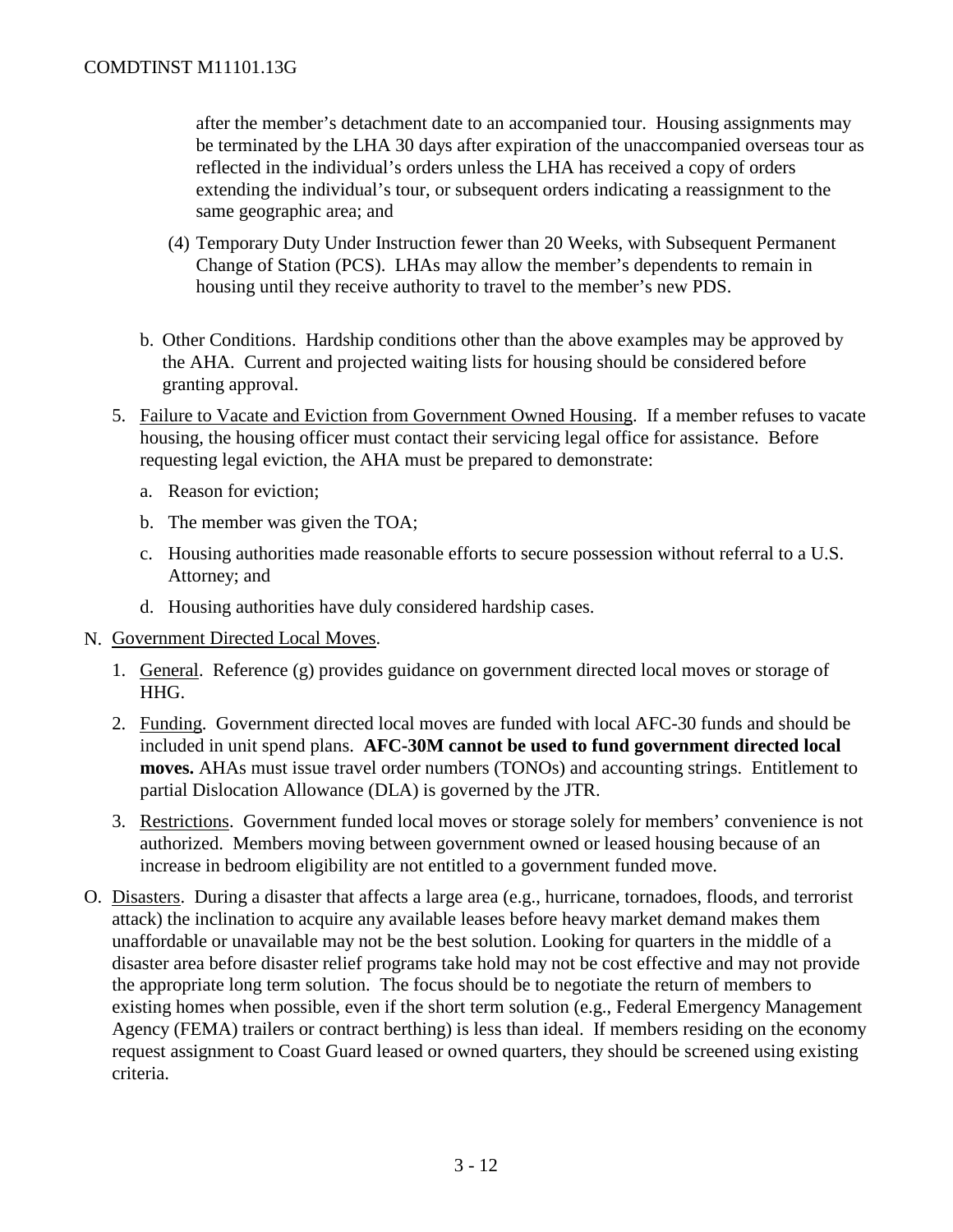### 1. Leased housing.

- a. If the premises are destroyed by fire or by other casualty, the lease will immediately terminate. Working in concert with other emergency relief agencies, (e.g., FEMA, Red Cross, CGMA) the LHO can assist in locating temporary lodging until a new lease can be acquired. Follow the existing procedures for individual cost or eligibility waivers for a replacement lease.
- b. If the premises are partially destroyed so that they are uninhabitable, the Coast Guard may terminate the lease by giving the lessor written notice within 15 days after the partial destruction. The determination to terminate the lease is made by the Leased Housing Contracting Officer (LHCO) and can be determined either by on-site assessment or by considering damage reports, repair timelines, and LHO and local command recommendations. The LHO can assist in obtaining temporary lodging until a new lease can be acquired.
- c. If the premises are partially destroyed but repairs can be performed in a mutually agreeable amount of time, the LHO will assist in locating temporary lodging until the family can return to the lease.

#### 2. Government Owned Housing.

- a. Coast Guard Owned. Damage assessment will be made by appropriate CEU representatives or by the Damage Assessment Team (DAT). Working in concert with other emergency relief organizations, (e.g., FEMA, Red Cross, CGMA), the LHO can assist in locating temporary lodging until repairs are complete and the family can return to the house. If CEU determines the house to be permanently uninhabitable, the LHO should assist the member in relocating to another available government owned house, the economy, or, if eligible, a government lease.
- b. DoD Owned. Follow policy established by DoD as it applies to their personnel residing in government owned housing. In most cases, DoD will provide temporary lodging until housing can be repaired. If return to DoD housing is not possible, the LHO should assist the member in relocating to another available government owned unit, the economy, or, if eligible, a government lease.
- c. Temporary Relocation from Government Housing. Temporary lodging costs for members displaced from government housing are typically funded by local command AFC-30. In the event of a natural disaster, after evacuation order and entitlements have been terminated, local commands may seek reimbursement of temporary lodging costs when government housing is not habitable as a direct result of the natural disaster.
- 3. Members Residing on the Economy. The Coast Guard has no standing to assess real property damage to a private residence. Sources of recovery are private insurance, other disaster relief agencies and provisions contained in the private lease agreement. Disputes arising from landlord tenant agreements are the responsibility of the member but may be referred to the Coast Guard servicing legal office who will determine if they are in a position to provide assistance. Government provided temporary lodging or berthing is not authorized.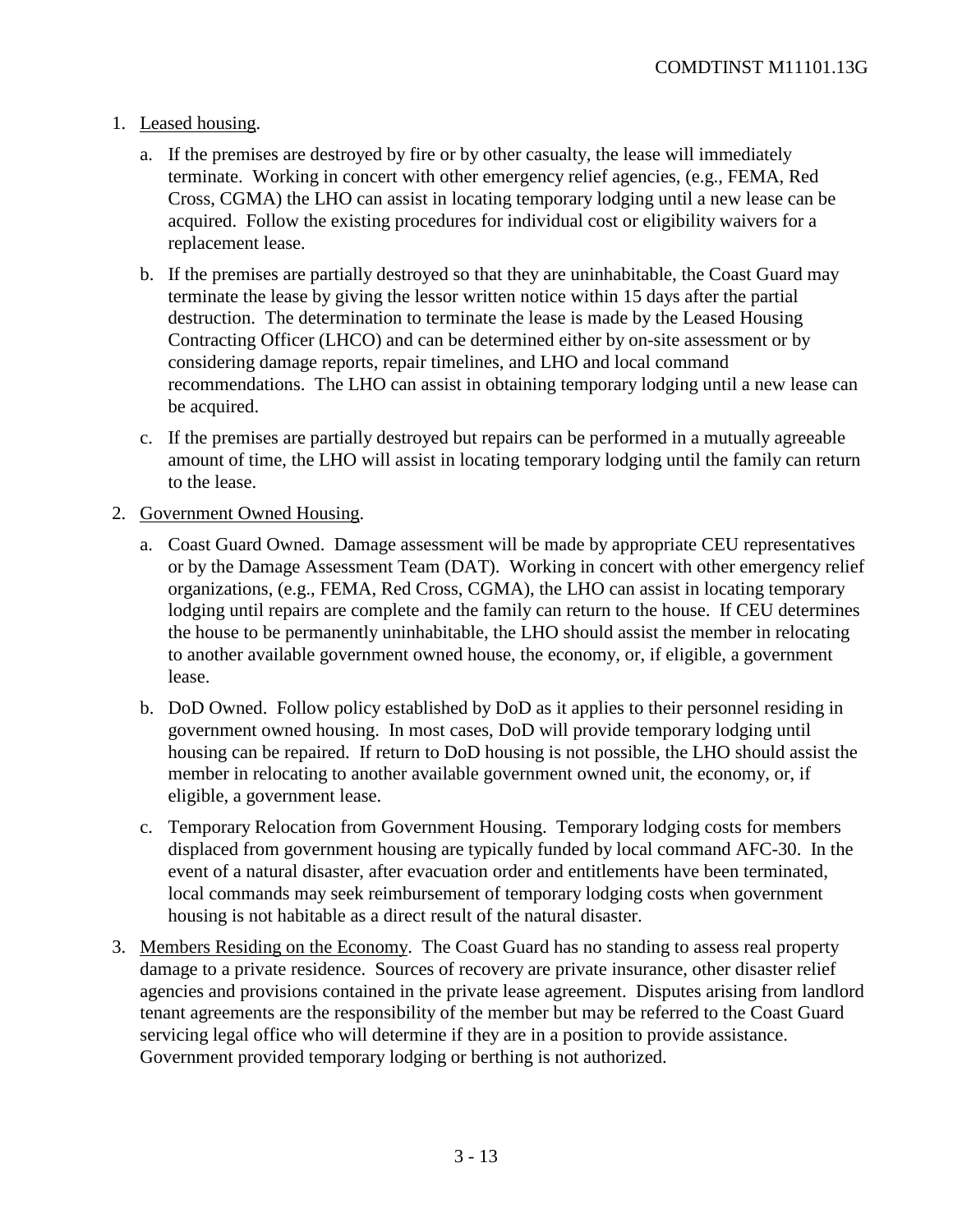- P. Housing Management Information System (HMIS).
	- 1. General. The housing program mandates the use of the HMIS database to manage and track the activities of the owned, UPH, ISSA, and leased housing programs. The current inventory of housing is documented in the HMIS database. Additional features of HMIS include facility and member information, equipment and furnishing inventories, inspection records, and damage claim tracking. AHOs, LHOs, and UPH managers are responsible for maintaining accurate and timely data for housing.
	- 2. HMIS Training. HMIS training is mandatory for all personnel requiring access to HMIS.
	- 3. HMIS User Guide. The HMIS User Guide provides detailed, comprehensive information and guidance, and is available in HMIS.
	- 4. Data Entry. Accurate and timely data entry is mandatory. Data must be entered within 24 hours to track changes in inventory and occupancy. Housing personnel without HMIS access must forward updates and changes to AHOs or LHOs for data entry.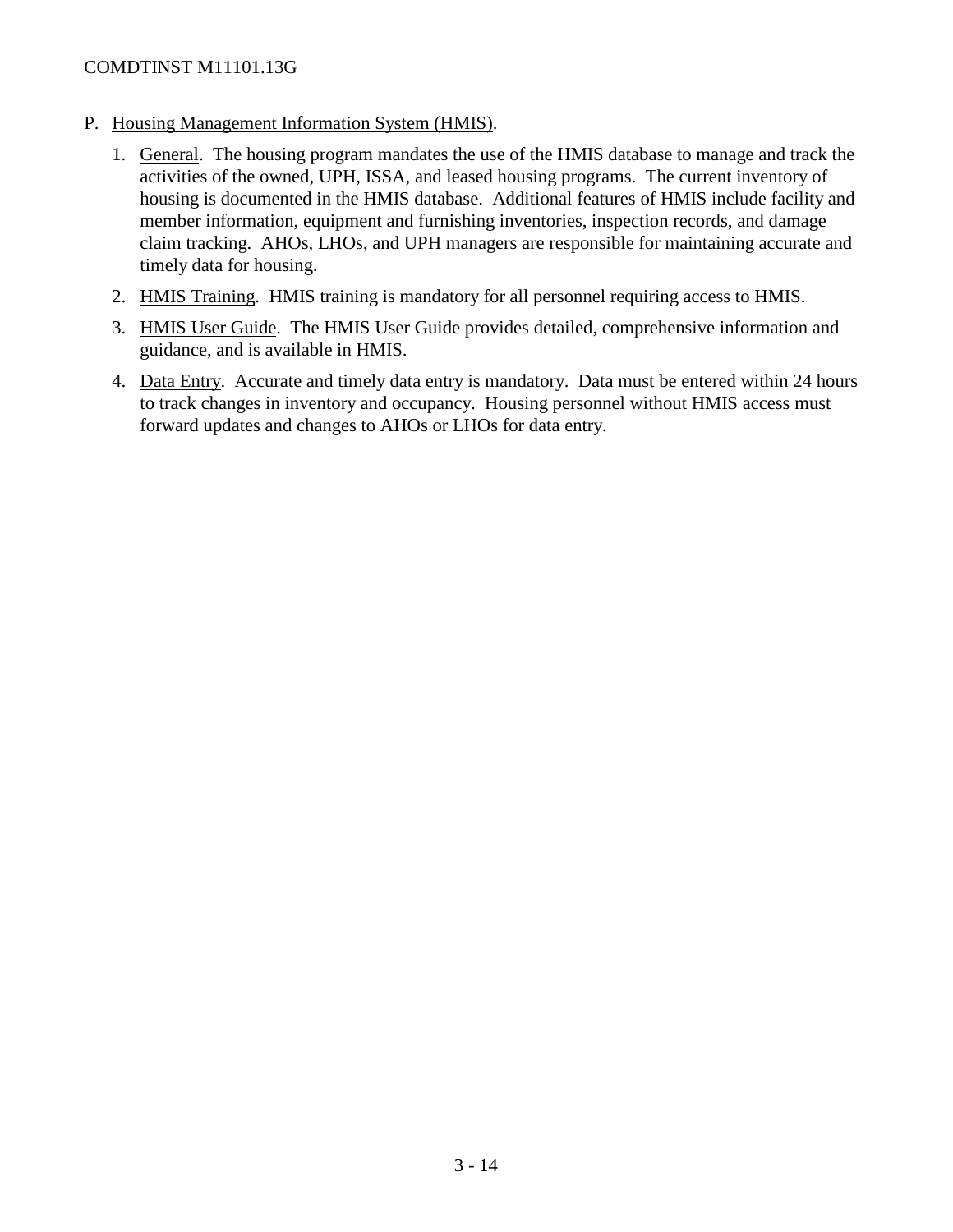#### **CHAPTER 4 OWNED FAMILY HOUSING**

- A. General. The housing inventory is administered with the goal of maintaining the number of houses appropriate to the need. This policy intends to achieve uniform, equitable and optimal use of housing.
- B. Occupancy Standard. To the greatest extent possible housing must be fully utilized. The overall occupancy standard for Coast Guard family housing is 95 percent.
- C. Eligibility for Family Housing. Members are eligible for family housing if one or more dependents reside with the member for more than 50 percent (183 days or more, not necessarily consecutive) of the year. Assignment to owned housing is based on paygrade and bedroom requirements listed in Table 4-1. Assign one bedroom per dependent, excluding spouses, where inventory allows**.**
	- 1. **Dependents. Dependents are defined in Title 37 U.S.C. §401. Housing officers must verify eligibility for family housing for military and civilian applicants. Military members will provide PCS orders or BAQ Dependency Determination Verification, Form CG-4170A if dependents were acquired after PCS orders were issued. Civilian applicants will provide copies of official marriage license and birth certificates for all dependents.** 
		- a. Exceptions. AHAs may authorize persons not qualified as dependents, or who reside less than 50 percent of the year, to reside with an eligible member. Commander (CG PSC) may authorize one additional bedroom for such persons. All requests must be fully documented. Below are exceptions that may be authorized:
			- (1) Educational or Religious Institution Enrollment. An unmarried nondependent child of a member who resides with the member while enrolled in a full-time educational or religious institution. The college acceptance letter and tuition receipts are considered acceptable documentation;
			- (2) Caregiver for Ill Dependents. Anyone who resides with the member to care for a dependent having a confining illness or disability;
			- (3) Non-Dependent Needing Care. A non-dependent child or parent with a continuing illness or disability who resides in the member's residence;
			- (4) Moral or Financial Obligation. A person not qualifying as a dependent who lives as part of a member's family group and for whom the member has assumed a moral or financial obligation; and
			- (5) Caregiver for Minor Dependents. A non-dependent who resides with the member to care for the member's minor dependents. Such caregivers are never authorized a bedroom in leased housing.
		- b. All Other Requests. All other requests for persons to reside with eligible members not covered above require Commander (CG PSC) approval.
	- 2. Handicapped Dependents. Commands will make every effort to accommodate handicapped dependents' housing needs. As defined in the Fair Housing Amendments Act of 1988, Title 42 U.S.C. §3602, a handicapped person has a physical or mental impairment that substantially limits one or more major life activities. If private sector housing or the leased housing program cannot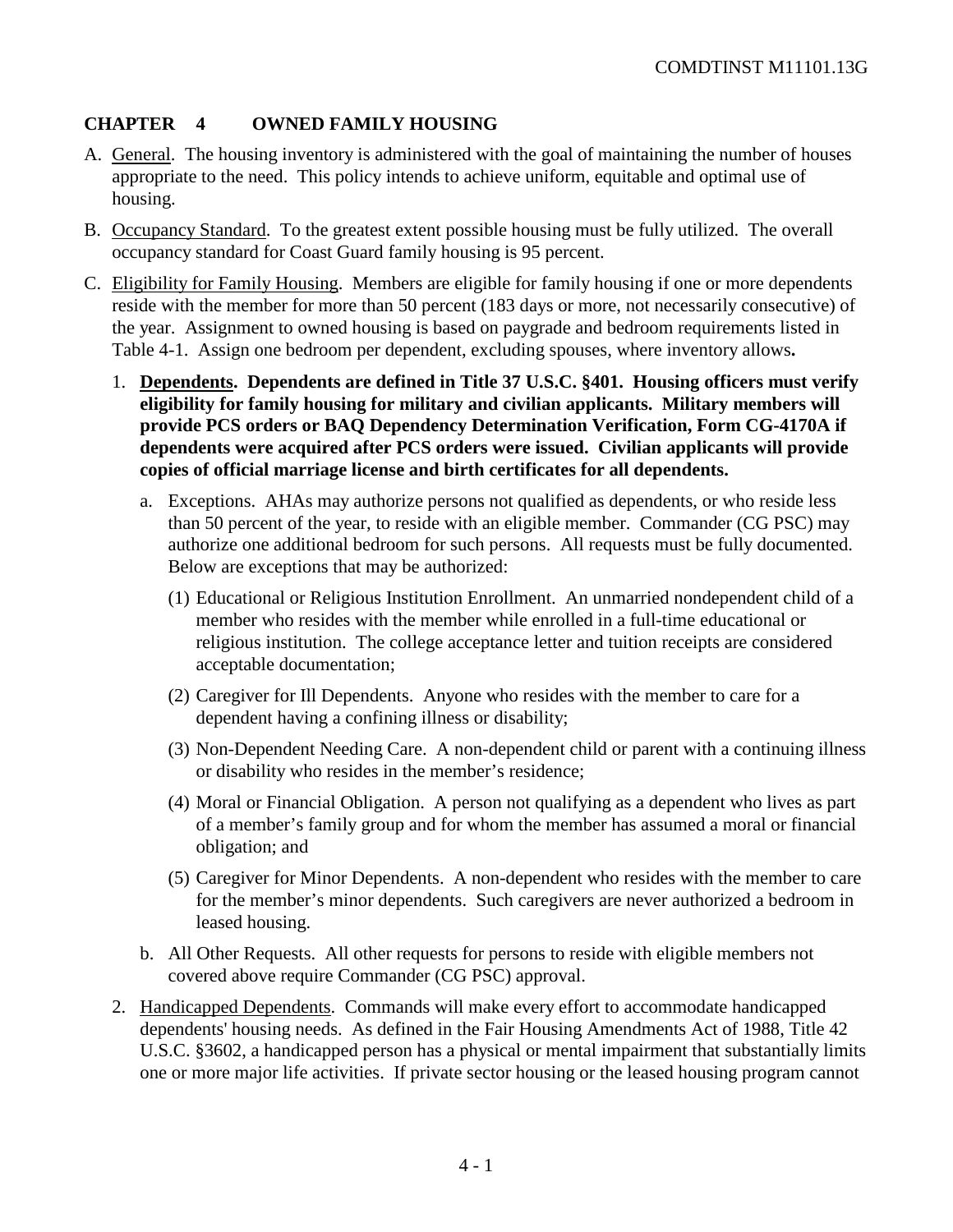accommodate handicapped dependents, AHAs must retrofit owned housing to meet the requirements.

- 3. Member Married to Member. Members married to members are eligible for family housing provided both are assigned within a two hour round trip commute of a common residence. Members not assigned within a RCD as defined in Chapter 1.B.1, of a common residence will be treated separately in determining housing eligibility.
- D. Command Housing Designation. Command Housing is designated by Commandant (CG-13) and is listed in Table 4-2. Commanding officers eligible for assignment to Command Housing are not required to meet bedroom qualifications outlined in Table 4-1.
- E. Adequacy Standards.
	- 1. Reference (a) and the standards below will be used when evaluating housing. The presence of safety and health hazards are often the most important factors. Unless critical, a single defect is not cause to consider housing inadequate or unacceptable.
		- a. Dwelling. A house must be a complete structure with a private entrance, bath, and kitchen arranged so that the kitchen and at least one bathroom can be accessed without passing through bedrooms. It must be structurally sound and free from potential hazards, and exterior and interior surfaces, including floors and ceilings, must be appropriately finished.
		- b. Access. The site should have suitable roadways, walks, and steps for convenient access.
		- c. Parking. The site should have parking for a minimum of two cars for each house.
	- 2. Inadequate Housing. Housing that fails to meet adequacy standards outlined in Reference (a) may be inadequate. In addition, changed physical or environmental conditions may also result in inadequacy. Examples of such conditions include accelerated deterioration resulting from age, deferred maintenance, effects of disaster, objectionable industrial, ground, or air traffic noise, air pollution endangering occupant's health and safety, and contaminated water supplies.
	- 3. Declaring Housing Inadequate. Commandant (CG-13) is the approval authority for declaring family housing and UPH inadequate. Requests to declare housing inadequate must be forwarded in writing. The request must say why the housing fails to meet established adequacy standards and describe what actions have been taken to address the problem. Members will not be assigned to or continue to occupy housing that has been declared inadequate. Members assigned to quarters that are declared inadequate will occupy quarters on a rental basis until they can be relocated.
- F. Declaring Housing Excess. Commandant (CG-13) is the approval authority for declaring family excess to requirements. Housing that is not fully utilized on a consistent basis must be evaluated for possible divestiture.
- G. Inventory Management.
	- 1. Policy. Owned housing must be managed to ensure that vacancies are held to the absolute minimum.
	- 2. Minimize Vacancy. Housing officers will reduce the time housing is vacant and make the maximum number of houses available to eligible families. Maintaining an up-to-date waiting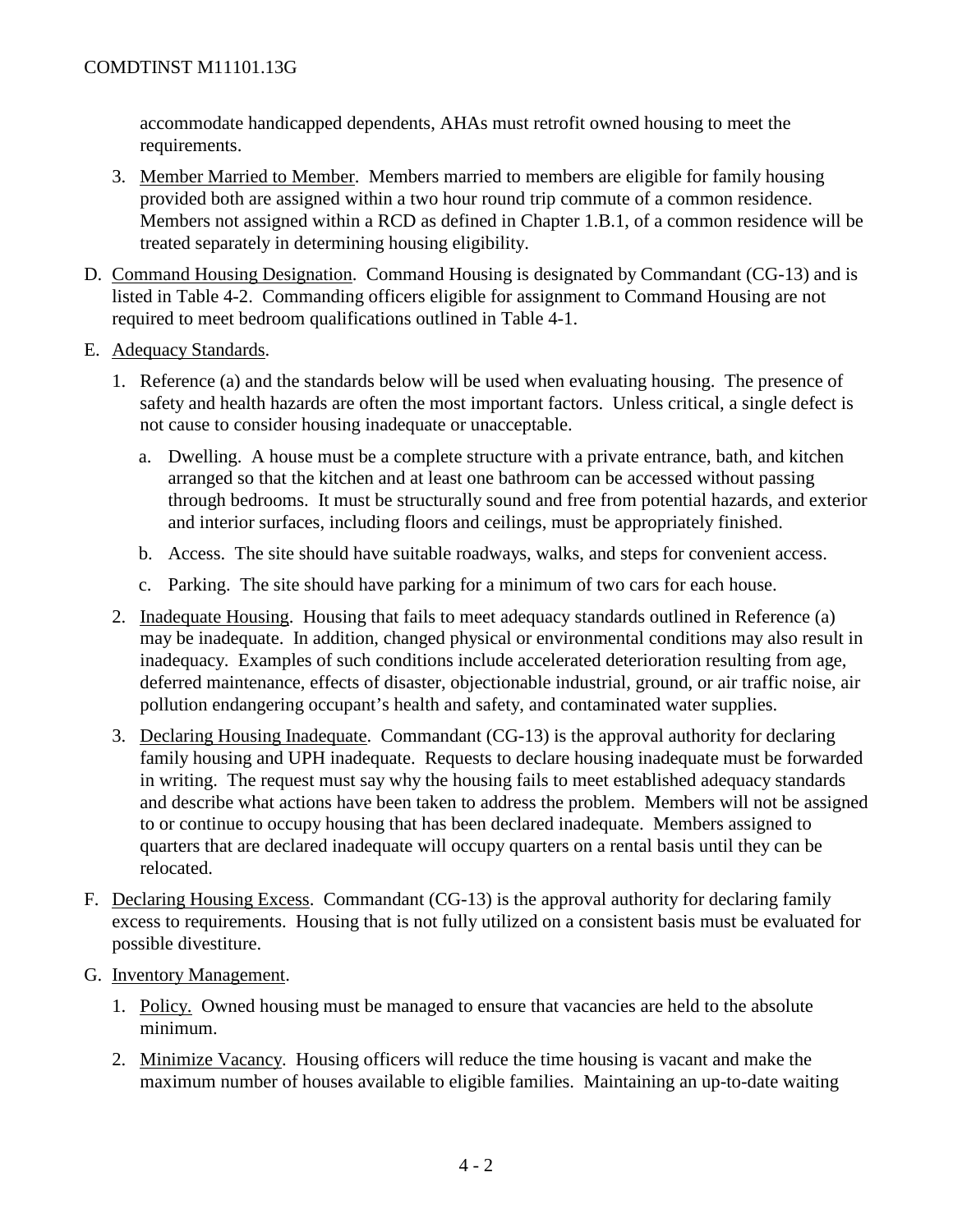list, prompt scheduling, and advance notice of assignment to members are essential to help ensure housing will be occupied. The rules below apply to vacancies in family housing:

- a. Commandant (CG-1333) is the approval authority for allowing Command housing to remain vacant in excess of 60 days; and
- b. Other family housing vacancies must be kept to a minimum, normally not more than five days after it is ready for occupancy.
- 3. Minimum Assignment Duration. A minimum occupancy of 12 months is required in order to reduce costs attributable to change of occupancy. Once assigned to owned family housing, members may request to live on the economy by submitting a request to the housing office. A waiting list must be maintained and a member's position determined by the date of the request. Members will only be released when there is a qualified member on the waiting list for owned housing. Members who voluntarily vacate government housing without being released are not entitled to receive a housing allowance. **Members who voluntarily vacate government housing will not receive a government funded HHG move.**
- 4. **Administrative Records. Housing officers responsible for owned housing must maintain administrative records for each house.**
- 5. Maintenance Records. Facility engineering offices and public works offices must maintain housing maintenance records for each house.
- 6. Environmental Risk Assessment (ERA). Housing officers must review, evaluate, and update the ERA data in HMIS. Reference (c) provides additional guidance.
- H. Conversion of Family Housing for Use by Unaccompanied Personnel.
	- 1. Policy. Housing must be used for the purpose for which it was acquired or constructed. When the supply of family housing exceeds the need, the housing authority must submit a request to declare some of the housing as excess to achieve the appropriate level of inventory. However, when the above conditions exist and there is a documented need for UPH, housing officers may request approval from Commandant (CG-1333) to convert family housing to unaccompanied personnel use. **Males and females must not be assigned to the same owned house converted for transient, watch stander or permanent party unaccompanied use**.
	- 2. Requests. All requests must include a detailed justification describing:
		- a. Family and unaccompanied housing requirements;
		- b. Availability of suitable private sector housing;
		- c. Projected duration of the conversion; and
		- d. Proposed long term resolution (e.g., constructing or acquiring UPH, reducing inventory of family housing).
	- 3. HMIS. Once approved, conversions must be updated in HMIS by Commandant (CG-1333).
- I. Diversion of Family Housing to Non-Housing Use.
	- 1. Policy. Housing must be used for the purpose for which it was acquired or constructed. When the supply of family housing exceeds the need for housing families, the housing authority must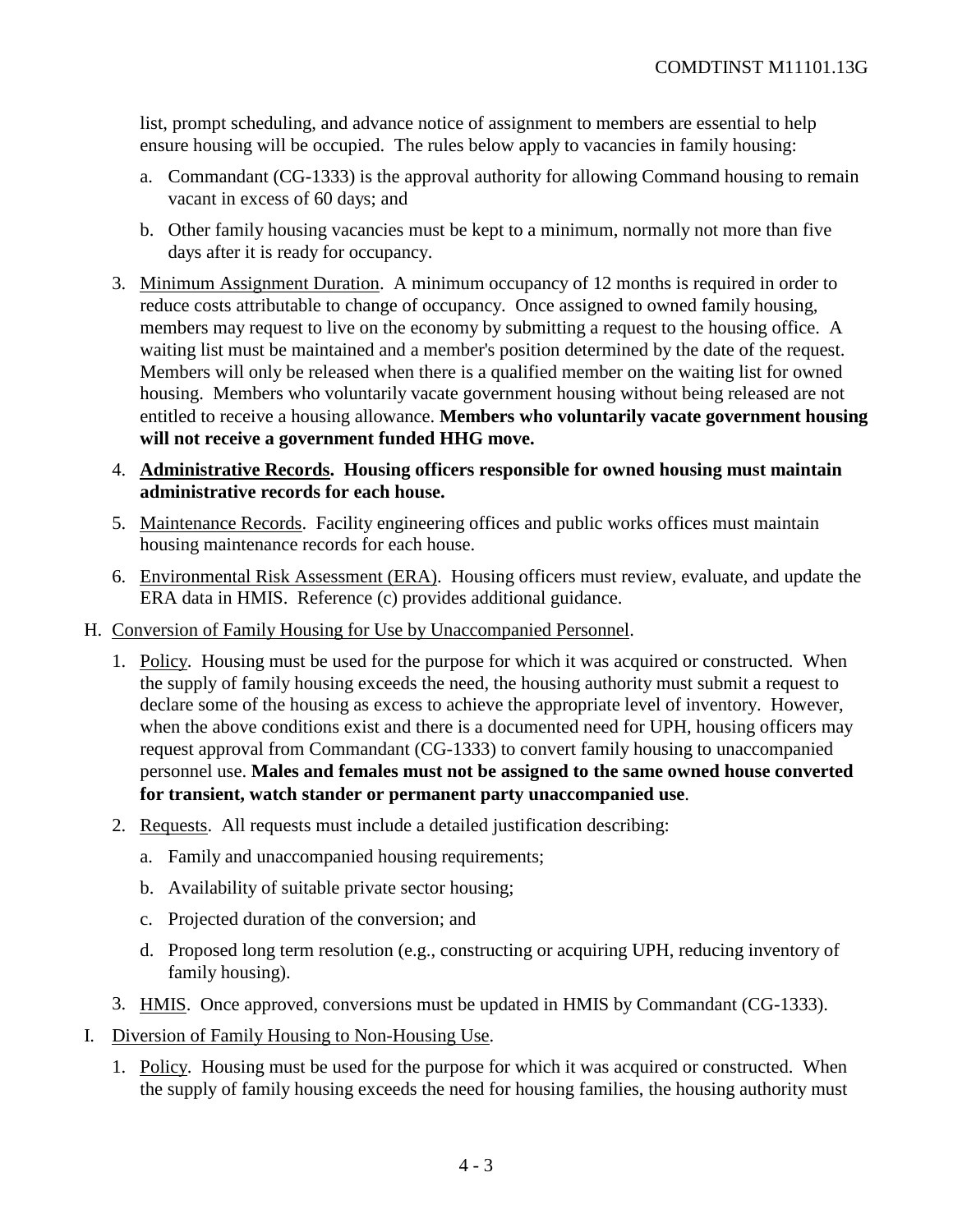initiate divestiture. However, to divert housing to non-housing use, (e.g., office space, Morale, Well-Being, and Recreation (MWR), storage) requires written approval from Commandant (CG-1333).

- 2. Requests. Request must include a detailed justification describing:
	- a. Proposed use;
	- b. Justification;
	- c. Housing address, type, bedroom composition, and square footage;
	- d. Nature of current occupancy or use; and
	- e. Length and composition of all waiting lists.
- 3. Funding. Upon diversion, AFC-30M funding will no longer be provided.
- 4. **Guest and Recreational Lodging Facilities. Housing AFC-30M funds cannot be used to support guest and recreational lodging facilities operated by MWR.**
- 5. HMIS. Once approved, diversions must be updated in HMIS by Commandant (CG-1333).
- J. Family Housing Planning Criteria. The planning and acquisition for owned housing should only occur when private sector and other government sources cannot meet the housing requirements. The need for housing will be documented **in accordance with Reference (h) on FY\_\_ Military Construction Project data, DD Form 1391** with a description of the local housing market and adequacy factors (e.g., cost, commuting time and distance, and condition). Commandant (CG-43) requests funds for family housing construction and purchase based on information concerning the availability of private sector housing. See Tables 4-3 and 4-4 for completing a housing requirement analysis.
- K. Funds Management.
	- 1. Funding. Management and maintenance of owned housing is funded through various budget models.
		- a. AFC-30M. Allocated to the SILC, resources routine repair and recurring maintenance of Coast Guard owned family housing and is funded via the Coast Guard budget model. The SILC is responsible for allocating funds to various housing locations based on maintenance requirements and condition standards. The SILC **and HAL** will coordinate with Commander (CG PSC) to establish the budget allocation strategy of AFC-30M resources to ensure maintenance and safety standards are maintained consistently across all Coast Guard owned family housing. Commander (CG PSC) must validate and submit an AFC-30M housing inventory report to Commandant (CG-1333) and Commandant (CG-43) annually by 30 June. Allowable AFC-30M expenses are found in Reference (i) and Table 4-5.
		- b. **AFC-34. Allocated to the training installations, resources routine repair and recurring maintenance of Coast Guard owned family housing and is funded via the Coast Guard budget model.**
		- c. AFC-30E. Fund water, sewer, trash and energy services. Districts receive these funds annually and are funded via the Coast Guard budget model.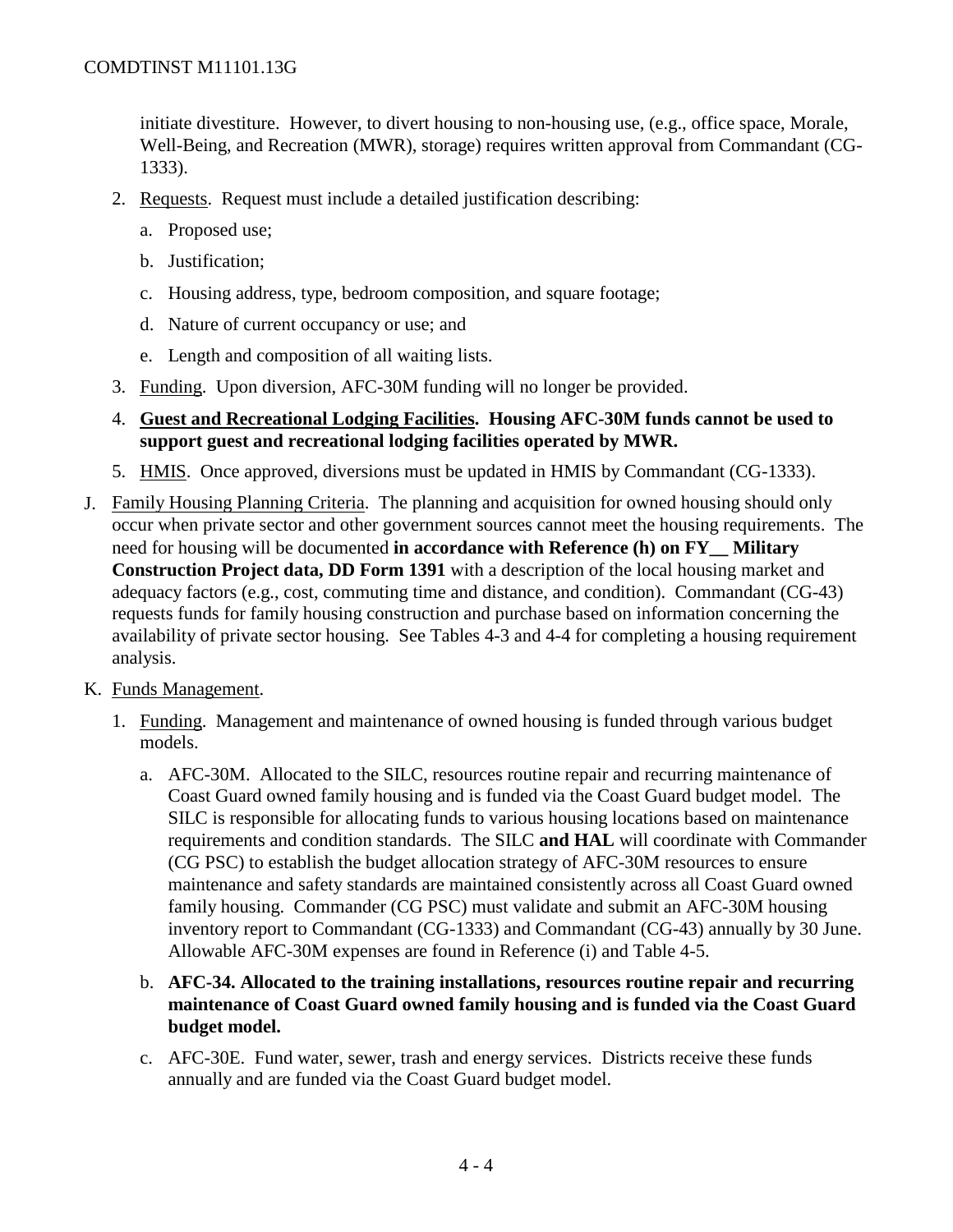- d. AFC-43. Fund non-recurring housing repairs exceeding \$5,000. Funds are allocated from Commandant (CG-43) via the SILC and CEUs. **Funds are prioritized through centralized and local POP boards and self help requests. Funds can be requested through service OHMCs and CEUs.**
- 2. Accounting. Accurate cost accounting and allocation of housing program funds are essential. Reference (j) and AFC-3X Budget Development Process, COMDTINST 7132.6 (series), provide information and guidance for housing financial accounting. Unique cost centers exist for each housing site. Commands are required to use the unique cost centers in accounting lines to track housing expenses for all AFCs, including AFC-43 projects.
- 3. Housing Expenses.
	- a. Policy. Housing expenses will be monitored and controlled in order to provide housing at the lowest life cycle cost. When considering extensive repairs or renovations, an economic analysis must be performed. See Reference (h) for life cycle cost analysis guidance.
	- b. Limitations. AFC-30M funds must not be used to fund O&M for non-housing activities, such as MWR facilities, community centers, libraries, pools, gyms, etc. Playground equipment may be maintained but not purchased using AFC-30M funds. See Table 4-5 for other allowable AFC-30M expenses.
	- c. Rent Collection. Rent must be collected for:
		- (1) Housing occupied by personnel of foreign military services, unless covered by an international agreement; and
		- (2) Housing occupied by civilians.
- **L. Outdoor Occupant Identification Signage. Housing offices are prohibited from posting outdoor signage that identifies the occupant by name or unit assigned.**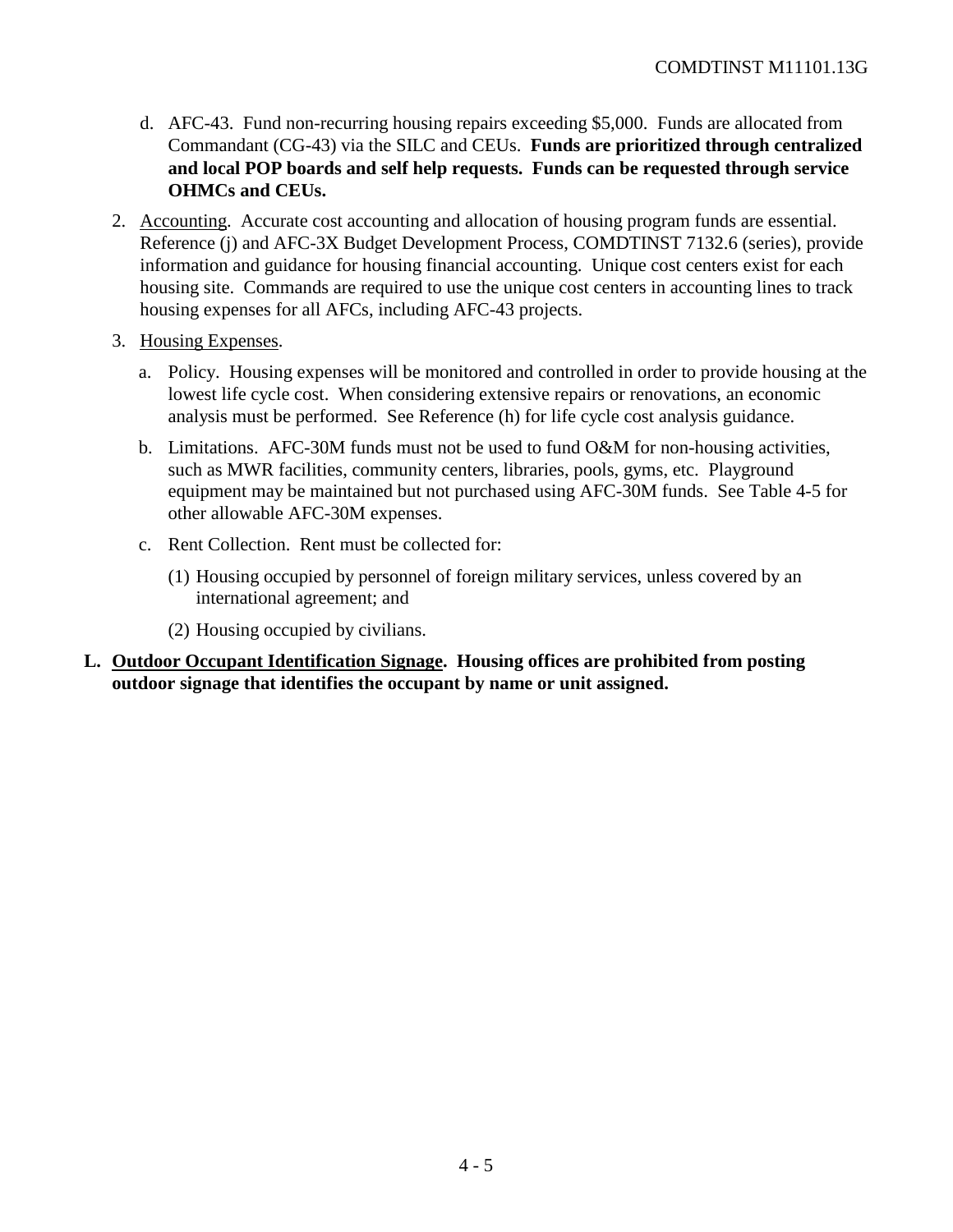| Number of Dependents (excluding spouse)                          | Number of<br><b>Bedrooms</b> |
|------------------------------------------------------------------|------------------------------|
| Zero or one                                                      | 2                            |
| Two, except as follows:                                          | $\overline{2}$               |
| One 10 years or older                                            | 3                            |
| One 6 years or older and other of opposite sex                   | 3                            |
| Three, except as follows:                                        | 3                            |
| Two 10 years or older                                            | 4                            |
| One 10 years or older and other two of opposite sex with one 6   |                              |
| years or older                                                   | 4                            |
| Four, except as follows:                                         | 3                            |
| One 10 years or over                                             | 4                            |
| One 6 years or older and all three the opposite sex of the one   | 4                            |
| Two 6 years or older of opposite sex and both the same sex       | 4                            |
| Two 10 years or older and other two of opposite sex with one six |                              |
| years or older                                                   | 4                            |
| Three 10 years or older                                          | 4                            |
| Five or More                                                     | 4                            |

## **Owned Housing Bedroom Eligibility**

**Notes**: This table is based on the following:

- a. No child should share a bedroom with an adult;
- b. At most two children should share a bedroom;
- c. A child 6 years or older should not share a bedroom with a child of the opposite sex; and
- d. A child 10 years or older is entitled to a separate bedroom;
- e. Dependents are those who actually reside with the sponsor more than 50 percent of the time (does not have to be consecutive);
- f. With proper medical documentation unborn children are considered dependents; and
- g. Assign one bedroom per dependent, excluding spouses, where inventory allows.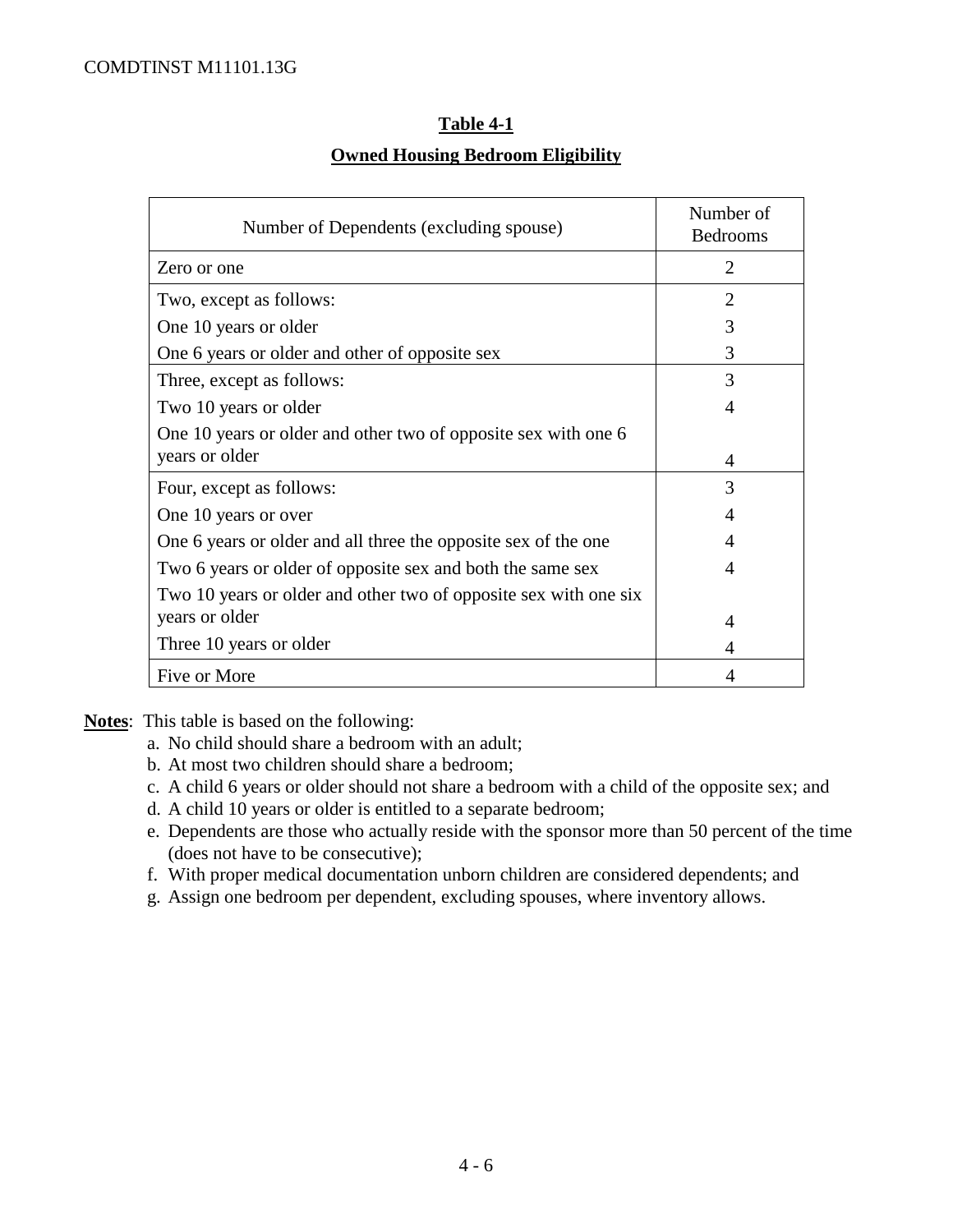#### **Coast Guard Command Housing**

#### **Commandant (CG-13) specifically designates Command Housing for occupancy by Commanding Officers (O-6) of major shore installations. The following installations have been designated for Command Housing:**

Commander, Sector San Juan

Commanding Officer, Air Station Borinquen

Commanding Officer, **Base** Cape Cod

Commanding Officer, Sector New York

Commanding Officer, Base Kodiak

Commanding Officer, Training Center Yorktown

Commanding Officer, Training Center Cape May

Commanding Officer, Training Center Petaluma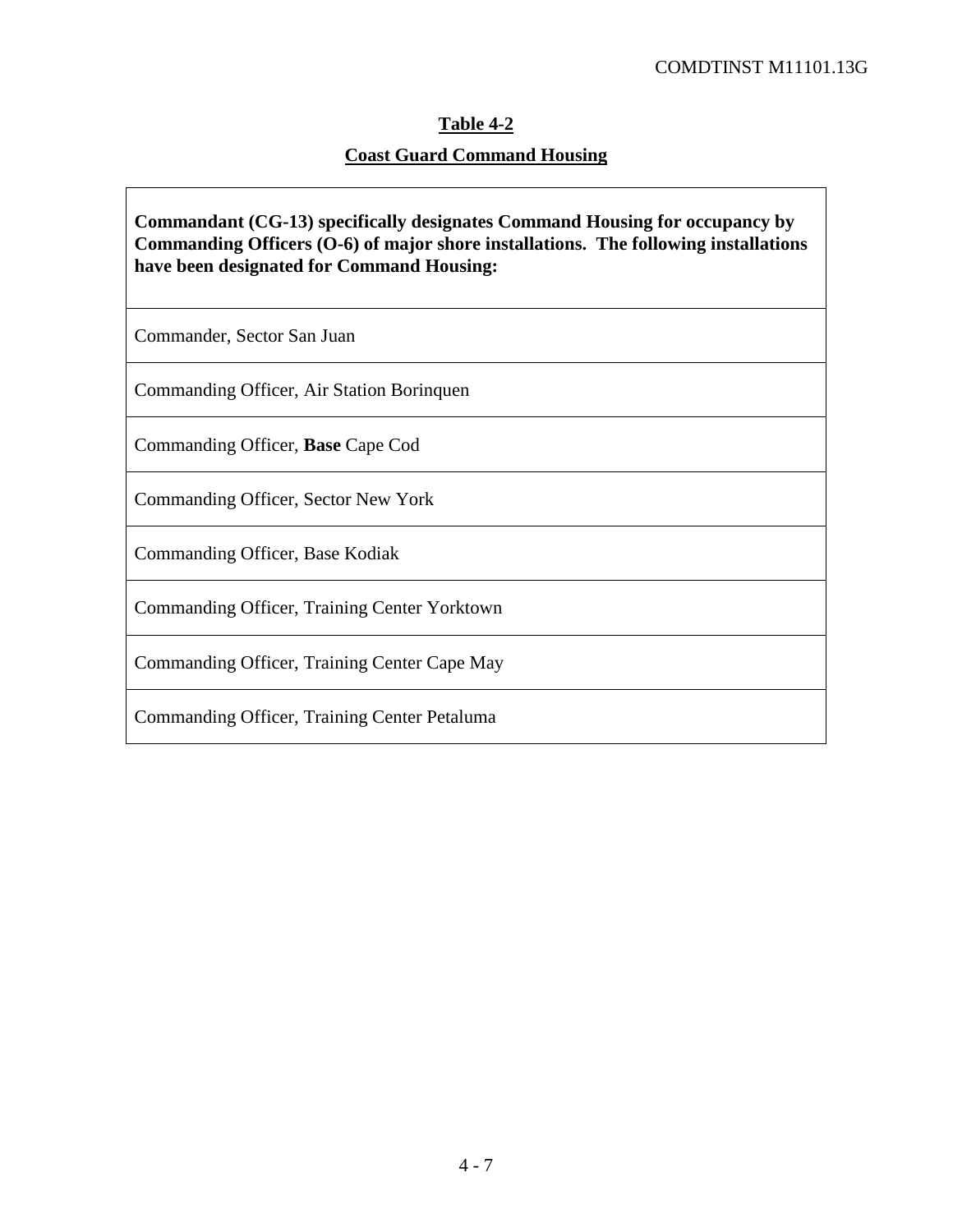## **Housing Dependency Planning Percentages**

|                | <b>Percentages</b>     |                           |
|----------------|------------------------|---------------------------|
| Grade          | <b>With Dependents</b> | <b>Without Dependents</b> |
| O7-O9          | 97                     | 3                         |
| O <sub>6</sub> | 97                     | 3                         |
| O <sub>5</sub> | 93                     | $\overline{7}$            |
| <b>O4</b>      | 90                     | 10                        |
| O <sub>3</sub> | 69                     | 31                        |
| O1-O2          | 24                     | 76                        |
| $O1-O3E$       | 91                     | 9                         |
| $W1-W4$        | 94                     | 6                         |
| E7-E9          | 87                     | 13                        |
| E <sub>6</sub> | 83                     | 17                        |
| E <sub>5</sub> | 65                     | 35                        |
| E4             | 44                     | 56                        |
| $E1-E3$        | 27                     | 73                        |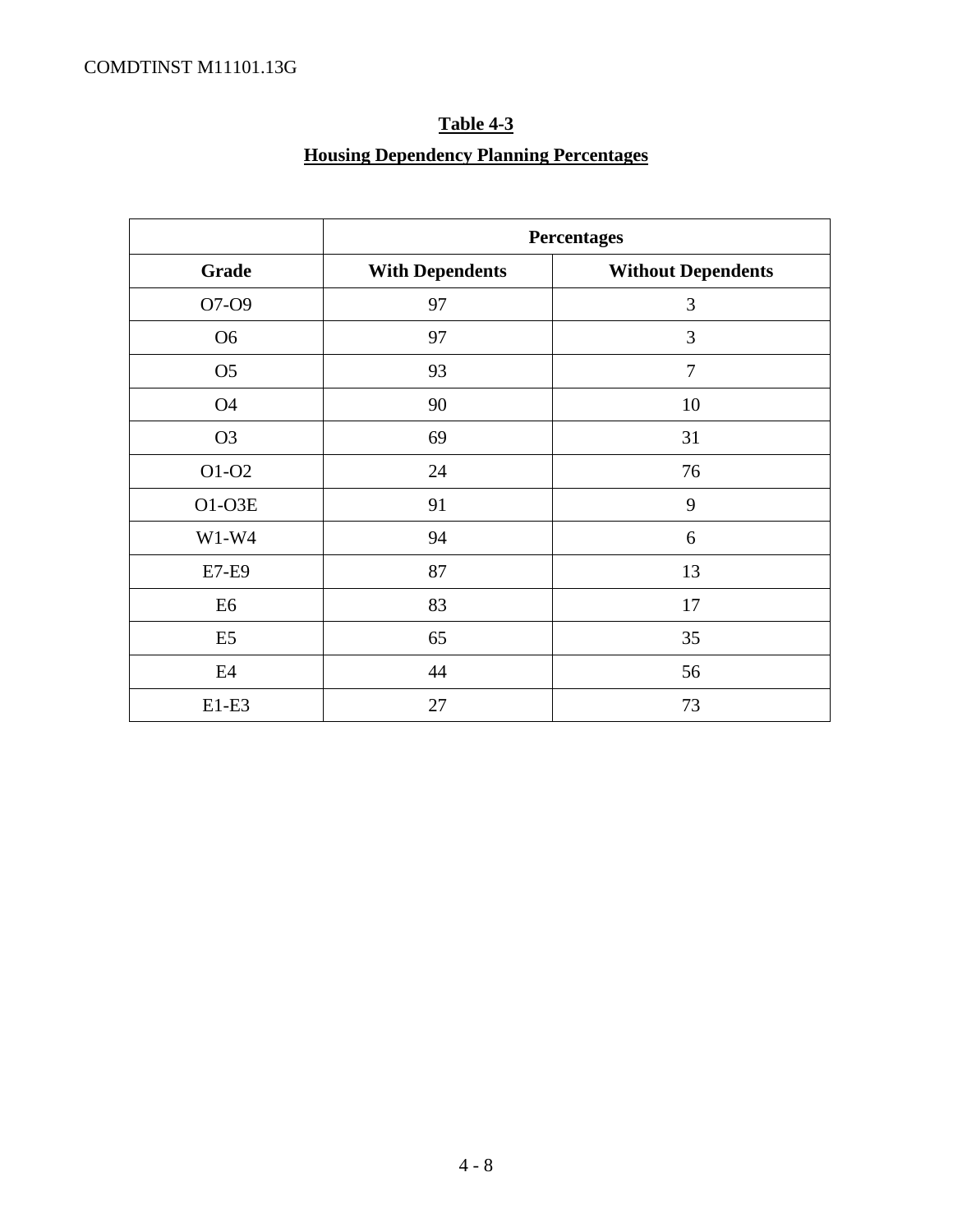| Table 4-4                                  |
|--------------------------------------------|
| <b>Family Housing Requirement Analysis</b> |

|                  |                                                                                          |                  | Column1                         | Column <sub>2</sub>                   | Column 3              |
|------------------|------------------------------------------------------------------------------------------|------------------|---------------------------------|---------------------------------------|-----------------------|
|                  | Process                                                                                  | Rate/Rank        | Existing or<br>approved<br>PAL# | Dependency<br>planning<br>percentages | Gross<br>requirements |
| 1.               | Determine PAL numbers and fill in column 1.                                              |                  |                                 |                                       |                       |
|                  |                                                                                          | O7-O9            |                                 | 97                                    |                       |
|                  |                                                                                          | O <sub>6</sub>   |                                 | 97                                    |                       |
|                  |                                                                                          | O <sub>5</sub>   |                                 | 93                                    |                       |
|                  | Multiply PAL numbers by<br>dependency planning<br>percentages (column 1 X<br>column 2).  | <b>O4</b>        |                                 | 90                                    |                       |
|                  |                                                                                          | O <sub>3</sub>   |                                 | 69                                    |                       |
|                  |                                                                                          | O1-O2            |                                 | 24                                    |                       |
| 2.               |                                                                                          | <b>O1-O3E</b>    |                                 | 91                                    |                       |
|                  |                                                                                          | $W1-W4$          |                                 | 94                                    |                       |
|                  |                                                                                          | <b>E7-E9</b>     |                                 | 87                                    |                       |
|                  |                                                                                          | E <sub>6</sub>   |                                 | 83                                    |                       |
|                  |                                                                                          | E <sub>5</sub>   |                                 | 65                                    |                       |
|                  |                                                                                          | E4               |                                 | 44                                    |                       |
|                  |                                                                                          | $E1-E3$          |                                 | 27                                    |                       |
| 3.               | Determine gross housing requirements by adding the products of step 2.                   |                  |                                 |                                       |                       |
|                  | Determine gross bedroom mix<br>(multiply result of step 3 above<br>by planning factors). | $\boldsymbol{X}$ | 15%                             | $=$                                   | 4 Bedrooms            |
| $\overline{4}$ . |                                                                                          | X                | 55%                             | $\equiv$                              | 3 Bedrooms            |
|                  |                                                                                          | X                | 30%                             | $\equiv$                              | 2 Bedrooms            |
|                  |                                                                                          |                  |                                 |                                       |                       |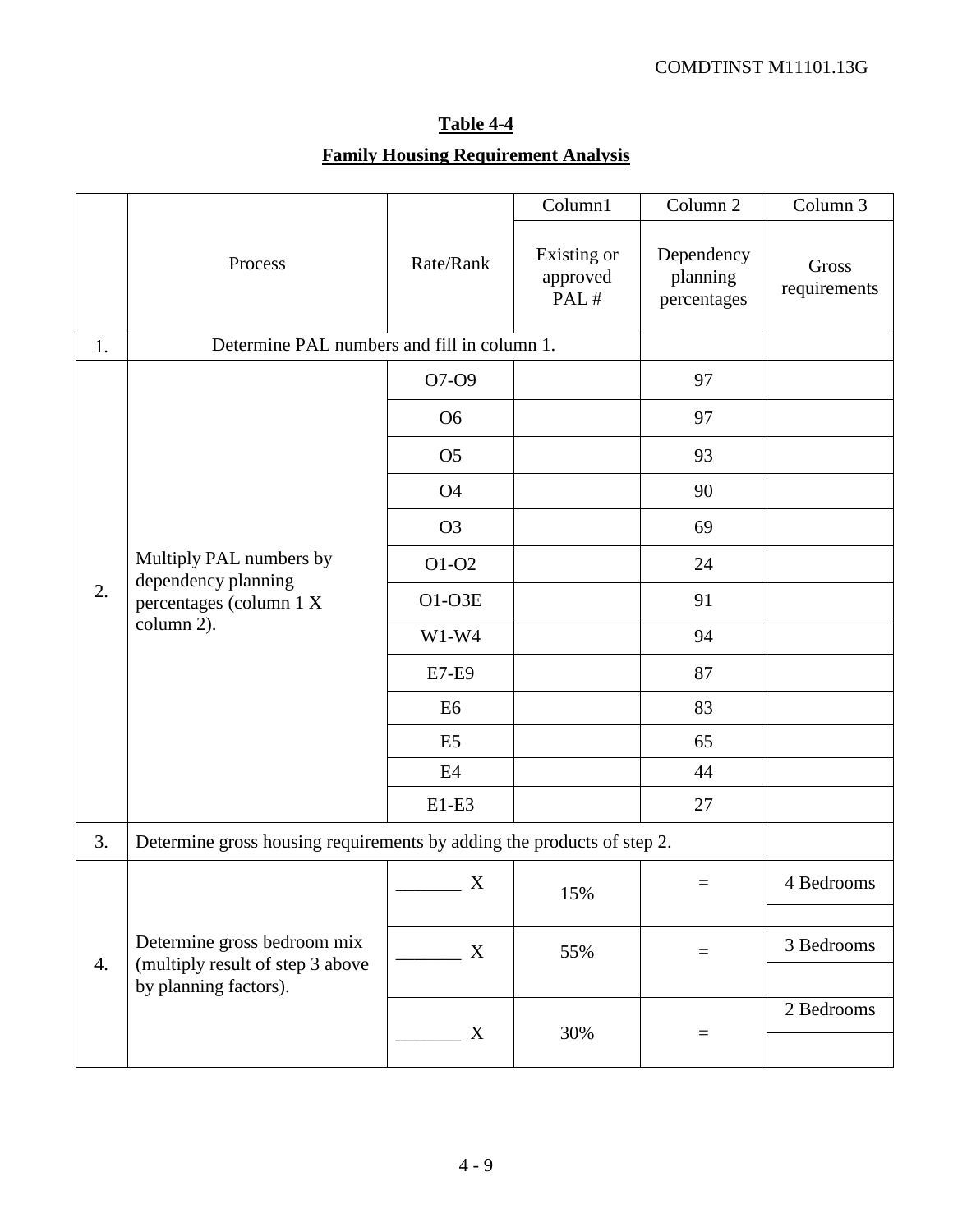|                               |                                                                                                                                                                                      | Gross need | Subtract   | Adequate<br>owned and<br>leased |            |
|-------------------------------|--------------------------------------------------------------------------------------------------------------------------------------------------------------------------------------|------------|------------|---------------------------------|------------|
|                               |                                                                                                                                                                                      |            |            |                                 | 4 Bedrooms |
| 5.                            | Subtract existing adequate<br>owned and leased public                                                                                                                                |            |            |                                 |            |
|                               | housing from step 5.                                                                                                                                                                 |            |            |                                 | 3 Bedrooms |
|                               |                                                                                                                                                                                      |            |            |                                 |            |
|                               |                                                                                                                                                                                      |            |            |                                 | 2 Bedrooms |
|                               |                                                                                                                                                                                      |            |            |                                 |            |
|                               |                                                                                                                                                                                      |            |            |                                 | 4 Bedrooms |
|                               |                                                                                                                                                                                      |            |            |                                 |            |
|                               | Subtract public housing<br>approved or under                                                                                                                                         |            |            |                                 | 3 Bedrooms |
| 6.                            | construction from the results                                                                                                                                                        |            |            |                                 |            |
|                               | of step 6.                                                                                                                                                                           |            |            |                                 | 2 Bedrooms |
|                               |                                                                                                                                                                                      |            |            |                                 |            |
|                               |                                                                                                                                                                                      |            |            |                                 | 4 Bedrooms |
|                               |                                                                                                                                                                                      |            |            |                                 |            |
|                               | Subtract existing adequate<br>private rental housing, if                                                                                                                             |            |            |                                 | 3 Bedrooms |
| 7.                            | available year round, from<br>results of step 7.                                                                                                                                     |            |            |                                 |            |
|                               |                                                                                                                                                                                      |            |            |                                 | 2 Bedrooms |
|                               |                                                                                                                                                                                      |            |            |                                 |            |
|                               |                                                                                                                                                                                      |            |            |                                 | 4 Bedrooms |
|                               | Subtract existing adequate<br>private sales housing, if<br>occupied by military personnel<br>and purchased in lieu of<br>renting private housing, or<br>occupying public housing, by |            |            |                                 |            |
|                               |                                                                                                                                                                                      |            |            |                                 | 3 Bedrooms |
| 8.                            |                                                                                                                                                                                      |            |            |                                 |            |
|                               |                                                                                                                                                                                      |            |            |                                 | 2 Bedrooms |
|                               | bedroom.                                                                                                                                                                             |            |            |                                 |            |
|                               |                                                                                                                                                                                      | 4 Bedrooms | 3 Bedrooms | 2 Bedrooms                      |            |
| Results: Total houses needed: |                                                                                                                                                                                      |            |            |                                 |            |

## **Family Housing Requirements Analysis (continued)**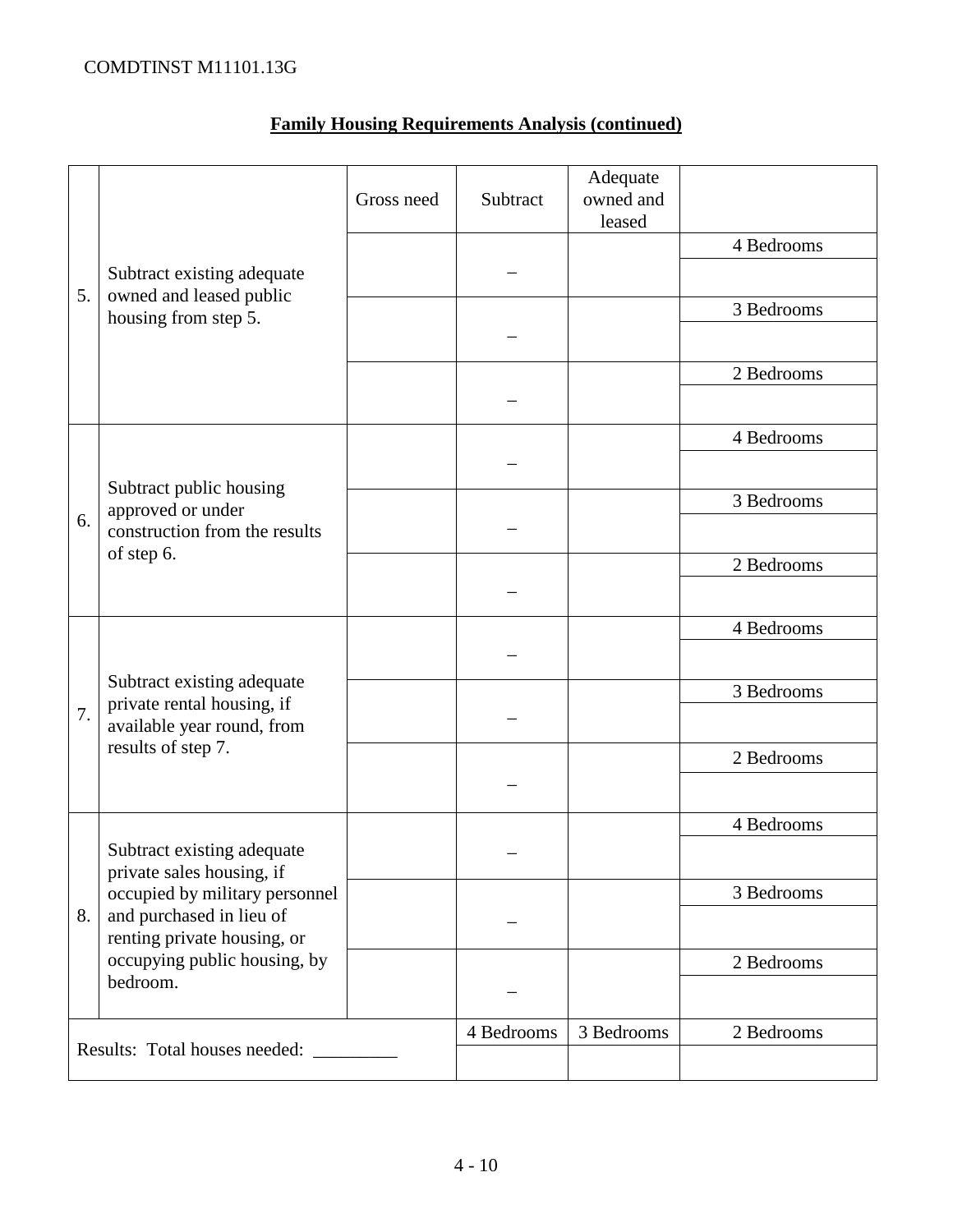#### **AFC-30M Expenditures**

#### 1. **List of authorized AFC-30M expenditures:**

- a. Routine change of occupancy maintenance and repair;
- b. Housing area grounds maintenance (refer below for funding model);
- c. Playground equipment maintenance;
- d. Appliance replacement (see Chapter 8);
- e. Routine maintenance (including pest inspections and treatment);
- f. Routine service and repair orders;
- g. Street maintenance (e.g., curbing, streetlights, storm drains);
- h. Street signs in housing areas; and
- i. Unique contract items in exclusive federal jurisdiction locations (e.g., school bus service).

#### 2. **List of unauthorized AFC-30M expenditures:**

- a. Temporary lodging and local moves;
- b. Security contracts;
- c. Police and fire protection services;
- d. Trash removal and utilities (water, sewer, and energy);
- e. Housing office staff travel, training, cellular telephones, office supplies, copiers, safety shoes, clothing, or office furniture;
- f. Movement of non-government owned HHG;
- g. Repair or maintenance to non-housing structures (e.g., pools, libraries, community centers);
- h. Recreation facility operating costs;
- i. **Full service contracted** housing maintenance;
- j. **Maintenance of grounds and property at former and potential future housing sites that have no housing structures;**
- k. Any non-recurring maintenance and repairs above AFC-43 threshold;
- l. Travel costs for maintenance personnel;
- m.Duty phone equipment and contracts;
- n. Purchase of vehicles or special purpose motorized equipment and associated expenses to include tolls and/or ferry passes; and
- o. Representational facilities and Flag quarters.

**Notes**: Members are responsible for all **damages beyond normal wear and tear IAW Chapter 9.**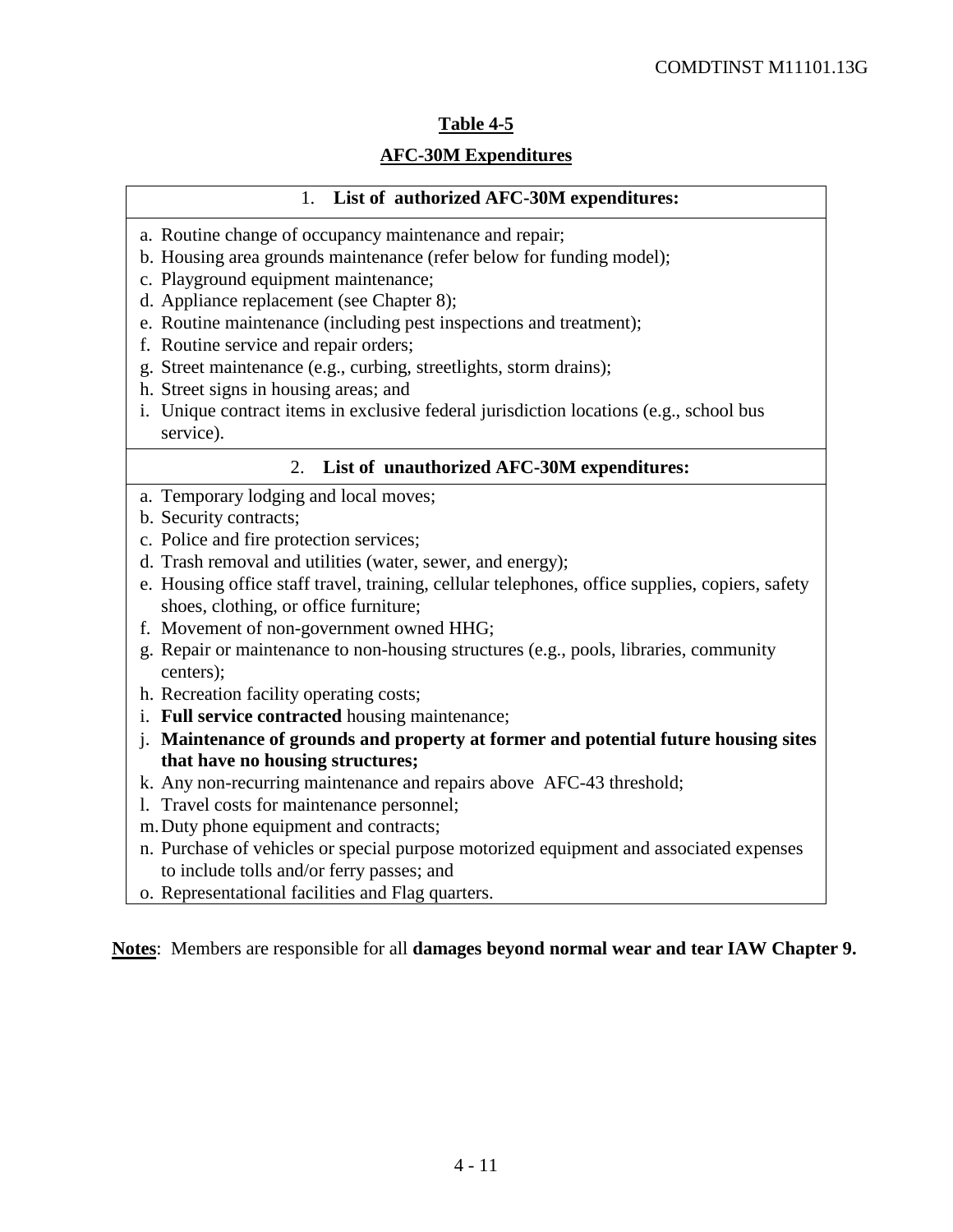• This page intentionally left blank.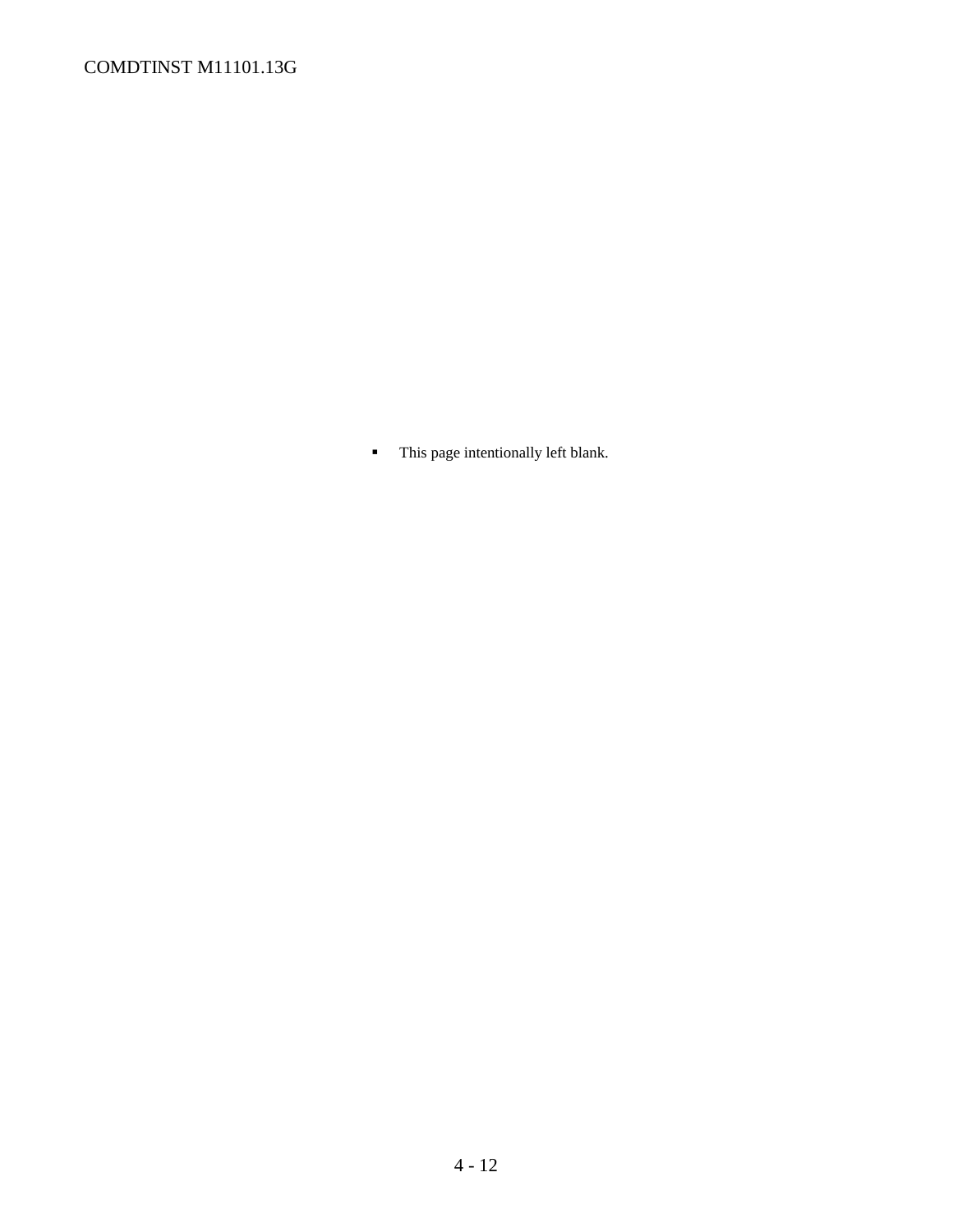## **CHAPTER 5 LEASED HOUSING**

- A. General.
	- 1. Authority. Under authority of Title 14 U.S.C. §475(a) **and Title 14 U.S.C. §670**, the Secretary is authorized to lease housing for Coast Guard military personnel if Coast Guard and DoD sites lack adequate housing. Residential leases are subject to the limitations of the Anti-Deficiency Act contained in Title 31 U.S.C. §1341.
	- 2. Policy. Leased housing is an option offered to eligible members. Leases may be acquired when owned family housing and UPH is not available.
- B. **Eligibility. Eligibility for the leased housing program is set forth via the leased housing eligibility matrix, Table 5-1 and a member's Total Housing Allowance (THA). THA consists of BAH and an out of pocket expense based on a percentage of the National Median Housing cost (NMHC) determined by DoD. NMHC is the median of all rental housing cost data collected nation-wide by DoD for each paygrade. Separate NMHCs are determined for each paygrade at with-dependents and without-dependents rates. The member's Total Housing Cost (THC) must exceed their THA to be initially eligible for leased housing. An assignment to leased housing is based on the bedroom requirements prescribed in Table 5-2.**
	- 1. Family Leased Housing (FLH). The FLH program applies to members whose dependents accompany them. Eligibility is based on the leased housing eligibility matrix, Table 5-1 and where the cost of an adequate private sector rental exceeds the member's **THA**.
	- **2.** Unaccompanied Personnel Leased Housing (UPLH). The UPLH program applies to **members**  that do not have dependents. **Eligibility is based on the leased housing eligibility matrix, Table 5-1.**
	- 3. Member Married to Member.
		- a. Members married to members are eligible for FLH provided both are assigned within a two hour round trip commute of a common residence and the cost of an adequate private sector rental exceeds their combined housing allowance entitlement.
		- b. Members not assigned within a two-hour round trip commute of a common residence, must be treated separately in determining leased housing eligibility. Multiple family leases for members married to members are prohibited.
	- 4. No **Cost** Permanent Change of Station (PCS) Orders. Personnel transferred within the same geographic area may continue to occupy leased housing.
	- 5. **Overseas Housing Allowance Payable Location (OHA)**. Accompanied members assigned **to OHA payable locations** and entitled to a housing allowance are not entitled to leased housing.
	- 6. Unusually Arduous Sea Duty or Critical Housing Areas (CHA). Members assigned to a unit that is designated to be unusually arduous sea duty or CHA and **that** have an approved request for housing allowance at the dependent's location may request assignment to FLH at the dependent's location.
	- 7. Dependent Restricted Assignments. Dependents may remain in leased housing for the duration of a member's dependent restricted tour.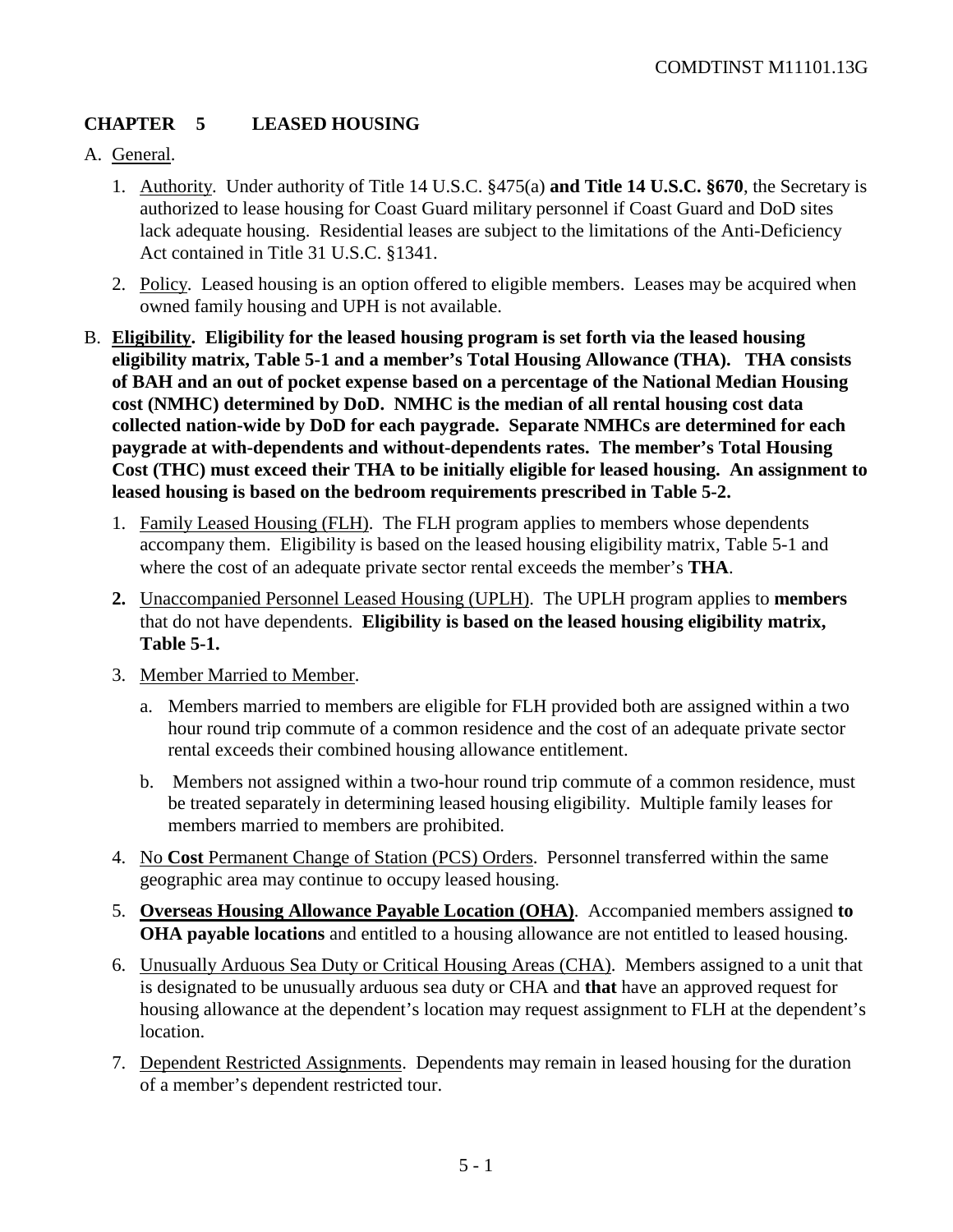- 8. Voluntary Departure from Leased Housing. A minimum occupancy of 12 months in leased housing is required. Members who voluntarily move out of leased housing are not authorized a local move or HHG storage. Members who voluntarily vacate leased housing without being released are not entitled to receive a housing allowance.
- 9. Refusal to Occupy Owned Housing. If a member refuses assignment to government owned housing, they are not eligible for the leased housing program.
- 10. Change in Eligibility Status. If members become ineligible due to advancement, they will be allowed to remain in leased housing until they complete a normal tour, including extensions, as defined in the Military Assignments and Authorized Absences, COMDTINST M1000.8 (series).
- 11. Change in Lease Status. Commandant (CG-1333) is the approval authority for changing the status of leases from FLH to UPLH or from UPLH to FLH.
- 12. Handicapped Dependents. Commands will make every effort to accommodate handicapped dependents' housing needs. As defined in the Fair Housing Amendments Act of 1988, Title 42 U.S.C. §3602, a handicapped person has a physical or mental impairment that substantially limits one or more major life activities. The leased housing program may be used when private sector housing is not available or when government owned housing cannot be retrofitted to accommodate handicapped dependents.
- C. Acquiring Leased Housing.
	- 1. Leasing Housing. Housing officers must negotiate leases that have cost effective rents and utility payments. Housing officers must ensure all leased housing is adequate and not excessive in size or amenities.
		- a. The following priorities must be used:
			- (1) Apartments, condominiums;
			- (2) Townhouses, duplexes; or
			- (3) Single family detached houses (requires a waiver from Commander (CG PSC)).
		- b. The administrative cost cap is based on a member's THC which includes rent, utilities and a percentage of out of pocket expenses as determined by DoD. The total cost of the lease must not exceed the current THC associated with the housing profiles listed in Table 5-3. Annually, AHAs must develop and direct LHAs and HRs to use AHA provided baseline matrices to determine leased housing eligibility and to develop leased housing budget requests. Commander (CG PSC) has the authority to approve individual waivers not to exceed 120 percent of the administrative lease cap for the bedroom profile being leased. Commandant (CG-1333) approval is required for waivers that exceed 120 percent of the administrative lease cap.
		- c. Commander (CG PSC) may grant individual waivers to the net square footage standards in Reference (a).
		- d. Pet ownership will not be a selection factor when acquiring or assigning leased housing.
	- 2. Distributing Leases. Leases should be distributed among multiple owners to derive maximum cost benefit from a competitive business climate.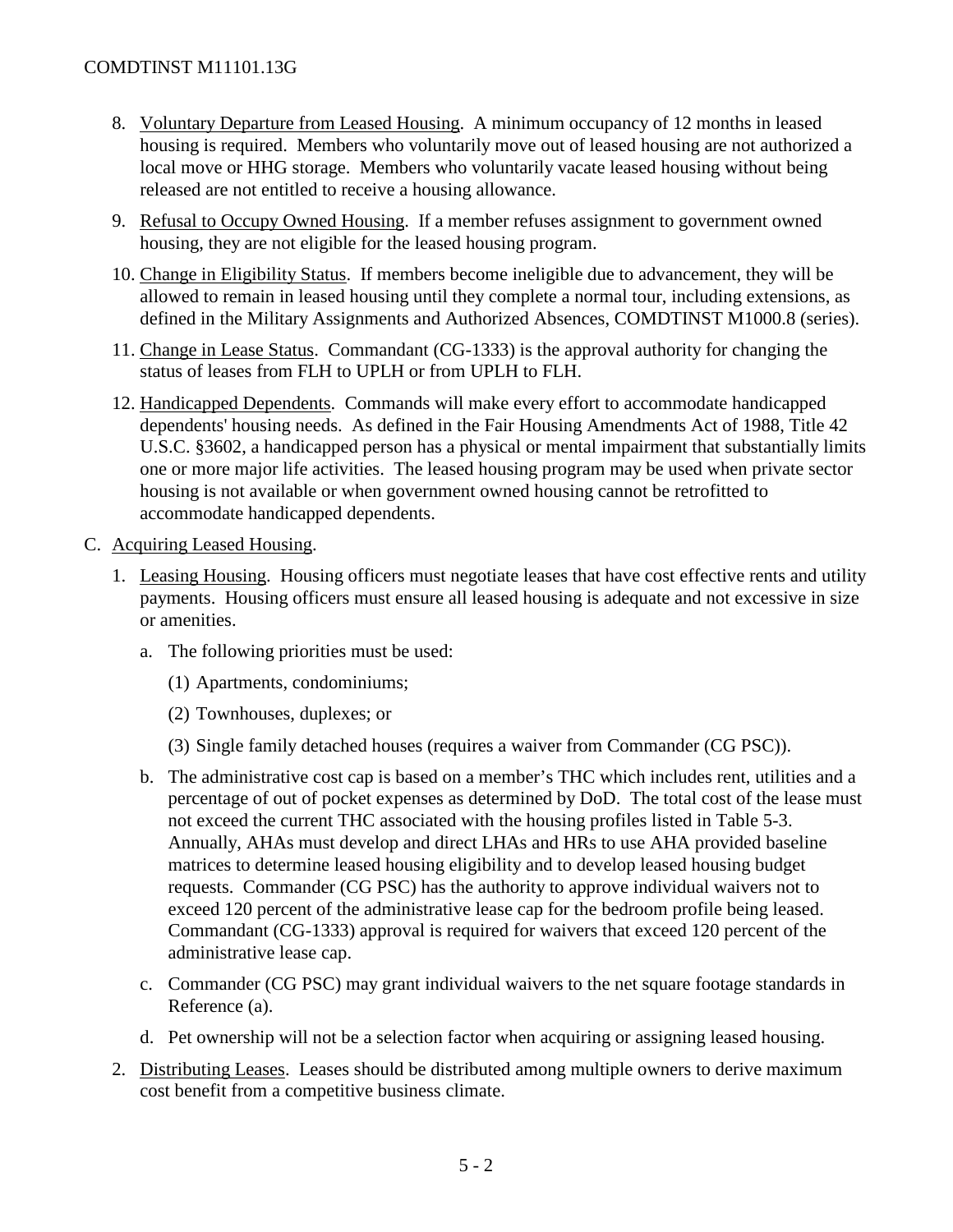- 3. Multiple Houses Under a Single Lease Contract. Leasing of multiple houses on one contract is prohibited. An individual lease contract must be executed for each house.
- 4. Leased Housing as Public Quarters. The lease contract may not be amended to contain clauses naming any member or family member as the occupant. The contract may not state or imply it will terminate simultaneously when any particular member transfers.
- 5. Amenities. Leased housing must be adequate and contain amenities customarily found in private rental housing. Housing may not contain excessive amenities such as individual swimming pools, hot tubs, or outbuildings. Garages and storage sheds, however, are allowed. In the case of apartment complexes, swimming pools, sundecks, and similar amenities are acceptable, provided they are open for all residents' use and the cost of such housing is comparable to other economical housing in the area. Leased housing must not have undue liability, increased energy cost, or excessive occupant maintenance, for example, excessive walks and driveways requiring snow removal or large lots requiring extensive lawn and shrub care.
- 6. Bedroom Allowances.
	- a. FLH. Family housing bedroom requirements must be determined in accordance with Table 5-2. Commander (CG PSC) may grant individual waivers for one bedroom upgrades for persons not qualified as a dependent or when required to meet the needs of handicapped dependents in accordance with Chapter 4.C.1. and Chapter 4.C.2. Commandant (CG-1333) approval is required for all leases that exceed four bedrooms.
	- b. UPLH. Houses must have at least two bedrooms and no less than one full bathroom for every two members. Members must have a separate bedroom. Males and females will not be assigned to the same UPLH. Commandant (CG-1333) approval is required for all leases not meeting these requirements. UPLH will not be acquired if UPH permanent party rooms are available.
- D. Lease Administration.
	- 1. **Leased Housing Contracting Officer (LHCO). Leased Housing Contracting Officers (LHCO) are official representatives of the Government who are authorized to enter into and modify residential lease agreements which bind the Government. LHCOs are designated in writing by Commandant (CG-133) and are authorized to sign Coast Guard residential lease agreements.**
	- 2. **Required Training. AHOs, members of their staffs designated as LHCOs, and all housing officers who negotiate residential lease agreements are required to complete training located in the Learning Management System; Leased Housing Contracting Officer training (course # 100074) triennially and Ethics II – Assorted Topics training (course #502937) annually.**
	- 3. Executing Leases. LHCOs will execute individual residential leases. Leases must not exceed the annual lease cost threshold established by Commandant (CG-1333).
	- 4. Leasing Procedures. Housing personnel who negotiate leases are required to use the United States Coast Guard Residential Lease, Form CG-5571, generated automatically by HMIS. United States Coast Guard Residential Lease, Form CG-5571, the United States Coast Guard Residential Lease General Provisions, Form CG-5571A, and the Condition Inspection Report,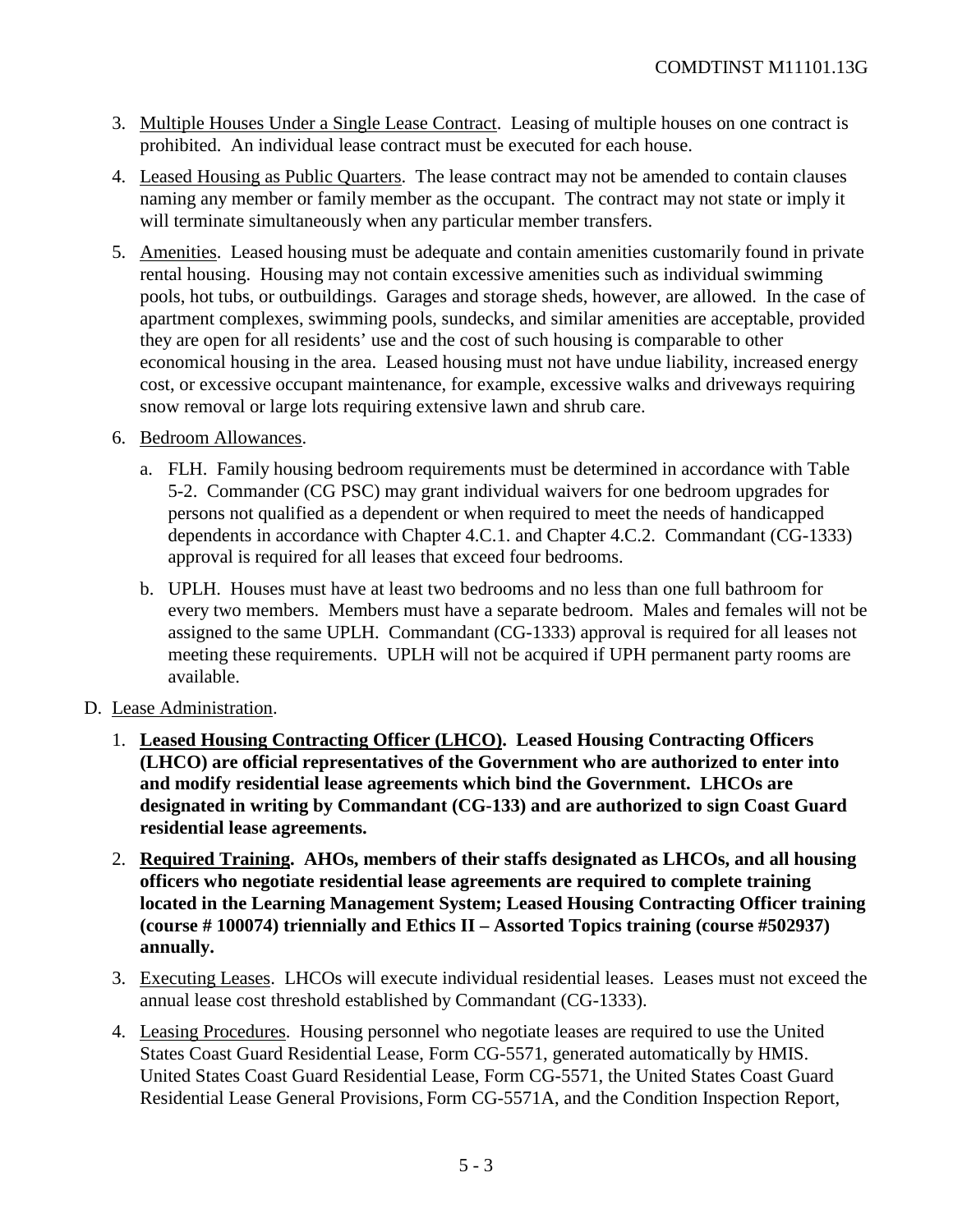Form CG-5571B, comprise a complete lease contract. No other lease contracts are authorized. Pen and ink changes are not allowed. Conduct all lease negotiations in accordance with procedures in Reference (k) and submit them to the LHCO, who exercises final approval authority and executes the lease. LHCOs will **retain** comparable rental data to support all lease selections. Observe the following guidelines when negotiating and executing leases:

- a. Leased housing assignments are based on a documented lack of adequate Coast Guard or DoD owned housing. All requests for leased housing must include the statement, "No government owned housing is available at this time." LHCOs will not sign lease contracts without including this statement and verifying its accuracy;
- b. System for Award Management (SAM) collects, validates, stores and disseminates lessor data. Enrollment in SAM is mandatory and housing officers will not approve any new leases where the lessor is not registered in SAM. Additional information is available on the FINCEN web page;
- c. A maximum of two lessor payees may be entered on the lease contract; and
- d. At the end of each fiscal year, leased housing contracts may need to be renewed or the rent and utilities may need to be modified. The HMIS fiscal year renewal process automates the steps necessary to accomplish lease renewals. Specific guidance is provided in the HMIS User Guide.
- 5. Cost of Utilities. Lessors are required to include utilities, excluding telephone and cable, in the rental cost. Members do not pay utilities.
- 6. Abuse and Monitoring. LHCO's must conduct a utility audit after the first 12 months and prior to any lease renewal.
- 7. Member and Lessor Financial Agreements. If the member contracted for housing before the Coast Guard assumes lease obligations, the lessor must return to the member any advance rent or security deposit paid before executing the government lease contract. The lease contract prohibits separate financial agreements between the member and the lessor.
- 8. Leasing from Military Members and Government Employees. To avoid the potential for, or appearance of, a conflict of interest, housing **should** not be leased from owners who are Coast Guard members, members of other services, or federal employees. This policy reflects the guidelines provided by the Federal Acquisition Regulation (FAR).
- 9. Vacancies and Lease Termination.
	- a. The lease contract will be terminated when the housing is no longer required. When canceling an occupied lease for the convenience of the government the member is entitled to a government funded local move or storage of HHG. Commander (CG PSC) approval is required to retain vacant leases beyond 10 days, not to exceed 30 days.
	- b. Housing officers must ensure vacant UPLH rooms are consolidated.
- E. Leased Housing Management.
	- 1. Lease and Tenant Occupancy Agreement (TOA). Members assigned to leased housing must sign for receipt of a copy of the lease and the TOA. See Chapter 3 for TOA requirements.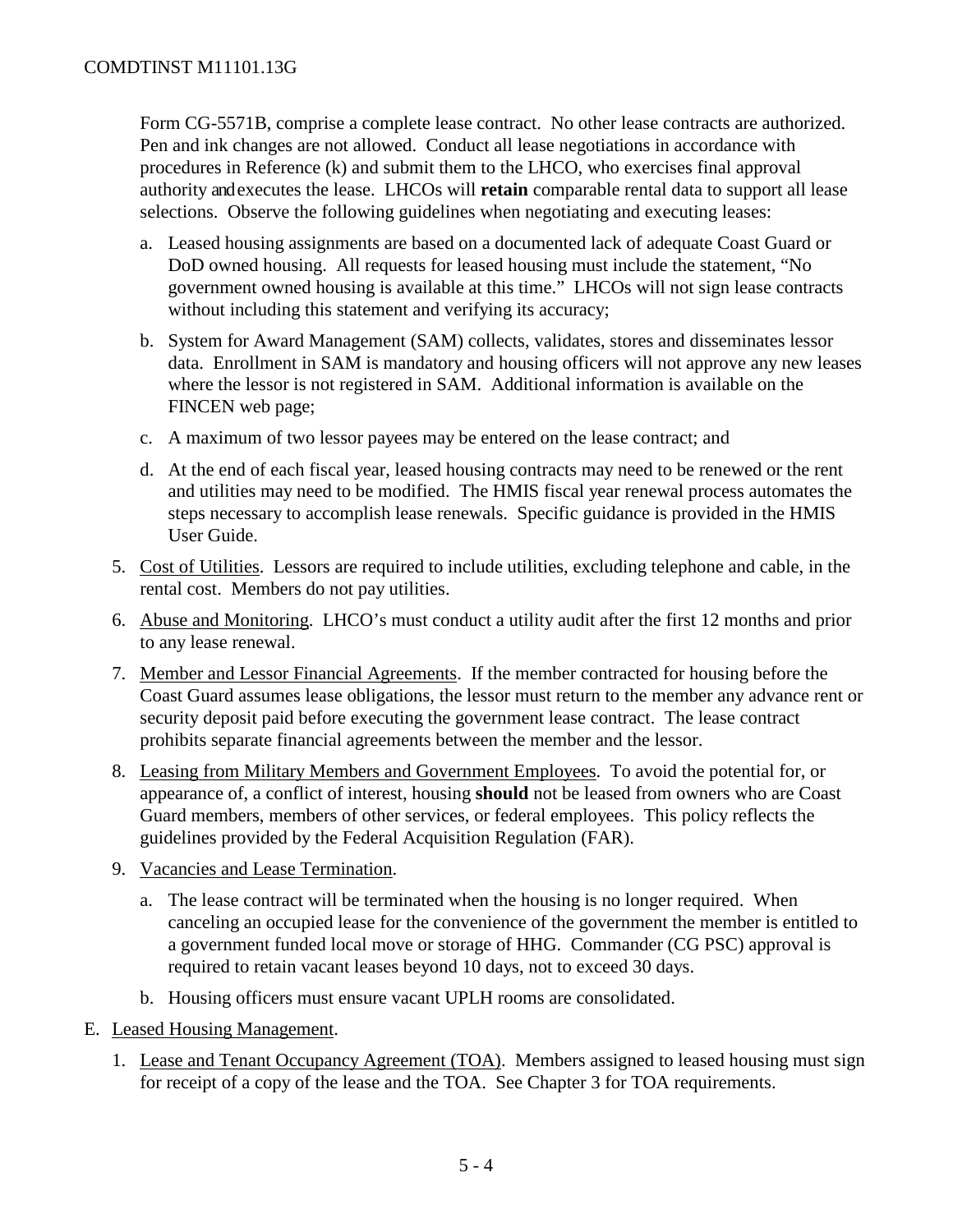- **2.** Files. Housing officers responsible for leased housing must maintain files for each lease **in accordance with Reference (k).**
- 3. Furnishings. LHCOs will not rent or buy furniture or lease furnished apartments using leased housing program funds. Commands may use their AFC-30 funds to **provide** furniture for UPLH.
- 4. Notice of Intent to Vacate Housing. Members are required to provide written notice of intent to vacate housing to the housing office 45 days prior to date of departure. Except for emergencies or short notice PCS transfers, members who fail to provide this notice will be held liable for leased housing vacancy costs outlined in Chapter 9.C.4.
- 5. Limited Government Compensation to Occupants. Pursuant to Title 31 U.S.C. §3721, leased housing occupants may file claims for any loss or damage to their personal property, provided the member's own negligence did not cause the damage. For additional guidance see Reference (c). Members occupying leased housing **are** encouraged to maintain **renters** insurance coverage.
- F. Funding Procedures.
	- 1. Funds Management. AHAs must submit annual leased housing budget requests to Commander (CG PSC) by 1 July for the next fiscal year. Commander **(CG** PSC) reviews and submits a consolidated leased housing budget request to Commandant (CG-1333) by 1 August. Commander (CG PSC) must manage the leased housing program within the funding amounts established by Commandant (CG-1333). Commander (CG PSC) must obtain authorization from Commandant (CG-1333) to exceed the funding level for any AHA.
	- 2. Cost Centers. Leases are funded directly from the AFC-01 account and only actual lease costs will be charged. Support expenses (e.g., training, travel, data-processing equipment.) must be charged to AFC-30 accounting lines using the following service-wide cost centers, below:

| 78651 | <b>Family Leased Housing</b>                  |
|-------|-----------------------------------------------|
| 78652 | <b>Unaccompanied Personnel Leased Housing</b> |

**3.** Object Class. When executing leases, use **object class 2322.**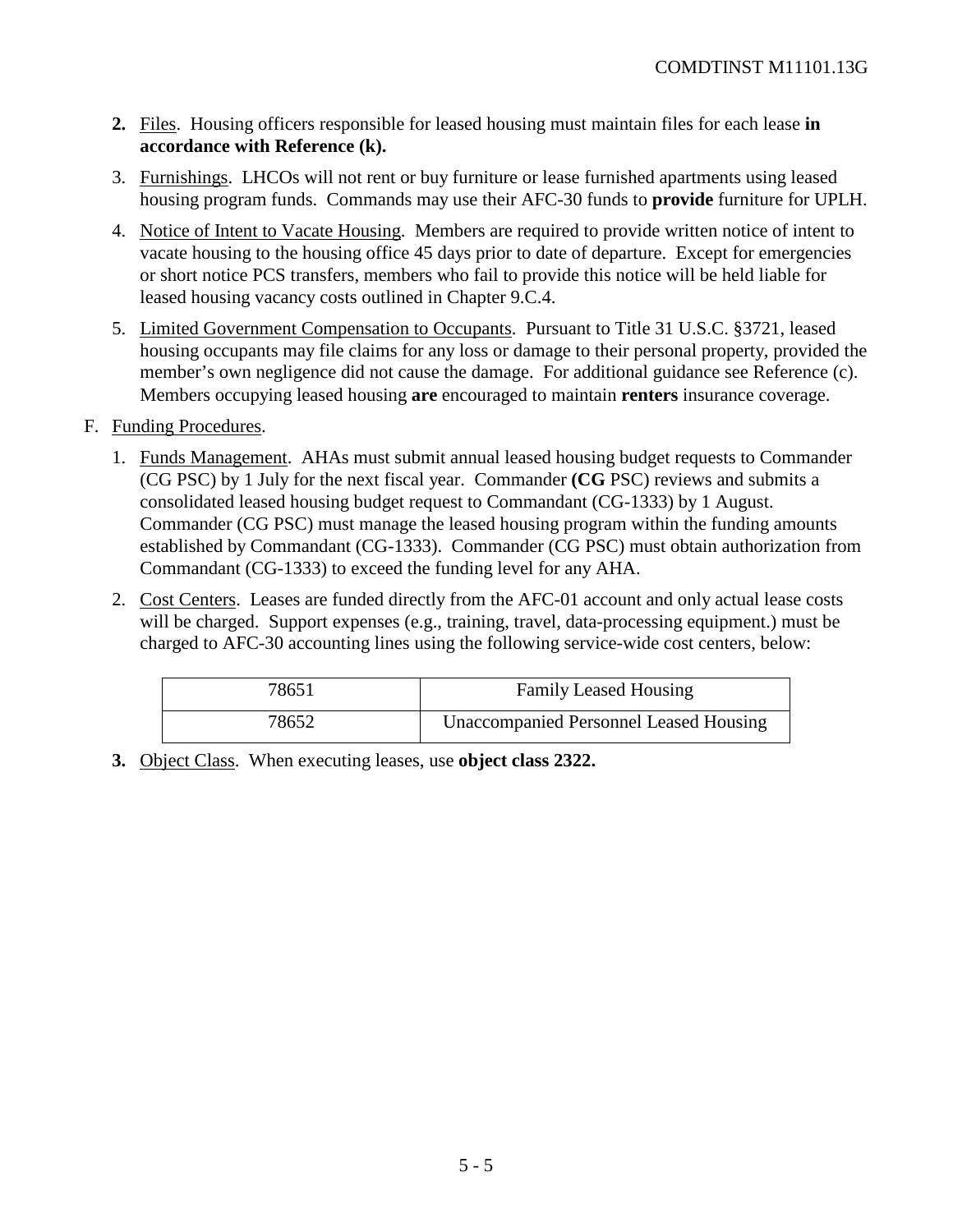| Accompanied      |                                                         |                |                |  |
|------------------|---------------------------------------------------------|----------------|----------------|--|
|                  | 2 Bedroom                                               | 3 Bedroom      | 4 Bedroom      |  |
| $E-1$            | Yes                                                     | Yes            | Yes            |  |
| $E-2$            | Yes                                                     | Yes            | Yes            |  |
| $E-3$            | Yes                                                     | Yes            | Yes            |  |
| $E-4$            | Yes (less than 4 years)<br>service only)                | Yes            | Yes            |  |
| $E-5$            | N <sub>o</sub>                                          | N <sub>o</sub> | Yes            |  |
| $E-6$            | N <sub>o</sub>                                          | N <sub>o</sub> | Yes            |  |
| $E-7$ &<br>above | N <sub>o</sub>                                          | N <sub>o</sub> | N <sub>o</sub> |  |
|                  |                                                         |                |                |  |
| Unaccompanied    |                                                         |                |                |  |
| Ashore           | E-4 (less than 4 years service) and below are eligible. |                |                |  |
| Afloat           | E-4 and below are eligible.                             |                |                |  |
| $E-5 &$<br>above | Not authorized.                                         |                |                |  |

# **Table 5-1 Leased Housing Eligibility Matrix**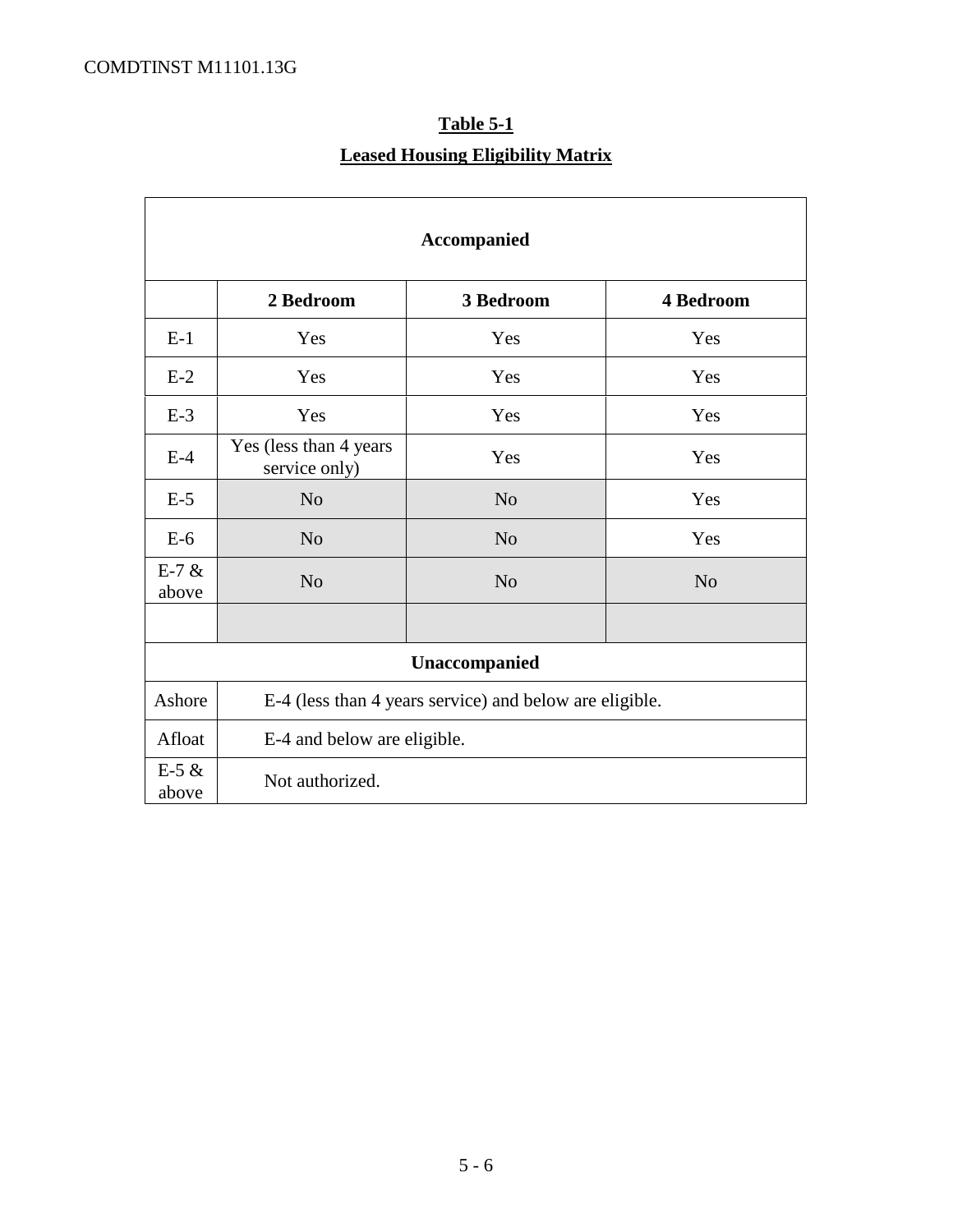| Number of Dependents (excluding spouse)                                          | Number of<br><b>Bedrooms</b> |
|----------------------------------------------------------------------------------|------------------------------|
| Zero or one                                                                      | $\overline{2}$               |
| Two, except as follows:                                                          | 2                            |
| One 10 years or older                                                            | 3                            |
| One 6 years or older and other of opposite sex                                   | 3                            |
| Three, except as follows:                                                        | 3                            |
| Two 10 years or older                                                            | 4                            |
| One 10 years or older and other two of opposite sex with one 6<br>years or older | 4                            |
| Four, except as follows:                                                         | 3                            |
| One 10 years or over                                                             | 4                            |
| One 6 years or older and all three the opposite sex of the one                   | 4                            |
| Two 6 years or older of opposite sex and both the same sex                       | 4                            |
| Two 10 years or older and other two of opposite sex with one six                 |                              |
| years or older                                                                   | 4                            |
| Three 10 years or older                                                          | Δ                            |
| Five or More                                                                     | 4                            |

# **Table 5-2 Leased Housing Bedroom Eligibility**

**Notes**: This table is based on the following:

- a. No child should share a bedroom with an adult;
- b. At most two children should share a bedroom;
- c. A child 6 years or older should not share a bedroom with a child of the opposite sex; and
- d. A child 10 years or older is entitled to a separate bedroom;
- e. Dependents are those who actually reside with the sponsor more than 50 percent of the time (does not have to be consecutive); and
- f. With proper medical documentation unborn children are considered dependents.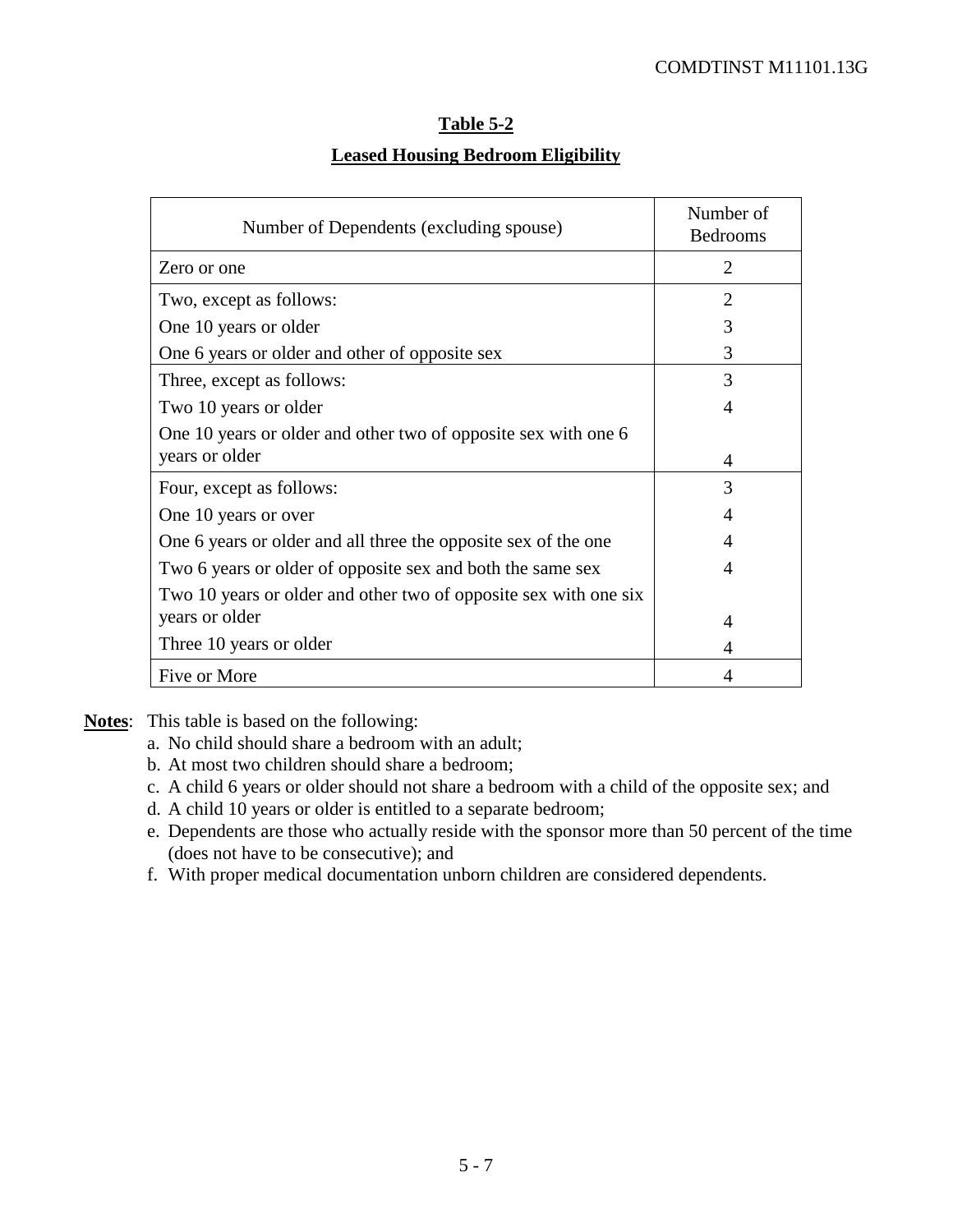## **Table 5-3**

# **Administrative Lease Cap BAH Profiles**

| <b>Bedroom Profile</b> | <b>Administrative Lease Cap BAH Profile</b> |
|------------------------|---------------------------------------------|
| 1 Bedroom              | E-4 without dependents                      |
| 2 Bedroom              | E-4 with dependents                         |
| 3 Bedroom              | E-5 with dependents                         |
| 4 Bedroom              | W-3 with dependents                         |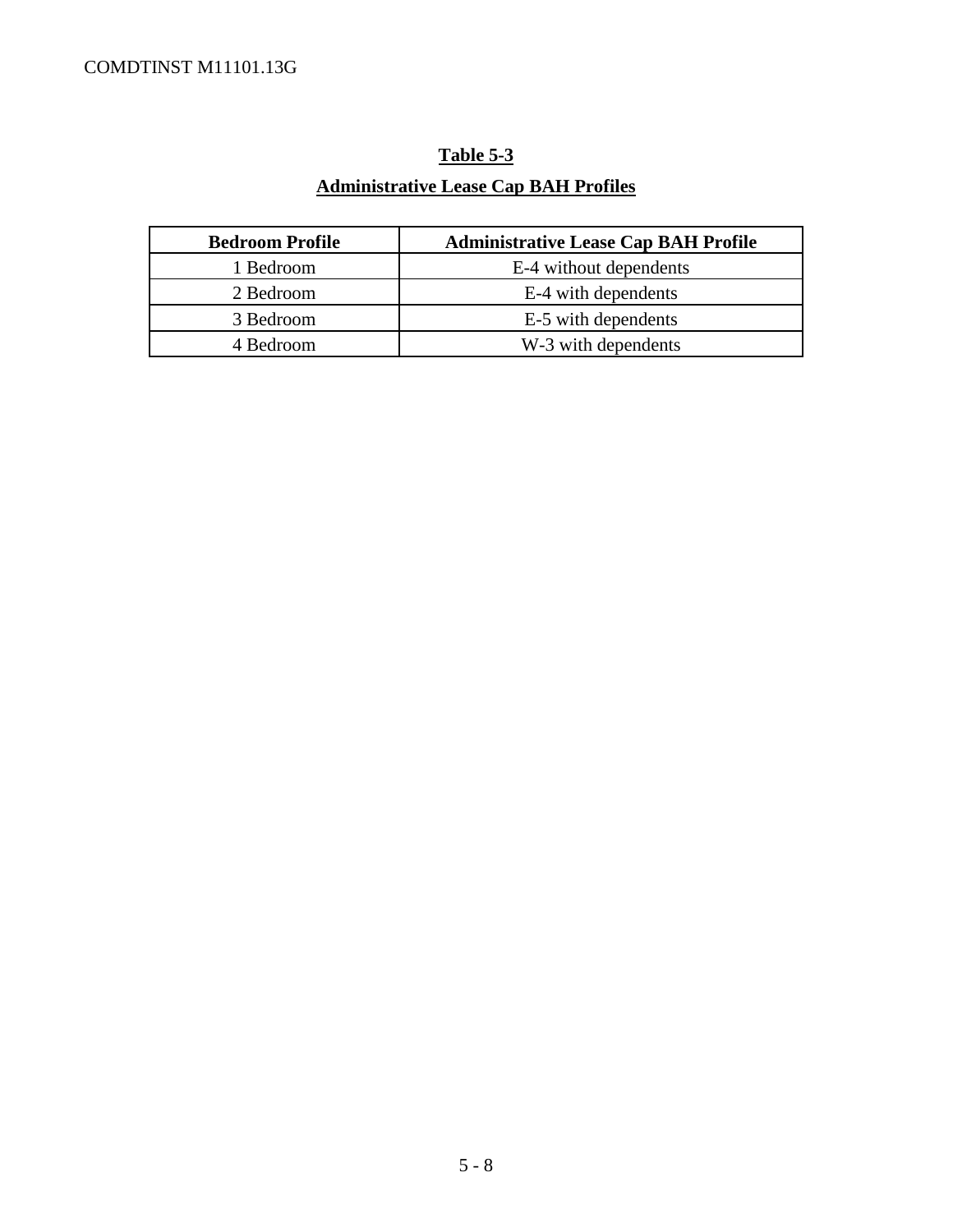### **CHAPTER 6 INTER-SERVICE SUPPORT AGREEMENT (ISSA)**

- A. General. An ISSA is a reimbursable agreement between the Coast Guard and other Federal agencies for housing. Tables 6-1and 6-2 provide guidance for housing ISSAs. When negotiating ISSAs, the cost of each unit must be based on the member's housing allowance or O&M. ISSAs and related funding must be approved prior to occupancy.
- B. Funding.
	- 1. New ISSAs. Commander (CG PSC) will review and approve all ISSAs for execution by AHOs and request funding approval from Commandant (CG-1333) prior to authorizing execution of new ISSAs.
	- 2. Existing ISSAs. Commander (CG PSC) must manage the ISSA program within funding amounts established by Commandant (CG-1333). Commander (CG PSC) must obtain authorization from Commandant (CG-1333) to exceed the approved funding level for any AHA.
	- 3. Obligations. Any obligations against approved Military Interdepartmental Purchase Requests (MIPR), DD Form 448, will be limited to funds necessary to meet annual ISSA projections. Any increase in MIPRs or requisition obligations must be approved in advance by Commandant (CG-1333) via Commander (CG PSC). Obligations will be minimized with conservative estimates of average occupancy, thus reducing the need to de-obligate funds at the end of the fiscal year.
	- 4. Accounting Data.
		- a. When Coast Guard personnel occupy DoD housing, use the following accounting data:
			- (1) Region-K accounting line provided by Commandant (CG-1333);
			- (2) Charge costs to service-wide cost centers;

| 78601 | <b>ISSA Family</b>        |
|-------|---------------------------|
| 78602 | <b>ISSA</b> Unaccompanied |

- (3) The AHA unique program element from Reference (j); and
- (4) Object class. When executing ISSAs use the object class **2531.**
- b. When DoD or DoS personnel occupy Coast Guard housing, use the same data as above except, credit receipts to the AFC-01 account.

#### C. ISSA Management Reports and Files.

- 1. ISSA Reports. Commander (CG PSC) must submit quarterly ISSA management reports to Commandant (CG-1333). Reports must include:
	- a. For Coast Guard at DoD sites, the number of DoD houses occupied (partial month occupancy counts as occupancy) by Coast Guard members; the amount of ISSA funding expended from a Military Interdepartmental Purchase Requests, DD Form 448 or requisition during the quarter; the total ISSA funding expended in the fiscal year; and predicted increase or decrease in Coast Guard occupancy for the remainder of the fiscal year; and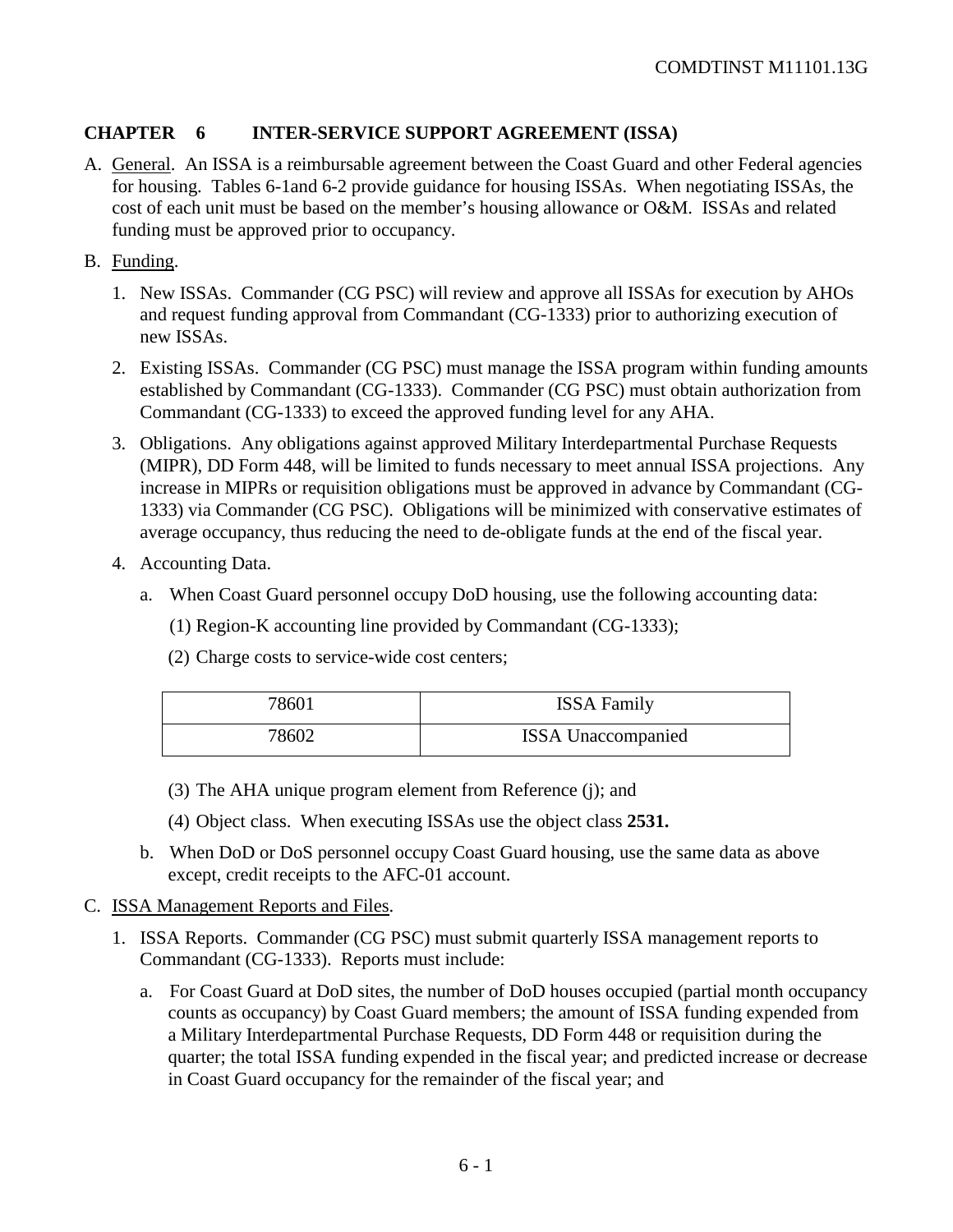- b. For DoD or DoS at Coast Guard sites, the number of Coast Guard houses occupied by DoD or DoS members; the amount of AFC-12 credited to region K program element during the quarter; the total AFC-12 credited to region K program element in the fiscal year and projection of credits based on increased or decreased DoD occupancy for remainder of the fiscal year.
- 2. ISSA Files. Housing officers will maintain detailed files on each ISSA and track ISSA occupancy and costs.
- 3. ISSAs in HMIS. Ensure HMIS reflects current ISSA inventory and occupancy.
- D. Funds Management. AHAs must submit annual ISSA housing budget requests to Commander (CG PSC) by 1 July for the next fiscal year. Commander (CG PSC) reviews and submits a consolidated ISSA housing budget request to Commandant (CG-1333) by 1 August. Commander (CG PSC) must manage the ISSA housing program within funding amounts established by Commandant (CG-1333).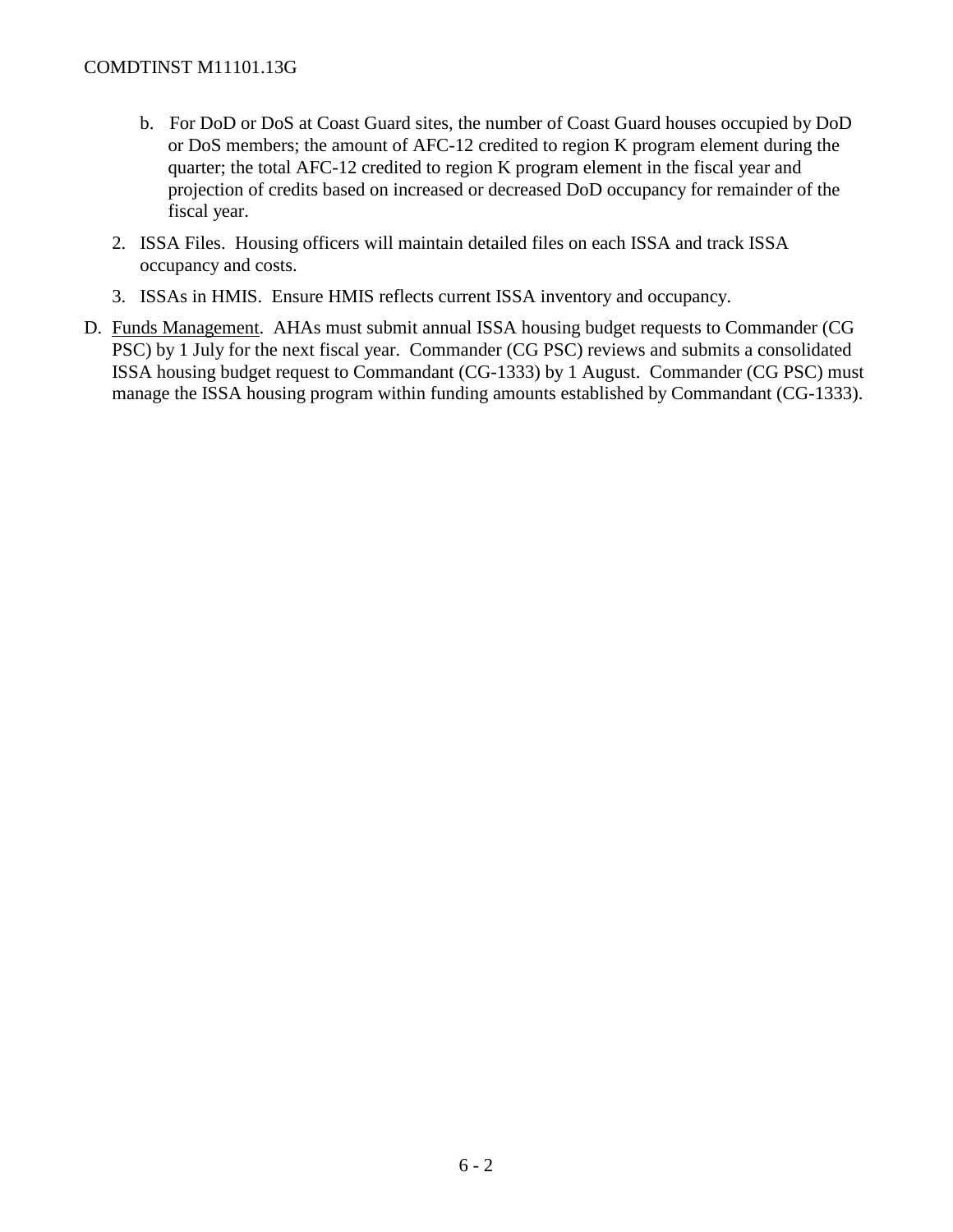# **Table 6-1**

## **ISSA Process for Coast Guard Personnel Living in DoD Housing**

| <b>Step</b>    | <b>Action</b>                                                                      | <b>Description</b>                                                                                                                                                                                                                                                                                                                                                                                                                                                                                                                                                    |
|----------------|------------------------------------------------------------------------------------|-----------------------------------------------------------------------------------------------------------------------------------------------------------------------------------------------------------------------------------------------------------------------------------------------------------------------------------------------------------------------------------------------------------------------------------------------------------------------------------------------------------------------------------------------------------------------|
| $\mathbf{1}$   | DoD agency prepares ISSA                                                           | The agency supplying the service will prepare the DD-1144, provide a list of<br>services, their costs, and the address and billing information. In block 8 of the<br>DD-1144 the Base must request the AHO and Comptroller receive copies in<br>addition to the copy sent to the FINCEN for payment. The agreement can be<br>for one or more years, Commandant (CG-1333) recommends 3 year terms with<br>an option to allow Coast Guard cancellation with six months' notice.                                                                                         |
| $\overline{2}$ | AHO obtains ISSA approval                                                          | The AHO must forward a copy of the proposed ISSA to Commander (CG<br>PSC) for review and approval before signing as receiver of housing services.                                                                                                                                                                                                                                                                                                                                                                                                                     |
| 3              | DoD and AHO signs ISSA                                                             | After the supplier (DoD) and the receiver (AHO) sign the ISSA, the AHO,<br>Commander (CG PSC) and Base Comptroller keep a copy for their files.<br>Commander (CG PSC) sends a copy to Commandant (CG-1333) and the Base<br>Comptroller sends a copy to FINCEN.                                                                                                                                                                                                                                                                                                        |
| 4              | Base Comptroller prepares a<br>MIPR or requisition for AHO's<br>signature          | The DD Form 448or DD Form1149 is a one-year document used to pay for<br>services provided. The Base Comptroller completes the document using the<br>Commandant (CG-831) provided housing accounting line. The AHO signs as<br>the authorizing contracting officer.                                                                                                                                                                                                                                                                                                    |
| 5              | DoD accepts the MIPR, DD<br>Form 448                                               | DoD accepts the MIPR using an Acceptance of MIPR Form, DD Form 448-2<br>or a DD Form1149. The Base Comptroller then obligates the MIPR or DD<br>Form1149 funding in FPD and transmits to the FINCEN. A hard copy of the<br>obligation document is mailed to FINCEN and the DoD agency.                                                                                                                                                                                                                                                                                |
| 6              | DoD bills the Coast Guard                                                          | DoD must bill the Coast Guard in accordance with the ISSA guidelines.<br>Quarterly billings are preferred, but monthly billings are acceptable and<br>sometimes required by DoD installations. DoD's accounting office will<br>submit an SF-1080 to the FINCEN with a copy to the Base Comptroller. The<br>DoD housing site must provide Coast Guard occupancy information. The<br>FINCEN will verify the SF-1080 has a valid MIPR or requisition obligation<br>and pay DoD using the appropriate accounting information. The expenditure<br>will be recorded in FPD. |
| $\tau$         | The AHO monitors Coast Guard<br>occupancy and the Base<br>Comptroller monitors FPD | The AHO must monitor Coast Guard occupancy to ensure accurate billing<br>information. The Base Comptroller will monitor expenditures on the MIPR or<br>requisition obligations. The Base Comptroller will report lack of billing to the<br>DoD command listed on the ISSA and to the AHO.                                                                                                                                                                                                                                                                             |
| 8              | AHO sends quarterly ISSA<br>management reports to<br>Commander (CG PSC)            | Each quarter the AHO must request the Base Comptroller provide each ISSA's<br>expenditure and the FY total. The AHO will validate the billing by confirming<br>occupancy and projected occupancy for the remainder of the FY. The AHO<br>will identify excess funds obligations for an ISSA and the Base Comptroller<br>will de-obligate any identified excess funds by amending the MIPR and<br>entering the change in FPD. Commander (CG PSC) must obtain authorization<br>from Commandant (CG-1333) to exceed the funding level for any AHA                        |
| 9              | ISSA account closed                                                                | The Base Comptroller must close the ISSA account upon final payment. This<br>will occur at the end of the FY.                                                                                                                                                                                                                                                                                                                                                                                                                                                         |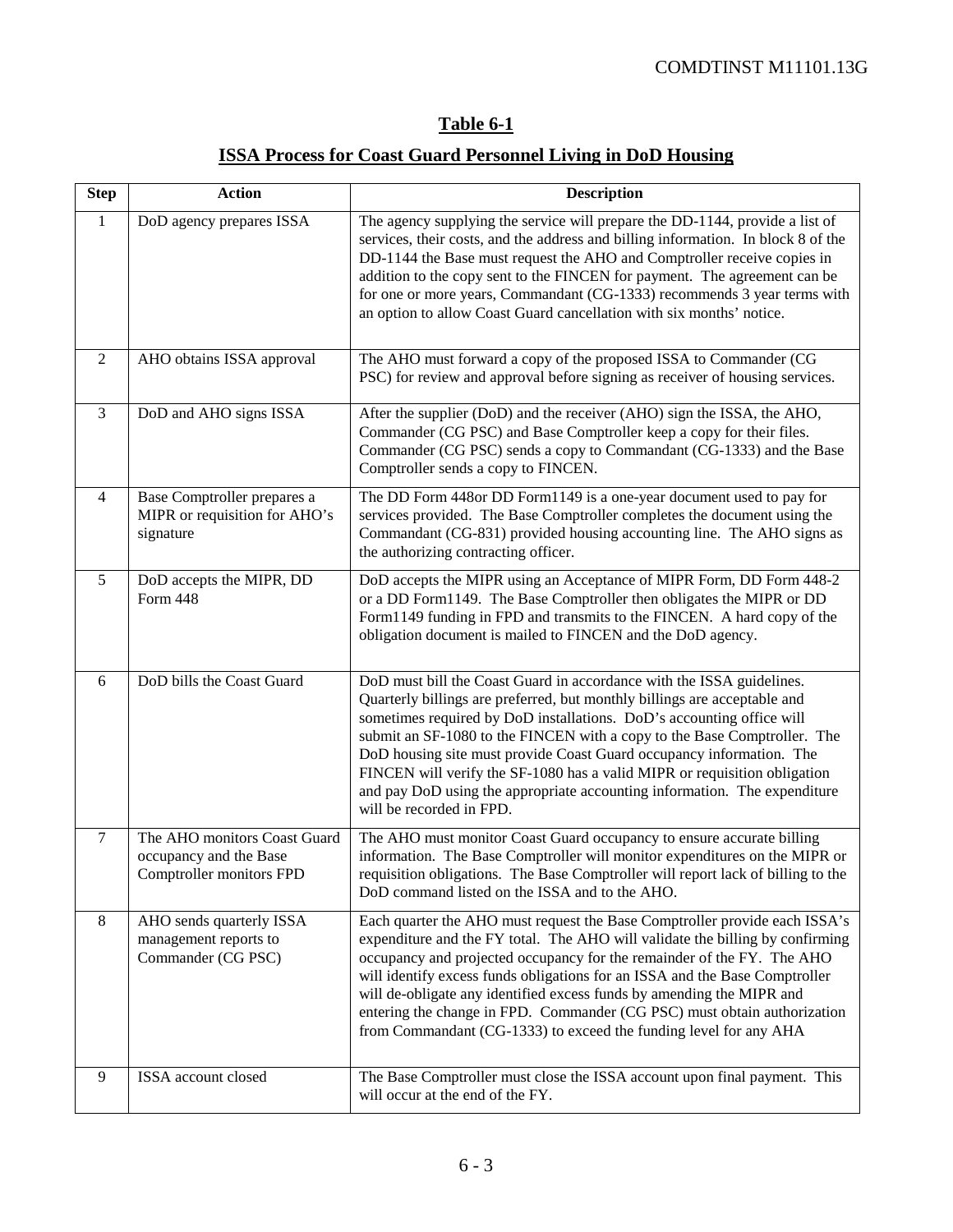# **Table 6-2**

## **ISSA Process for DoD Personnel Living in Coast Guard Housing**

| <b>Step</b>    | <b>Action</b>                                                                                         | <b>Description</b>                                                                                                                                                                                                                                                                                                                                                                                                                               |
|----------------|-------------------------------------------------------------------------------------------------------|--------------------------------------------------------------------------------------------------------------------------------------------------------------------------------------------------------------------------------------------------------------------------------------------------------------------------------------------------------------------------------------------------------------------------------------------------|
| $\mathbf{1}$   | The AHO prepares ISSA<br>or Host Tenant<br>Agreement                                                  | The ISSA, DD-1144, or the Host Tenant Agreement, is negotiated and prepared by the<br>AHO. The agreement is normally for 3 years, but can be for one or more years.<br>Commandant (CG-1333) recommends occupant BAH rates be charged with an option<br>to allow Coast Guard cancellation or amend charges with six months' notice.                                                                                                               |
| $\overline{2}$ | AHO obtains ISSA<br>approval                                                                          | The AHO must forward a copy of the proposed ISSA to Commander (CG PSC) for<br>review and approval before signing as supplier of housing services.                                                                                                                                                                                                                                                                                                |
| $\overline{3}$ | DoD Agency and AHO<br>signs ISSA                                                                      | After the supplier (AHO) and the receiver (DoD Agency) sign the ISSA, the AHO,<br>Commander (CG PSC) and Base Comptroller keep a copy for their files. The AHO<br>sends a copy to Commandant (CG-1333) and the Base Comptroller sends a copy to<br>FINCEN.                                                                                                                                                                                       |
| $\overline{4}$ | DoD Agency Comptroller<br>prepares a MIPR or<br>requisition                                           | The MIPR, DD-448, or a DD-1149, is a one-year document used to pay for services<br>provided under the ISSA. The receiving activity (e.g.,, DoD Agency Comptroller)<br>completes the document using DoD agency accounting line.                                                                                                                                                                                                                   |
| 5              | AHO accepts MIPR                                                                                      | The AHO accepts the MIPR using a MIPR Acceptance Form, DD-448-2. The Base<br>Comptroller forwards a copy to the DoD Agency Comptroller and FINCEN.                                                                                                                                                                                                                                                                                               |
| $6\,$          | Coast Guard bills DoD<br>agency                                                                       | The Base Comptroller ensures the DoD agency is billed for housing services in<br>accordance with ISSA guidelines. Quarterly billings are preferred. The AHO or LHO<br>provides DoD occupancy information to the Base Comptroller who submits a<br>transmittal to the FINCEN. The FINCEN will bill the DoD Agency and credit the<br>account indicated by the Base Comptroller on the transmittal document. The credit<br>will be recorded in FPD. |
| $\overline{7}$ | The AHO or LHO<br>monitors DoD Agency<br>occupancy and the Base<br>Comptroller monitors<br><b>FPD</b> | The AHO or LHO must monitor Coast Guard occupancy to ensure accurate billing<br>information. The Base Comptroller will monitor credits on the MIPR or requisition<br>obligations. The Base Comptroller will report lack of FPD credits to the FINCEN and<br>to the AHO.                                                                                                                                                                          |
| 8              | Commander (CG PSC)<br>sends quarterly ISSA<br>management reports to<br>Commandant (CG-1333)           | Each quarter the AHO must request the comptroller provide each ISSA's payments and<br>the FY total. The AHO will validate payment accuracy by confirming DoD agency<br>occupancy and ensuring the AFC-01 account is properly credited.                                                                                                                                                                                                           |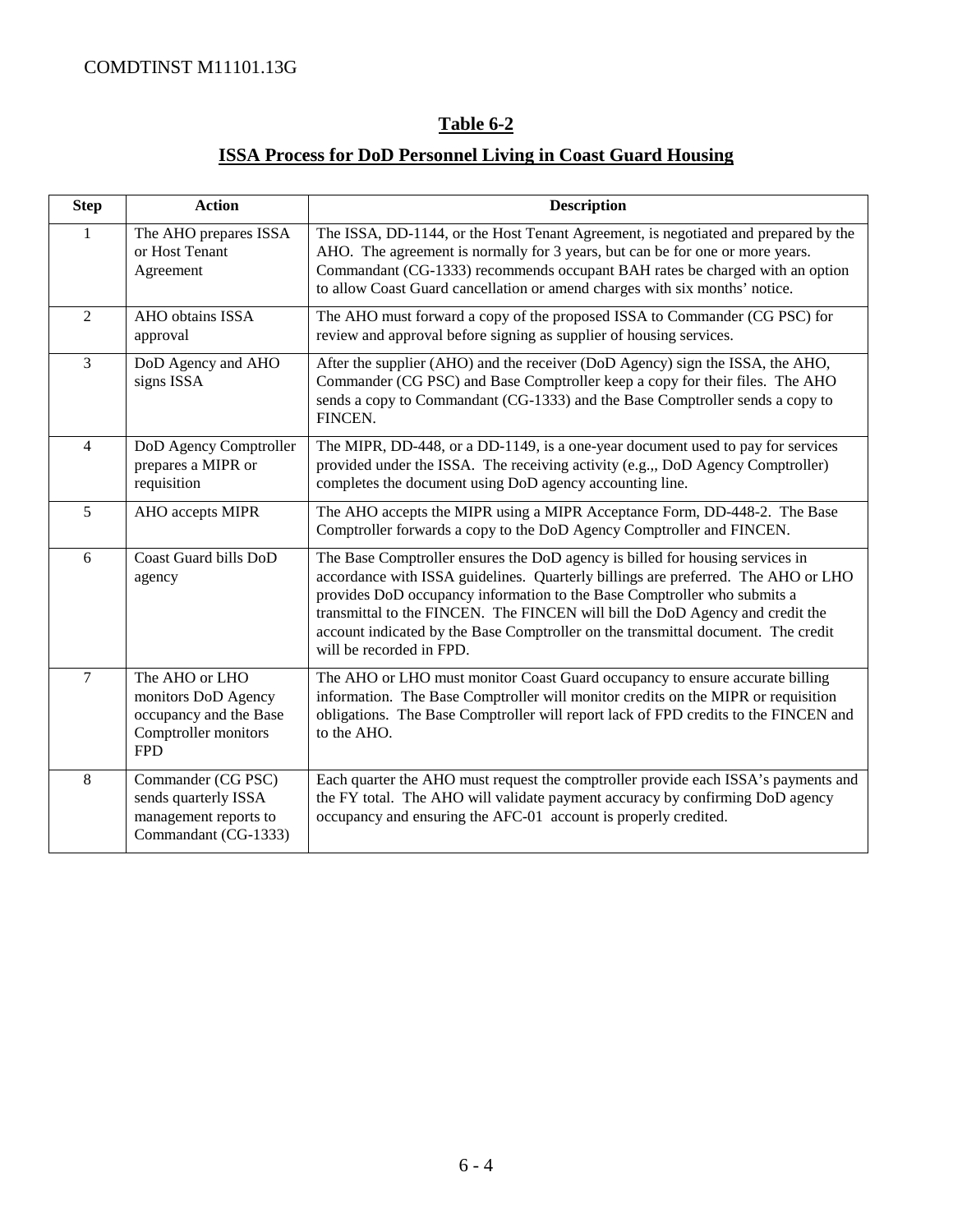#### **CHAPTER 7 UNACCOMPANIED PERSONNEL HOUSING (UPH)**

- A. General.
	- 1. Policy. This chapter sets forth policy for managing UPH. UPH facilities are primarily intended to provide berthing for watchstanders and those single members not entitled to a housing allowance. UPHs should provide adequate space, privacy, and furnishings. Policy pertaining to permanent party UPH rooms also applies to family housing converted for unaccompanied personnel use.
	- 2. Occupancy Standard. To the greatest extent possible UPH must be fully utilized. The number of occupants per room must not exceed the standards set forth in Table 7-1. Members must only be released when the UPH is fully utilized and additional rooms are needed for newly arriving members.
	- 3. Commandant (CG-1333) Responsibilities:
		- a. Diversion. Commandant (CG-1333) approval is required prior to diverting a room for nonhousing purposes.
		- b. Re-designation. Commandant (CG-1333) approval is required prior to re-designating a room from one housing use to another. Transient rooms occupied less than 65% over a six-month period should be reviewed for re-designation to permanent party rooms.
	- 4. Command Responsibilities. AHAs must provide oversight of all UPH facilities within their AOR. Local commanders are responsible for the operation and administration of their UPH and must:
		- a. Develop a local UPH instruction that addresses management, guest policies, and occupant regulations;
		- b. Ensure UPH **rooms are utilized efficiently and** occupancy standards are met;
		- c. Collect required service fees;
		- d. Inspect rooms in accordance with the guidelines in Chapter 3;
		- e. Develop a phased UPH furniture replacement plan; and
		- f. Approve temporary (less than 60 days) diversion or re-designation of rooms.
	- 5. UPH Manager or Master at Arms (MAA) Responsibilities. Basic responsibilities are shown below (local commands may add others):
		- a. Manage all UPH facilities;
		- b. Ensure the SPO is notified when members are assigned to or their assignment to the UPH is terminated;
		- c. Ensure that required HMIS data entry is completed;
		- d. Maintain UPH occupancy, furniture and equipment inventory, and associated records;
		- e. Manage funding for UPH operations;
		- f. Act as a liaison with members;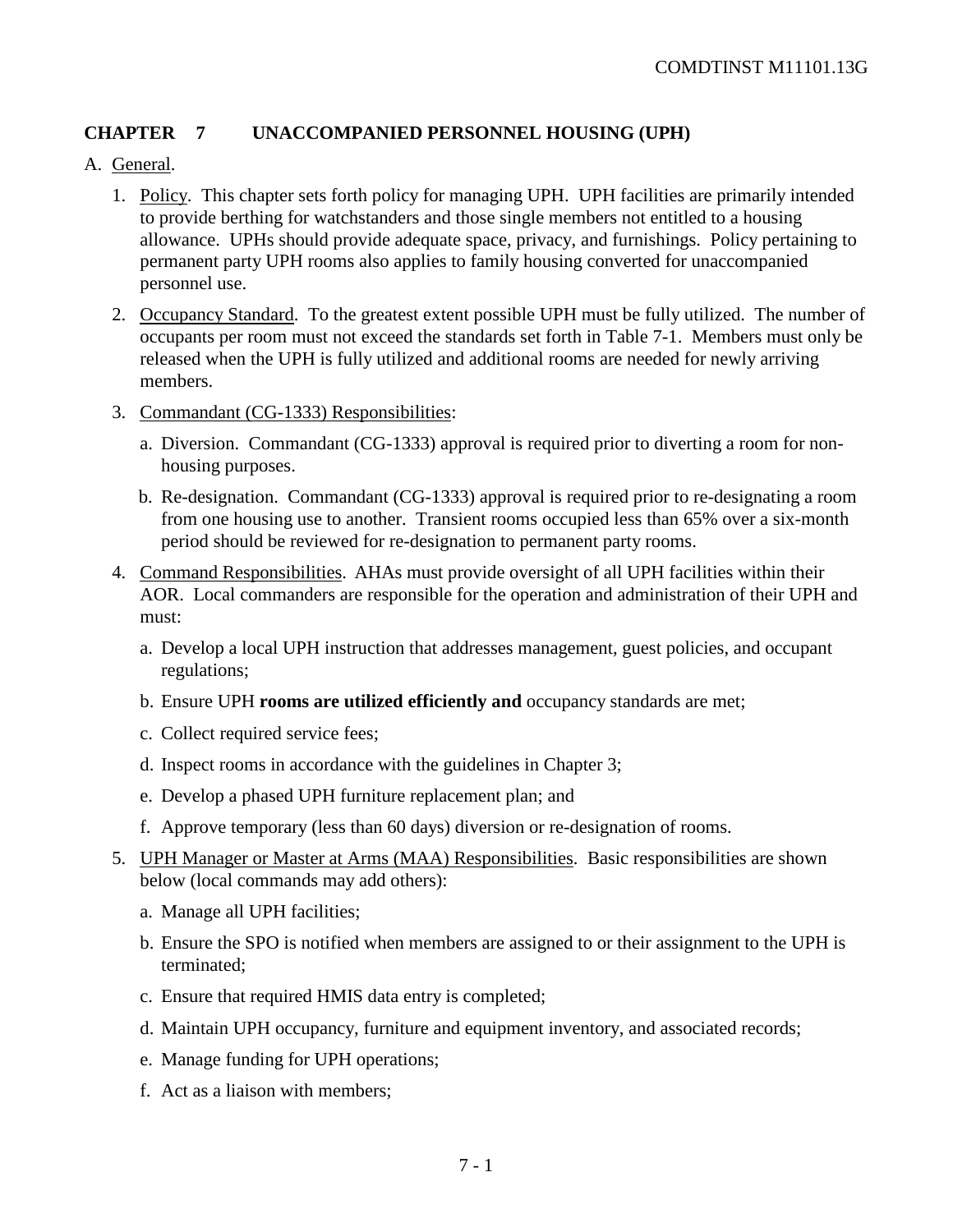- g. Perform inspections to assess the condition of the furnishings and equipment using Unaccompanied Personnel Housing Furnishings and Equipment Inspection Form, Form CG-6092;
- h. Perform health and safety inspections and assess the condition of the room using Unaccompanied Personnel Housing Inspection Form, Form CG-6091;
- i. Provide members a copy of TOA and retain a signed original in accordance with Chapter 3;
- j. Identify damages beyond normal wear and tear resulting from abuse or negligence, and initiate recoupment in accordance with Chapter 9;
- k. Coordinate contract work (e.g., custodial, linen) and maintenance and trouble calls;
- l. Manage the UPH key system; and
- m.Inventory and issue linen.
- B. Assignment Priority.
	- 1. Definitions.
		- a. Single Member: Member without dependents or non-custodial parent paying child support to the custodial parent.
		- b. Accompanied member: Member with dependent(s) and whose dependents have accompanied the member to their current PDS.
		- c. Unaccompanied Member: Member with dependent(s) and those dependents do not reside at or in the vicinity of the member's PDS.
		- d. Member Married to Member: If a member married to another member does not have or claim children as dependents for allowance purposes (housing or COLA), they are treated as single members for housing purposes, unless the member has physical custody of dependent children at the member's PDS. If a member claims dependents for allowance purposes, but those dependents do not reside at or in the vicinity of the member's PDS, then member is considered unaccompanied for housing assignment purposes.
	- 2. **Single Members in Paygrades E-6 and Above. Single members in paygrades E-6 and above may elect not to occupy government quarters (including shipboard quarters). These members may choose to receive a housing allowance or to occupy permanent party quarters ashore, if available.**
	- 3. Priority.
		- a. Watchstander(s).
		- b. Permanent Party.
			- (1) Single members in paygrades E-3 and below assigned to sea duty;
			- (2) (OCONUS only) Unaccompanied members assigned ashore, see paragraph 7.F.;
			- (3) Single members in paygrades E-3 and below assigned ashore;
			- (4) Single members in paygrade E-4 assigned to sea duty;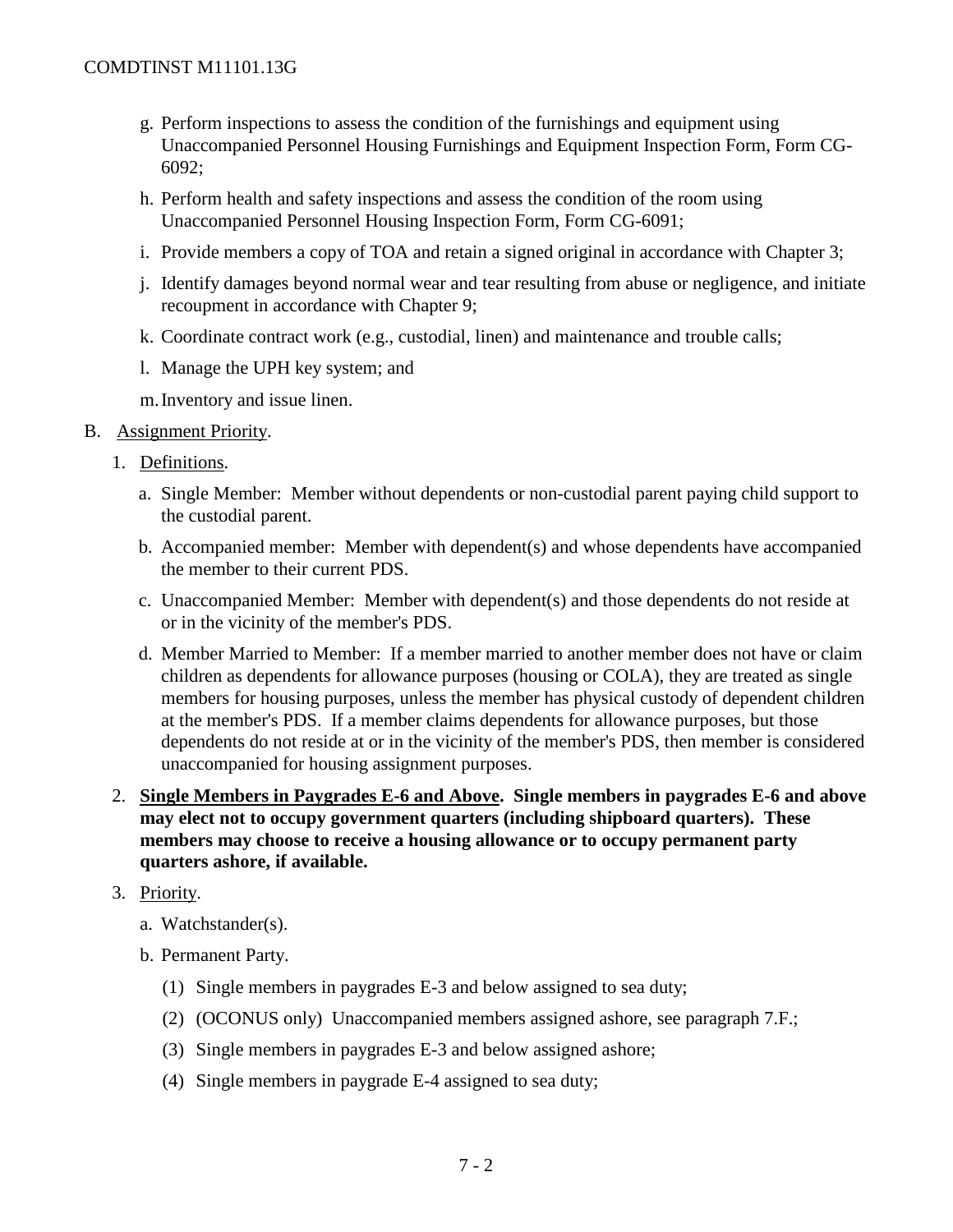- (5) Single members in paygrade E-4 assigned ashore;
- (6) Single members in paygrade E-5 assigned to sea duty;
- (7) Single members in paygrade E-5 assigned ashore;
- (8) **Single members in paygrades E-6 and above who request assignment to government quarters. Assignments will be prioritized by rank from E-6 to O-6; and**
- (9) Members of other services under an ISSA (see Chapter 6), and OCONUS key and essential civilian personnel serving under the terms of a government contract.
- (10) **Civilian occupancy guidance is provided in Chapter 3.C.**
- c. Transient.
	- (1) TDY members;
	- (2) Accompanied members who are experiencing marital discord, see paragraph 7.E.; and
	- (3) (CONUS only) Unaccompanied members, see paragraph 7.F.
- d. Single members in paygrade E-6 or above assigned to sea duty may elect not to occupy their assigned shipboard government quarters and receive a housing allowance. A service fee must be charged if voluntarily assigned to a transient room.
- C. Notification. Housing officers must notify SPOs when assigning permanent party members to UPH. See Chapter 3.B.5. for additional guidance.
- D. Berthing Mixed Genders. Men and women must be berthed in separate rooms with lockable doors to ensure adequate gender separation and privacy. **Males and females will not be assigned to adjacent rooms with a connected bathroom. Unisex bathrooms must be equipped with a door lockable from the inside.** Males and females must not be assigned to the same owned house converted for unaccompanied use.
- E. Members Experiencing Marital Discord. Members experiencing marital discord may be assigned to UPH rooms for a brief duration to allow for a cooling down period. Under these circumstances, members who are temporarily separated may occupy vacant UPH transient rooms for no more than 15 days without charge. Extensions beyond 15 days will be subject to UPH service fees. Married members who are separated should not be assigned to UPLH. UPH rooms or beds occupied by married members who are separated must not be considered occupied when calculating occupancy rates.
- F. Members with Dependents.
	- 1. CONUS. Members who elect not to relocate their dependents to their new PDS will not be assigned to single type government quarters including UPLH or owned housing converted to UPH. AHAs may authorize individual assignments to vacant UPH transient rooms on space-available, service-fee basis only. These rooms will not be counted against occupancy standards. When the room or bed is needed for a higher priority UPH resident, the member must vacate within 3 days at their own expense. Assignments to available UPH transient rooms will be considered a short term solution until the member can make permanent housing arrangements on the local economy.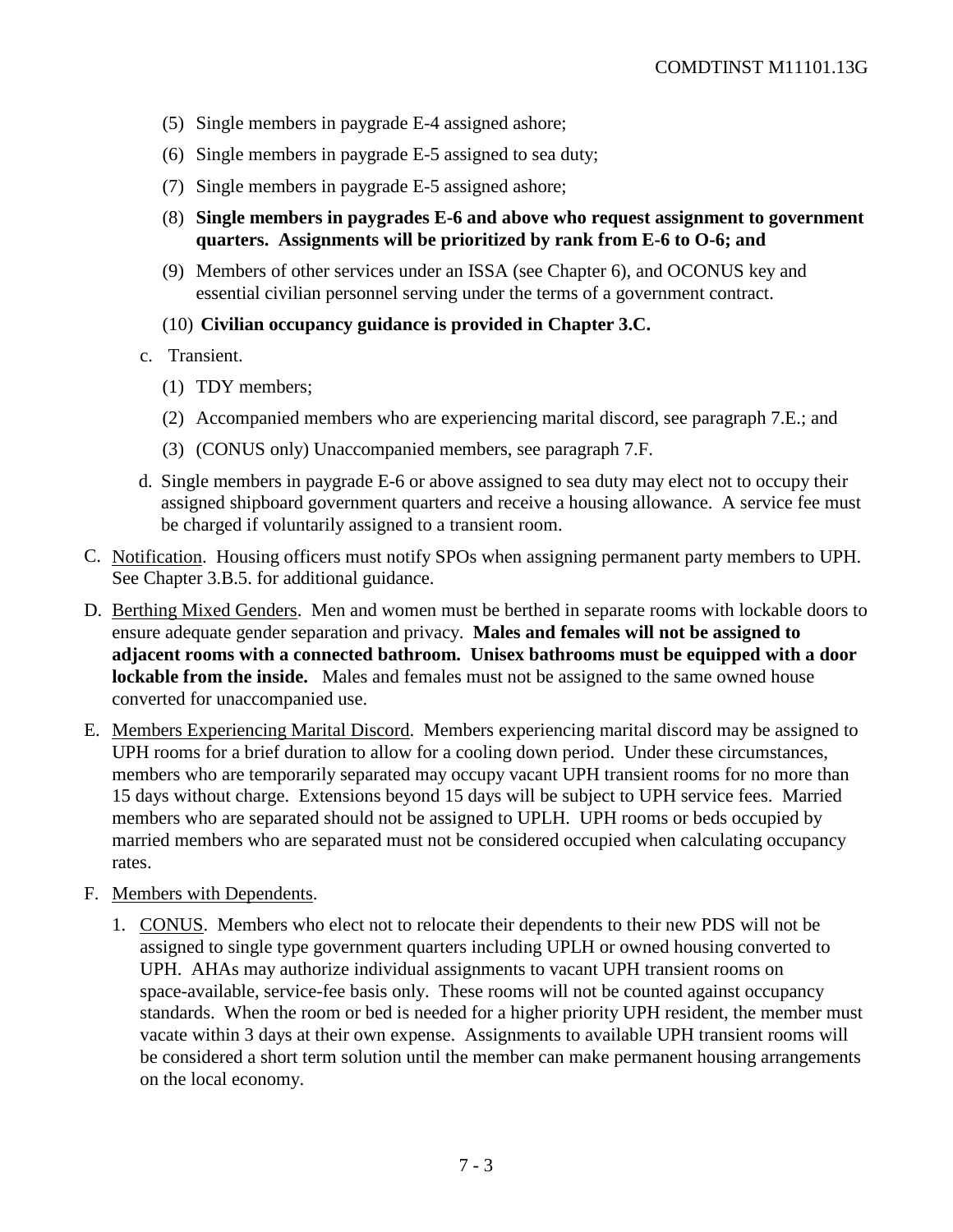### 2. OCONUS.

- a. Members with dependents assigned to a dependent-restricted PDS or who elect an OCONUS unaccompanied tour are unaccompanied members for housing assignment purposes upon reporting to a shore-based OCONUS PDS. These members must be assigned to single type government quarters to include converted owned housing where available regardless of rank. Members who elect not to occupy their assigned quarters are not eligible for Family Separation Housing (FSH) allowance.
- b. An unaccompanied member whose OCONUS PDS is classified as a Career Sea Pay eligible vessel in accordance with Reference (e) will not be assigned to single type government quarters ashore. However, with approval of the AHA, these members may occupy vacant UPH transient rooms on a space available, service fee basis only, which must not be considered as occupied when calculating occupancy rates. When the room or bed is needed for a higher priority UPH resident, the member must vacate within 3 days at their own expense. Members who elect not to occupy their available shipboard quarters are not eligible for FSH allowance.
- G. Civilian Intern. Commandant (CG-1333) approval is required for civilian interns to occupy UPH space.
- H. Minimum Assignment Duration. Once assigned, members may request to live on the economy by submitting a request to the UPH manager. A waiting list must be maintained and a member's position determined by the date of the request. Members must only be released when the UPH is fully utilized and additional rooms are needed for newly arriving members.
- I. Termination. UPH assignments will be terminated and the SPO notified when:
	- 1. Member request for release is approved;
	- 2. Member enters extended confinement away from their PDS;
	- 3. Member departs PCS or ends active military service;
	- 4. Member becomes eligible for a housing allowance at the with-dependent rate; or
	- 5. The local commander deems eviction appropriate for disciplinary reasons, property abuse, destruction, or other reasons. See chapter 3.M for guidance.
- J. Unaccompanied Personnel Housing Funding.
	- 1. UPH O&M Funding. UPH O&M funding is provided to each Administrative Target Unit through the various budget models. Additional funding should be requested for UPH furnishings and equipment replacement via budget requests.
	- 2. UPH Cost Center. Charge all costs associated with operating and maintaining UPH facilities to cost center 78654.
- K. Service Fees.
	- 1. Local commanders are required to collect service fees from personnel occupying transient spaces in accordance with Title 5 U.S.C. §5911.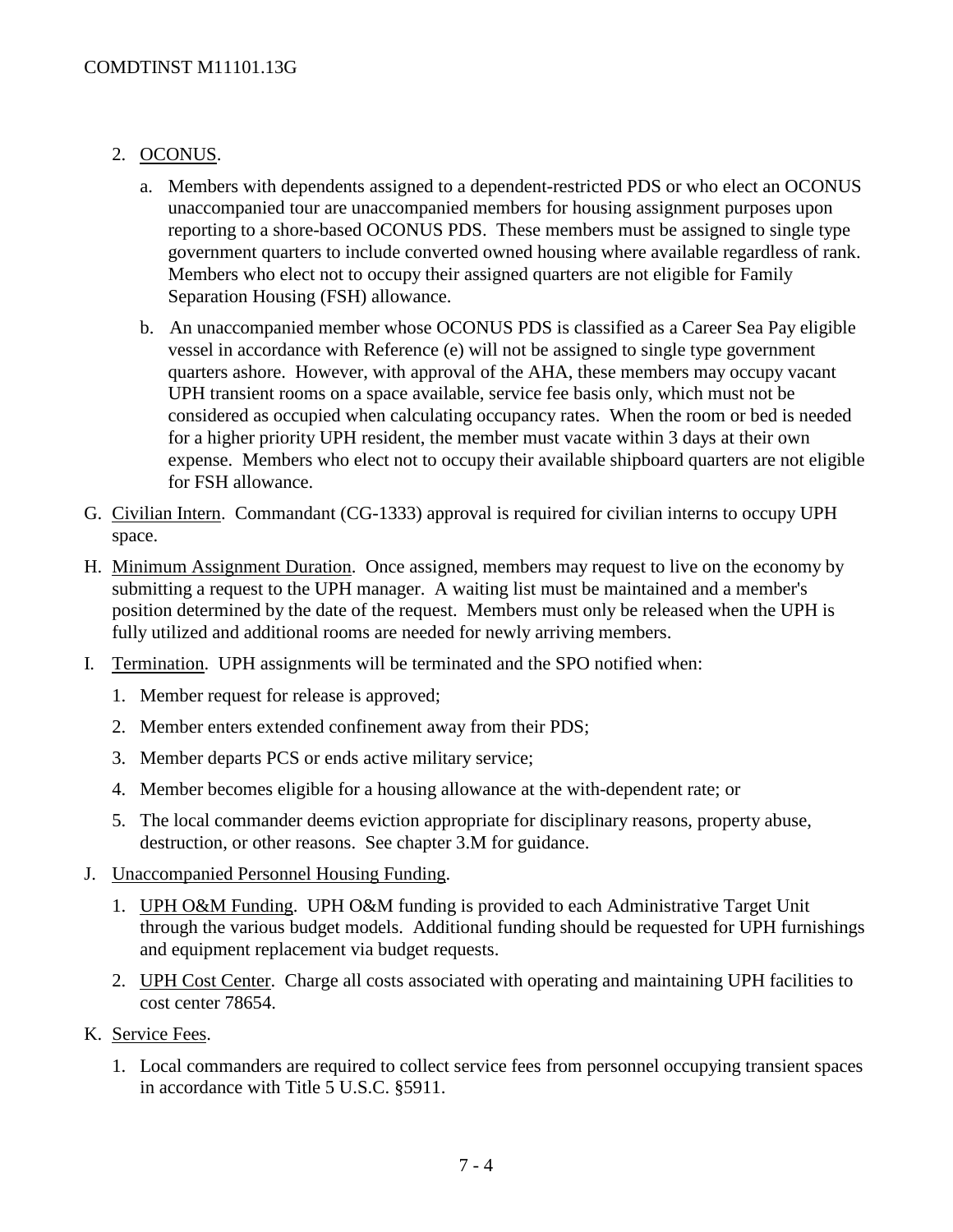- a. **Prior to occupying transient spaces, members must be counseled and sign a statement acknowledging they will be charged a service fee.**
- b. Military members who are restricted to the UPH as a direct result of non-judicial punishment are not charged a service fee.
- c. Military members and civilian employees on orders in a TDY status may occupy UPH transient rooms at no cost if directed. Military members and civilian employees not on orders or in a TDY status must be charged a service fee.
- d. Military members and civilian employees on permissive orders must be charged a service fee.
- e. Service fees for interns and foreign military members must be in accordance with an **approved** agreement or contract.
- f. **The daily service fee is based on the members military pay grade. The fee for a private room is 1/30th of the without dependents non-locality BAH Reserve Component/Transit (BAH RC/T) rate and 1/60th of the rate for a semi-private room. The service fee for civilian employees is based on civilian grade equivalencies established in Table 2 of Identification (ID) Cards Required by the Geneva Conventions, DoD INSTRUCTION 1000.01 (Series). In cases of multiple military-equivalent grade group choices, the service fee is based on the lowest military grade listed.**
- 2. A private room is a room with a private bath occupied by a single person. A semi-private room is a room that is occupied by two or more people and/or a room that shares a bath with two or more UPH residents. The presence of two or more beds in a room when only one person is occupying the room is considered a private room.
- 3. All income received from these fees must be made payable to "U.S. Coast Guard". AHOs must forward all service fees to the FINCEN for deposit into the AFC-01 account. Use the following accounting data: 2/K/X01/299/12/0/XX/78655/2322 (Replace the single X with the fiscal year and the double XX with the appropriate program element).
- L. Unaccompanied Personnel Housing Planning and Programming.
	- 1. General. UPH acquisitions are funded through the shore AC&I account. Nonrecurring repair and maintenance costs for UPH facilities are funded through the POP board process that allocates AFC-43 project funds.
	- 2. Unaccompanied Personnel Housing Planning and Construction. Guidance is contained in the below listed directives. Existing UPH facilities are not required to meet new space requirements.
		- a. Civil Engineering Manual, COMDTINST M11000.11(series).
		- b. Shore Facilities Standards Manual, COMDTINST M11012.9 (series).
		- c. Unaccompanied Personnel Housing (UPH) Design Guide, COMDTINST M11012.6 (series).
	- 3. New Construction Planning Proposals. Renovation with the sole purpose of accommodating the standards contained in the above directives is not necessary. Table 7-1 provides minimum standards for existing UPH facilities. Insufficient space is not a reason to declare existing UPH facilities inadequate.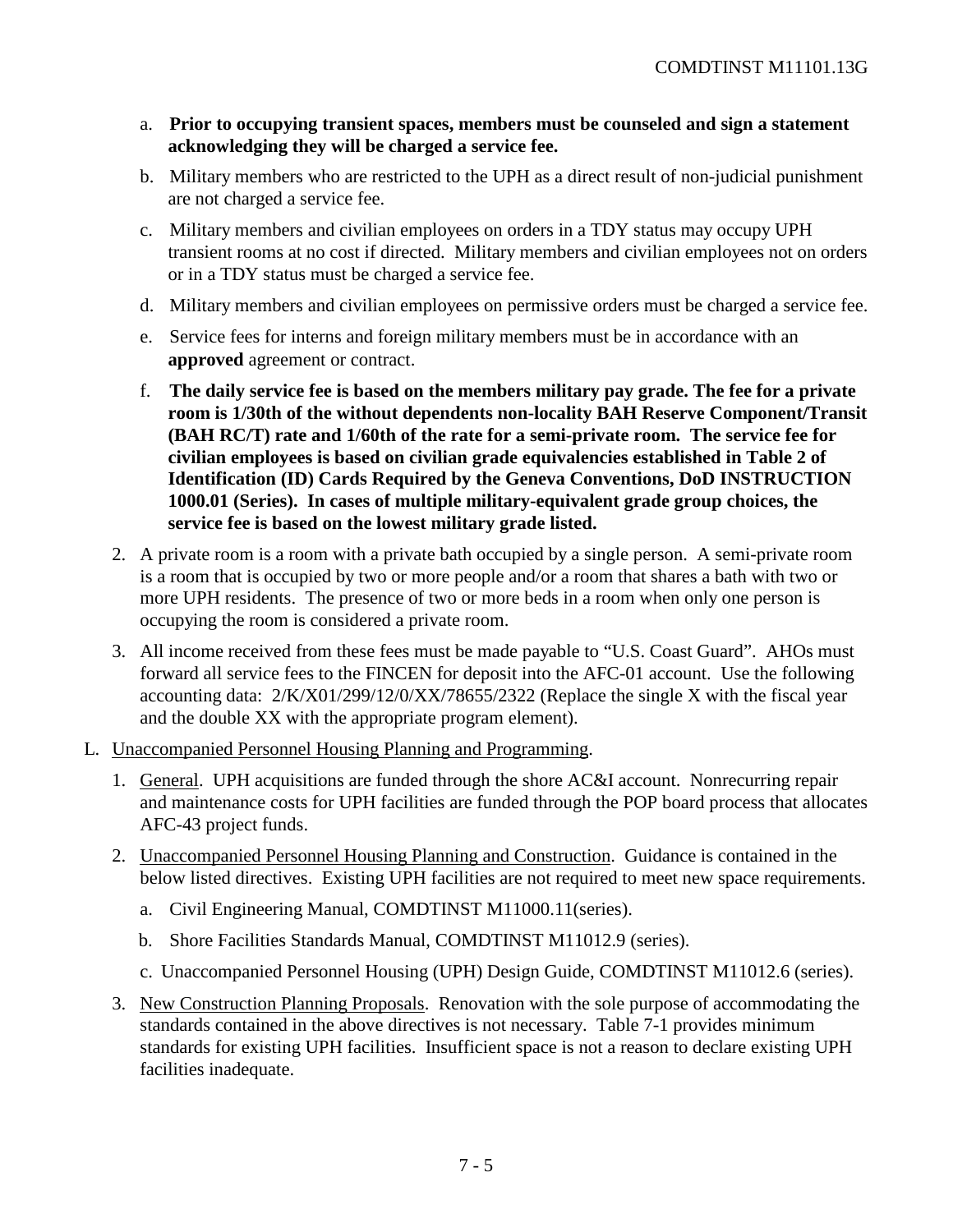### **Table 7-1**

#### **Minimum Standards for Unaccompanied Personnel Housing**

| Category                                                        | <b>Living Space</b>                                     | <b>Notes</b>     |
|-----------------------------------------------------------------|---------------------------------------------------------|------------------|
| E-1 through E-3                                                 | Semi-private room with maximum two<br>persons per room. | 1 and 2          |
| E-4 and above                                                   | Private room with private or shared bath.               | 1 and $2$        |
| Watchstanders, Students (20 weeks or<br>less), other Transients | No minimum standard.                                    | $1, 2, 3,$ and 4 |

Notes:

- 1. Local Commanders must ensure that habitability conditions at their unit meet the minimum standards of the Safety and Environmental Health Manual, COMDTINST M5100.47 (series), Chapter 25.
- 2. Each standard room will include a separate entrance area and a three fixture toilet area with a toilet, shower, and sink. Central bathrooms in non-standard rooms must provide one sink for every four persons and one toilet and one shower for every six persons.
- 3. In isolated locations where extended watchstander rotation (duty lasting more than seven continuous days) is normal, private watchstander rooms may be allowed.
- 4. One-person rooms are authorized for a Duty Officer or Officer of the Day (OOD) night room.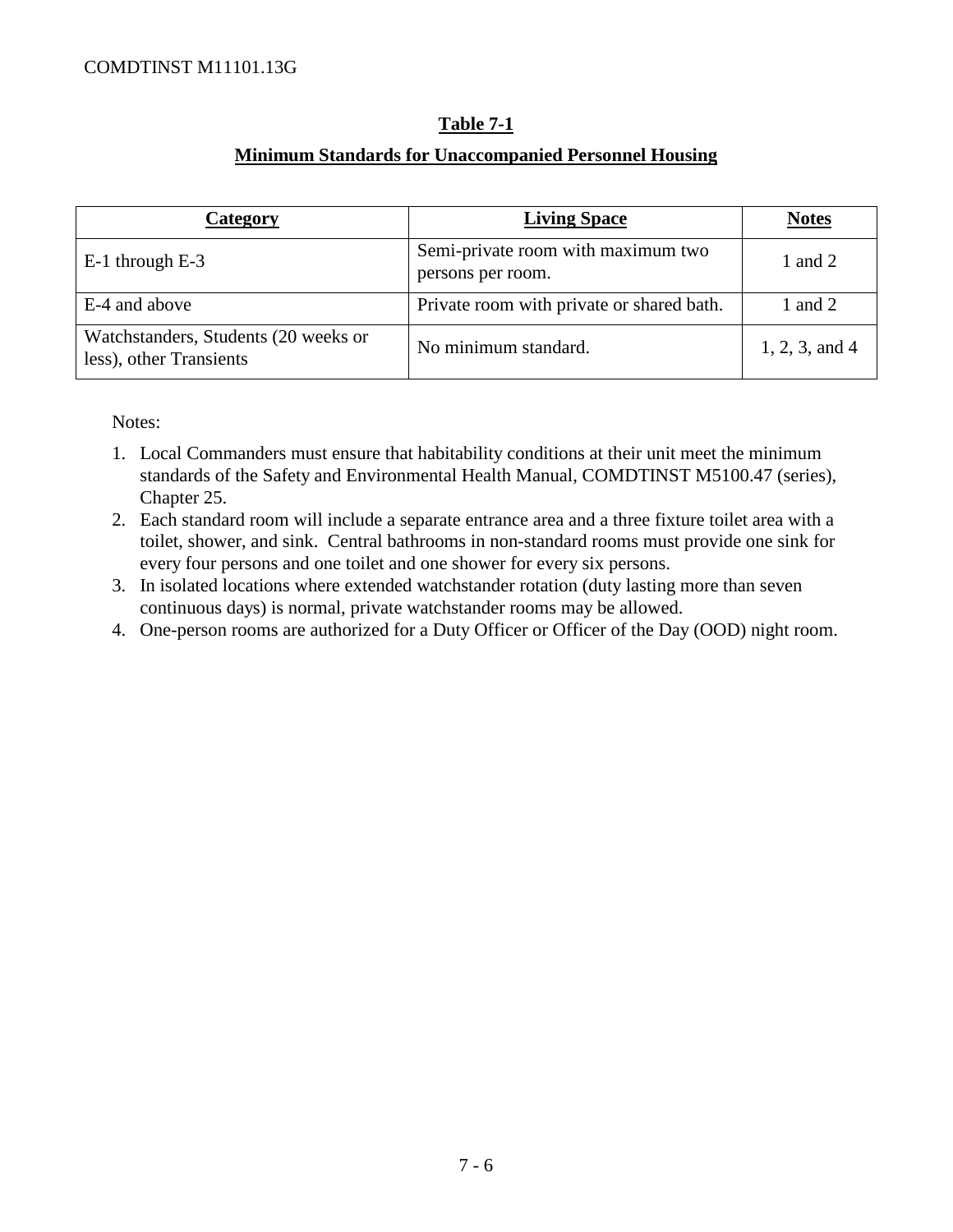### **CHAPTER 8 FURNISHINGS AND EQUIPMENT**

- A. General.
	- 1. Policy. This chapter sets forth policy on furnishings and equipment for owned family housing and UPH. See Representational Facilities (REPFACs) and Flag Quarters, COMDTINST M11103.1 (series) for guidance on REPFACs and Flag Quarters.
	- 2. Responsibilities.
		- a. Commandant (CG-1333) and Commandant (CG-43) jointly establish standards, criteria, allowances, procedures, and controls for providing furnishings and equipment for family housing and UPH.
		- b. Commandant (CG-43). Budgets initial outfitting of furnishings and equipment for family housing and UPH.
		- c. Commander (CG PSC) and SILC monitor and provide oversight for furnishings and equipment replacement planning.
		- d. AHAs will ensure all furnishing and equipment are entered in HMIS and signed for at checkin.
- B. Furnishings and Equipment Policy.
	- 1. Family Housing Furnishings. Government provided furnishings are not normally authorized in family housing or private sector housing. If a designated command house has any existing government furnishings or equipment, it may be maintained but will not be replaced. Government furnishings may be authorized by Commandant (CG-1333) in remote areas where transportation difficulties exist. Calculations justifying the economic benefit to the government must be included in the request.
	- 2. Family Housing Equipment. Major household appliances are listed in Table 8-1. Family housing will contain, at a minimum, a range and refrigerator with freezer compartment. Use of personally owned equipment in place of government owned equipment is not permitted.
	- 3. Window Treatments. Family housing will have blinds or shades for each window.
	- 4. UPH Furnishings and Equipment. UPH furnishings and equipment are currently funded based on square footage within the unit and the grounds maintenance budget model. In addition to Table 8-2, UPH facilities must have no cost washer and dryer access, assigned room door keys, and inside and an outside lock or latch on assigned bathrooms or kitchen facilities between adjacent rooms. Commands may request fall-out funding to procure UPH furnishings and equipment. UPH furnishings will remain in the assigned room and will not be used for purposes other than UPH. If UPH rooms have furnishings or equipment exceeding what is authorized, it may be maintained but will not be replaced.
	- 5. Hospitality (Aloha) Kits. The restrictions on government furnishings do not preclude temporarily lending appropriated or non-appropriated funded property to newly arriving or departing members for interim use pending receipt of, or after shipping, HHG.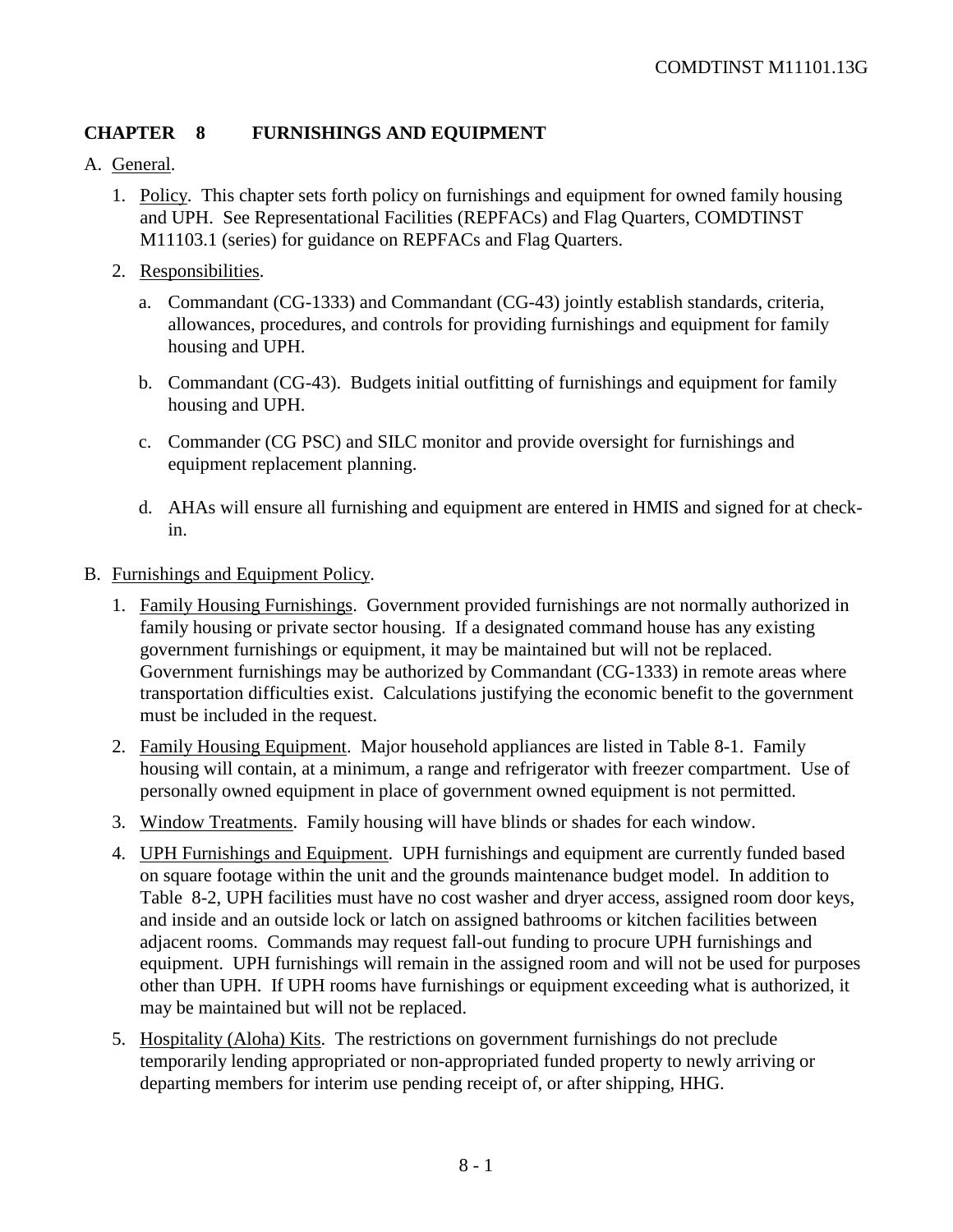- 6. Coast Guard Members Occupying DoD Housing. The Coast Guard will not provide furnishings and equipment to Coast Guard members occupying DoD housing.
- C. Outfitting and Replacement of Furnishings and Equipment.
	- 1. Initial Outfitting of Family Housing. Table 8-1 contains equipment requirements that will be used for newly constructed housing. All equipment must conform to the latest Energy Star conservation standards.
	- 2. Initial Outfitting of UPH. Table 8-2 contains room furnishings and equipment requirements.
		- a. Furnishings. Furnishings should be of good quality. Interchangeable and adaptable components taking into consideration room size, wall openings, door swing, and electrical outlets are recommended. Flexibility in arrangements should be permitted. Furniture types and fabrics appropriate to the climate and location will be selected. The GSA catalog or Federal Supply Schedule will be used unless otherwise authorized in the Federal Acquisition Regulations, Section 8.001. See the Coast Guard Acquisition Procedures (CGAP) for procurement instructions.
		- b. Equipment. All equipment must conform to the latest Energy Star conservation standards.
	- 3. Replacement of Equipment. Figure 8-1 contains repair and replacement guidelines for family and UPH equipment. Replacement of equipment is funded by unit AFC-30 funds. In order to minimize the impact on budgets, replacement planning should be phased over a number of years, prior to the end of useful life.
- D. Inventory Management.
	- 1. General. UPH furniture and family housing equipment represent a large investment and require accurate inventory management. An itemized inventory control system will be established and maintained for all furnishings and equipment. For inventory management, use Reference (f) as a guideline.
	- 2. Inspecting Existing Inventory. AHA's must ensure annual inspections of furnishings and equipment in use and in storage are completed to ensure they are in good condition. Document the inspection using the Unaccompanied Personnel Housing Furnishings and Equipment Inspection Form, Form CG-6092.
	- 3. Redistribution. Excess furnishings or equipment may be redistributed to other facilities.
	- 4. Survey and Disposal. Reference (f) must be followed when surveying and disposing of furnishings and equipment.
- E. Maintenance and Repair.
	- 1. General. Maintenance and repair is important to keep items in serviceable condition and protect the government's investment. Figure 8-1 is used to calculate whether to repair or replace damaged furnishings or equipment.
	- 2. Accounting. Reference (i) describes how to account for labor and material or contract costs.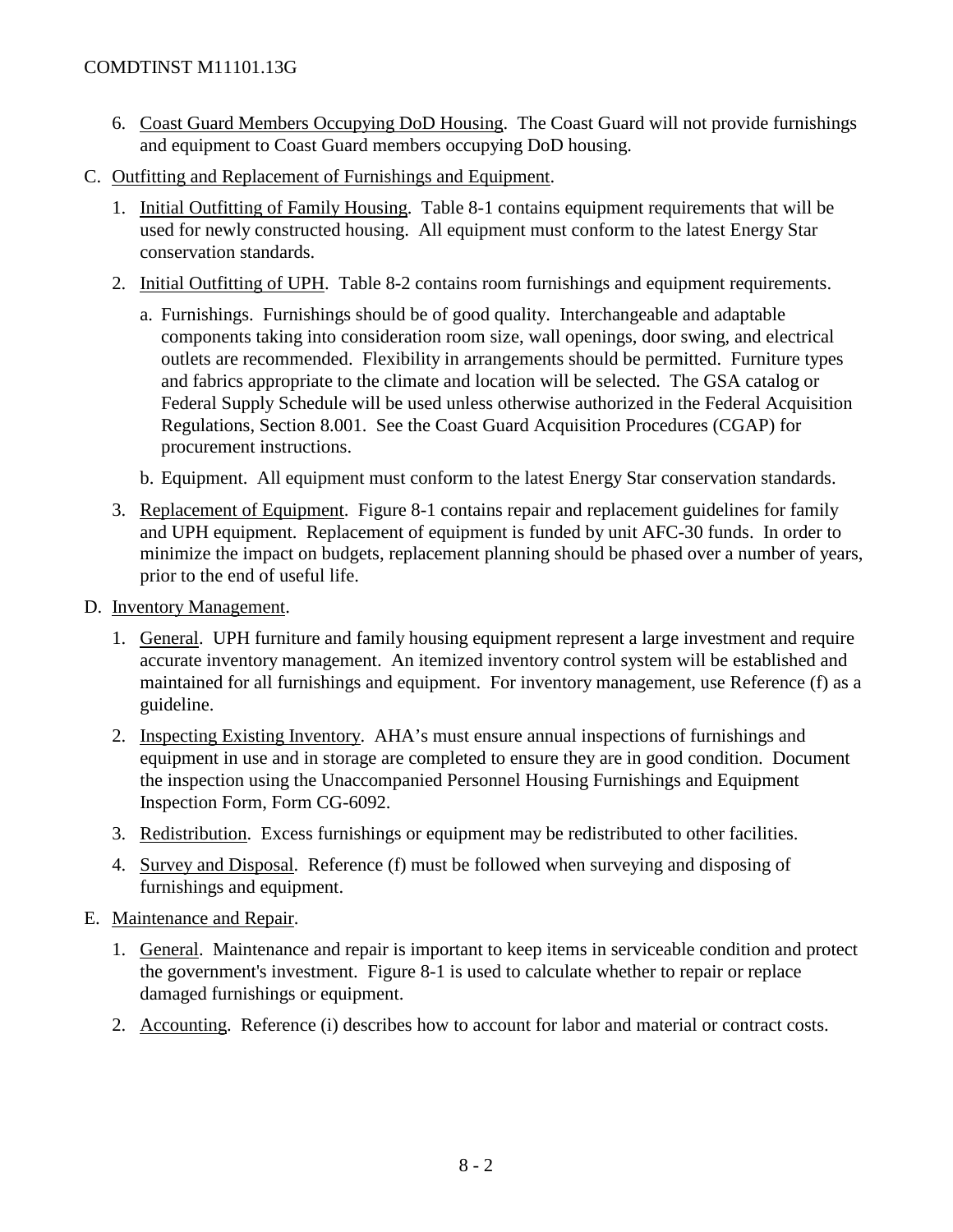**Figure 8-1 Equipment Repair or Replacement Decision Guide**

To calculate whether to repair or replace damaged household equipment, use this figure, and follow the steps listed.



Procedure:

- 1. Determine appliance age.
- 2. Determine service life of appliance (from Table 8-3).
- 3. Estimate repair costs.
- 4. From GSA schedule, determine replacement cost of an item of essentially the same size and features.
- 5. Establish a baseline by connecting the replacement cost and the service life.
- 6. Determine the maximum allowable repair cost by drawing a vertical line from the age to the baseline then horizontal to the repair cost scale on the left.
- 7. If the maximum allowable repair cost is greater than the estimated cost, then undertake repairs. If the results are equal or nearly so, repair is usually the better alternative because of the high initial cost of replacement. However, weigh intangible factors such as size differential between the old and new equipment, desirable features of new technology, new equipment's lower energy use or operating costs, and availability of funds for replacement.

Sample Calculation: Seven year old refrigerator requires repairs totaling \$300. Replacement cost is \$700. Maximum allowable repair is \$400. Therefore repair is economical.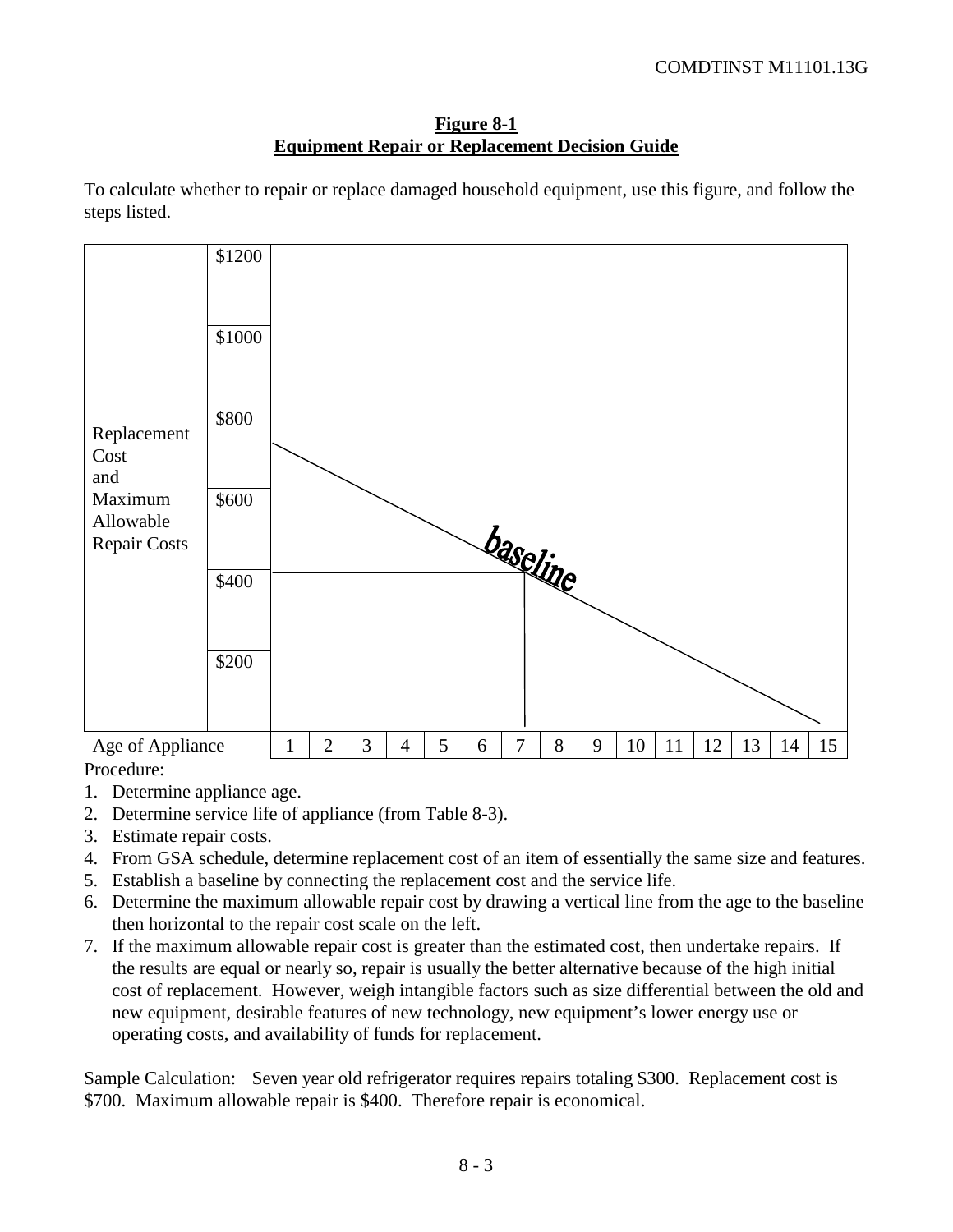#### **Table 8-1 Allowances for Family Household Equipment**

Government furnished household items such as radios, audio equipment, televisions, VCR or DVD players, PCs, vacuum cleaners, table linens, cutlery, silverware, dishes and kitchen utensils are not authorized.

| Item $\pm$                  | <b>Basis of Issue</b>                                                                               |
|-----------------------------|-----------------------------------------------------------------------------------------------------|
| Ranges; Electric or Gas     | One per house                                                                                       |
| Refrigerator with Ice Maker | One per house (note 1)                                                                              |
| Deep Freezer <sup>2</sup>   | One per house (note 2)                                                                              |
| Clothes Washer and Dryer    | Clothes washers and dryers are not authorized in<br>the United States but may be provided overseas. |
| Microwave Range Hood        | One per house (note 1)                                                                              |
| Dishwasher                  | One per house (note 1)                                                                              |
| Garbage Disposal            | One per house (note 1)                                                                              |

- **Notes**: (1) Microwave range hoods, dishwashers, garbage disposals, and refrigerators with ice makers are not required but may be provided for existing houses as improvement projects.
	- (2) Providing deep freezers in housing is limited to remote areas where members must purchase larger than normal amounts of food and cold storage facilities are limited.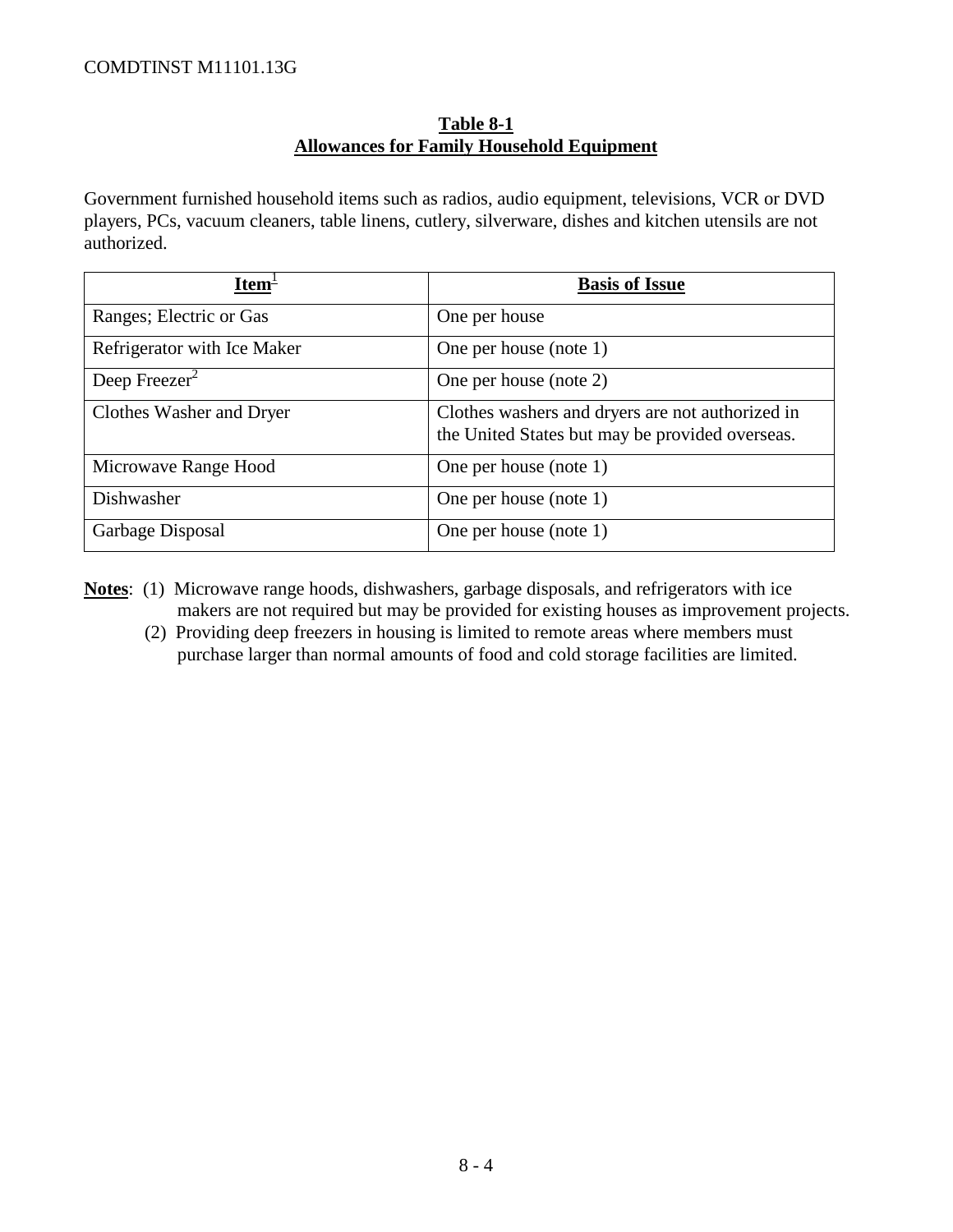| <b>Table 8-2</b>                                                                |
|---------------------------------------------------------------------------------|
| Minimum Standard Allowances for Unaccompanied Personnel Housing Furnishings and |
| Equipment                                                                       |

| $\mathbf{Item}^1$                              | <b>Allowance and Basis of Issue and Remarks</b> |
|------------------------------------------------|-------------------------------------------------|
| Box spring & mattress, standard 39" x 75" twin | One per resident                                |
| size                                           |                                                 |
| Bed frame, twin                                | One per resident                                |
| Pillow                                         | One per resident                                |
| <b>Blanket</b>                                 | One per resident                                |
| Sheet and pillow case set                      | One per resident                                |
| Closet or wardrobe, lockable                   | One per resident                                |
| Window treatment                               | Each window                                     |
| Wastebasket                                    | One per resident                                |
| Door locks and keys                            | One set per resident                            |
| Interior and exterior latches on all bathrooms | Each door                                       |
| Desk and Chair                                 | One per resident                                |
| Desk lamp                                      | One per resident                                |
| Refrigerator                                   | One per room, 3.6 cu ft or larger (Note 1)      |
| Microwave oven                                 | One per room (Note 1)                           |
| Bathroom medicine cabinet                      | One per room                                    |
| <b>Bathroom</b> mirror                         | One per room                                    |
| Bathroom wastebasket                           | One per room                                    |

**Notes**: (1) Provided or allowed, at host commander's discretion, as electrical load permits. Not required for determination of adequacy.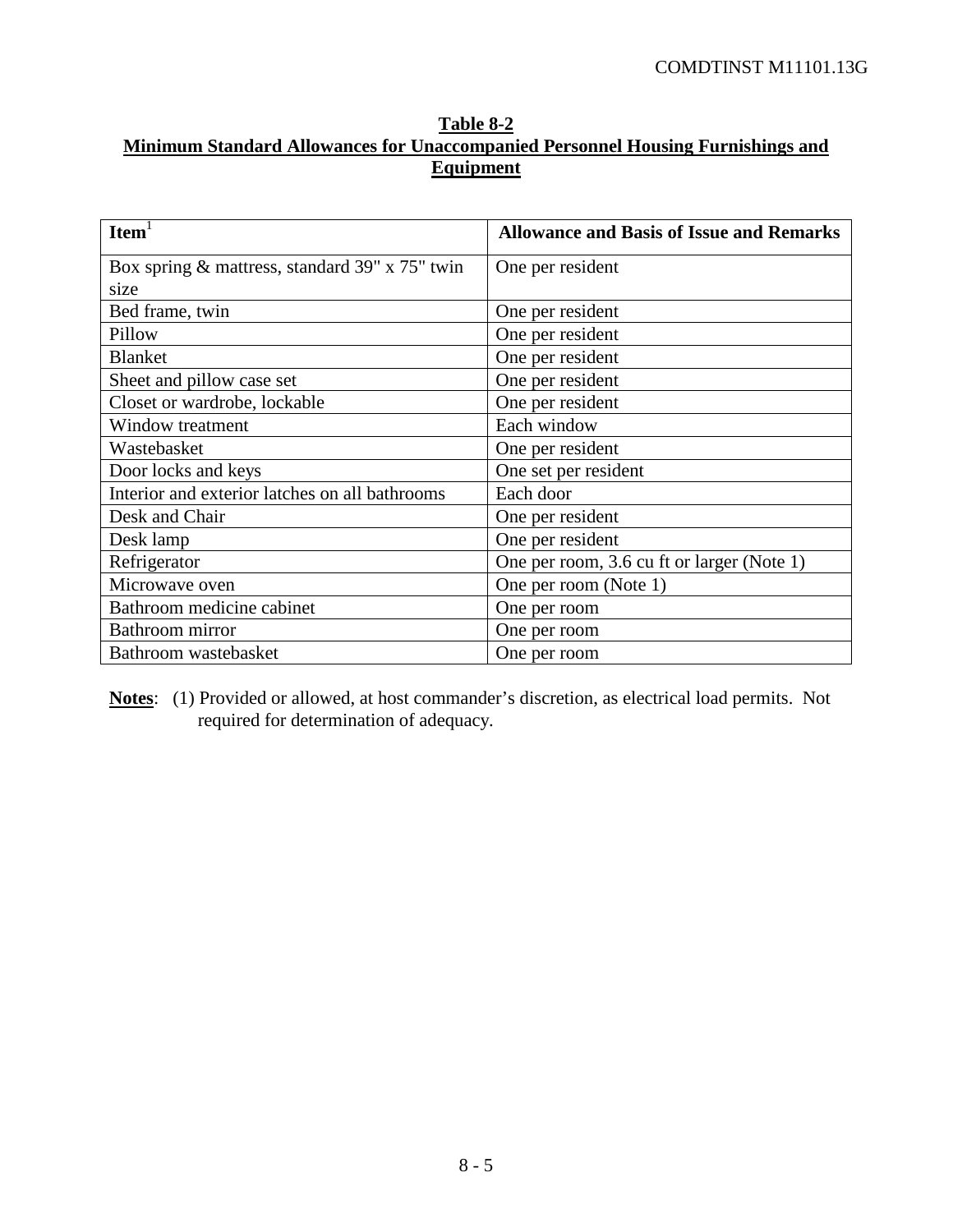# **Table 8-3 Equipment Service Life (in years)**

Use this table and Table 8-1 to plan equipment repairs or replacement, however, age is not the sole basis for replacement.

| Equipment                   | Non-Tropical | <b>Tropical</b> |
|-----------------------------|--------------|-----------------|
| Range                       | 15           | 12              |
| Refrigerator                | 15           | 12              |
| Freezer                     | 15           | 12              |
| <b>Clothes Washer</b>       | 10           | 08              |
| <b>Clothes Dryer</b>        | 10           | 08              |
| Dishwasher                  | 09           | 07              |
| <b>Garbage Disposal</b>     | 12           | 12              |
| <b>Microwave Range Hood</b> | 10           | 10              |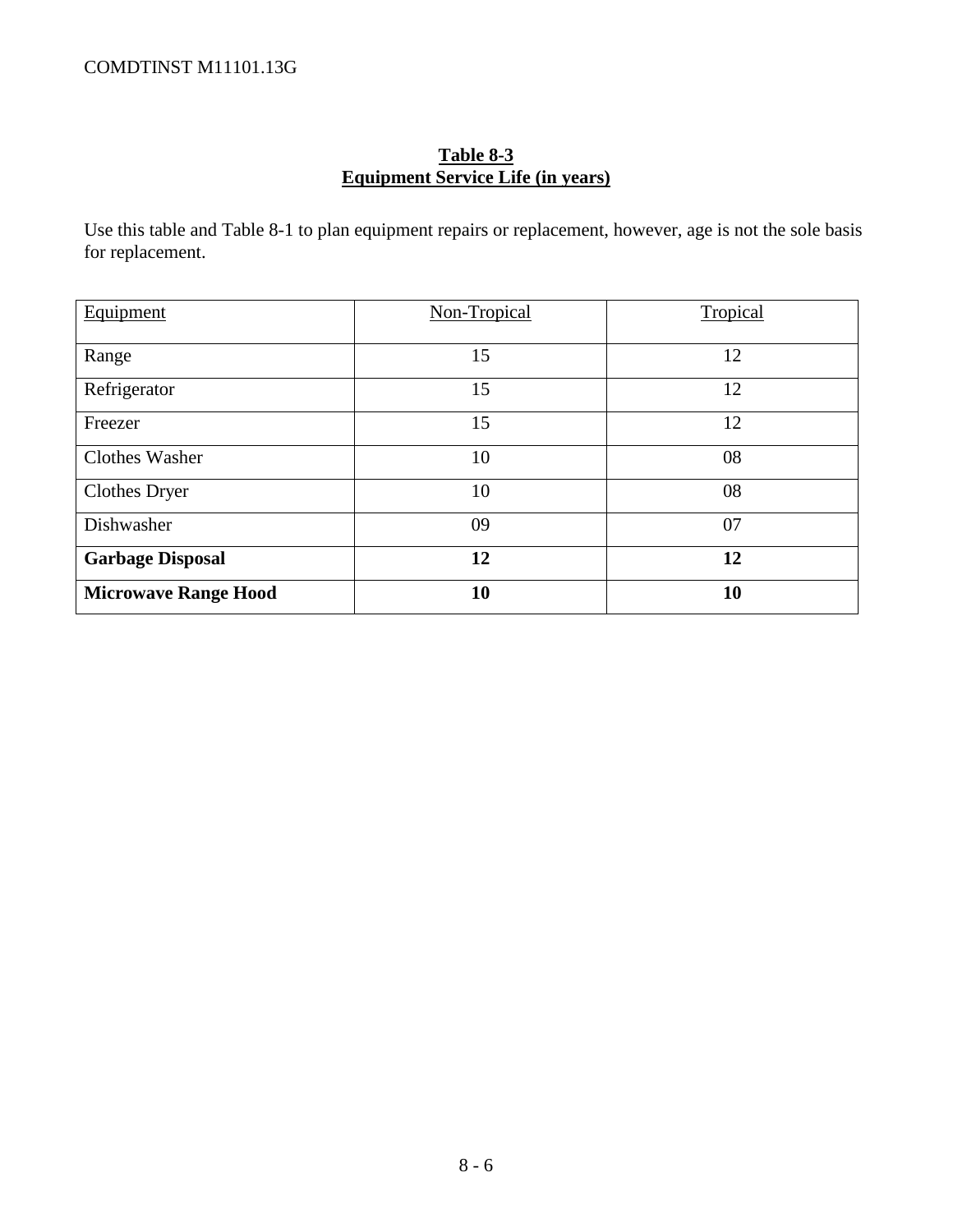# **CHAPTER 9 DAMAGE CLAIMS**

- A. General.
	- 1. Policy. Members are responsible for all damage caused by abuse or negligence to owned and leased family and unaccompanied personnel housing. Neither the Coast Guard nor the member is liable for damage considered as reasonable wear and tear. Leased housing damage claim and procedures are contained in Reference (k).
	- 2. Authority. Title 10 U.S.C. §2775 states a member of the armed forces is liable to the United States for to assigned housing or loss of any equipment or furnishings if the member's abuse or negligence caused the damage or loss. Federal civilian employees assigned to government housing who cause damage or loss of any equipment or furnishings also incur a debt owed to the United States. Title 5 U.S.C. §5514 permits the United States to collect a debt owed by a Federal civilian employee.
	- 3. Definitions.
		- a. Abuse. Intentional or unintentional misuse that causes damage or abnormal wear and tear that is attributable to the member, or their dependents, pets, or guests.
		- b. Cost. For replacement, the current price of the same or a similar item, minus depreciation, based on the age of the damaged item. For repair or cleaning, the actual charge to repair or clean, but not more than the item's depreciated replacement cost.
		- c. Damage. Decreases in an item's value not attributable to the age or normal wear and tear. Damage is also any change that adds to the cost or difficulty of maintaining the house.
		- d. Negligence. Failure to exercise a reasonable degree of care. Negligence can be either an action or a failure to act. For example, a small plumbing leak results from normal wear and tear, and the member knows about it, but fails to report or fix it. Consider it negligence when the member's omission causes serious water damage to the house.
		- e. Occupant Liability. The LHCO must hold members assigned to a UPLH liable for damages to their bedrooms. For damages to common areas, if the LHCO cannot determine which occupant is liable, the LHCO should hold all assigned occupants jointly liable for the damages.
		- f. Settlement Authority. The officer to whom appropriate authority has been delegated to compromise, waive, or terminate collection of a claim. See Reference (c), Chapter 5. Consult local legal office to identify the responsible settlement authority.
		- g. Depreciation. The decrease in value of any item over time. Use depreciation schedules contained in standard industry home repair and remodeling cost guides.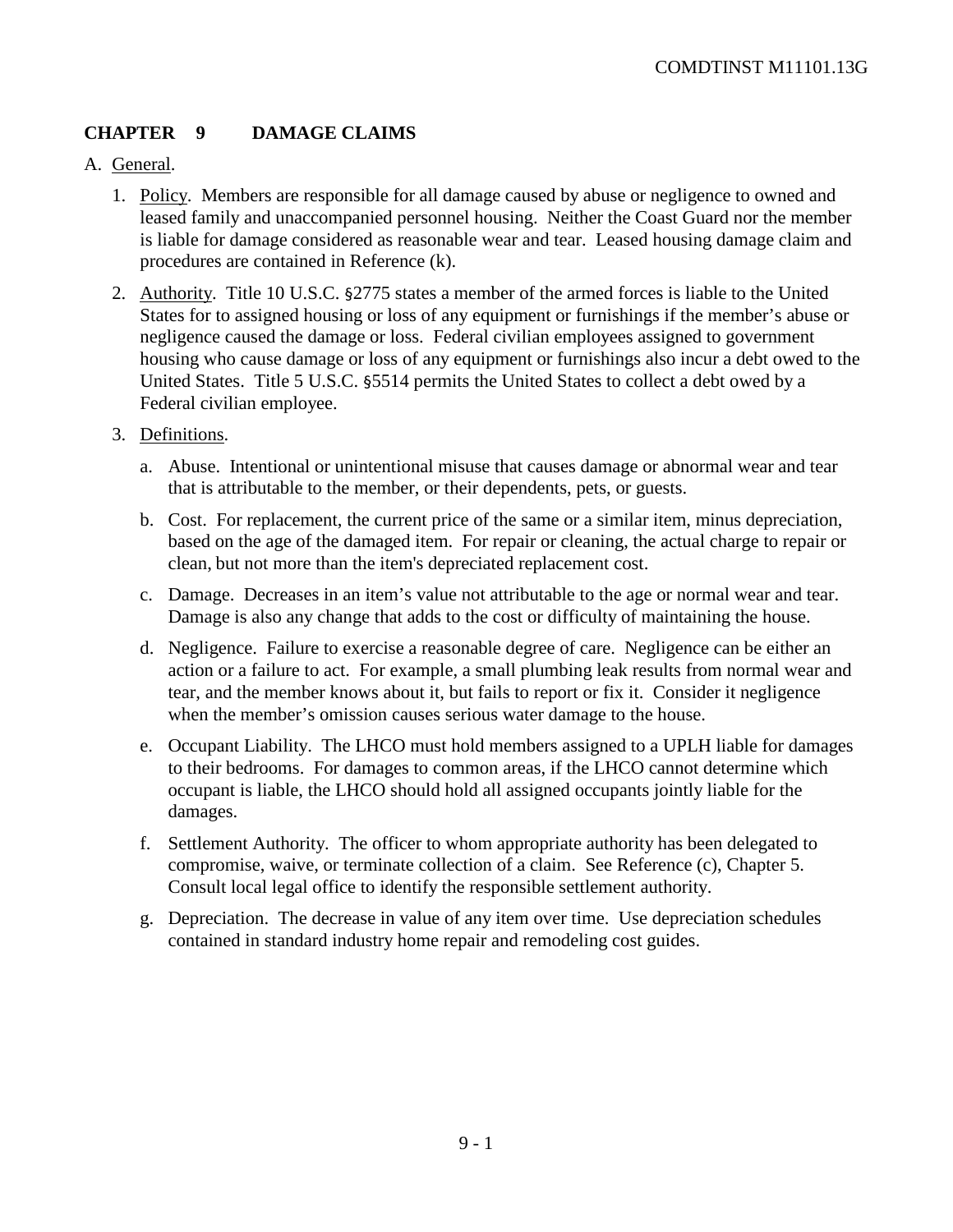## COMDTINST M11101.13G

| <b>Housing Type</b> | <b>Cost Center</b> | <b>Object Class</b> |
|---------------------|--------------------|---------------------|
| Owned               | 78650              | 4202                |
| <b>FLH</b>          | 78651              | 4202                |
| <b>UPLH</b>         | 78652              | 4202                |
| <b>UPH</b>          | 78654              | 4202                |

### **4. Cost Centers and Object Class for Processing Damage Claims:**

#### B. Owned Housing and UPH.

- 1. Housing Officer Responsibility.
	- a. When a member fails to correct discrepancies identified during inspections, the housing officer must obtain a written statement from the member on the cause of the damage. Housing officers may also obtain written statements from other persons with knowledge of the damage or abuse. The housing officer must prepare a report that includes a description or other documentation of the damage, inspection documentation, itemized cost estimate, and statements by the member, or others, with information about whether abuse or negligence caused the damage.
	- b. The housing officer must forward the report of damage to the LHA with a copy to the member via the member's command.

#### 2. Local Housing Authority (LHA) Responsibilities.

- a. The LHA reviews the report and determines if the member's abuse or negligence caused the damage. If the LHA decides no negligence or abuse was involved, the LHA closes the claim and informs the member of the action.
- b. If the LHA finds the member's abuse or negligence caused the damage, the LHA determines the amount of the member's liability and notifies the member. Member must respond to LHA notification within 30 days of receipt.
- c. If the member agrees with the LHA's determination, they may reimburse the Coast Guard in full using a cashier's check, money order, or by executing a voluntary Pay Adjustment Authorization (PAA). The LHA forwards checks or money orders to the FINCEN and the PAA to the Pay and Personnel Center (PPC) for processing along with a copy of the PAA to the FINCEN.
- d. If the member disputes the LHA's determination and submits new information to the LHA for reconsideration, the LHA reviews the claim and within 30 days informs the member with one of the following resolutions:
	- (1) The LHA's original findings stand. Within 30 days the member must either pay or request LHA forward claim to AHA for reconsideration;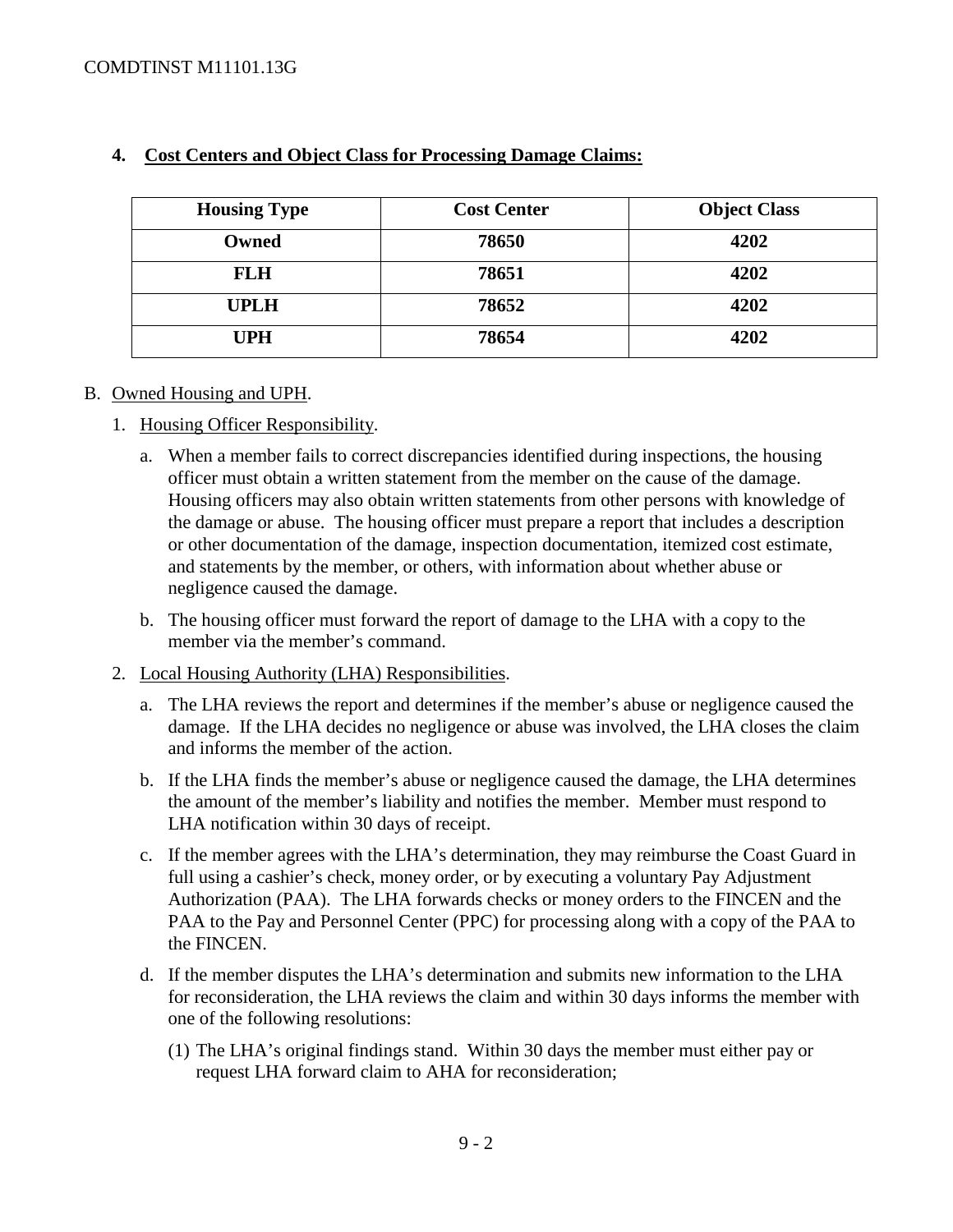- (2) The LHA modifies the original findings. Within 30 days the member must either pay or request LHA forward claim to AHA for reconsideration; or
- (3) If the member does not respond to the LHA within 30 days, the LHA sends the file and an involuntary PAA to start an involuntary deduction from the member's pay to PPC. Forward a copy of the PAA to the FINCEN.
- e. If the member requests AHA reconsideration of the LHA decision or requests a waiver or compromise of the debt owed the United States by the settlement authority, the LHA forwards the case to the AHA and advises the member accordingly.

### 3. Area Housing Authority (AHA) Responsibilities.

- a. Reconsideration. When member requests AHA reconsideration, the AHA must review facts and either overrule the decision, modify the decision, or concur with the decision. The AHA is encouraged to consult the servicing legal office in borderline cases on whether the member's abuse or negligence caused the damage. If the AHA overrules the LHA on the issue of liability, the AHA returns the file to the LHA with the reasons for doing so and informs the member of the reasons for this action. If the AHA modifies the dollar amount of damages, the AHA informs the LHA and the member of the modification, noting the new amount due and payable. If the AHA upholds the LHAs decision, the AHA informs the LHA and the member that the original amount demanded is due and payable. If the member does not respond to the follow-up demand within 30 days with direct payment in full or a voluntary pay deduction, the LHA forwards a PAA to PPC to start an involuntary deduction and forwards a copy of the PAA to the FINCEN.
- b. Waiver or Compromise. When a member requests a waiver or compromise of the debt, the AHA must review the facts and forward the file and a recommendation to the settlement authority for final determination.
- 4. Remission of Debt.
	- a. Only enlisted members may request a remission for hardships and injustice of a debt being deducted from their pay. The remission request must conform to guidance in Reference (b).
	- b. Members may not request remissions after separating from the Service.
- 5. Disposition of Reimbursements. LHAs must include cost centers on all documentation to ensure reimbursements are credited to the proper account for maintaining the damaged housing.
- 6. Claims for Members Pending Release from Active Duty. Forward the case files to PPC debt collection before the member's discharge, so PPC (MAS-dc) can collect payment.
- 7. Claims for Other Armed Services Members. Resolve damages to government housing by members of other armed services in accordance with the terms of the ISSA.
- 8. Claims for Federal Civilian Employees. Resolve damages to government housing by civilian employees in accordance with the **Agreement for Civilian Occupancy of Coast Guard Housing, Form CG-6088**.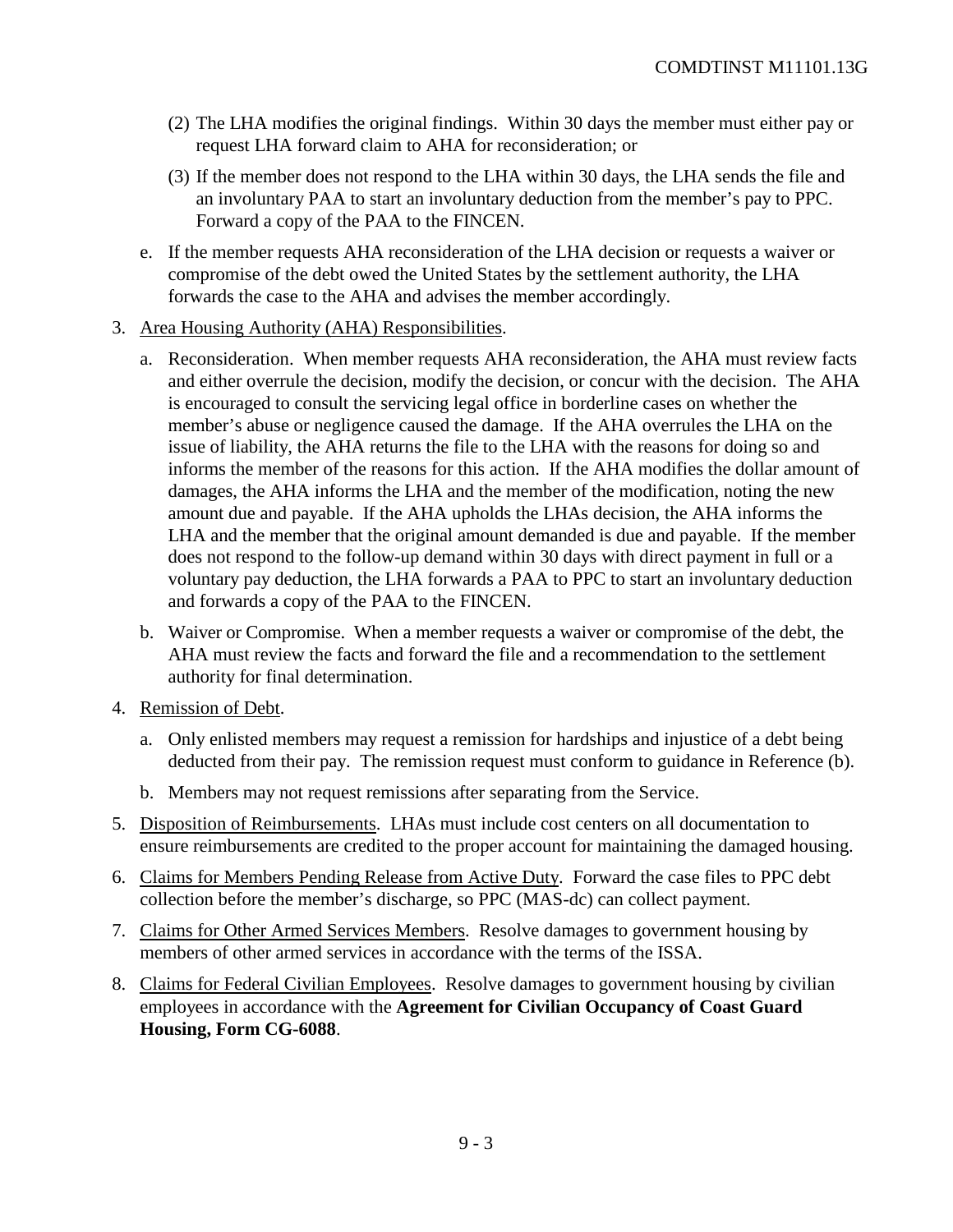## COMDTINST M11101.13G

- C. Leased Housing.
	- 1. **Area Housing** Officer (**AHO**) Responsibilities.
		- a. The AHO is the only person authorized to negotiate formal damage claim settlements with the lessor.
		- b. The AHO ultimately determines the cause of the damage and the member's liability, if any.
		- c. The AHO is obligated to offer the lessor a settlement within 60 days of receiving a properly submitted and complete damage claim.
	- 2. Damage Claim Process.
		- a. When an AHO receives a valid claim from the lessor, they request the responsible LHA assign an investigation officer (IO). The IO should complete the investigation within 15 days. At a minimum, the investigation must include:
			- (1) Original of all inspection reports;
			- (2) Photographs or video of damage;
			- (3) Copy of lessor's damage claim; and
			- (4) Facts, opinions, and recommendations.
		- b. AHO provides a copy of the claim to the member(s), who may submit a statement on their own behalf.
		- c. After the completion of the investigation, the AHO notifies the lessor by a written settlement offer which must:
			- (1) Identify all items the lessor claims;
			- (2) State the extent to which the Coast Guard is liable;
			- (3) Explain why the Coast Guard is or is not liable for damage;
			- (4) State the depreciated value the Coast Guard will pay; and
			- (5) Include a payment voucher for the lessor's signature.
		- d. If the lessor does not accept the settlement offer and submits additional documentation justifying the amount claimed, the AHO reconsiders the settlement offer and sends the lessor a final decision letter making a final offer. This letter must include:
			- (1) A final settlement offer;
			- (2) An explanation of the lessor's right to appeal the AHO's decision to the Department of Transportation Board of Contract Appeals or the U.S. Claims Court; and
			- (3) A payment voucher for the lessor's signature.
		- e. On receiving the signed payment voucher from the lessor, the AHO sends a payment letter to the FINCEN for the settlement amount with:
			- (1) The signed payment voucher; and
			- (2) A copy of the lessor's claim without enclosures.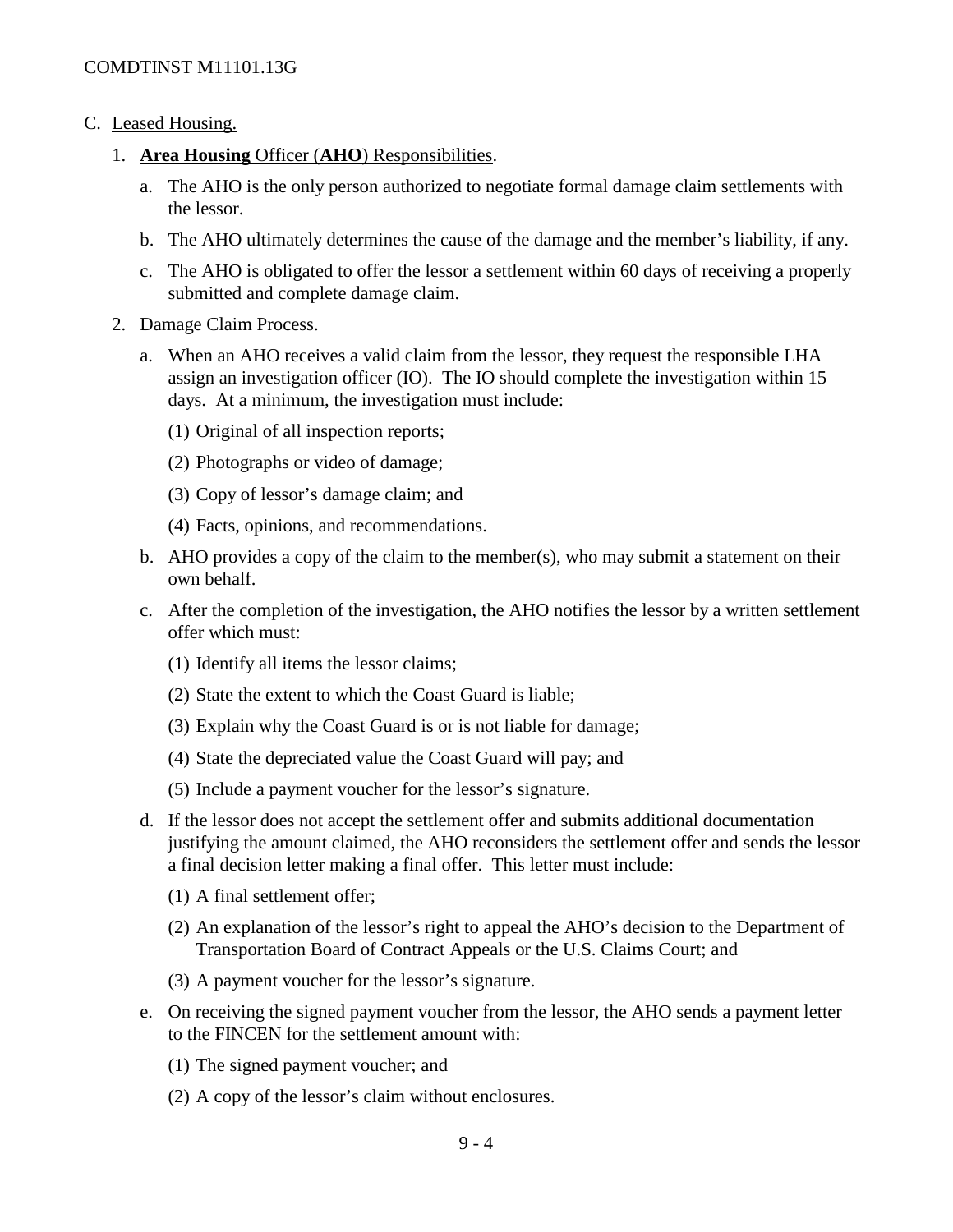- f. If the AHO finds the member's abuse or negligence caused the damage, the AHO determines the amount of the member's liability and notifies the member. Member must respond to AHO notification within 30 days of receipt.
- g. If the member agrees with the AHO's determination, they may reimburse the Coast Guard in full using a cashier's check, money order, or by executing a voluntary PAA. The AHO forwards checks or money orders to the FINCEN and the PAA to PPC for processing. Forward a copy of the PAA to the FINCEN.
- h. If the member disputes the AHO's determination and submits new information to the AHO for reconsideration, the AHO reviews the claim and within 30 days informs the member with one of the following resolutions:
	- (1) The AHO's original findings stand. Within 30 days the member must either pay or request AHO forward claim to AHA for reconsideration;
	- (2) The AHO modifies the original findings. Within 30 days the member must either pay or request AHO forward claim to AHA for reconsideration; or
	- (3) If the member does not respond to the AHO within 30 days, the AHO sends the file and an involuntary PAA to start an involuntary deduction from the member's pay to PPC. Forward a copy of the PAA to the FINCEN.
- i. If the member requests AHA reconsideration of the AHO decision or requests a waiver or compromise of the debt owed the United States by the settlement authority, the AHO forwards the case to the AHA and advises the member accordingly.
- 3. Settlement Authority Review.
	- a. A member may submit a request for review via the AHA to the settlement authority challenging the debt's validity or amount. If the settlement authority determines the debt should be adjusted, a copy of the decision must be sent to the member via the AHA. If a PAA previously had been issued, the AHO will immediately notify PPC and provide a copy of the settlement authority's decision. If the settlement authority decides to reduce the amount for which the member is liable, the AHO must submit a correction to the original PAA.
	- b. Reference (c) determines the appropriate settlement authority and provides detailed guidance on submitting compromise requests.
- 4. Recovery of Vacancy Costs.
	- a. Except for emergencies or short notice PCS transfers, members who fail to provide written notice of intent to vacate housing 45 days prior to date of departure will be held liable for leased housing vacancy costs. The Coast Guard has the authority to collect vacancy costs under the Federal Claims Collection Act and must return vacancy costs to the Treasury as required by Title 31 U.S.C. §3711.
	- b. To compute the vacancy cost dollar value, pro-rate the month's rent. The dollar value for which a member can be held liable can never exceed one month's rent. Members may not request remissions after separating from the service.